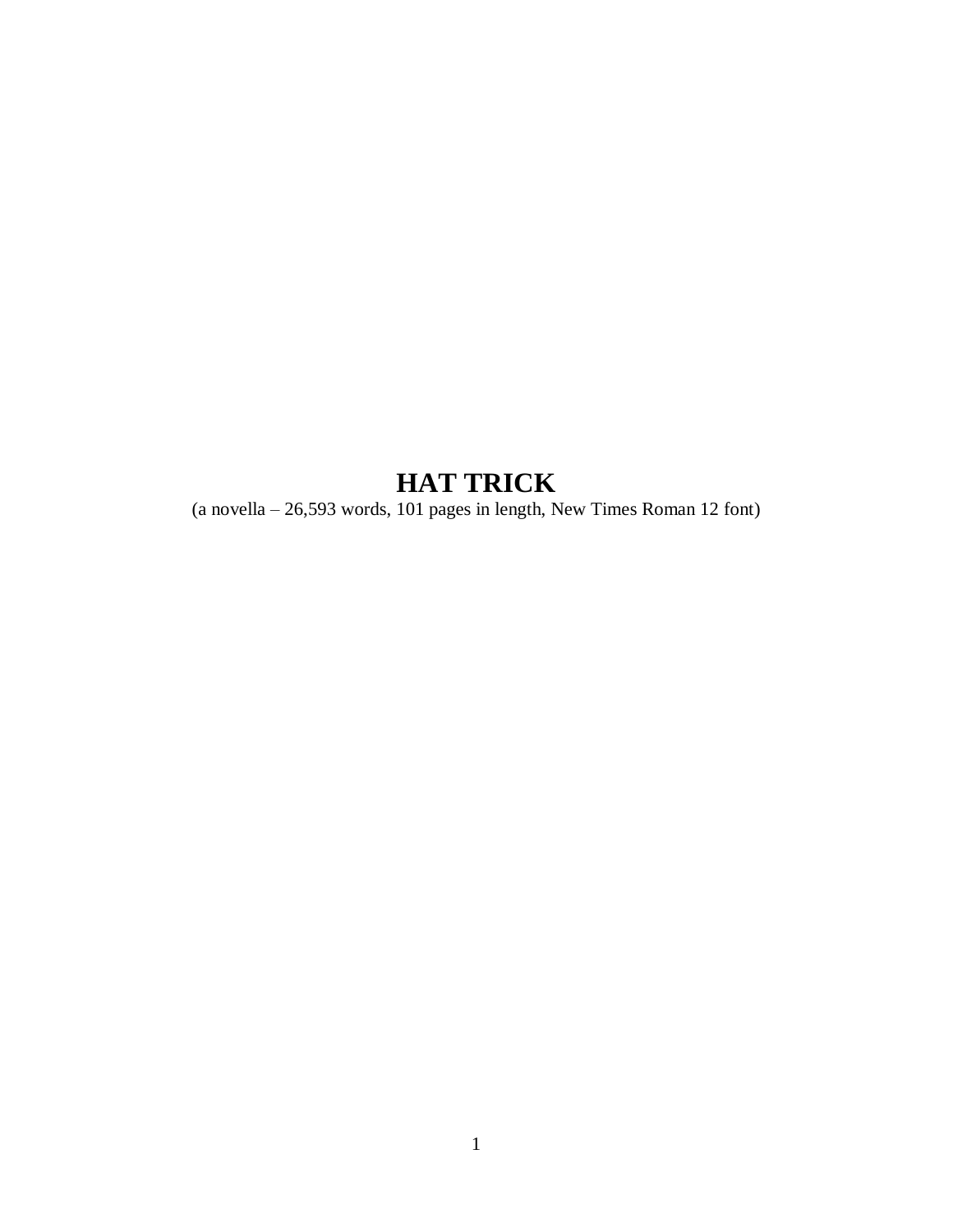#### **PREFACE**

Way back in 1998, when I retired, I did what I always promised myself what I would do when I retired, and that is, write. I loved writing. In fact, I can trace my desire to write back to when I was in  $5<sup>th</sup>$  grade. We had to read a book. Maybe it was Moby Dick or one of the other classics; I forget now, but man, did I feel something after I read it. As destiny would have it, the teacher had a writing contest after her students read their books, and that contest was a one-page synopsis of the tale we had just read. My failure to express that feeling I had was of paramount importance to me. How the hell was I suppose to write down on paper what I 'felt' about what I had just read. I really didn't know how to do that. Of course, I hadn't discovered the classics yet – the Dickens, Faulkner and Conrad classics, but that's when I discovered the flap, those glorious words on the coverer of the book that explained what I had just read with an elegant touch beyond my ability. It expressed my feelings perfectly about what I had just read. I remember the feeling I had after reading the book, and the flap mirrored those feeling exactly. It was magical. So, I paraphrased what the flap said, as best as a 5 grader could, and I submitted that into the contest. As fate would have it, I won. The teacher thought what I wrote deserved first place. Boy was I embarrassed. I didn't have the heart or the courage to tell the teacher what I did, but I promised myself that I would never do that again which left only one alternative. I had to learn how to express myself with words. I had to learn how to write because would never plagiarize somebody else's work ever again. No longer could I call someone an asshole, because that word meant something, and it didn't mean the same thing I was feeling. If someone was 'acting' or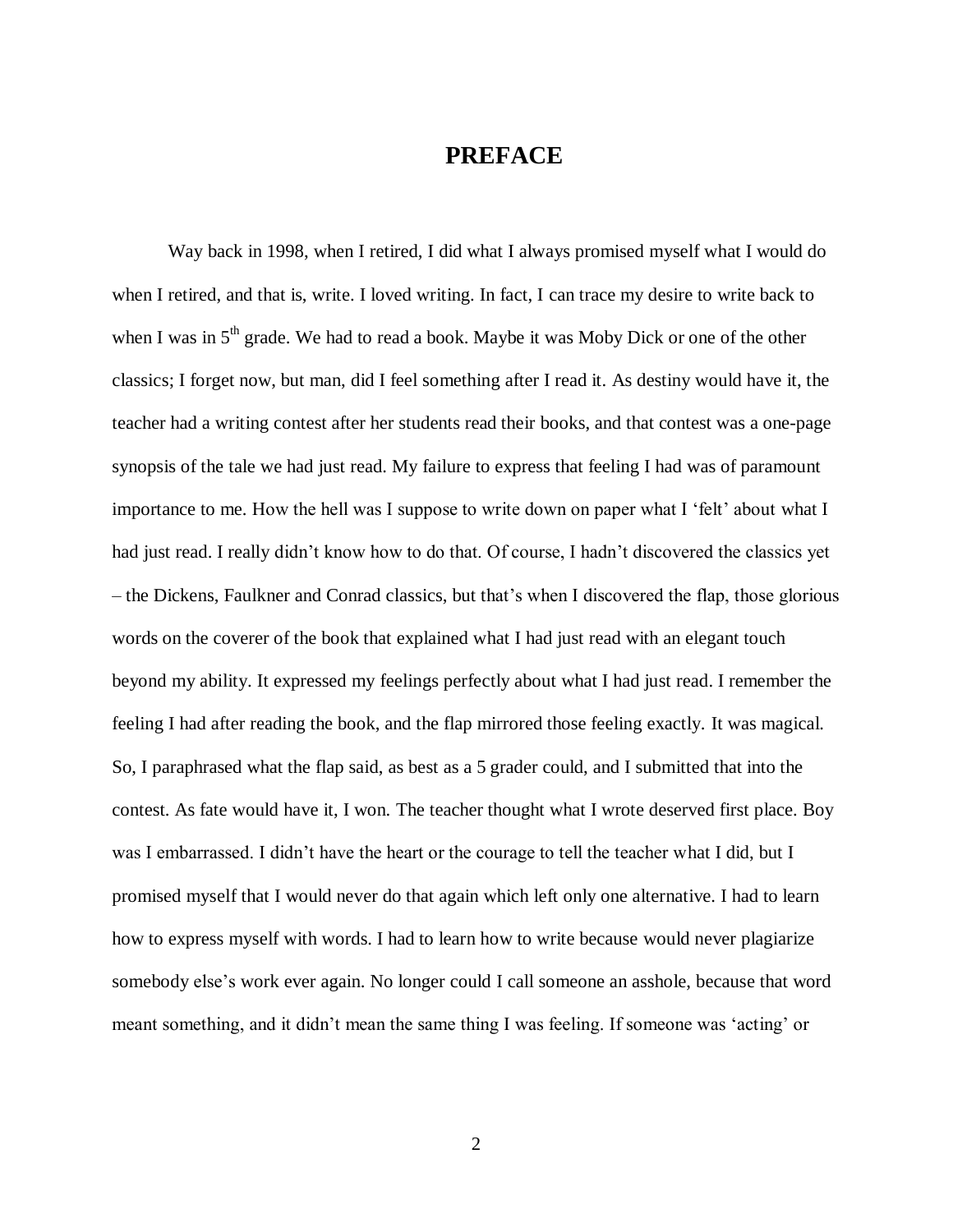'talking' stupid, no longer was that person an 'asshole'. He was something else more meaningful, like 'a jerk' maybe, or he was being 'stupid', not an anal cavity that dispelled waste.

I know, I'm being 'silly', but the point is, I promised myself that I would learn how to express myself and use words that really meant what I thought or felt, not words that could be interpreted as an idea or 'feeling' that I didn't have. That's how 'fake news' gets conjured.

In any event, what does this have to do with 'Hat Trick'? Well, I'll explain. When I retired in 1998 I wondered what I wanted to write about. I thought about it a lot, actually. But I couldn't consciously develop a storyline. I guess I summoned my conscious brain enough times and failed to produce anything of value, that my subconscious brain took over and I had a dream that had me laughing when I woke up. As far as can remember, this was the first time I ever woke up laughing. My wife asked me what I was laughing about. Now, please don't think I'm an 'asshole', but I didn't know what to say. The dream I had was complete with a beginning, middle and end part of the story, complete with complement characters, and I thought it was funny. So, when my wife asked me 'what am I laughing about', I told her that I was laughing at Jim Brown, the greatest football running back there ever was, running down the field with no clothes on. Now, if you think about it, that's not funny. And my wife told me so, that that dream wasn't funny, I mean. So, I had to write the story as I dreamt it, complete with compliment characters and a new beginning, etc. to show why I wasn't perfect, or completely insane.

In the process of writing Hat Trick, I not only had my wife laughing at one of the main characters running down he football field with just a jock strap on, but I learned how to write a screenplay and, later on, a stage play – the formatting and nuances of writing for the genre, I mean. I took a Michael Hauge seminar and got the Screenwriter's Bible, by David Trottier, and I was off and running. To cut to the chase, Hat Trick was my first endeavor to 'write' in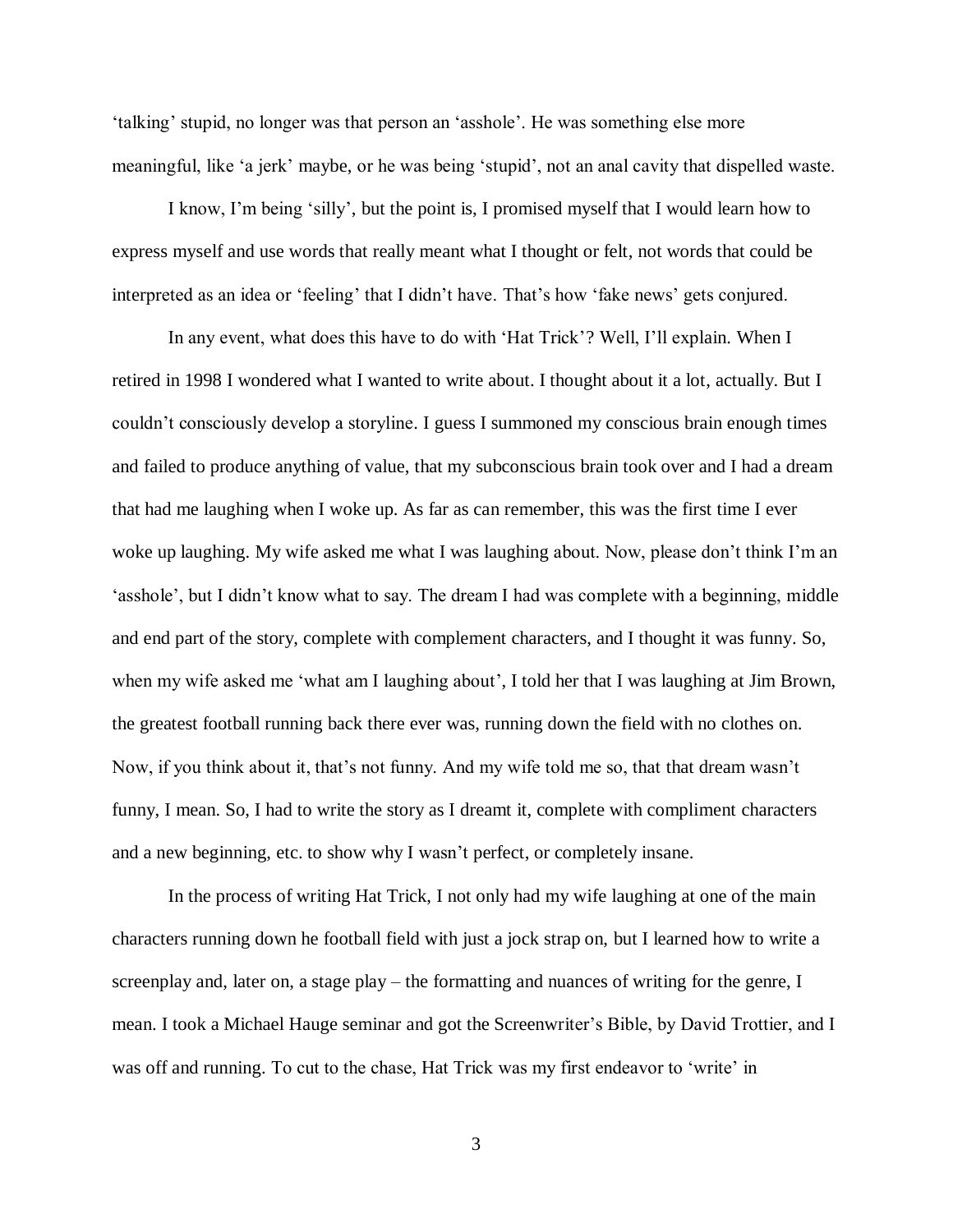retirement, or full time. It was the fastest work I've ever done and the storyline came easy to me, when I spent literally months trying to get a storyline going. It actually took about a week to write the first draft. Now, that was 1999, and after I finished about three drafts, I won the first writing contest I submitted the screenplay to, which was the *Fade In Magazine Writing Competition* in the year 2000. For the longest time it was the winningest screenplay on moviebytes.com. But my attention was soon diverted and I wrote other screenplays. Still, Hat Trick remains one of my most successful endeavors if contest placements are the criteria. I've written about 10 more screenplays counting the short, but haven't submitted all of them to writing contests, not like I have with *Hat Trick* and *South of Main Street*. Money prohibited me from doing that, I suppose, but I hold this novella close to my heart because the story-line was my first feature screenplay after retiring. Since the year 2000, and as of June of 2022, it has been second to *South of Main Street* with 11 contest wins, five  $2^{nd}$  place finishes and one  $3^{rd}$  place finish. I have long since stopped sending the script into contests, but I think it can do well in any contest I send it into.

In any event, here is Hat Trick – my first attempt at converting my dream into a novel. It is October of 2020, right in the middle of the pandemic.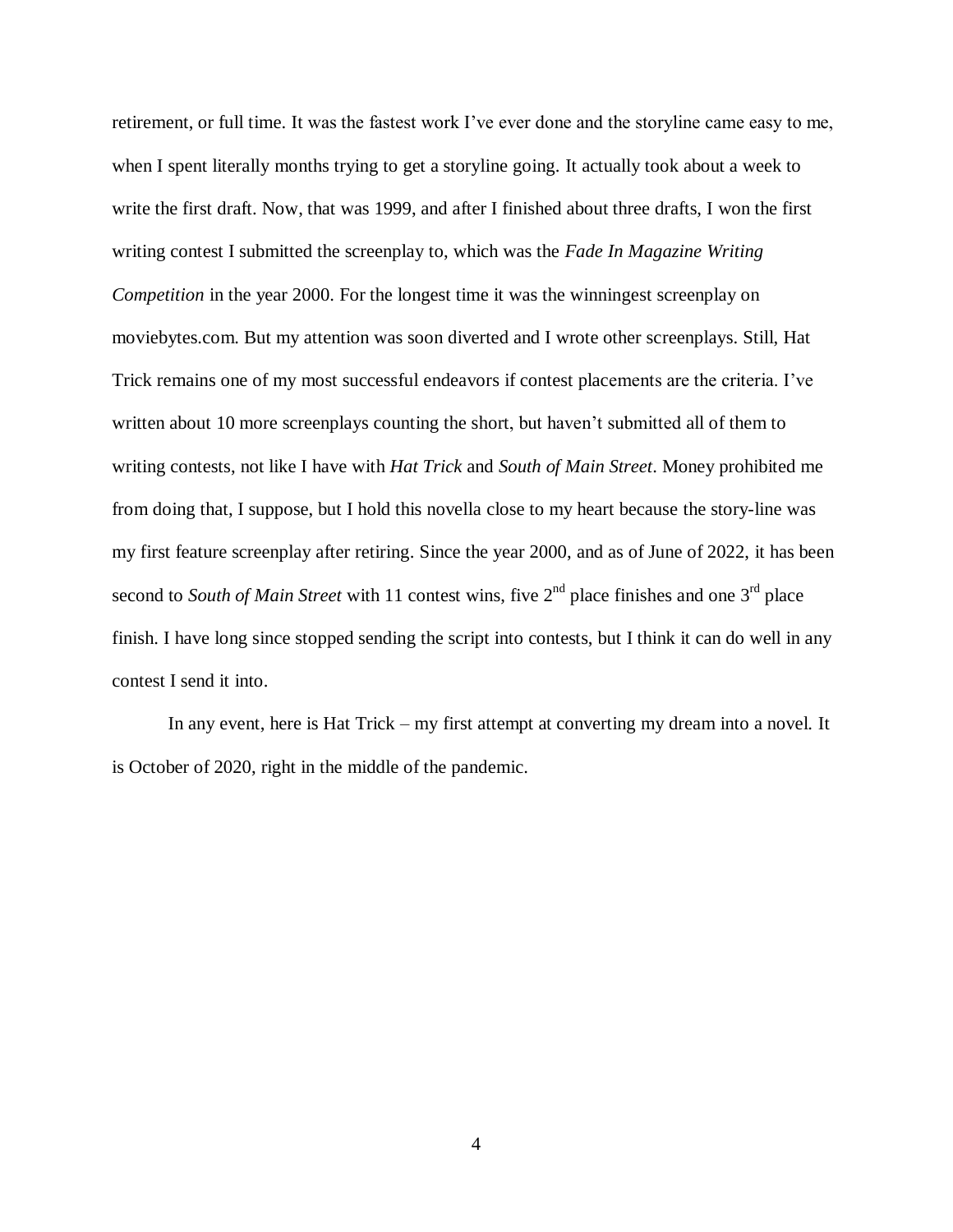## **CHAPTER ONE**

Jim Greene, who was a black man and pushing the limits of middle age, drove his car to Rittenhouse Square in Philadelphia with his friend Walter, who was white, and also pushing the limits of middle age. Walter had that weathered look about him and looked older than his 55 years. He was sitting shotgun.

They were looking for their mutual friend, and sidekick, Dustin, who was the same age as them, but a bit smaller in stature. He had a peeing problem that spilled over to virtually everything else in his life. He was sort of a whiny individual. But the truth be told, there weren't enough restrooms in the world to accommodate his needs.

Jim Greene was big man at 6 foot 3 inches tall, and he weighed about 300 pounds. Walter was about 5 foot 10 inches tall, and if one asked him, he was probably considered the leader of this threesome. Dustin was about 5 foot 4 inches, a small, weasel kind-of character. Jim was constantly ragging on him.

It was hard to tell how tall any of the boys were because it seemed they all tilted forward while walking anywhere, as if they were fighting gale winds, even though the weather was nice with little or no breeze. They all were retired and lived in a retirement home.

All three wanted to do something special to spruce up their lives in retirement. Sort of like a Hat Trick, a hockey term for scoring three points.

Walter was impotent and no one knew why except his wife was dying, and it probably had a lot to do with that. He allowed his buddies to think he had an audacious goal of having sex with a mystery woman he met at a bar. But he was still emotionally attached to his wife who was in the hospital in and out of consciousness, so his goal was more bravado than real.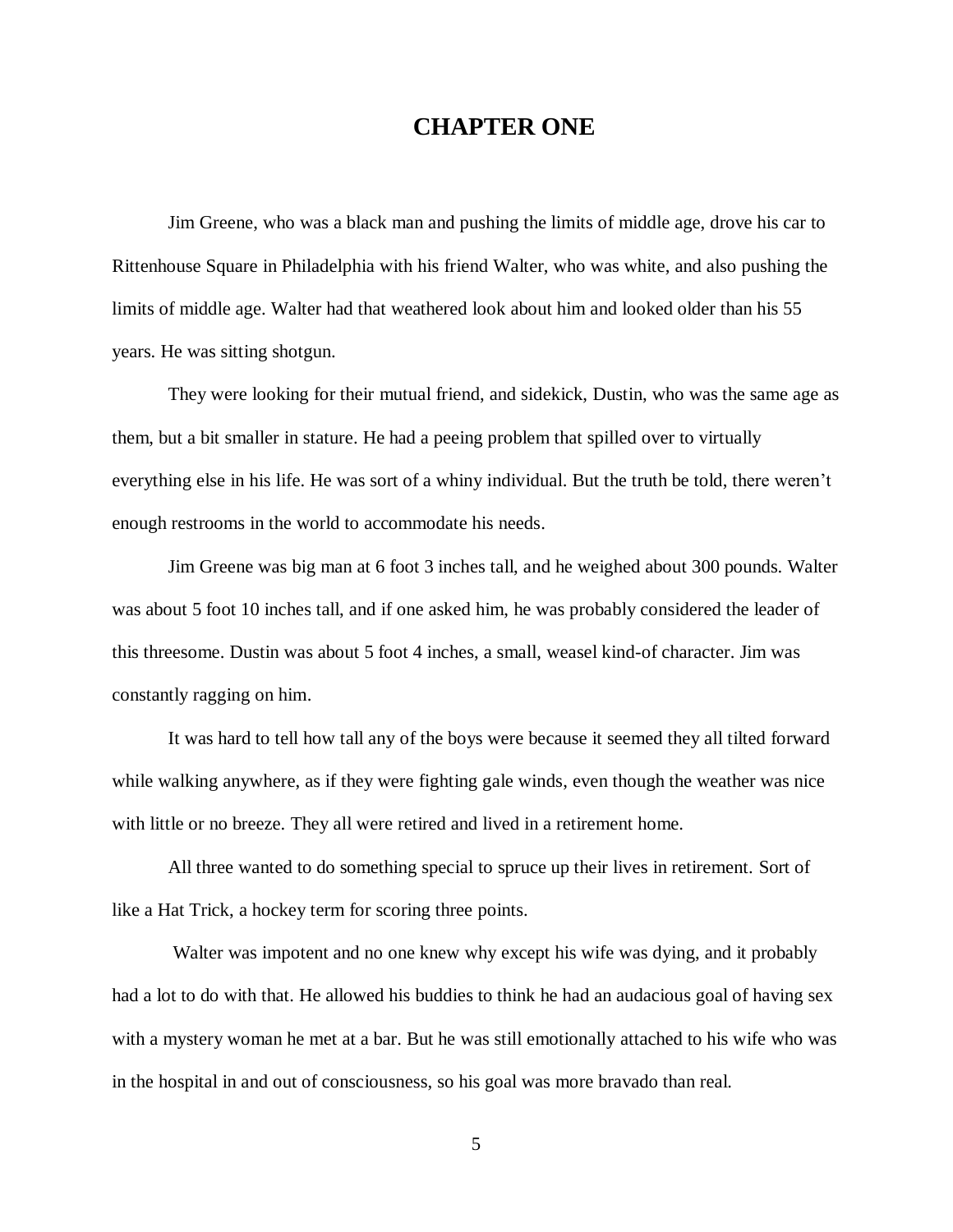Dustin, who had a urinary stricture that caused problems when he urinated, simply wanted to pee normally again. He found a doctor who would operate on him, but not before driving his buddies crazy groveling or complaining about one thing or the other, usually something related to this 'condition'.

The main thread of this story involved Jim's goal. He wanted to do the unthinkable. The impossible! Jim couldn't forget, or wouldn't forget, a football blunder he made 30 years ago when he played for Navy, as did Walter, and his team lost to Army because Jim fumbled on the one-yard line as time ran out. Although Jim knew he couldn't turn back the clock, he wanted to fortify his place in history by jumping onto the gridiron during a present day Army/Navy football event. His idiotic plan was fueled by his belief he could change his tarnished image for the better because he was going to do this naked. He thought this adventure, somehow, would erase the memory of a mediocre player, if only in his own mind. Walter, who was totally against the idea, got sucked into Jim's adventure because of the dying wishes of his wife.

The story really starts out when Jim and Walter had to find Dustin before Navy's first game of the season. Dustin had wondered off not knowing where he was going or what he was doing because he also had a touch of dementia. Jim's car pulled up to Rittenhouse Square park bench in Philadelphia. Birds chirped away in their nestled treetops while a breeze rustled through the branches and leaves. It was a nice day, and the quiet moment was interrupted by the honking noises the geese.

Dustin Fisk, frail and pushing the limits of middle age, sat on a park bench next to a crumpled newspaper. He was wearing tight clothes as if they have been washed too many times. He broke off pieces of bread and tossed it to the geese. They honked for more. They never could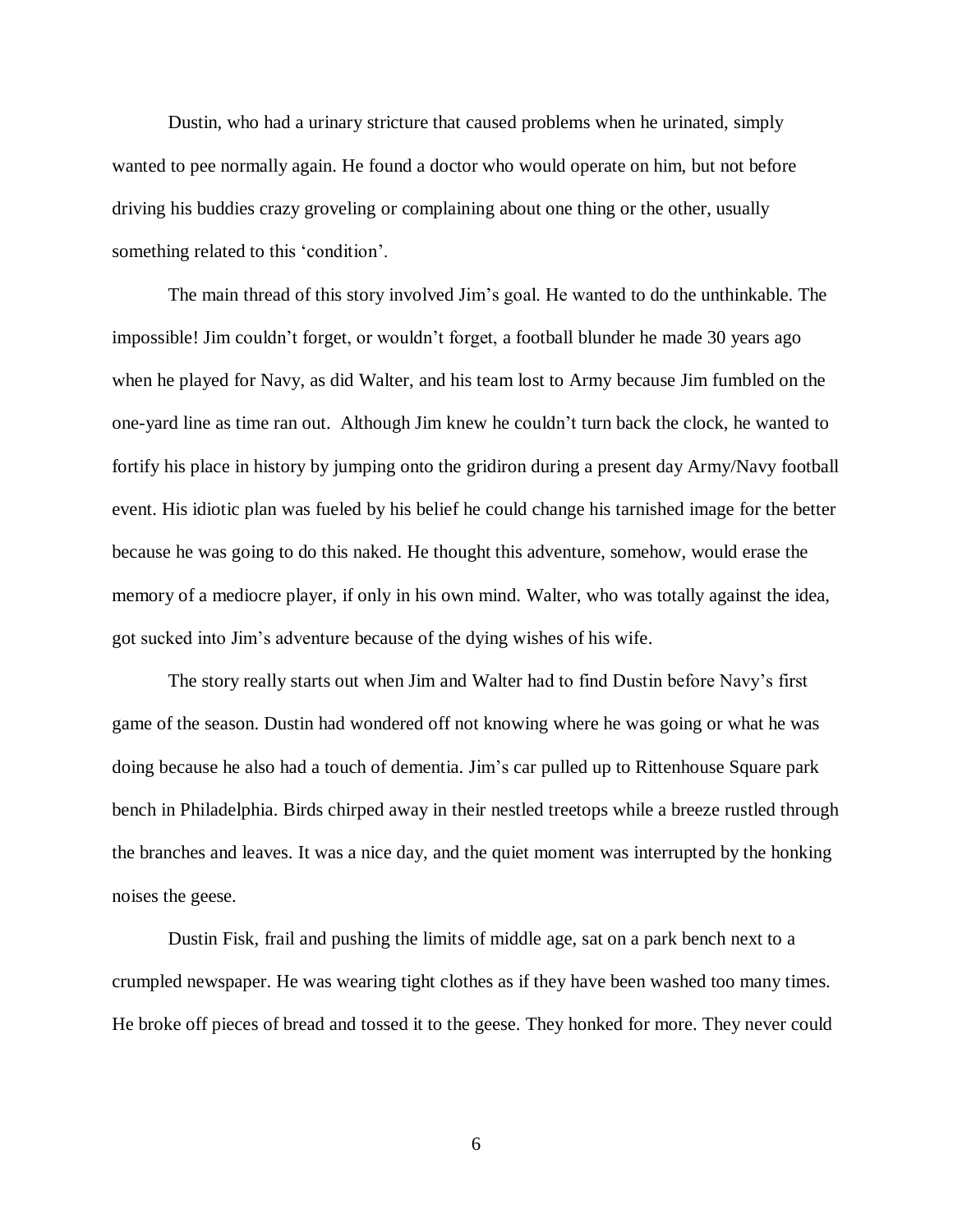be satisfied. They knew what starving was all about, Dustin thought. As far as he was concerned, they could eat until they dropped dead.

Jim pulled up with his car and stopped several yards from the bench.

"He looks so helpless, doesn't he?" Walter said peering out the window and watching Dustin feed the pigeons.

"Dustin's afraid of his own shadow," Jim said. "Now, come on, Walter. Go get him. We got a lot to do. And the season opener is today. Don't forget that."

"Yeah, yeah," Walter mumbled as he got out of the car and marched down the cement path to the bench where Dustin was. He tilted forward while walking, like usual, fighting the imaginary gale winds as he walked. Walter stopped at the bench, and looked down at Dustin.

"Oh, God," Dustin said when he looked up and saw who it was. "Did I space it again?"

"Yes," Walter said emphatically. "And Tracy is looking for you. Again, I might add. You're going to get us all in trouble one of these days if you don't pay attention to where you go. You can't just up and leave like that."

Dustin grabbed his newspaper and followed Walter to the car. Walter jumped in the front seat and Dustin hoped in the back, then Jim peeled off and made a sharp u-turn sending the men smashing into their respective doors, the only thing that kept them from flying out of the car.

"Good thing you love feeding the birds," Walter said ignoring Jim's poor driving skills, "else we'd never be able to find you."

"You know," Dustin replied, "some days I feel like a mosquito in a nudist camp. I know what I want to do; I just don't know where to begin." Jim issued a loud groan and Dustin responded that it was the joke of the day in the newspaper, as if that exonerated him from saying it. A few seconds passed in silence, then Dustin added, "Pull over. I have to pee."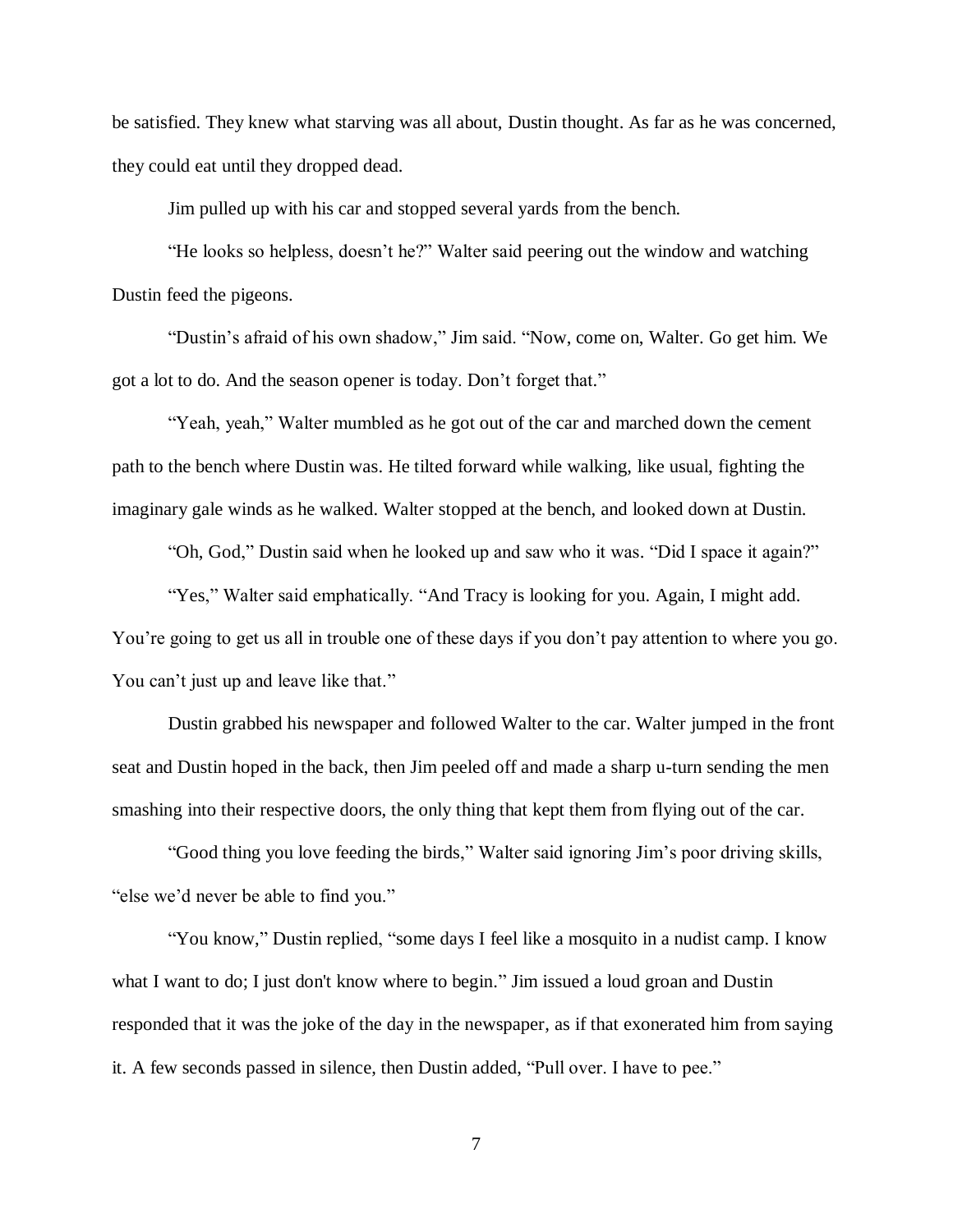"Can't you hold it until we get back home?" Jim asked.

"No. I'll pee in the car, then."

"Oh, good grief," Jim said as he pulled off to the side of the road and let Dustin out so he could pee.

Walter rolled down the window and said, "Tracy has a package for you. Hurry up. I want to see what it is."

"You told me that already, didn't you," Dustin said. "Anyway, you know what I say to that? She can kiss my you know what."

"She's too much woman for you," Walter replied.

Dustin dwelled on that visual for a second, and then groaned. He finished and jumped back into the car.

"How long are we staying at the center?" Jim asked. "I'm only asking because we have to visit Gloria, right? And then - you know - we don't want to miss the kick-off."

"We know, Jim," Walter said. "And please don't start about that stupid fumble you made during The Dark Ages."

By saying that, Jim felt the urge to talk about the fumble he made thirty years ago, which he did, all the way to the retirement home. He also explained how he challenged Ricky, his grandson, who currently plays for Navy, to a two-hand-touch football game, and that Jim volunteered Walter and Dustin as his blockers. Somehow that got advanced to jumping on the field during the present-day Army/Navy game.

After going into a long dissertation of what he was going to do, he made a hard left and Walter and Dustin went flying again.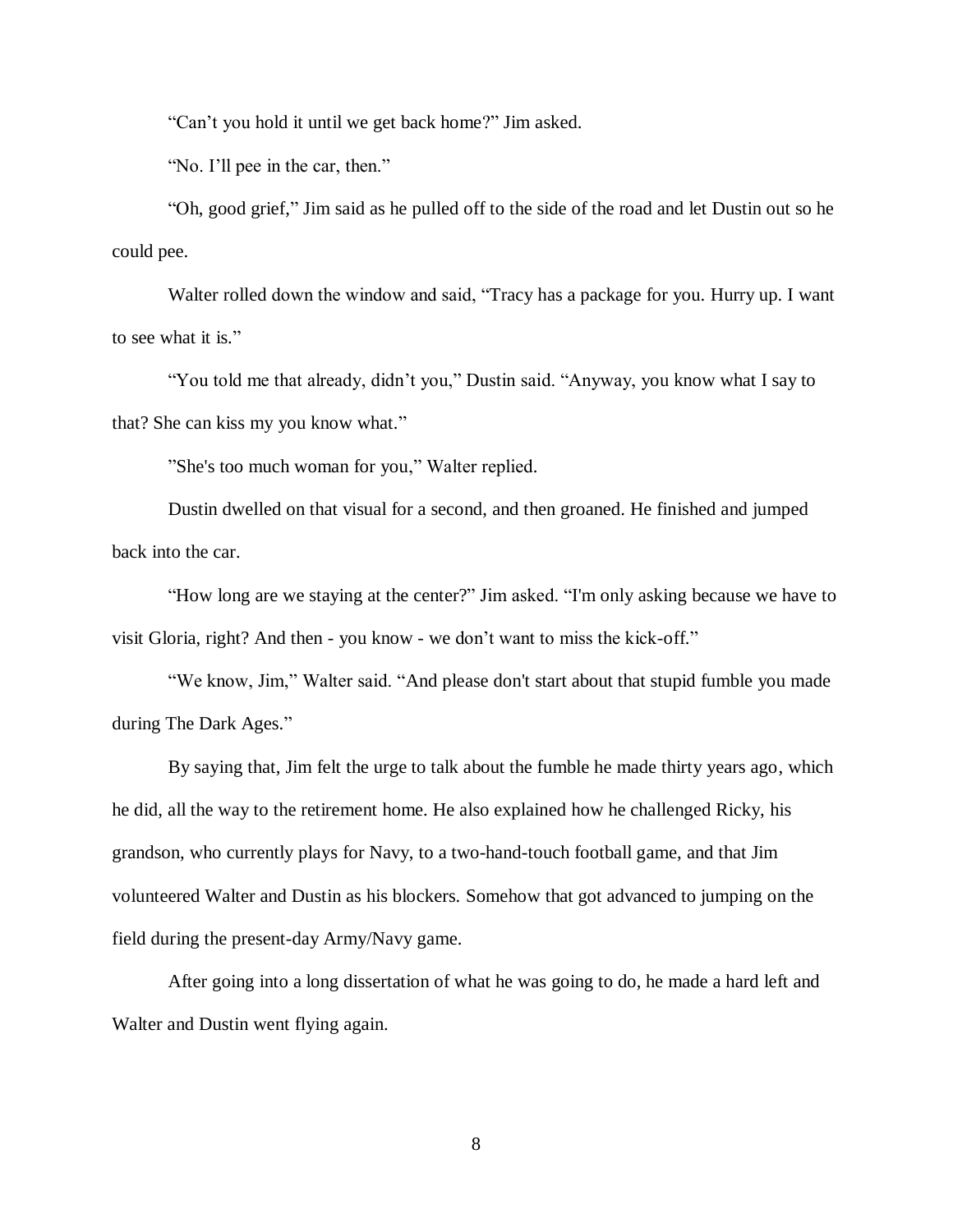"Stop whining about the fumble a long time ago and get us back in one piece," Walter then turned to Dustin. "I'm just saying watch out for Tracy. She's got an agenda. So stop wandering around alone, Okay, Buddy. She expects us to know where you are all the time."

"I don't wander around on purpose," Dustin said. "I just forget things, sometimes. I was an engineer, for crying out loud. I could recite the periodic tables ..."

"In your dreams maybe," Walter added. "You can't do it any more."

\*\*\*

The three men entered the Retirement Center through the Center's Recreation Room. The residents, all upper middle-aged people, helped define the room's diverse character. Some were playing checkers or cards. One man exercised on a tread mill in back of the room. Another woman sat on a soft cushion chair quietly reading.

Walter, Jim and Dustin slowly jaunted their way to a table where four residents were playing cards: Sandra, who hid her age well with makeup; Lester, who was thin and wrinklylooking; Barbara, who was quiet, watchful; and Ted, who was the singer of the group - carefree.

"A little bit of Monica in my life," Ted sang, "A little bit of Erika by my side. A little bit of Sandra in my pah-jah-mah ..."

Sandra pointed to Ted as if to say, 'Watch your mouth'.

Meanwhile, Walter looked at Lester's cards. "Why do you guys sing that song?" Walter asked. "It's dumb. What's trump, Lester?"

"Got a good beat," Lester said. "Hearts."

"Get rid of your clubs," Walter advised. "Save your spades for the end game." Walter then peeked at Sandra's cards as he approached Ted.

"What're you doing with all the aces, Sandra?"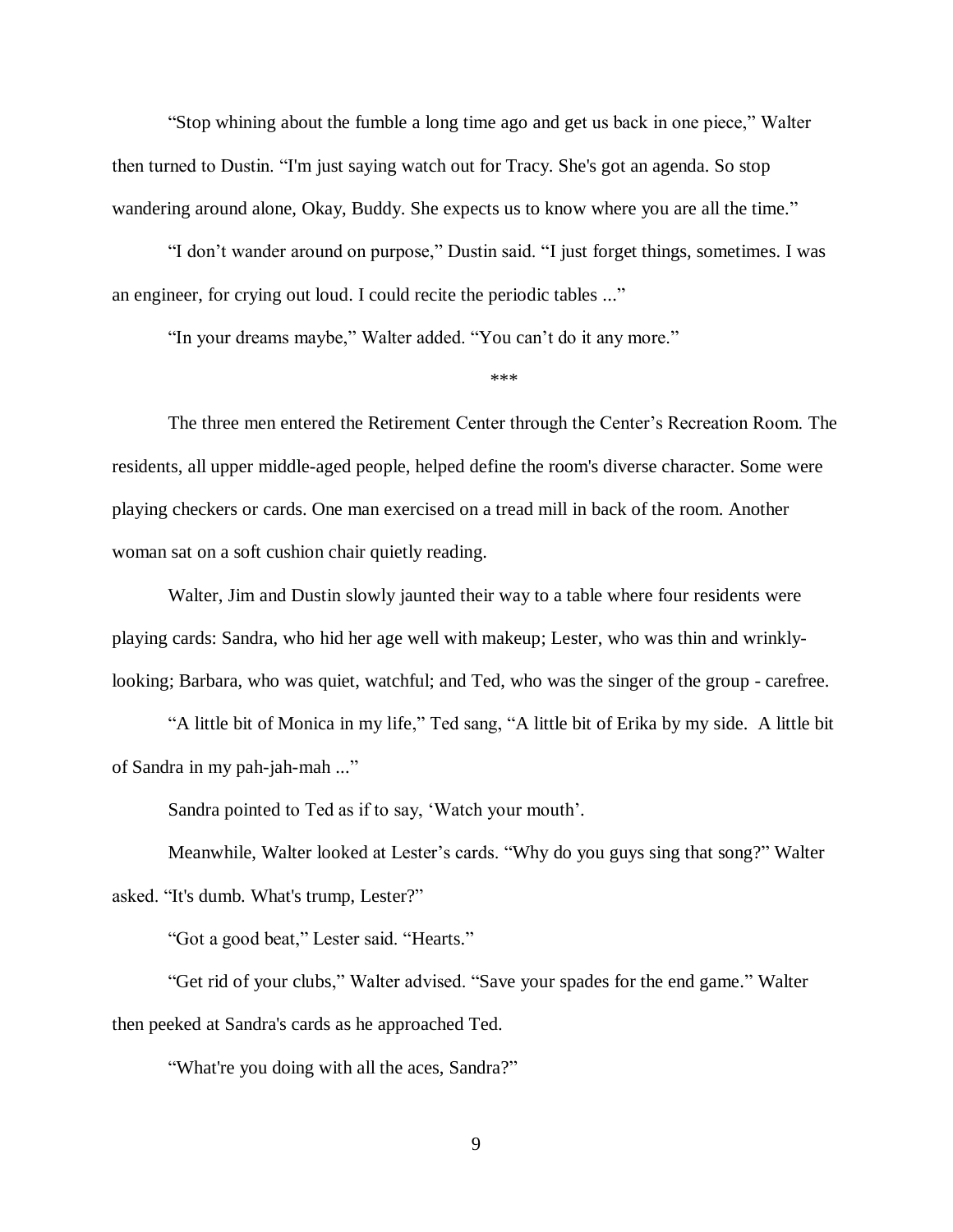Sandra pressed her cards close to her chest. Walter held a stare at her bosom then gave a Groucho Marx eyebrow move. "Knock it off, Walter," Sandra warned.

Walter peered over Ted's shoulder, and Ted exposed his cards to him. Walter pointed at a card and Ted eagerly tossed it out.

"How's Gloria doing, Walter?" Sandra asked trying to make polite conversation.

"The same," Walter said. "We're going to the hospital to see her now."

Tracy, in her 30's, strutted in from the hallway with a confidence of a woman twice her age. Everyone at the table shifted their bodies as if coming to attention. Dustin hid behind Jim.

"Dustin," Tracy said in a commanding tone, "will you please tell people your cabin number. I keep getting your mail at the office." Tracy tossed an envelope at Dustin but Walter intercepted it. The men at the table all looked to Walter for leadership. "Down, Rover," Walter said to Tracy. Walter looked at what he just caught. "Oh," he said. "It's just a magazine." He turned to Tracy and faked a smile to her.

"I'm just an administrator here, Walter," Tracy said, still in a commanding tone. "Not your personal lackey." Tracy left, and Walter tossed the envelope to Dustin. "Good God," he said. "What a nutjob! Let's go." Walter turned to those at the table. "So long, guys. Gotta go see Gloria."

After Jim, Walter and Dustin were out of hearing range Barbara spoke up. "I can see a change in Walter since Gloria's been sick," she said. "He seems to be a little out of control without her to keep him in check," Sandra added.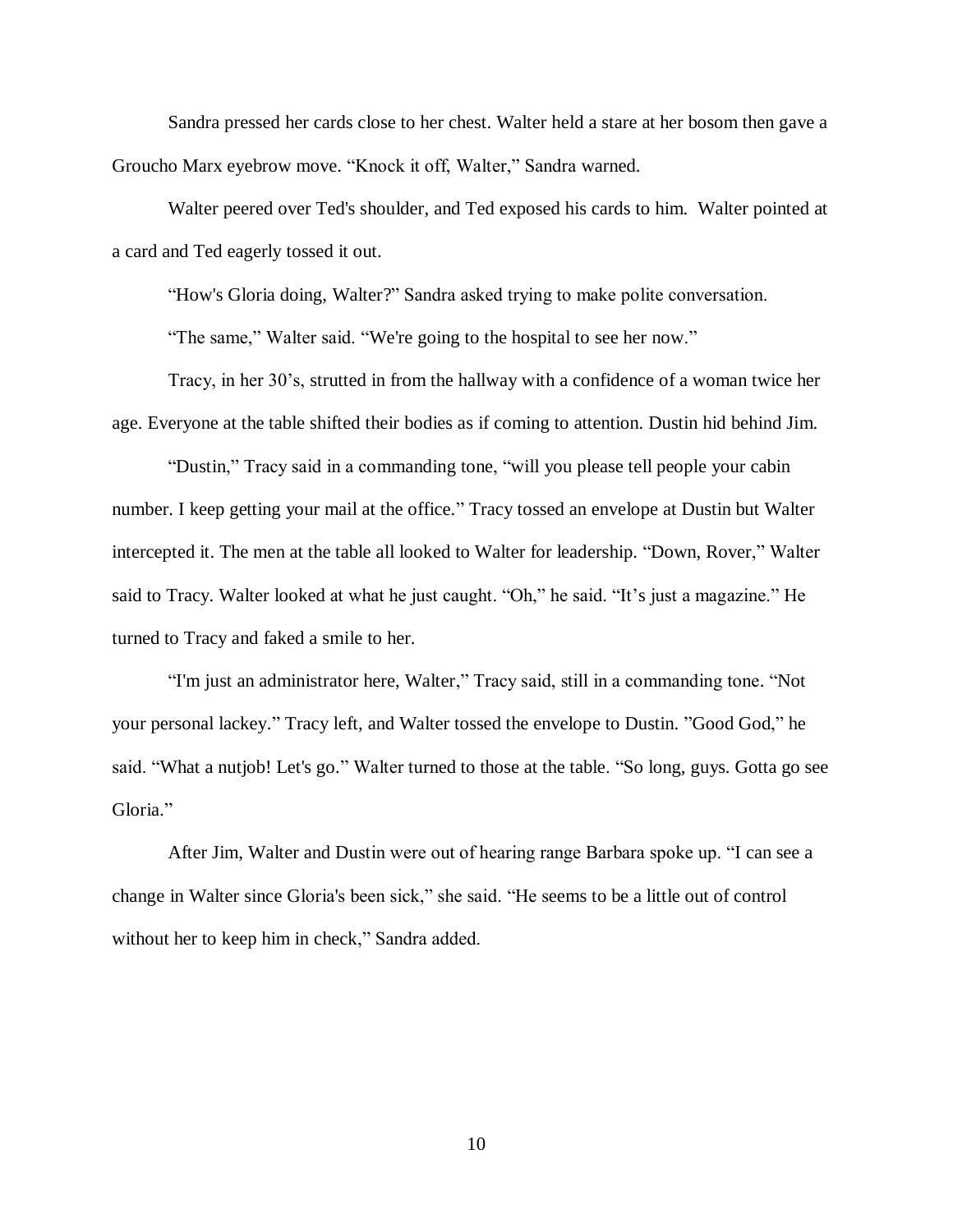# **CHAPTER TWO**

A Female Orderly exited the Bellevue Hospital in scrubs, just as Jim pulled up and let Walter out. He entered the building while Jim parked the car. Several Nurses and Doctors also exited the building. It seemed the boys had gotten to the Hospital right at tour change.

Walter entered the hospital, and before you knew it, he was on the floor where his wife was staying. He walked down the hall and entered room 401 where Gloria Grimm lied unconscious and with a Nasal Cannula protruding from her nose. Wires are attached to her and machines which monitored her vital signs.

He opened the shades, and then stood over Gloria like a sentinel. She awakened, moaned a little, and then smiled at Walter. "How are you doing, Handsome?" she asked in a rhetorical sort way. She really wasn't looking for an answer.

"Okay, now that I'm here," Walter said. "I thought you went blank on me again." Jim and Dustin walked in. Dustin waved and Jim said, "Greetings Earthlings." "You guys want anything?" Jim asked. "I saw a coffee pot up at the desk." Walter shook his head and waved both of them on, and they both left. "How are they doing?" Gloria asked.

"I don't know," Walter whined. "Driving me nuts, I guess. Dustin's peeing and dementia problems are back. They seem to go together. I think it's a lack of protein in his diet, maybe. Jim's back talking about the fumble he made eons ago."

"Again," Gloria said, knowing full-well the patience required when Jim was touting his yesteryear exploits.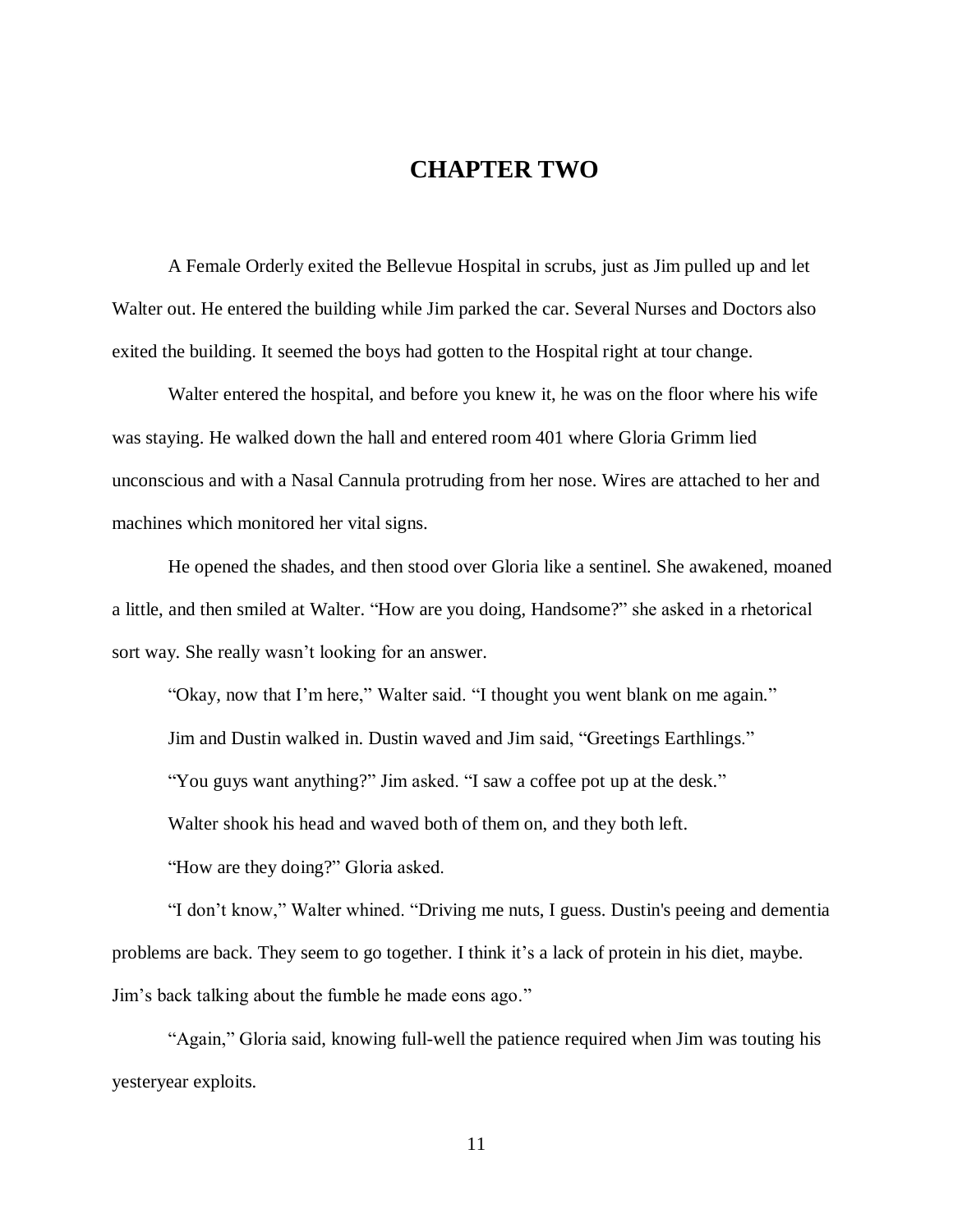"Yeah. And now he actually challenged Ricky to a game of touch football, and he wants to jump on the field in this year's Army/Navy game and score an imaginary touchdown that he should've scored 30 years ago, and he wants me and Dustin to plod along side of him to block. I won't do it. People would think I'm an old fool, just like him."

"But you are an old fool," Gloria admitted.

"Well, thank you for that assessment. Let's talk about something else. Let's talk about you coming home."

Gloria's sigh came at an expense. It was more from the heart than anywhere else. Walter took her hand and couldn't stop kissing it.

"Do it. Help Jim," Gloria commanded.

"Please. Don't ask me to do that," Walter pleaded.

"You two have been friends all your life," Gloria reminded Walter. "You went to Annapolis together. Played football together. Shared the same losses together."

"He lost that game. He should've passed the ball to me. But nooo. He couldn't do that, could he? He had to try and run it in himself. He had the ego of three people back then, and today he's got the ego of four."

"Where's your spirit, Walter," Gloria insisted. "Do it."

Walter sighed as Gloria struggled for the book on night table. She opened it to a marked page, and handed it to Walter for him to read. "Out loud," she commanded.

"Ah. The Teddy Roosevelt Speech," Walter said, pointing to the title line, which said, "The Teddy Roosevelt Speech. I'll paraphrase a bit".

He read it slowly: "It's not the critic who counts, not the man who points out where the strong man stumbled. The credit belongs to the man who's actually in the arena, whose face is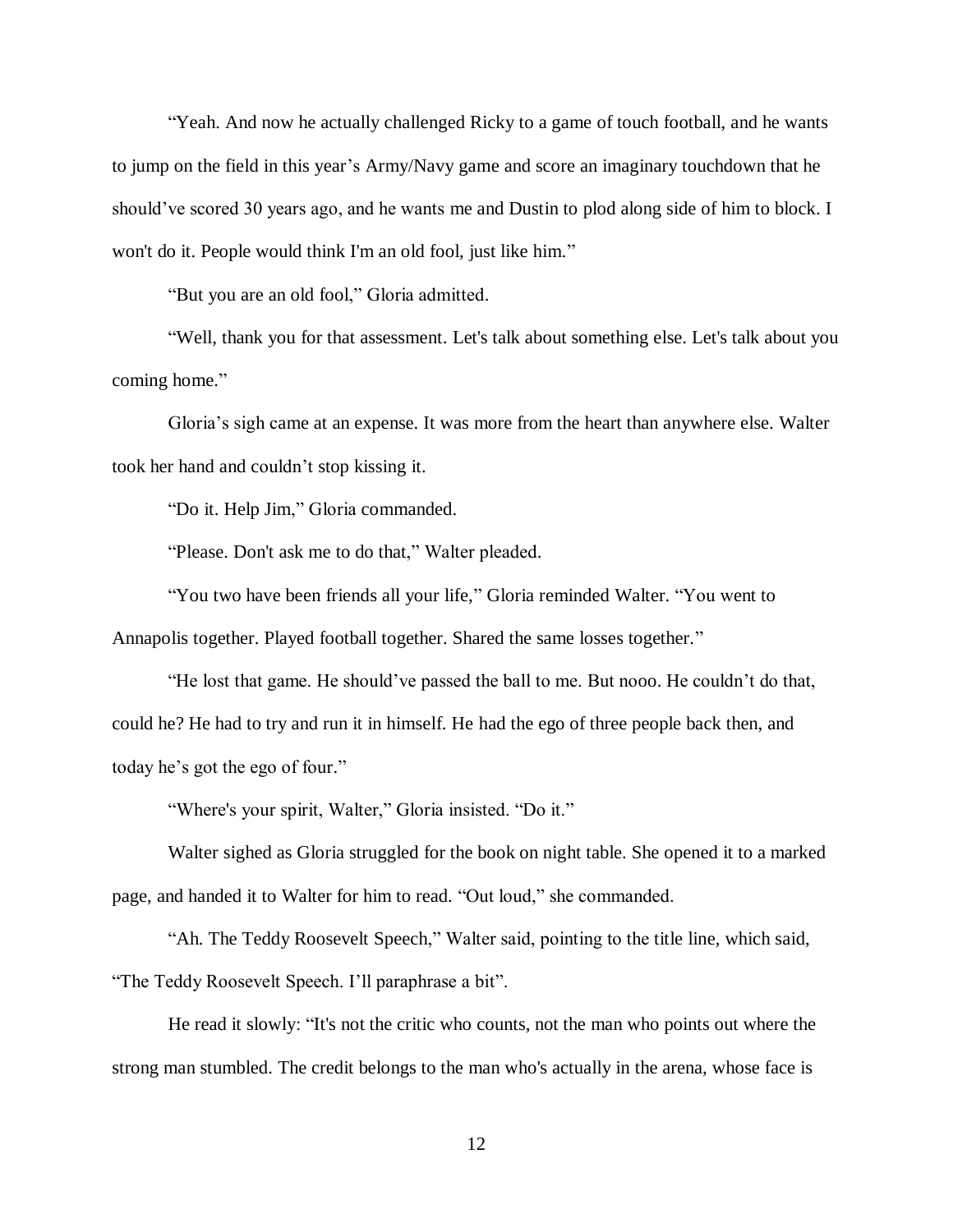marred by dust and sweat and blood, who strives valiantly, who errs and comes up short again and again, who spends himself in a worthwhile cause, who, at the best, knows if he fails at least fails while daring greatly, so that his place will never be with those cold and timid souls who know neither victory nor defeat."

Walter gently put the book down. "Reminds me a little of Dustin. The timid soul bit."

"You were never a timid soul, my love," Gloria struggled to say.

"I'm not doing it," Walter insisted. "Ricky's a guard for Annapolis and 35 years younger than me, for chrissakes. He'll destroy us."

"Maybe not," Gloria said. "I see you now, my valiant knight. Help Jim with his last hurrah."

Gloria moaned loudly in pain. Walter became frantic and bolted to the doorway just as a Male Nurse walked by. Walter pulled him in. "My wife's in pain," Walter insisted. "Do something."

"Oh, that's a normal response ...," the Nurse began to say, but was cut off because Walter took him by the shirt collar and twisted, choking him and cutting off any words that were to follow.

"Listen, you bug," Walter said, "She's in agony. Now do something about it."

Just then Jim rushed in and tried to release Walter's grip with one hand while holding a cup of coffee in the other. "Come on, Walt," he said. "Let go."

A large, robust woman, the head nurse, entered the fray. "What's going on here, Walter?"

Walter explained that Gloria needed more pain medication, but the Male Nurse showed her Gloria's chart and explained that her next dose wasn't due for another two hours. Walter tried to explain that if Gloria was going to die anyway, then why worry if she's going to get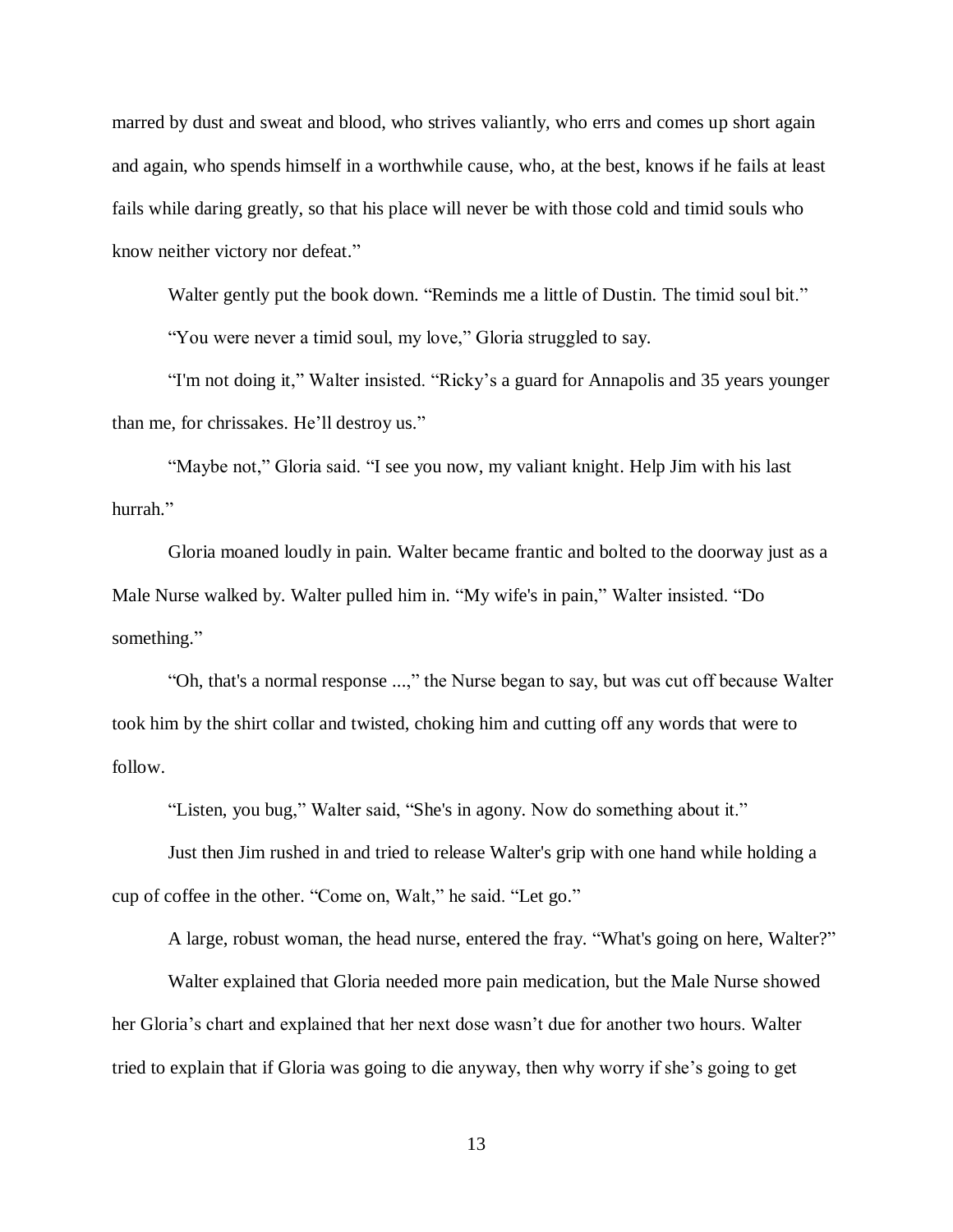addicted. It didn't make sense. "My wife needs more pain medication," Walter yelled. "Overlook the process, will ya?"

The Head Nurse motioned for the Male Nurse to leave, which he did, and then she put her hand on Walter's shoulder and told Walter to tend to his wife and told him she would be right back.

A few minutes passed and the Head Nurse sauntered in with a chart and syringe. "Years ago we had more say over medication," she said. "Fact is we accidentally overdosed patients when they were in pain like this. Sometimes we overdosed them on purpose, and sometimes by accident. Now the law says we can't go off schedule unless the doctors say so. But I see here Gloria's chart is a little ambiguous. It doesn't have her last dose logged in. Hmm. A small amount will do, maybe. Nothing harmful ..."

"Yes. Yes," Walter kept on repeating. "Do it."

The Head Nurse injected the glucose bag. Walter tried to speak his gratitude but couldn't summon his voice. The Head Nurse smiled, then left. Walter hovered over Gloria who was asleep now. Jim came in and quietly sat at the foot of the bed. Walter kissed Gloria and said 'Goodbye'.

Just as Walter and Jim walked out of Gloria's room and down the hall, a loud scream erupted and an orderly appeared with Dustin.

"He walked into Mrs. Murphy's room while she was undressing," the Orderly said.

Walter thanked him then, ready to do battle, he turned to Dustin.

"Don't look at me that way," Dustin said to Walter. "I got lost, is all. Hell! You should've seen Mrs. Murphy's body! Not bad for ninety years old."

"TMI! TMI!" Jim shouted. "You have to get a life, Dustin. Mrs. Murphy? Really?"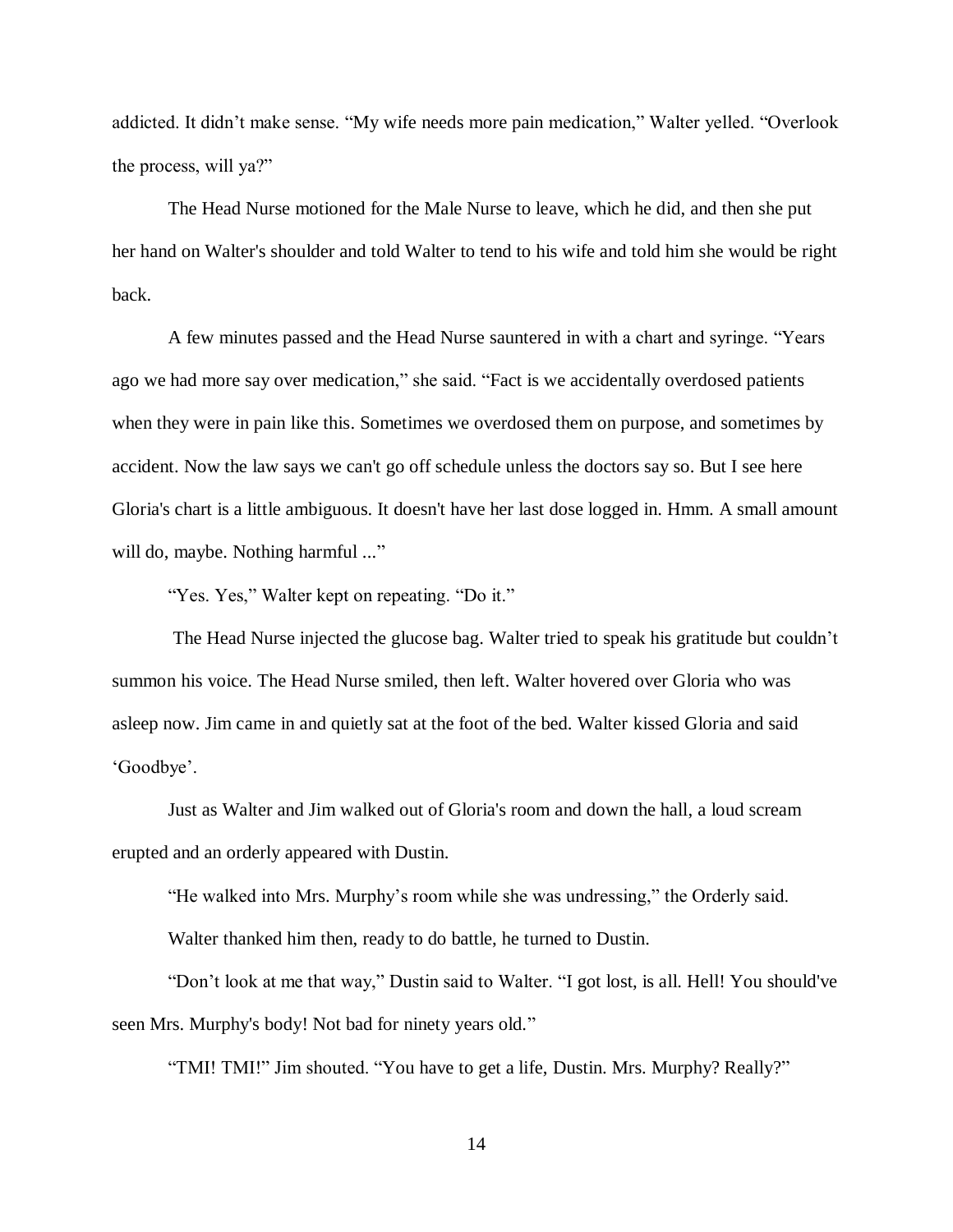The men kept walking to the elevator half listening to Dustin explain his excitement over seeing Mrs. Murphy's nude body. As they arrived, Jim hit the button several times hoping that would bring the elevator up sooner rather than later and be rescued from Dustin's gibberish, his soliloquy of nonsense.

While waiting, Walter watched a male Barber through a window of a Beauty Parlor adjacent to them. "That Barber is like Edward Scissorhands. He's all over that woman customer." Walter noticed a wig sat on a mannequin's head nearby.

"This elevator is slow as molasses," Jim observed.

"It's just the first game of the season, James. Please ... Don't start.

"I have to pee," Dustin said.

Walter pointed to the "MEN'S WARD" sign close by. That's where you're going end up, Dustin, if you don't get your peeing issues under control."

"They'll help you smell better to," Jim said.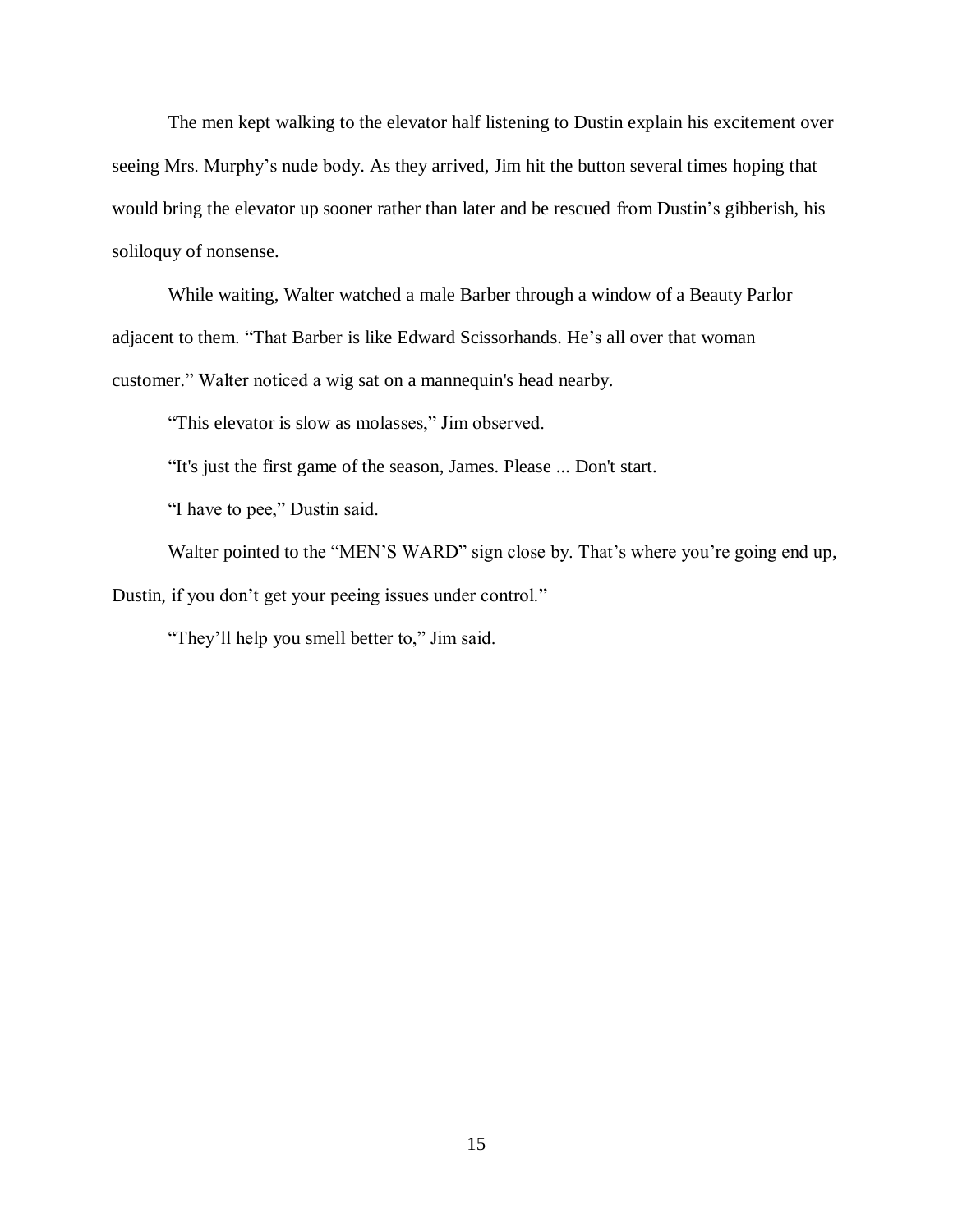# **CHAPTER THREE**

 Harry, the bartender at McGinty's Bar and Grille, drafted up 3 beers for our boys as they came in and bellied up to the bar. They grabbed their beers, clinked their mugs, and sipped in unison.

The Army/Navy football game was on the overhead TV. The cusotmers at the Bar were focused on what the TV Announcer, Kent, had to say.

"Wow," Kent said. "That was a great block by Ricky Greene."

Jim pointed to the TV and with great enthusiasm said loud enough for everyone at the bar to hear, "Yes. That's my grandson." He raised his arms high in the air and twirled around like a top.

"We know, Jim," Harry said. "No need to spell out every play."

"Ricky Green is in great form," TV Announcer Kent said. "Coach Brown thinks he'll be All-American this year if he stays healthy."

"Hey, Jim," Harry yelled out, "you think your grandson will make All American this year?"

Jim gave a look to Harry as if to suggest that was a risky question if one didn't want a half-hour response.

"I'm just trying to make polite conversation," Harry said. "That's all."

Walter chimed in and said that if Harry wanted to talk about Jim's grandson to Jim, that he'd have to bow his head or tap his chest three times while he talked.

Just then Dustin got up to leave.

"Where do you think you're going?" Walter asked.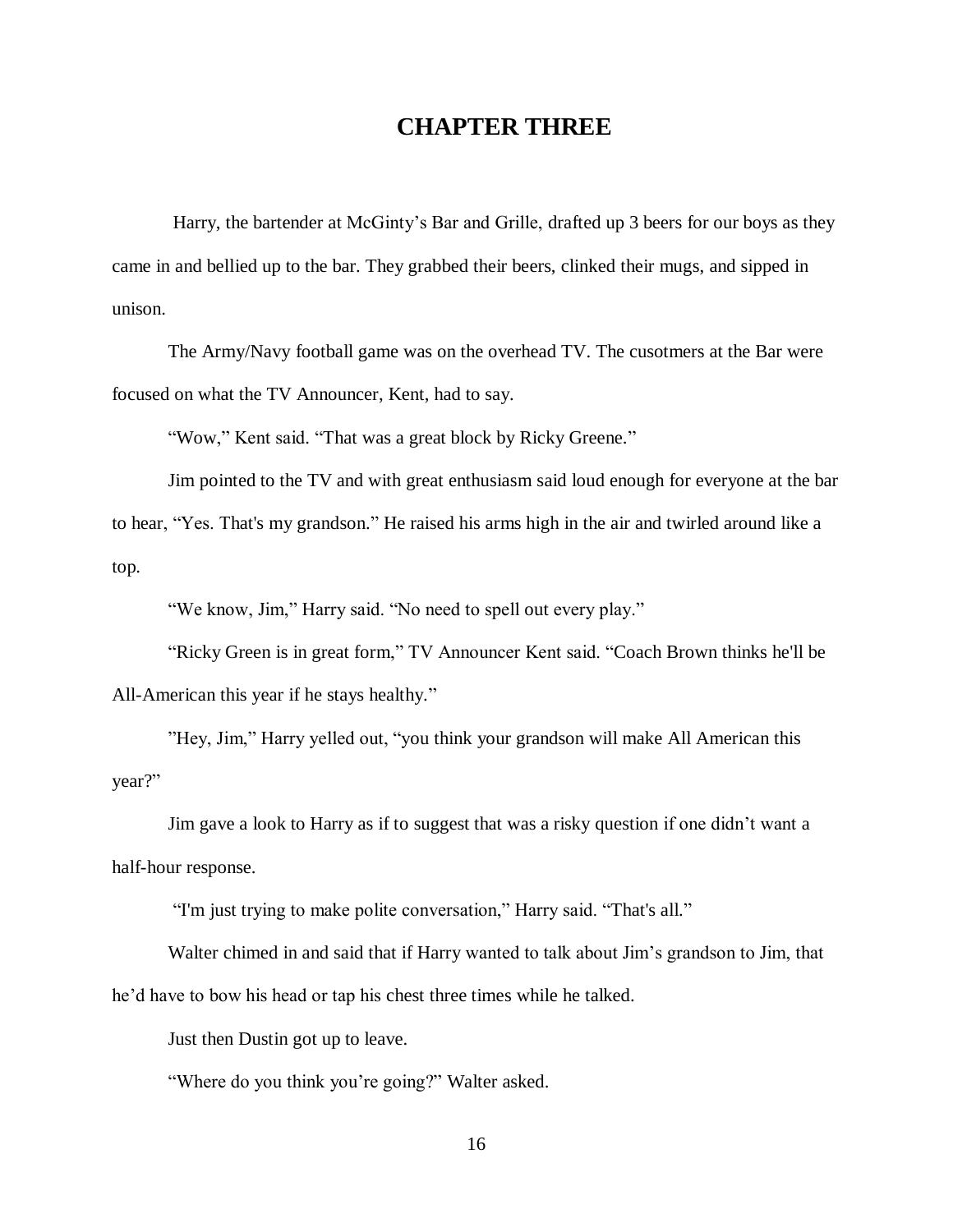"To the bathroom," Dustin responded. "Might I take a pee in private? Might I go and pee."

"OK, OK," Walter said as he waived him on. "Go to the bathroom. Just don't wander off and get lost."

"And don't talk like a fagot," Jim piped in. "Might I? What's that all about?"

As Dustin wandered to the bathroom, Jim wanted to finish what Walter had started. "How about we all genuflect when I say my grandson's name?"

Walter moaned and threw his hands up covering his face.

"I have a right to be proud of my grandson, don't I" Jim asked. "Am I really that bad?"

Everyone agreed – Jim was that bad.

Walter knew once Jim got started, it was very hard to stop him. He could go on for hours about his grandson. "Please, Harry. Don't get him started" was all Walter said. h got up and walked to the jukebox just as the phone rang. Harry picked it up.

"If only I could've had someone like him on the line during that Army-Navy game way back when," Jim said, "my life would be different today."

Harry held his hand up to everyone at the bar for quiet. He leaned in, whispered something and the place fell silent. Walter turned from the jukebox to see what the silence was about.

"What?" Walter asked. "What's with the sour looks?"

Tracy from The Center just called," Harry said. "It's Gloria."

\*\*\*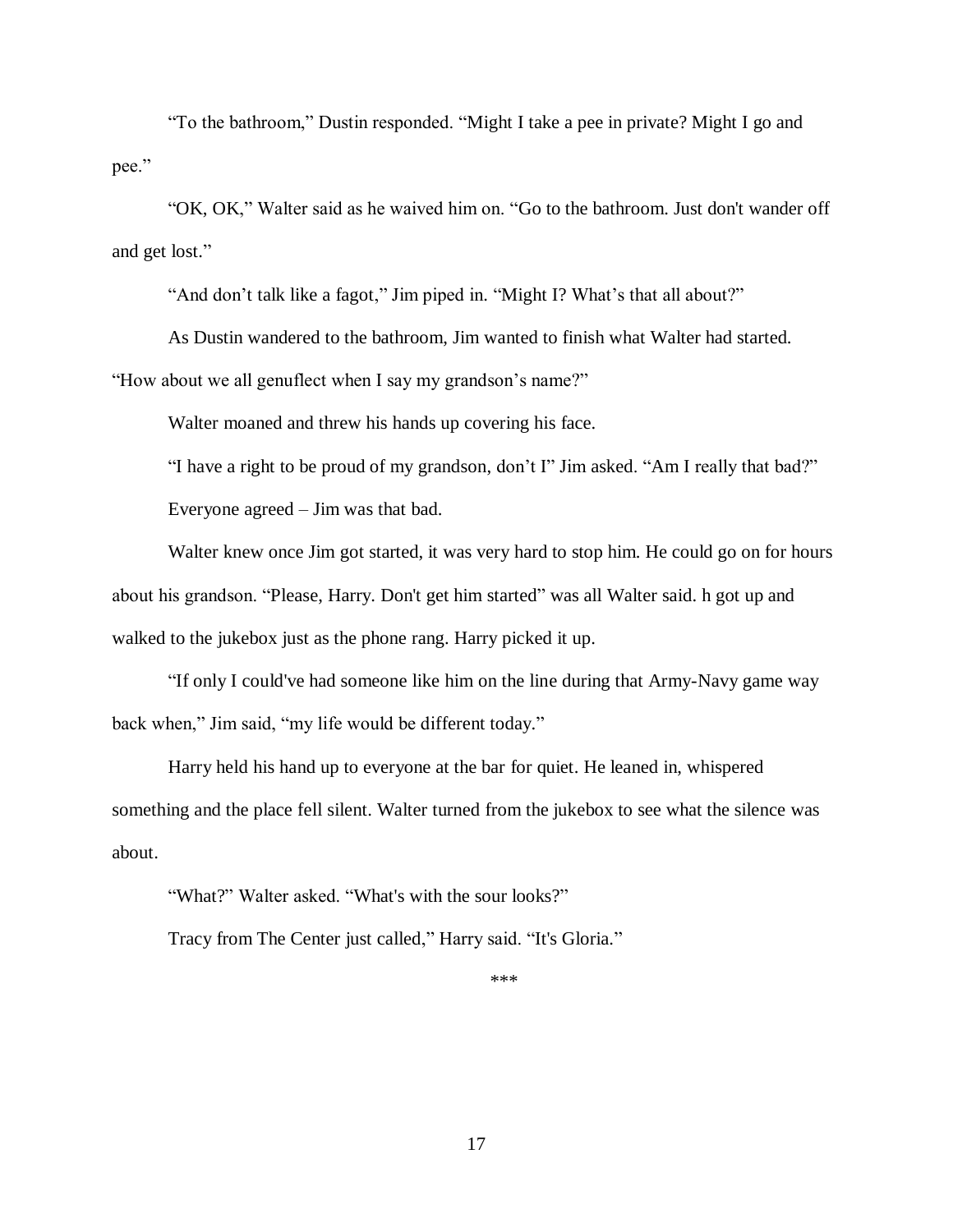A light drizzle set the mood around Gloria's casket as a Rabbi finished up on the eulogy. Jim, Walter and Dustin sat in the front row at the retirement center Banquet Hall while their retirement center friends and Harry were close by.

"And so, Dear God," the Rabbi said in a pompous tone, "take Gloria in your bosom, and cherish and love her as those here cherished and loved her. Help Walter with his grief, and let him know that Gloria rests in peace ... Amen."

Everyone said 'Amen' together, and they began dispersing, but Walter broke out singing *Amazing Grace* forcing everyone to stay put and sing with him. Walter did it because he loved to hear Sandra sing and he knew if he belted out a tune she would join in and sing up a storm. And she did. In fact, she dominated the song, which ended on a high note and Walter received pats on the shoulder and a hug from Sandra.

"Hey, Walter," Sandra said, "I didn't know Amazing Grace was sung at a Jewish burial. I thought that was a Christian song."

"It is Christian," Walter admitted. "But Gloria loved that song. It was one of her favorites, and she always wanted it sung at her funeral."

"Well, thanks for singing it," Sandra said. "It is one of my favorite songs too." Sandra wasn't going to say anything else, and she gave him a hug and started to leave.

Barbara came up and hugged Walter then left with Sandra. As the ladies were out of hearing range of Walter, Barbara asked Sandra, "What's going to happen to Walter now?"

They watched Dustin, Jim and Walter pray over the casket. As the ladies continued with their exit, Sandra piped in "It's the three of them together we need to worry about."

As Walter, Jim and Dustin huddled together by the casket and they silently prayed. Finally, Walter nodded and the three of them left as one grieving unit.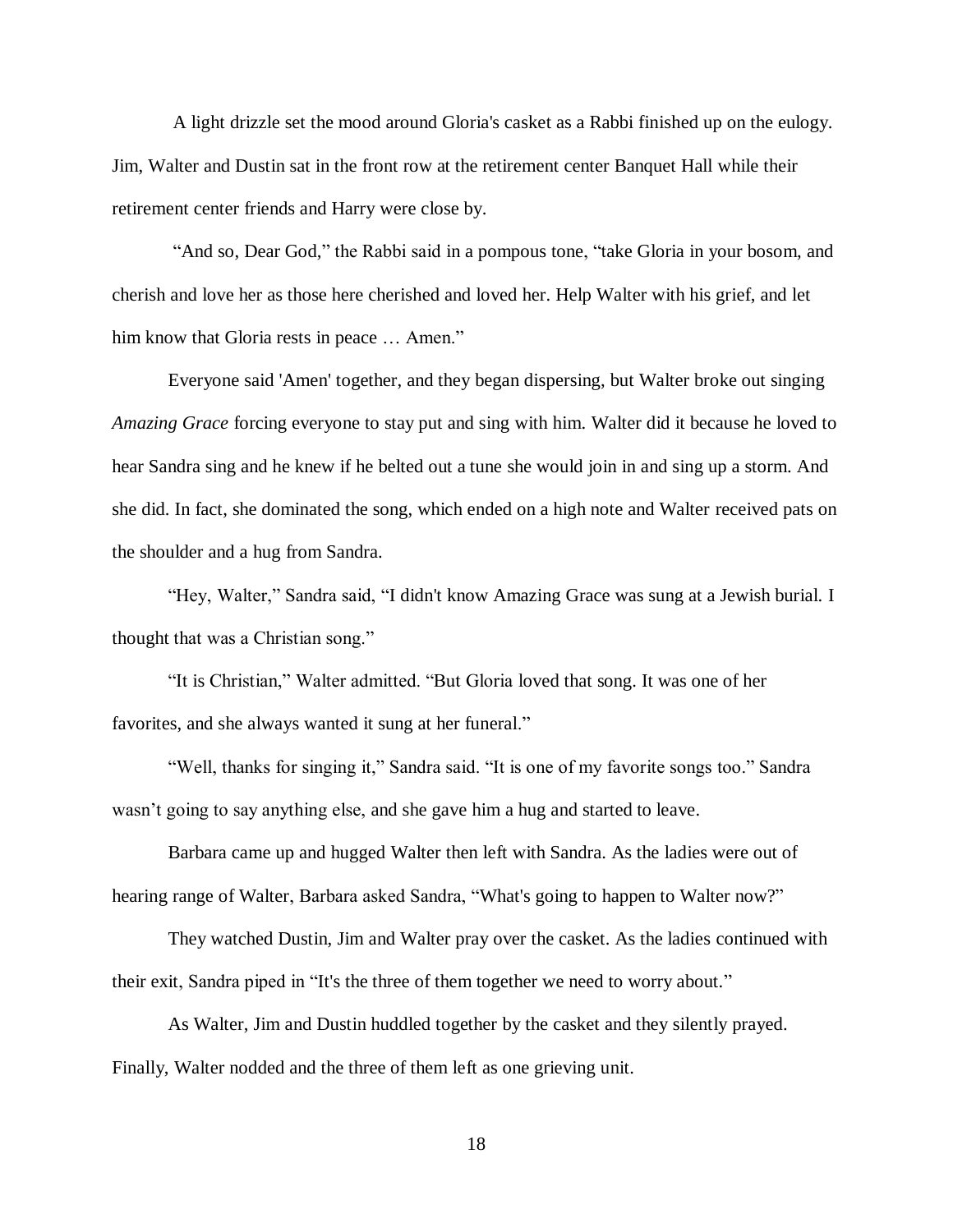Three months later, at McGinty's Bar & Grille, the boys had been drinking for some time and were obviously a little tipsy. Walter raised his glass to the TV and said, "to Jim's grandson, Ricky Greene." Then he said to Harry, "Season's almost over, thank God." Then Walter took a swig. They all slug their beers as a handful of CUSTOMERS sit at the bar alternately look at the overhead TV and Walter. Dustin shook his leg and started to say something.

"Don't say anything. Just go," Walter said to Dustin.

While Dustin exited to the men's room, Walter did a double-take on the women at the end of the bar. "What's with all the women, Harry?" Walter asked.

Harry told Walter that there was a cosmetic convention in town and these ladies were basically from all over the country patronizing the convention, and the bar. Just then a waitress came out with food for one of the tables.

Some real lookers, huh?" Harry asked Walter.

As Walter looked, he was more interested in one woman more than the others. Jim, of course, was more interested in what the TV announcer had to say. He announced the score. Navy was winning.

Jim raised his glass. "That's my boy," Jim yelled. "That's my grandson."

Walter jabbed his finger into Jim's shoulder. "Don't start, James."

"All I'm saying is that if Ricky was the guard during that game ..."

"What game would that be, Jim?" Harry said.

Of course, Harry was being sarcastic, because he really didn't want a half-hour dissertation on how Ricky had a long line of football players in the family. If anything, Harry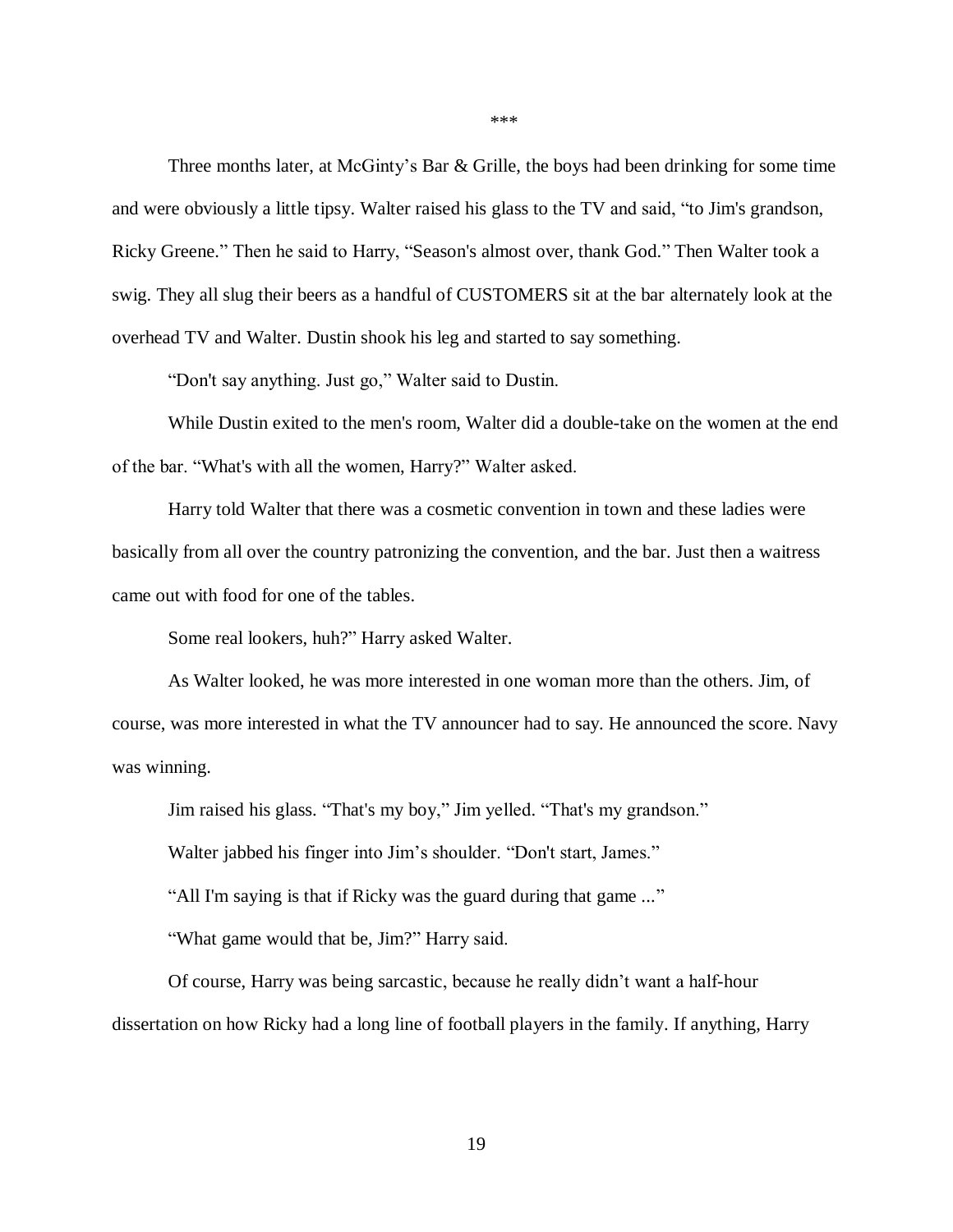said what he said for the benefit of his customers who hadn't heard the story yet. It worked because Jim was getting ready to tell them.

"It was the Army/Navy game in nineteen sixty something. JFK Stadium right here in Philly."

Walter threw his arms on the bar and buried his head. "Please no. Pleeeeeese," Walter pleaded to no one in particular.

"I was the Navy quarterback," Jim continued. "Walter here was the tailback. We were on the one-yard line. Two points down with seconds to play. I couldn't hear a thing the noise was so loud. I was supposed to pass the ball to Walter but our guard, Wolfman Smith, missed his block and I started to run but I got creamed. Game over."

Walter raised his head from the bar. "Wolfman Smith!" Walter yelled. "You gotta be joking. You add on to the story every time you tell it. And I was in the clear in the end zone. You should've passed to me. But noooo. You had to be the hero and try to take the ball in yourself. But you didn't take it in, did you? And you fumbled the damn ball, you forgot to mention that. And you lost the game. Why do you like telling that story so much? It makes you sound like a fool."

"I'm just saying it wasn't my fault," Jim said. "If I scored that day, life would be different now. I'd be a somebody and I wouldn't have to hang around with degenerates like you."

"But you didn't score a touchdown," Walter said, "did you? And you didn't pass the ball either because your ego's bigger than your butt. You fumbled the damn ball because you're not a team player. And now you're a nobody, just like me."

"Don't say that," Harry piped in. "You and Jim were officers in the Philadelphia Police Department. You're retired cops. You're heroes in real life."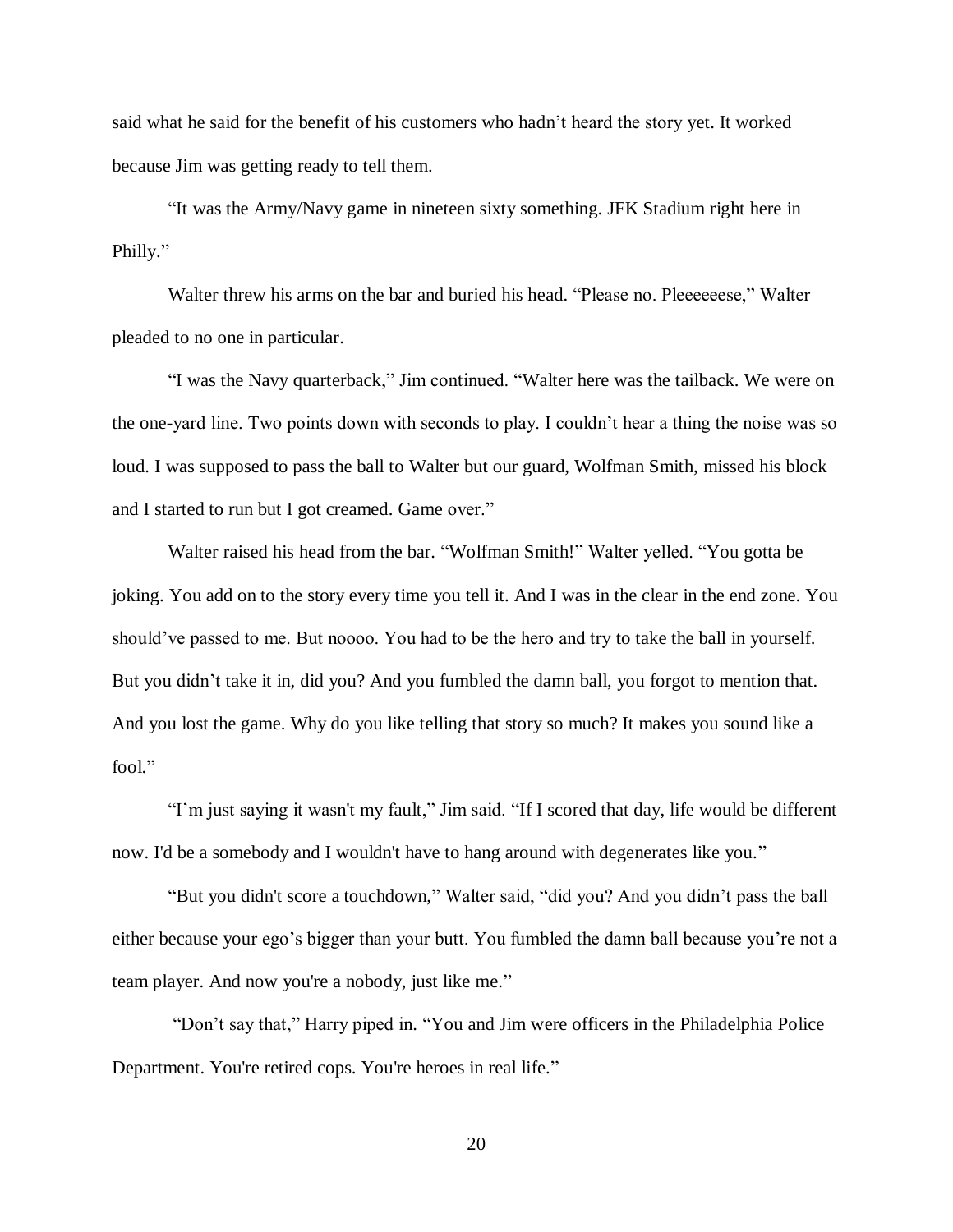But Walter didn't' feel like a hero. In fact, since Gloria's death, Walter had felt nothing. Without her, he felt lost. And at that moment he actually wished he never played football, or became a policeman. He never felt that way before. "Yeah, yeah. Real heroes," was all Walter could say.

"I fumbled because I didn't have someone like Ricky blocking for me," Jim said, and really believed that.

Just as Dustin came out of the men's room shaking his leg, Jim added, "And you know what? I'm gonna jump onto the field the next Army-Navy game at Lincoln Field, and I'm gonna run down the field and score that touchdown I should've made a long time ago. And I'm gonna do it naked. That's right. NAKED. And to show you my worth, you and Dustin can block for me."

"Are you happy, Harry?" Walter asked. "You got him started, and now he's really flipped out. Naked! Good grief!"

"If I were you," Harry said to Walter, "I'd make an issue out of the fact he wants you to jump on the field with him."

"Yeah, well okay. I'm not going to do it."

A customer leaned in to Harry and asked, "Did he play pro-football?"

"No," Harry said. "But he played first string for Annapolis. Just like his grandson. And Walter over there played tight end for Annapolis. They were a good combo. And good friends since school."

The customer had Jim's attention, so he asked Jim if he was any good.

"Yes," Jim said. "In fact, I was very good."

Walter stared down the customer while Harry drafted another beer for the boys.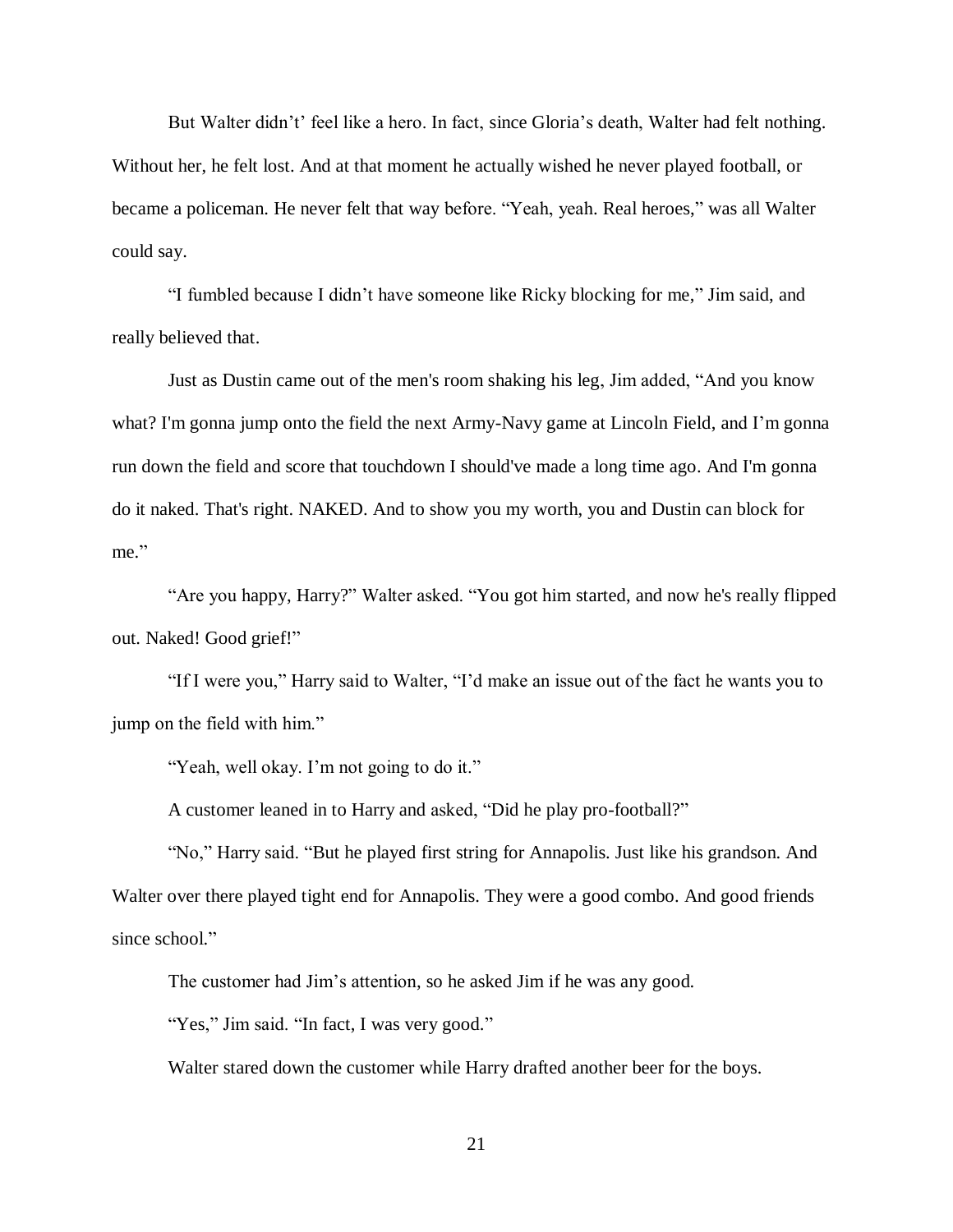Dustin leaned into Walter and whispered "Is Jim talking about his screw-up again?"

Walter told Dustin that Jim hadn't stopped talking about his faux pas since they arrived at the bar. But then Walter saw how vulnerable Jim was. The facial expressions. The tone of voice. Suddenly, Walter had a change of heart and felt sad for Jim. "You were a first string college football player," Walter said, "I guess that means something. And you were a first-string quarterback on a nationally ranked team. That's saying something too, I guess."

"But nobody remembers me, Walter."

"That's not true, good buddy. I'm sure they remember the fumble." Walter laughed but then reconsidered. "We all should have goals in life, I suppose."

"Yeah, that's right," Jim said, and then thought for a few seconds about what Walter had just said. "What's yours, Walter?" Jim finally asked.

Walter wasn't prepared to answer that question, but he answered it anyway. He whispered that he hadn't had a boner in a a long time. So, he said, "Let's just say I'd be happy if I could just get a boner again." Walter grimaced, as if he to suggest he felt that Erectile Dysfunction was not something that one just blurted out in conversation, and especially not at a bar. Or maybe that was the only place it belonged, Walter thought.

"That's a goal?" Jim asked. "Well, what good would that do? Gloria's not here, God bless her soul, and you're too old and ugly to attract a woman this late in life."

Walter agreed, laughed at himself, then looked down at the other end of the bar and saw the good-looking women.

"I'm baring my soul by telling you that I can't ... can't ..."

"What?" Jim asked. "Have sex?"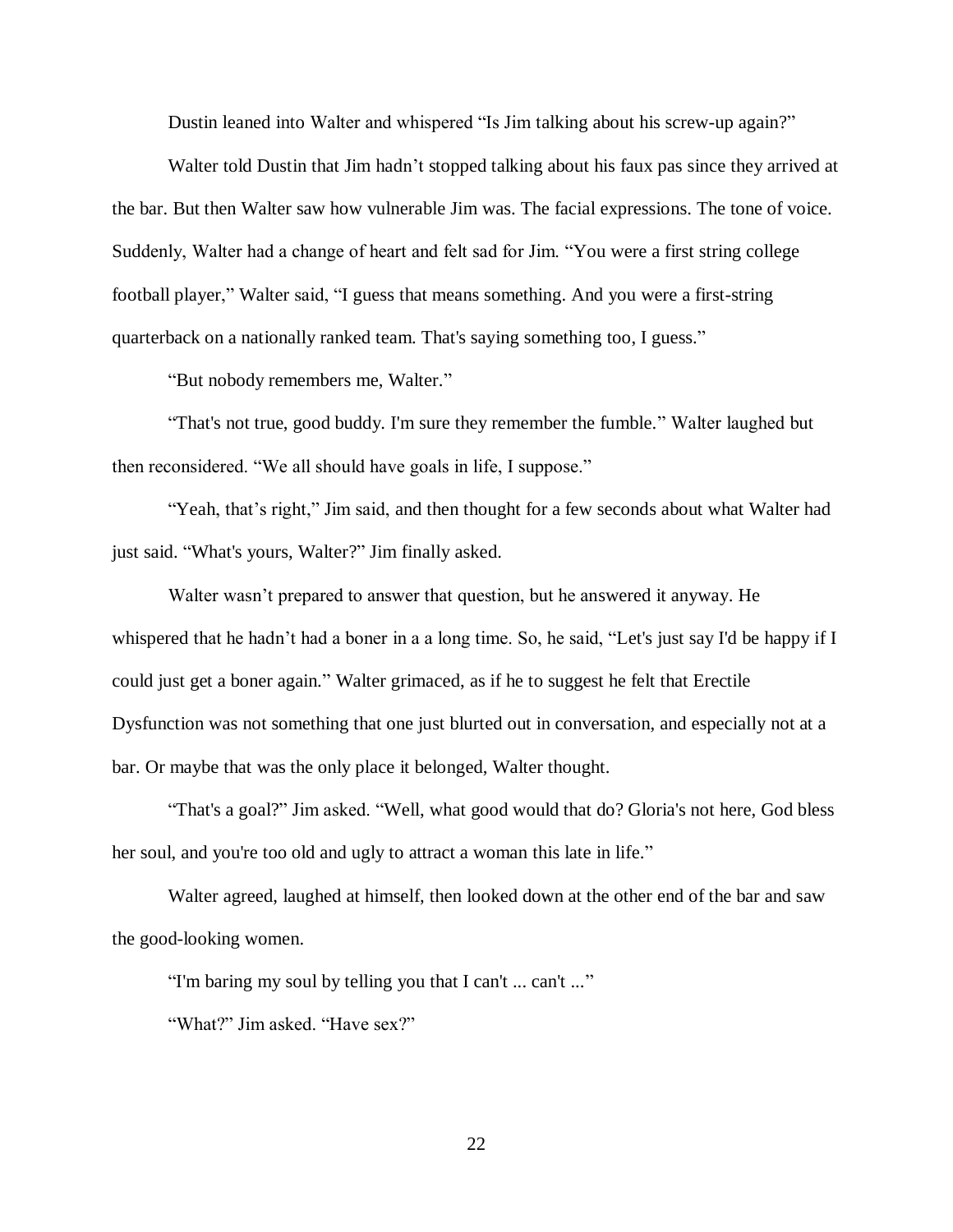"Shh!" Walter tried to hush Jim. "Not so loud. I was just trying to make YOU feel better, chump."

Jim saw that the customers at the bar were not paying attention to them so he could relax a little bitit. He felt a little down for Walter. So he said, "How long you been impotent?"

"SHHH!" Walter hushed Jim again. "Keep your damn voice down. Don't say that word in public."

"Three months," Dustin yelled out. "You told me the other day it was three months."

"I said no such thing."

"Yes," Dustin reiterated. "You did. You said ever since Gloria got sick you couldn't get it

up."

"All right, all right," Walter said. "Hush down. Will everyone just shut up?"

"Why don't you take Viagra?" Jim suggested.

"I'm not taking that crap."

"Yeah, you better not," Jim said. "Especially if you're driving. If a cop stops you you'll face a STIFF penalty."

While Jim faked a laugh, Dustin gave Walter a goofy smile. "You know what would make me happy?" he asked.

"No, Dustin. What would make you happy?" Walter said. "Making goofy faces?"

"If I could pee normally again."

"That would make you happy?" Walter asked again.

"Yes. That would make me very happy."

"SHUT UP. SHUT UP. SHUT UP," Jim said to Dustin. "Why is that every time we're with you, we have a talk about pee."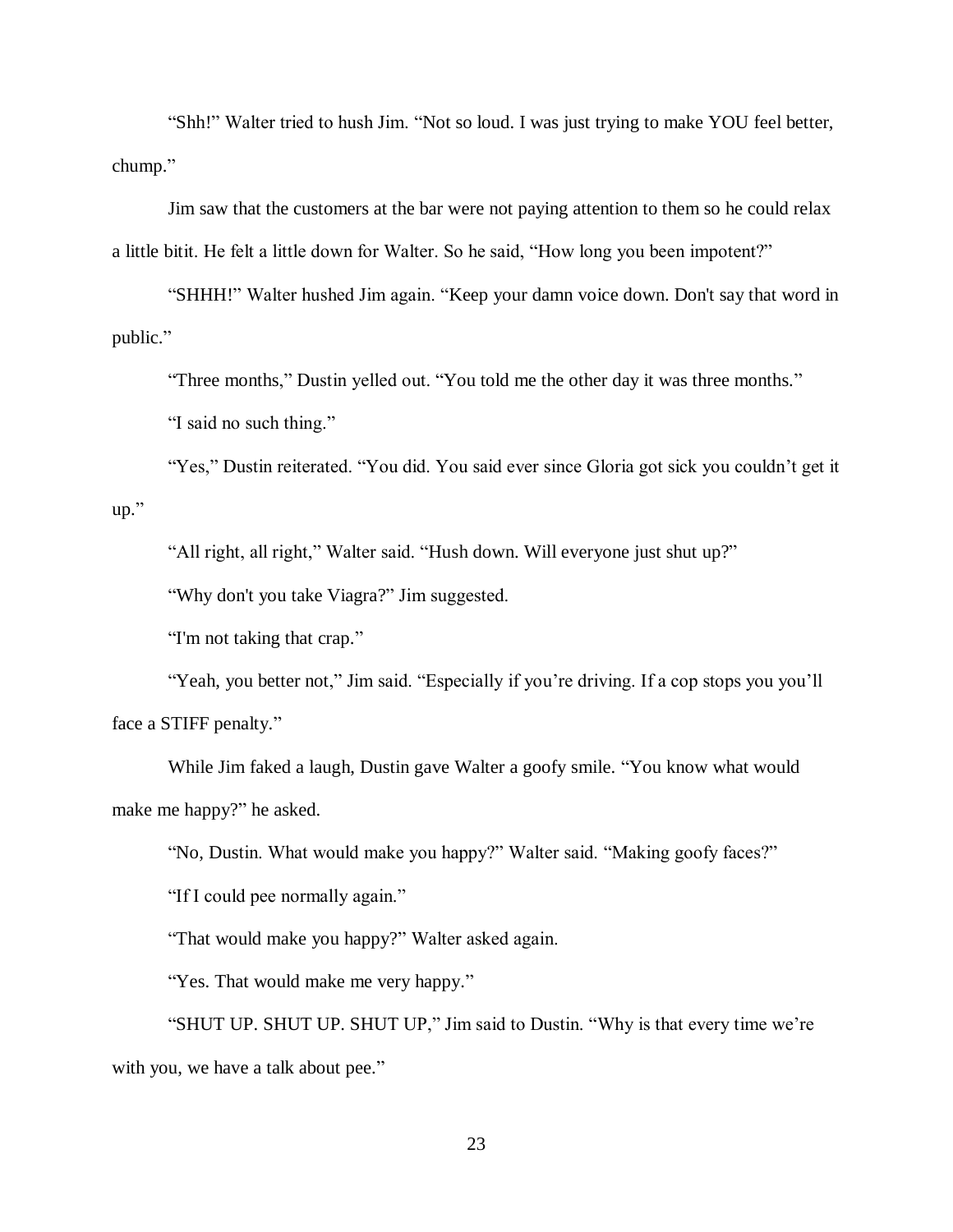"I don't know," Dustin replied, "because you look thirsty."

Dustin laughed at his own attempt at humor, and Jim groaned at the silliness of it.

"Why is it every time we're with you we have to talk about your stupid fumble?" Dustin said. He then turned to Walter and placed his hand on his forearm. "You don't know how it is. Every time I go into the bathroom I don't know if I'll hit the target or if I'll pee down my leg. Do you know how mortifying that is when you pee down your leg?"

"If you have khaki pants on, that could be a real problem," Walter added.

"Not to mention the smell," Jim added.

"Will you guys stop," Harry piped in. "You're embarrassing my other customers."

One of the customers at the bar appeared to be hanging on every word and was more than curious as to where the conversation was headed. He laughed, and then stopped as if he couldn't believe what he was hearing and seeing.

Kareem, the TV Announcer yelled out, "Touchdown!! Navy scores," and you would've thought Jim scored the touchdown the way he stood in a victor pose.

"James, sit down," Walter said. "They're not cheering for you. You didn't score a touchdown."

"So, now what does all this mean?" the customer asked Jim. "You gonna jump on the football field, or something?"

Walter groaned because he saw that Jim was deep in thought getting ready to answer. Walter knew Jim was preparing to give a long soliloquy explaining how he was going to jump on to the football field at Franklyn Field dodging college players that were a third his age.

"Harry, what's the stock market doing?" Walter asked thinking it might divert the conversation. But it didn't.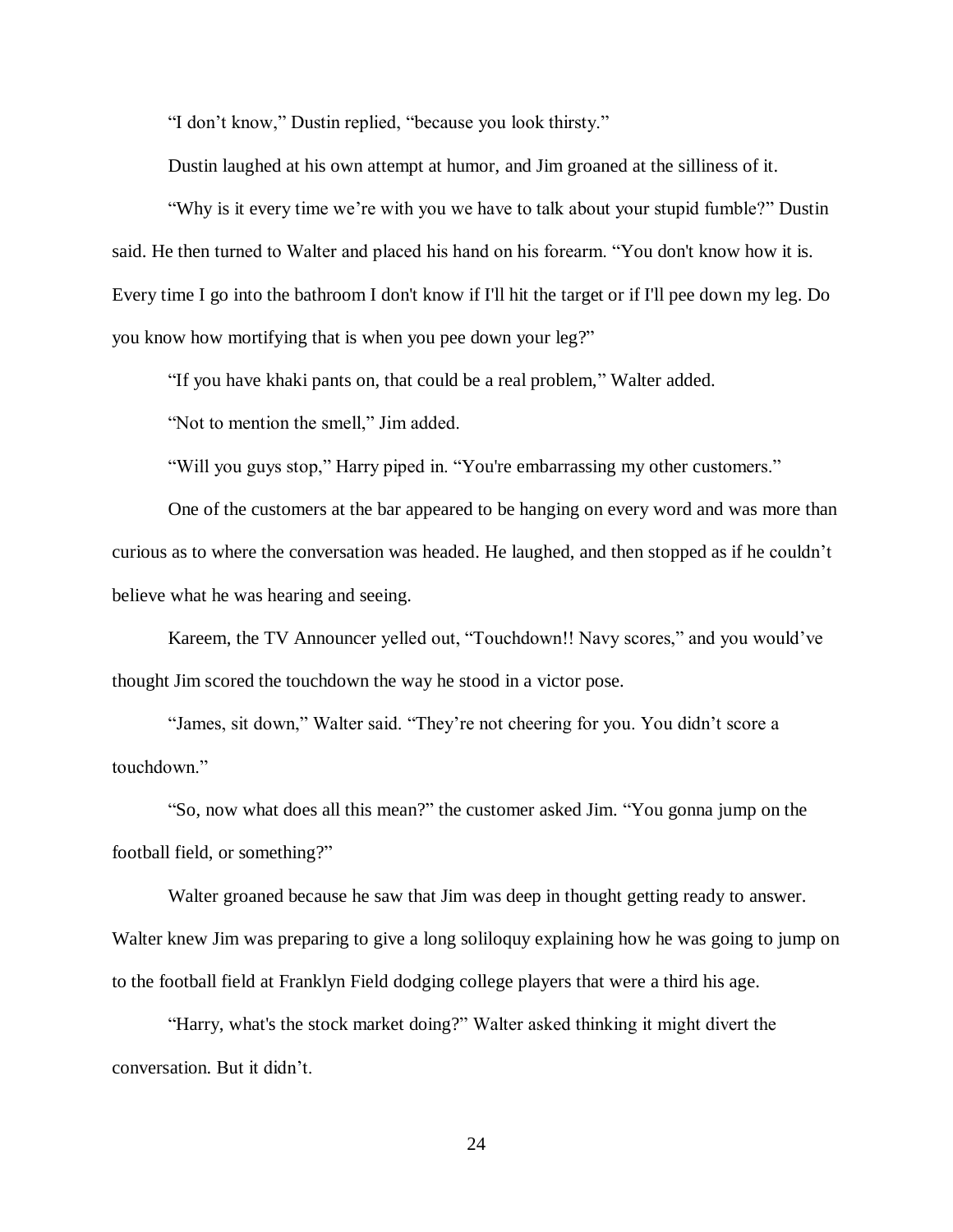"I'd go to Lincoln Field where they are going to play the next Army-Navy game ..." Jim began.

Walter scowled at the customer, as if to say 'See what you started?'

"... and I'd run from one end zone to the other," Jim added, "and I'd score that touchdown I should've made 32 years ago."

Walter started singing to Harry. "Old McDonald had a farm. Ee-yi-ee-yi-ooo ..."

Dustin raised his hand above his head and shouted for the world to hear, "Touchdown! Jim scores!"

"And on this farm he had TWO schmucks. Ee-yi-ee-yi-ooo ..."

"Exactly," Jim roared. "Thank you, Dustin."

"With a –" Walter blew a raspberry sound which was supposed to sound like a fart. "…

here and a—" he blows another raspberry sound. "...there..."

"Very mature, Walter," Jim said.

It was Dustin's turn to pipe in so he said, "Don't forget naked. You said you wanted to do this naked."

"You know," Walter said after calculating the do's and don'ts of the plan, "what's so funny about all this is that you'll never get past security guards."

"There's no security guard today that could stop me," Jim bragged.

"Maybe not," Walter admitted, "but two dozen guards with billy-clubs sure could. No way am I going to a game with you. And that's my final answer."

"I was going to wait to surprise you. Ricky promised me 3 tickets to the Army/Navy game next week. I was going to take you and Dustin with me."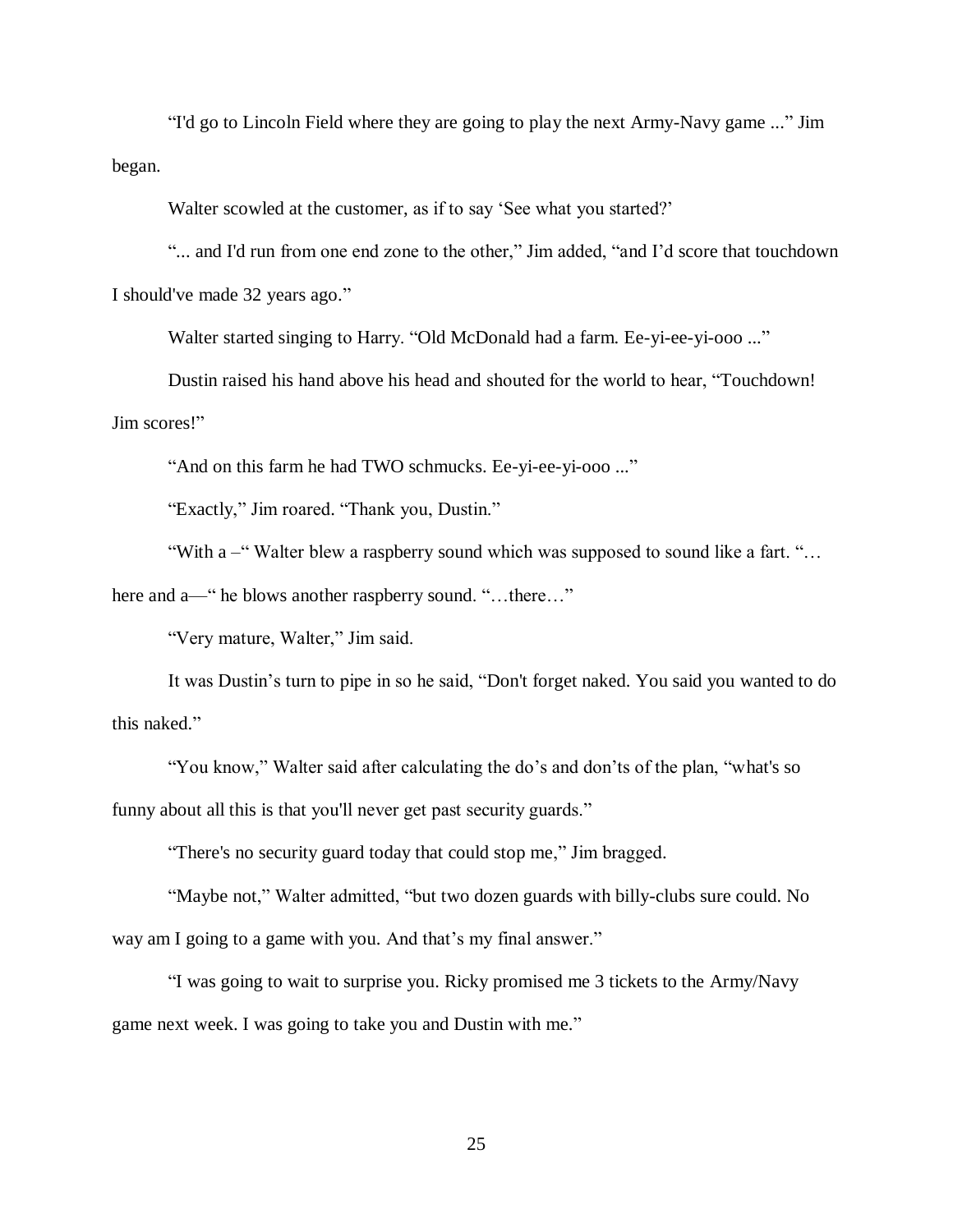Dustin raised his hands above his head. Walter shrugged, as if to say, 'big deal'. He pointed to to the TV and said, "Remember the baseball guy who jumped on the field last year and mooned the camera? People see him as an idiot now; they would see you as an idiot as well."

"Most people think he's a hero," Jim said. "He is a hero in my book. And He's been on TV talk shows all over. Besides, when we do it, we're going to run down the field naked. That should get people talking."

"You mean, 'riled up'. And what's this 'we' you're referring to. You have a mouse in your pocket."

"We won't be totally naked," Jim said reconsidering. "We might be wearing jock straps. Don't want your nuts bouncing around for the world to see."

"And we don't want to get blue balls, either," Dustin added.

Walter groaned, as if he was going to get violently ill.

"That's right, Dustin," Jim said. "You'll help. I'll need you both to run interference for me. You'll need your testicles is a tight hold."

"Yes," Dustin said with a pint of gusto in his voice. "I'll do it with you. I'll run down the field naked with you."

"Thank you, Dustin. At least I have one friend around here."

Harry looked at his three friends and smiles. They obviously heold a special place in his heart.

"Stop the bull shit," Walter said. "I'm not taking my clothes off for you or anyone else. You have as much chance of getting me naked on the field as you have of getting one of those women down there on the couch in Harry's office. Alone. And on the couch … naked."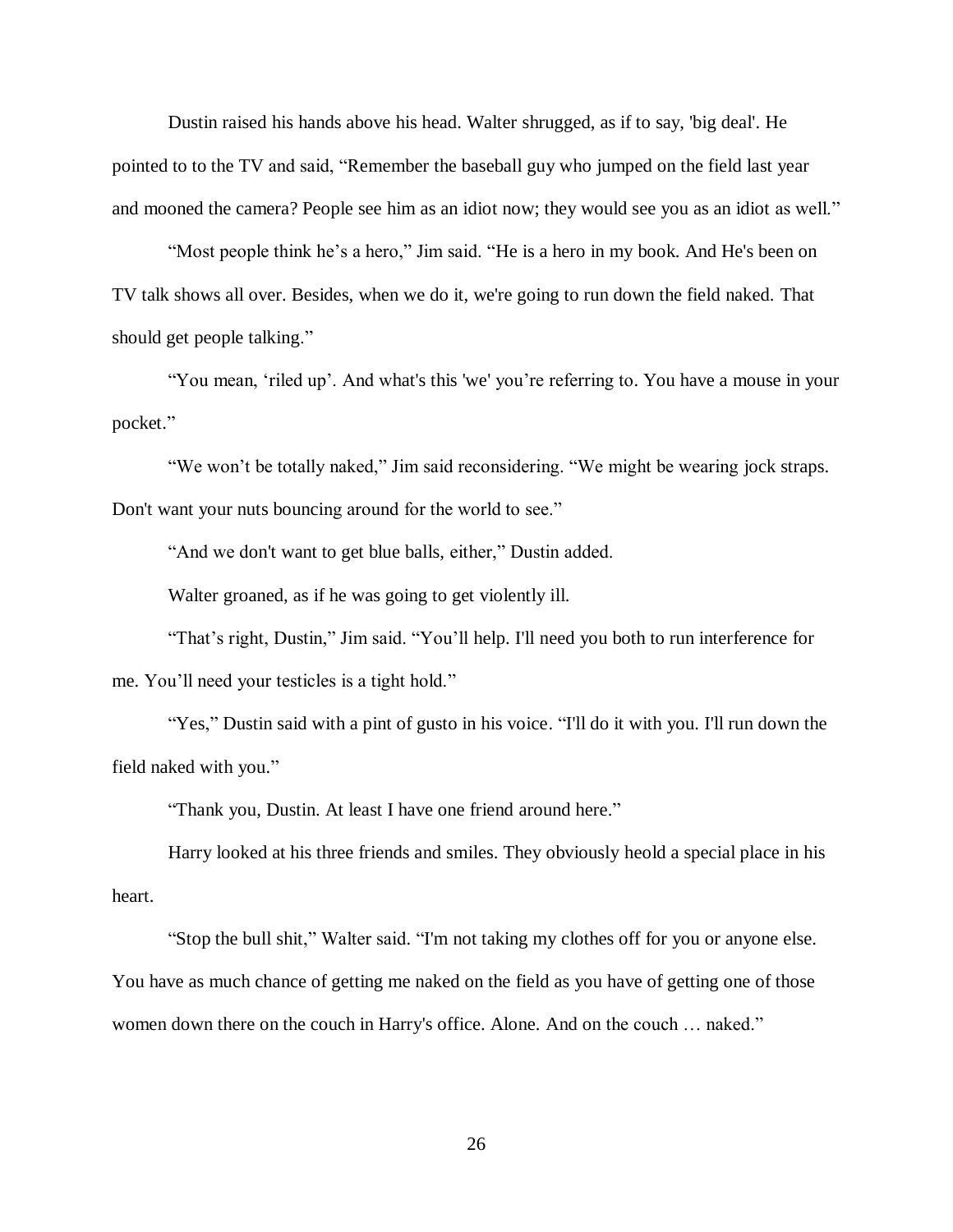Jim does a double-take at the women sitting at the tables. He was nervous and didn't like the proposition, or where this conversation was heading. Takes a swig of beer.

"It looks like Mister Pot-Belly, Hot-Shot has overextended himself," Walter said. "Wuddya say, Buddy? You go over there and get one woman to go into the office and I'll give you twenty bucks and I'll run down the football field butt-naked with you."

Jim looked at the women, then back at Walt, then to Harry.

"Okay. You're on," he finally said.

"This won't take long, Harry. A slap in the face only takes a second."

Jim slowly walked down the length of the bar. He finally appeared in front of a few ladies who were buried in conversation. He puffed his chest out a bit, opened his mouth, but nothing came out. A young and nicely dressed woman looked up at an awkward and scared man.

"Can we help you?" a blonde woman said.

Jim stared at an ugly picture on the wall above the table, and appeared to be assessing its value. "I'm ... I'm ... I'm just admiring the picture. The pastels! Lovely, aren't they?" Jim walked back to the bar and found Walter laughing more than the occasion merited.

"Hey, Macho dude," Walter said after he calmed a bit. "You're really the suave one, you know?"

"Mr. Erectile Dysfunction has a big mouth. You're such a suave guy? I got twenty bucks that says you can't do it either."

Walter looked around and saw everyone at the bar looking at him and waiting for his response. So, he reluctantly agreed and told him to hold that twenty. "A kick in the nuts doesn't take long, either," Walter said. "I'll be right back."

"Damn right you'll be right back," Jim said. "With your tail between your legs."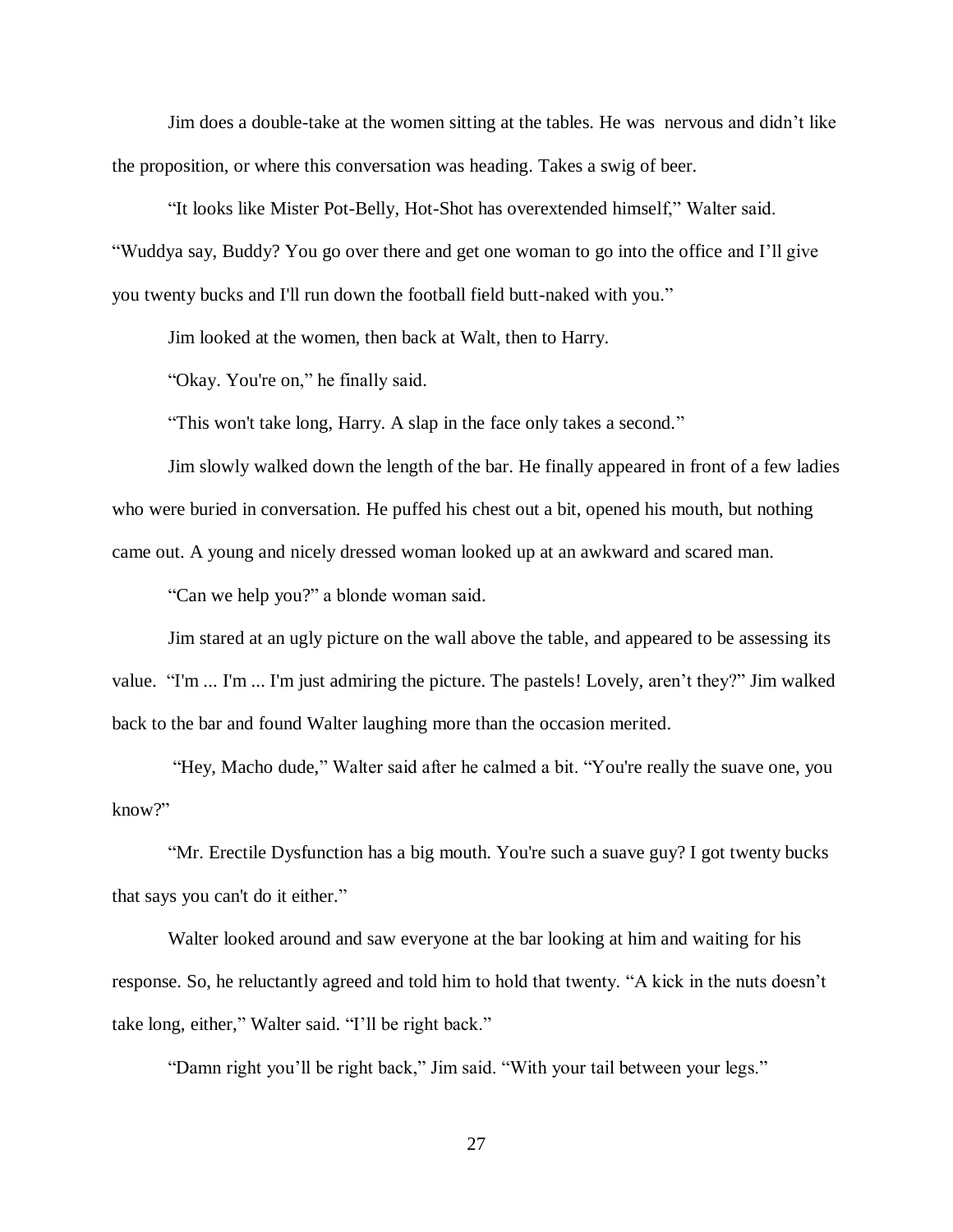"Not to mention you'll be twenty dollars richer," Harry added.

Walter took out twenty dollars from his wallet and handed it to Harry. "Where's your twenty dollars, Jim. Harry is going to hold it for us."

As Jim took out a twenty-dollar bill from his wallet, Walter buzzed down the bar and swiftly walked to the seating area past a table where one of the women needed her hair done. It had that matted look. It was dry, stringy. Scraggly.

An alluring Mystery Woman, in her thirties, dressed in a business suit, sat alone at the next table reading a book and sipping wine. As Walter centered himself so they all could hear, the Mystery Woman looked up. She appeared to be interested.

"Ladies, this is your lucky day," Walter said loud enough for them to hear, but not Jim or Harry. "I made a bet with that gentleman at the bar. That ugly dude over there." Everyone at the bar looked so it was hard to tell who he was referring to.

"I'm sorry. They are all ugly. It's that black dude over there. "Walter pointed again and the women looked again. This time it was easier to single Jim out.

"He says, the despicable man that he is, that I can't proposition one of you, successfully. I would've punched him, being the noble person I am, but, as you can see, he's much bigger than I am and … well … If one of you were my wife, that would be a different story. I wouldn't care if I got hurt and would take my chances. "

Walter paused to let the women get a good look at Jim and the other gawking customers at the bar. "Anyway," Walter continued, "I took the bet to teach him a lesson. I'll give any of you the 20 dollars to go in the office. No messin' around, mind you. Just talk. But we make it look like we had, you know, a tryst, or something going on."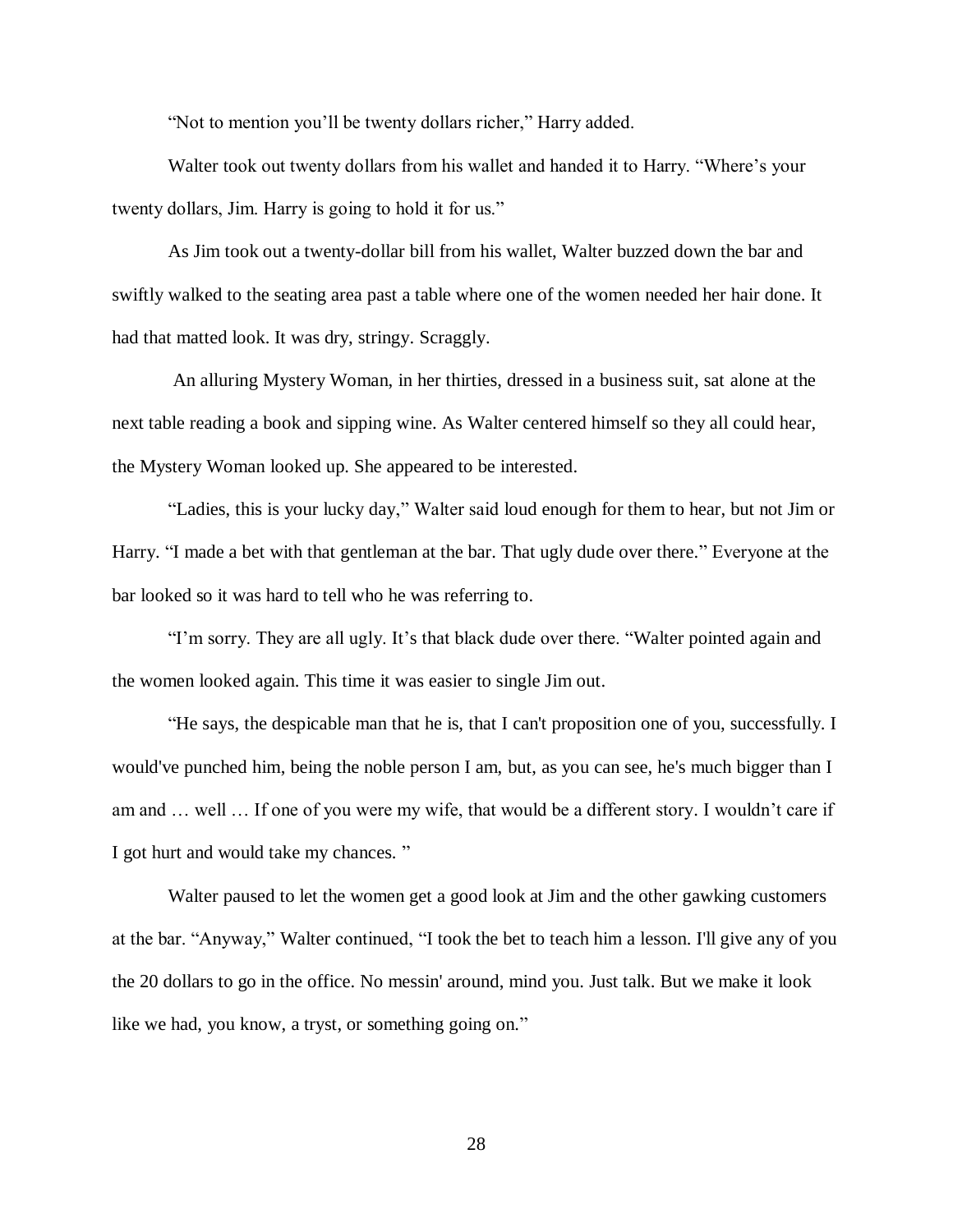There was a mixture of responses from the ladies. One looked surprised, another amused. Still another woman appeared shocked.

"No. Just go in the office with me to teach him a lesson. We'll talk for a bit about the weather or your knitting club, and then we'll leave. Maybe you can pull your shirt out. Mess up your hair a little bit, and make it look like … You know, like we did something. Okay?"

He waited a few seconds but there are no takers. He heard Jim laughing. Walter looked over to the Mystery Woman whose back faced him. He shuffled a couple of steps in her direction. Maybe she didn't hear.

"A couple of minutes. Twenty dollars. Please, my whole reputation is at stake here," Walter said to no one in particular.

The Mystery Woman got up and took Walter's hand. She put on a strut, like a hooker, as they went into the office. Walter thumbed his nose at Jim as he passed and disappeared into the darkness of Harry's office.

Once inside the office, the Mystery Woman led Walter past a business desk and stood by the full-length couch.

"Okay, big boy," she said. "You've strutted in here like a peacock showing off to your friends. What now?"

She fell into the couch, prostrating herself, and beckoned Walter to climb aboard. She held his hand, but Walter's face exuded anxiety. He tried his best, but couldn't summon the right words.

"All I want is to just sit and talk," he finally said. "Nice weather, isn't it?"

The woman tried to pull him down, but Walter refused. "No. No. This is not what I meant," he said. "You don't understand. I can't ... I'm ... I'm ..." He hunched his shoulders and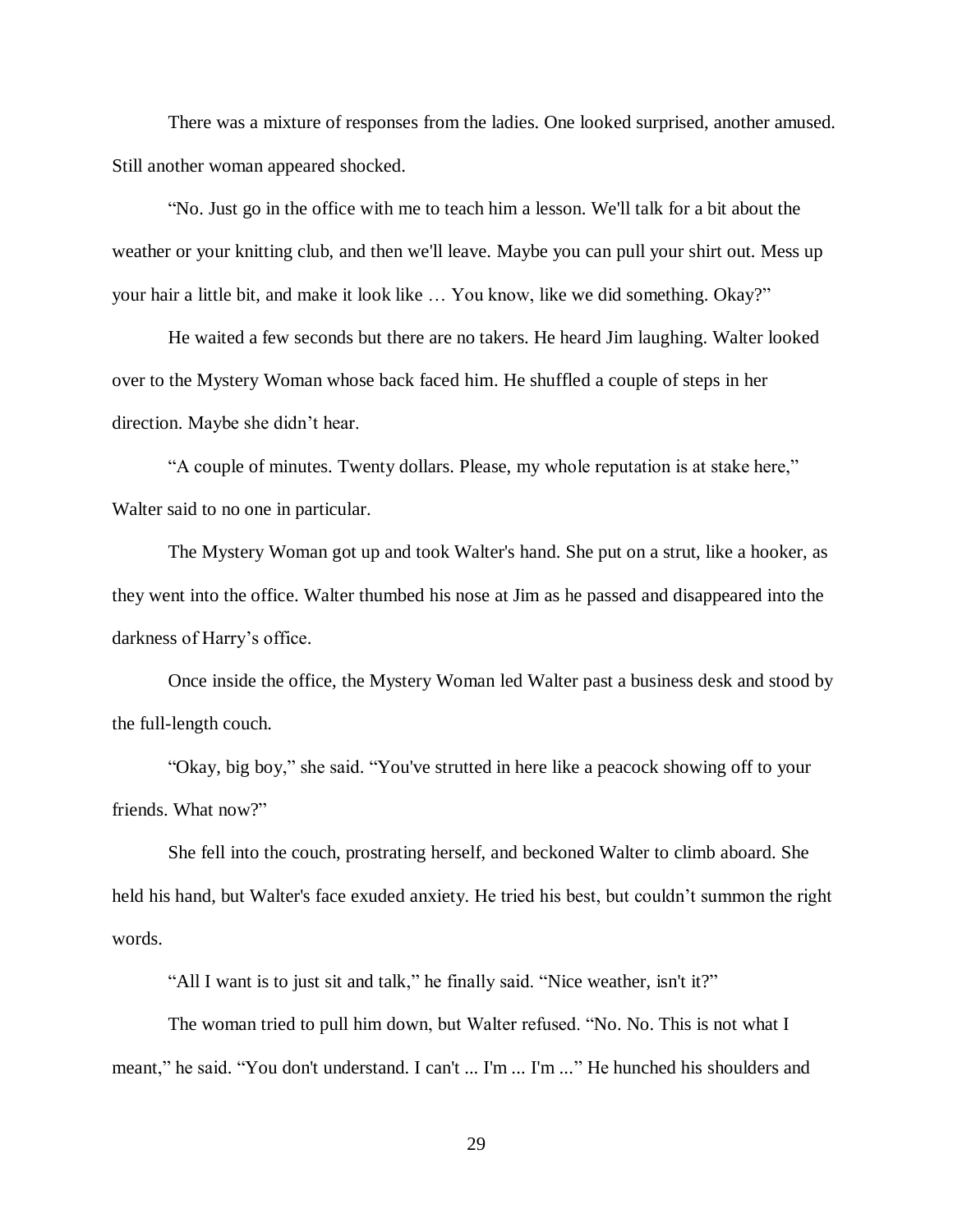said he was married. "The angels took her away three months ago and my heart went with her. I'm still trying to work things out."

The Mystery Woman nodded. "I understand," She said and got up. "That's so sweet. Okay. If you still want your buddies to think you're a big stud, it's going to cost you that twenty."

Walter weighed his options, and nodded. Then, as if auditioning for a Harry-Met-Sally part in a movie, the Mystery Woman messed up her hair and started moaning without provocation.

Back at the bar everyone heard the loud auditioning moans, but they thought the moans were real. A slap on the office wall caused the ugly picture to fall on the other side, so Jim threw his head into his hands and thought he was bested. Meanwhile, Dustin got up and disappeared from view.

Seconds later, loud screeches emanated from outside the bar, than a muffled voice from afar yelled out, "Hey! Watch out where you're going!"

And with that Jim looked out the bar window and saw Dustin crossing the street. Jim took off after him.

Back in the office, and having finished 'faking it', the Mystery Woman kissed Walter on the forehead and face, then a longer kiss - tenderly on his lips.

"How old are you?" She asked.

"Forty-three ... Sixty-something."

Nodding, the Mystery Woman said, "Age is nothing to be ashamed of." She held out her hand, and wiggled her fingers. "Come on. Pony up."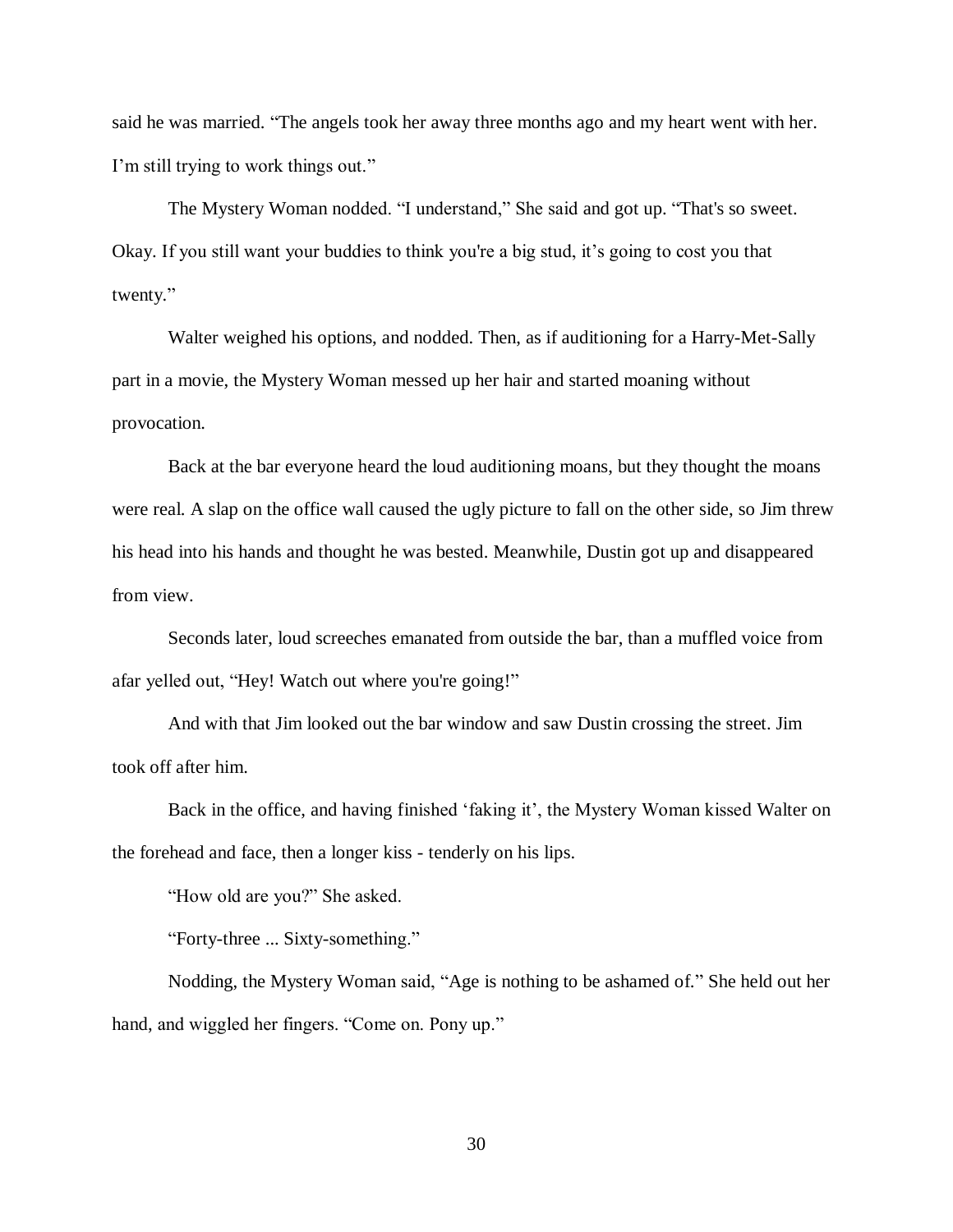Walter gave her a twenty. Then she messed her hair up and pulled out Walter's shirt and messed up his hair as well.

Walter and the woman came out of the office looking like they had a toss in the hay. They were greeted with applause while the Mystery Woman walked past the woman with bad hair and tossed the twenty dollar bill on her table.

"Go get your hair done. Compliments of that man over there." And she pointed to Walter who threw her a smile. They shared a glance and had a moment before he headed back to the bar.

Walter plopped down on a stool. Harry leaned in and said, "Way to go Walter."

"Nothing happened, Harry. She just faked it. Pretty good, wasn't she?"

"Wow," Harry said. "I'd say. But that would've been something if you three got your wishes. You know, Dustin wants to piss like a race-horse again, and that'll happen soon, maybe. And it'd be nice if you could get it on with a woman sometime soon. That should've happened today. And if Jim could score a touchdown at the Army-Navy game, and that'll happen Saturday. That would be a Hat Trick I'd love to see."

Walter appeared reflective, digesting what Harry just said.

"Go ahead and help Jim," Harry said. "He can't do it alone."

"Speaking of the devil, where are Jim and Dustin," Walter said.

Harry gave Walter the forty dollars and nodded to the door as Jim walked Dustin in from the outside. Walter leaned into Harry and as he put the money in his pocket, he said, "Okay, Harry. I'll help Jim. But keep it under your hat for now. I don't want to tell Jim just yet. He'll never stop talking about it. He'll drive me more nuts than he has already, if that's possible."

Harry nodded as Jim plopped Dustin on the stool next to Walter.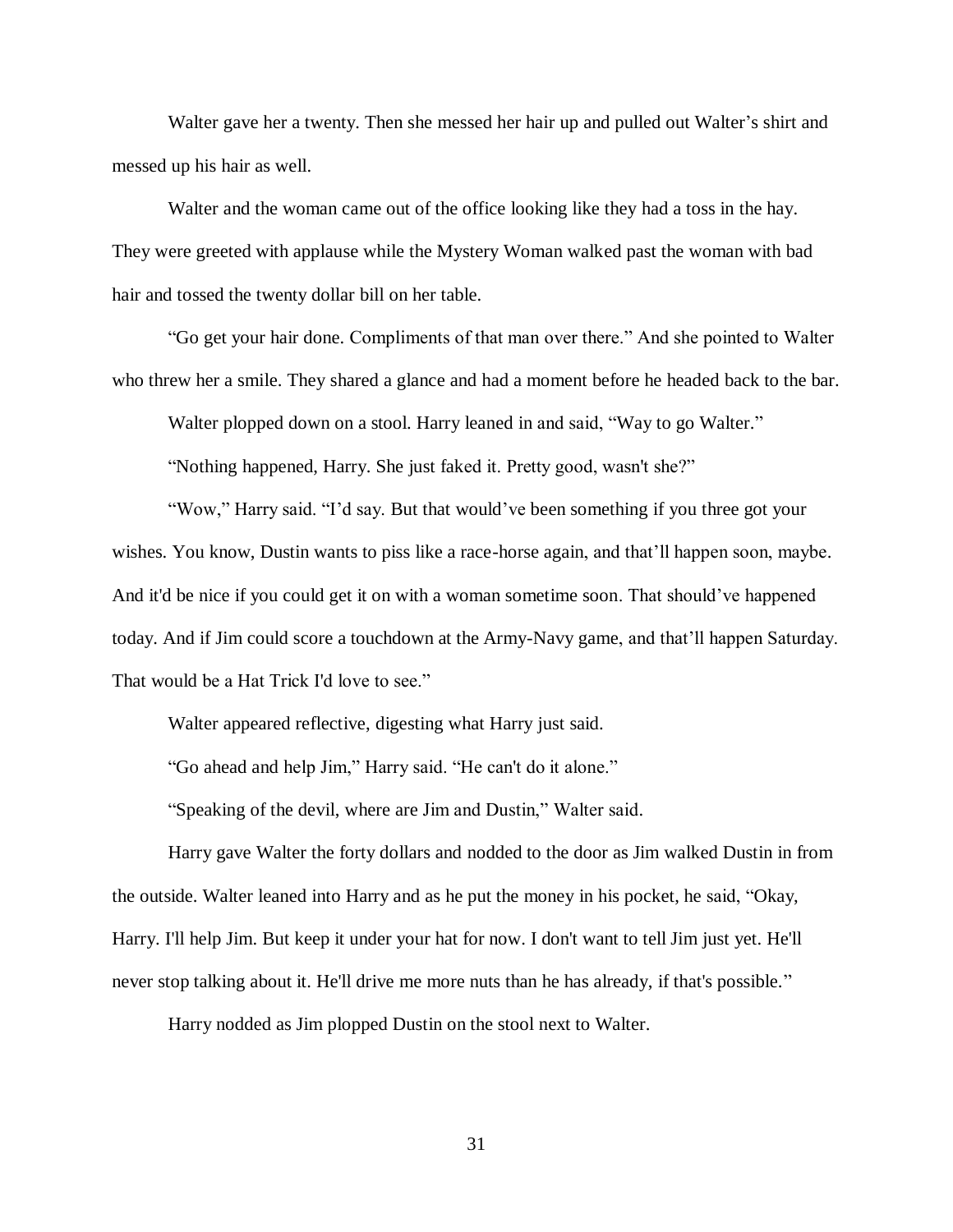"That's the last time I go chasing after you, you hear?" Jim said like he meant it. He turned to Walter and said, "Shut up. Who asked you?"

There was silence and all one could here was the TV. "So, Army and Navy," TV Announcer Kent said, "are both undefeated. The stage is set for what should be a nail-biting game at Lincoln Field on Saturday night."

"Yes, indeed," Jim said. "The stage is set."

"And don't forget," Dustin yelled out. "We're going naked."

Jim stopped talking. Although their relationship seemed to be on the mend, Dustin knew how to get under Jim's skin, although he didn't do it on purpose. And Walter's blank stare at Dustin had Dustin cowering a bit.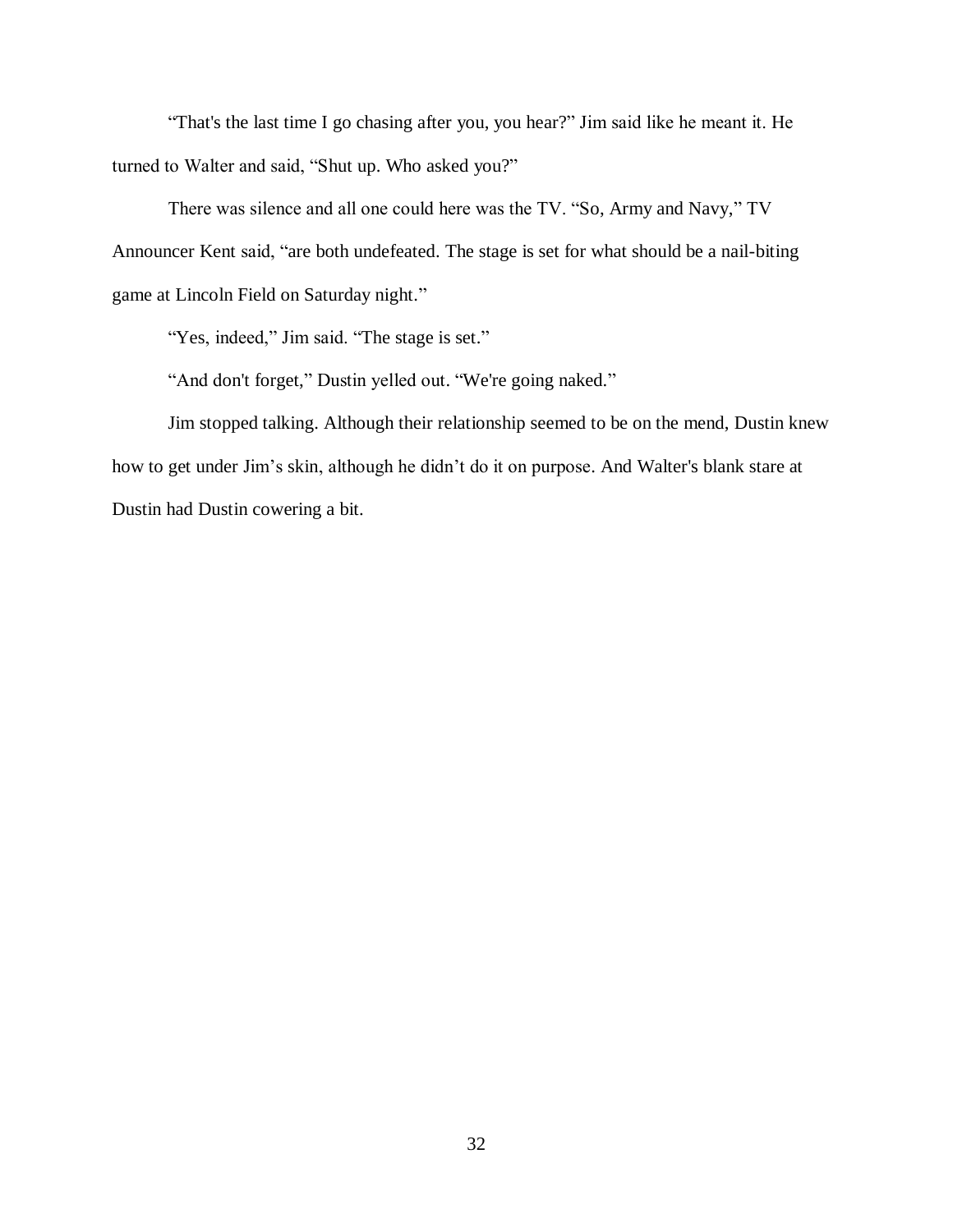# **CHAPTER FOUR**

Jim and Dustin sat in the Rec Room of the Retirement Center playing checkers with each other. Tracy walked by with a package.

"Dustin, will you please tell people what cabin number you live in. I'm tired of receiving your mail. Besides, most of it is not that interesting. This is though." She threw a National Geographic Magazine his way and left.

Jim leaned in and whispered so no one could hear, "You watch it with her. She bites."

Across the room Ted, Lester, Sandra, and Barbara were playing cards, their favorite pastime.

Walter entered and headed right to Jim waving two twenty dollar bills. Walter put the money back in his wallet and added, "Thank you, Sir. Let it be known that I did it when you couldn't."

"You turkey. Ricky's coming over. He's got the football tickets."

Lester saw Walter put the money in his wallet and yelled, "What's the money for?" "Walter got laid last night," Jim yelled back, "and needed to borrow some money."

"Shut up," Walter said. "That was private, you idiot."

"It wasn't very private yesterday when the picture fell off the wall."

"What?" Lester yelled. "I didn't hear you."

Then Jim yelled as loud as he could, "WALTER GOT LAID LAST NIGHT!"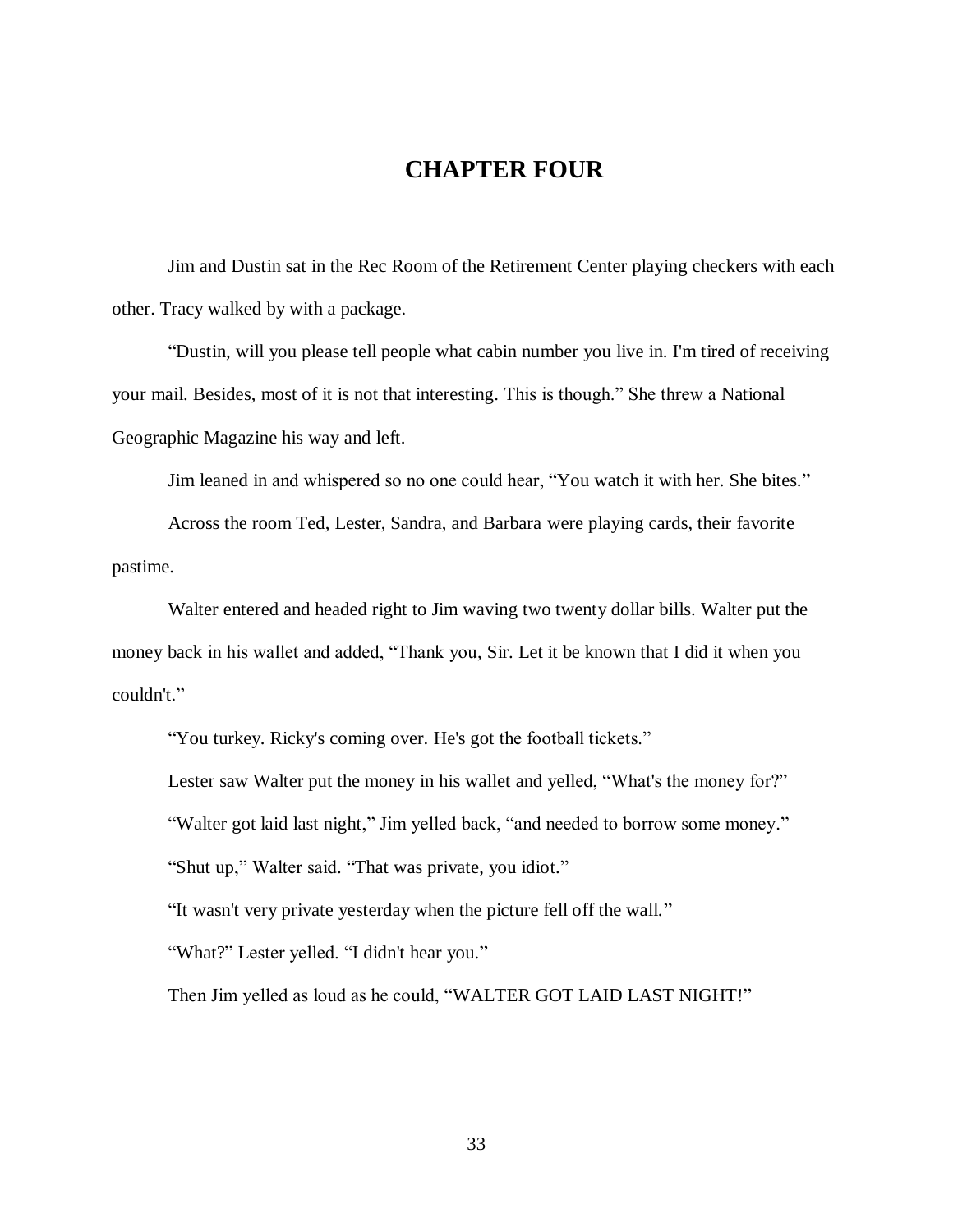"Oh, good grief" was all Walter said as he turned to the card table, "Jim was just kidding," Walter said. He would've said more but he didn't want to have Lester or Sandra yell back, or think the worst.

As Walter made his last comment, Ricky entered. Jim bolted over to him. They hugged and found an unoccupied table near by. After a second or two, Ricky handed Jim three tickets.

As Ricky explained, the tickets were right by the goal posts and were damn good seats. Of course, Jim thanked his grandson, and then Walter and Dustin came over, sat down and thanked him as well. Then Walter flipped Jim the finger.

"What was that for," Jim protested.

"For saying what you just said in front of them."

Walter turned his attention to Ricky. "Ricky, I think you should know that your grandfather intends to run onto the football field during your big game this weekend." Walter gawks at Jim, as if to say, "So, there. Take that!"

Ricky immediately grabbed the tickets from Jim's hands and pocketed them.

"I don't believe you, Grandpa," he said to Jim, then turned to Walter. "He tried to do it when I was freshman."

"I know," Walter said. "I was there. I saw him."

"It was very embarrassing, wasn't it? They still laugh about that today."

"Walter, I don't believe you just threw me under the bus like that. And Ricky … I'm not going to run onto the field. May I have the tickets back, please?"

"I didn't mean for you to take the tickets back," Walter recanted.

Ricky got into Jim's face and said, "You think you can interrupt a nationally televised football game by running your fat ass around the field? I don't think so."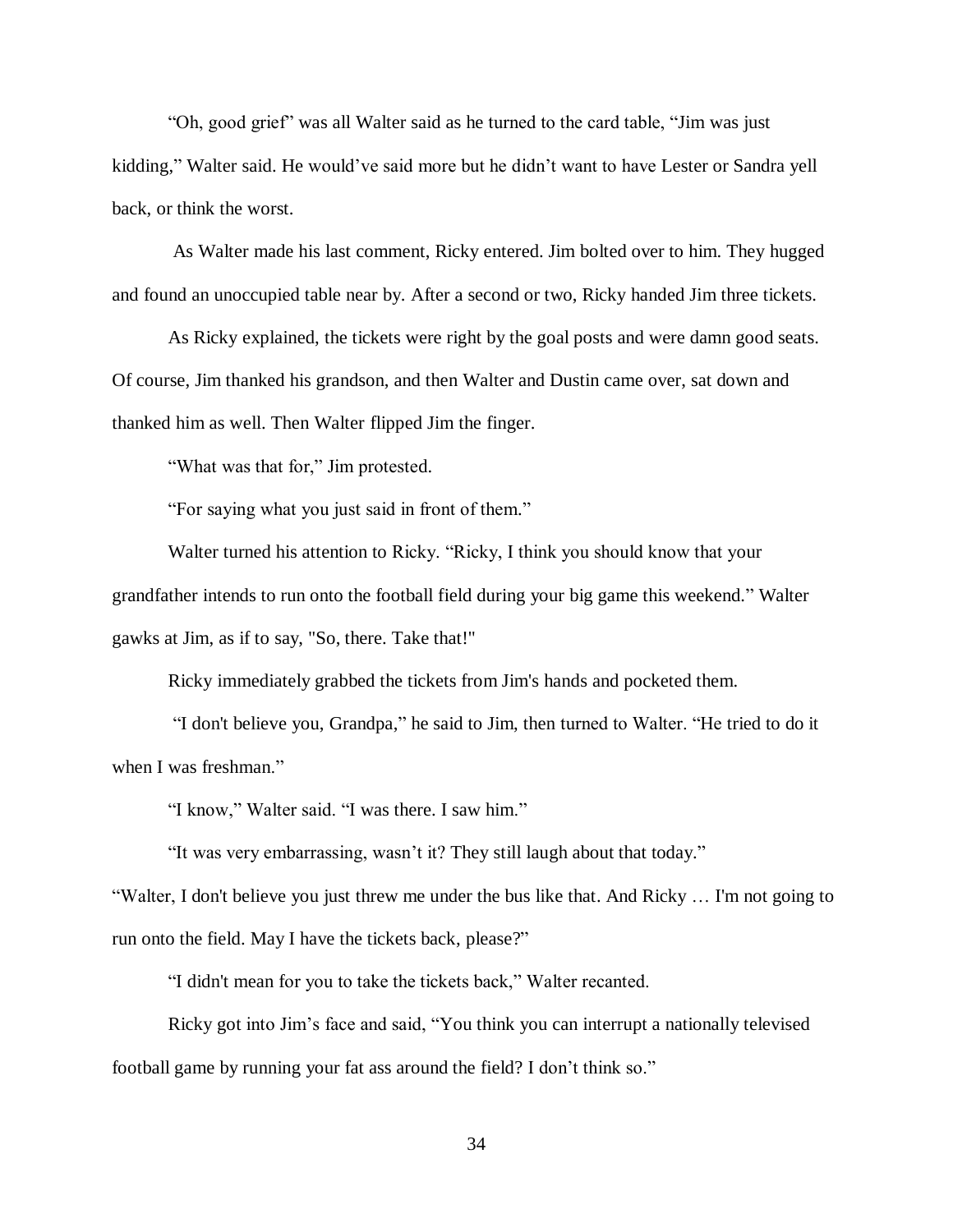Jim thought for a second then finally made the comment he made a thousand times before, "I want to score a touchdown that I should've scored a long time ago."

"And you believe this will immortalize you?" Ricky replied as he had many times before.

"And he's going to do it naked," Dustin chimed in. "Don't forget to tell him you want to do this naked."

"Oh, for crying out loud," Ricky said. "This just gets better and better as time goes by. Really, Grandpa. You want to take your clothes off."

"Not really," Jim retorted. "We'll have jock straps on."

"Oh, that's okay, then," Ricky said facetiously. Ricky got up and said for Jim's benefit only. "If you did try to do this, Grandpa, I'd tackle you myself. You'll go down, and I'm just the person to do it. Sorry boys. No tickets today."

"There's no college player today who could stop me," Jim yelled back. "Not even you, big shot."

Ricky yelled back as he left, "I love you grandpa, but you're a foolish man. And that's putting it mildly."

Jim, Walter and Dustin sat at the table contemplating what just transpired. Jim's hard stare intimidated Walter a bit. Walter got up and as he left he said, "How did I know he was going to take the tickets back? You shouldn't've yelled to everyone that I got laid. What's done is done. I gotta go see Gloria. You gonna take me, or not?"

Jim got up and followed Walter. Then Dustin got up and as he followed Walter as well. Dustin yelled, "Hey, wait up. I have to pee:"

Walter and Jim made a hard left and waited by the 'men's room' door while Dustin entered alone.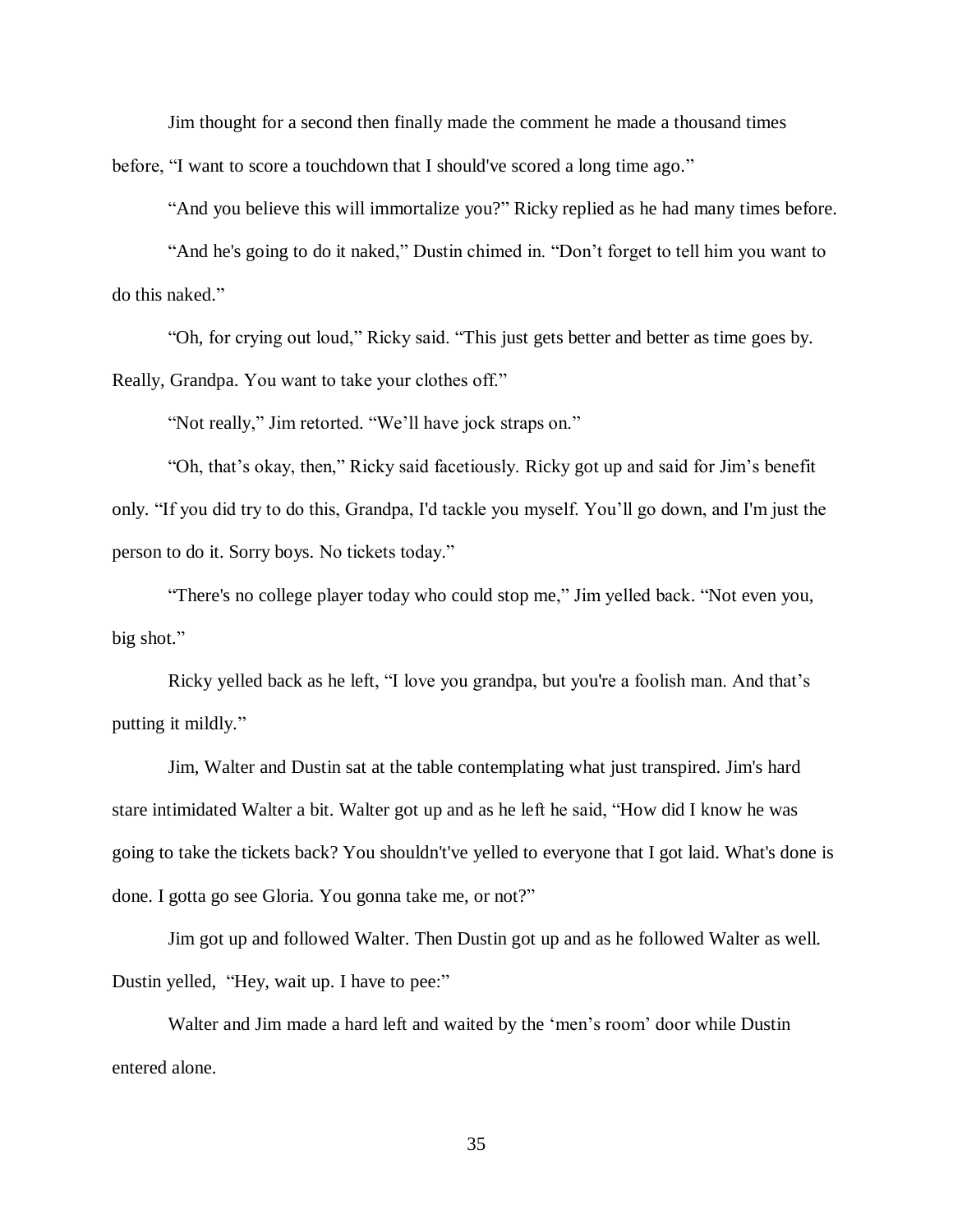# **CHAPTER FIVE**

At the cemetery where Gloria was buried, Walter put a couple of rocks on the headstone. He looked over to Jim and Dustin who patiently waited from afar. Walter spoke to Gloria while kneeling. "Remember when we first met how I used to talk about getting to first base with you? You said you wouldn't kiss me on the first date. I respected that, even though I wanted to go to second base with you right away. You know, touchy-feely stuff. That was a big deal in our time. We called it petting. Remember that, Sweetie?"

Walter paused a bit and looked around the cemetery. "I'm glad I buried you here, Sweetheart. It's really nice. Anyway, kids go right to third base today. You know, the Bill Clinton stuff. 'I did not have sex with that woman.'"

Walter chuckled, and then put another rock on the headstone.

"Well, something happened yesterday. I mean, you might've been somewhere else when it happened… so, you didn't really see what happened. I gotta tell you about it else it's gonna drive me crazy. You see, I tried to tell this woman to act a little bit. Just to goof on Jim. But no! She acted like she wanted to go right to home base. You know, all the way, right from the get-go. She went to first base and planted one right on the ole kisser. I mean, she wanted to run the bases like a bunny rabbit, but I didn't want to. I couldn't, wouldn't and didn't. I put my foot down and said 'no'. But I did let her bunt.. I'm sorry about that."

Walter looked to Jim and Dustin who began walking down a path.

"It was all Jim's fault, anyway," Walter continued. "If he hadn't shot off his big mouth, I wouldn't be in this predicament. I mean, he's always talking about that fumble he made during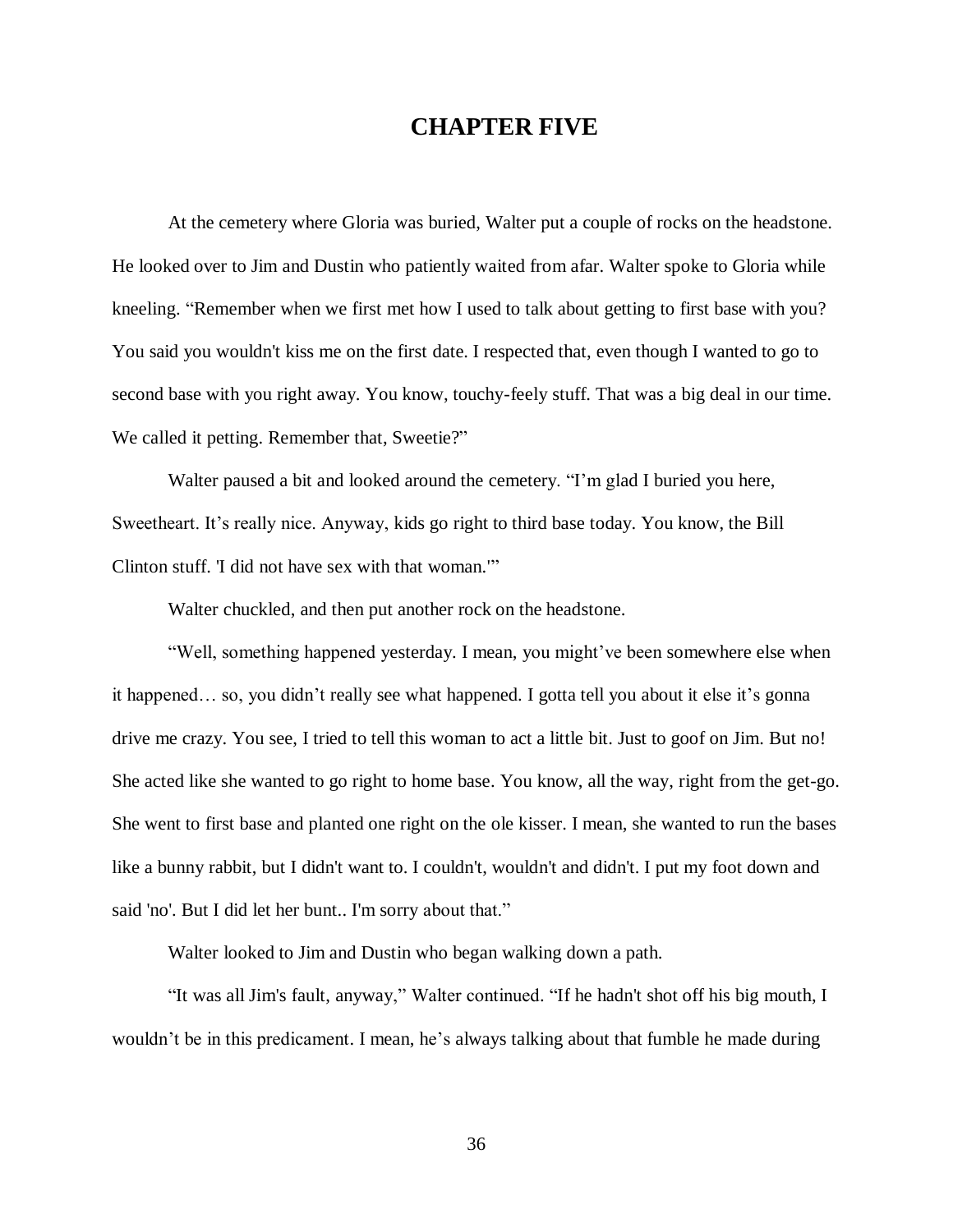the Jurassic Period … aagh. That's why I challenged him, to get him to shut up. But I feel like I cheated on you but I didn't. I just wanted to shut him up."

He picked up another rock from the ground and put it on the gravestone. "Honest. I haven't gone all the way home with anyone but you. Ever ... Ever. It's always been only you. Always."

He gave the sign language for 'I love you', got up and ran to his friends.

All three started walking on a path past other grave sites. Dustin looked at the gravestones and was in wonder over some of them. "What's the date on that one," he said.

"It looks like it's sometime during the revolutionary war," Jim guessed.

"Wow," was all Dustin said, and they continued walking and looking.

After a few seconds Walter apologized to Jim for what happened with the tickets.

"It is water under the bridge," Jim said, but Walter knew it wasn't. Walter knew how much it meant to Jim to go to his grandson's game.

After a few minutes of walking, Walter finally said, "Gloria is gone and now you guys are my best friends. Pretty sad, huh?"

Dustin's response was "I have to pee."

So, without missing a beat, all three veered off to the nearest tree.

"Piss on that one. I've seen dogs pee on that one. You'll drive them crazy."

"Yeah, they'll think you're a bear, or something," Jim said.

While waiting for Dustin to do his business, Walter said, "I respected her opinion, you know?"

"I know you did," Jim said.

"Gloria actually thought your crazy football obsession was a cool idea."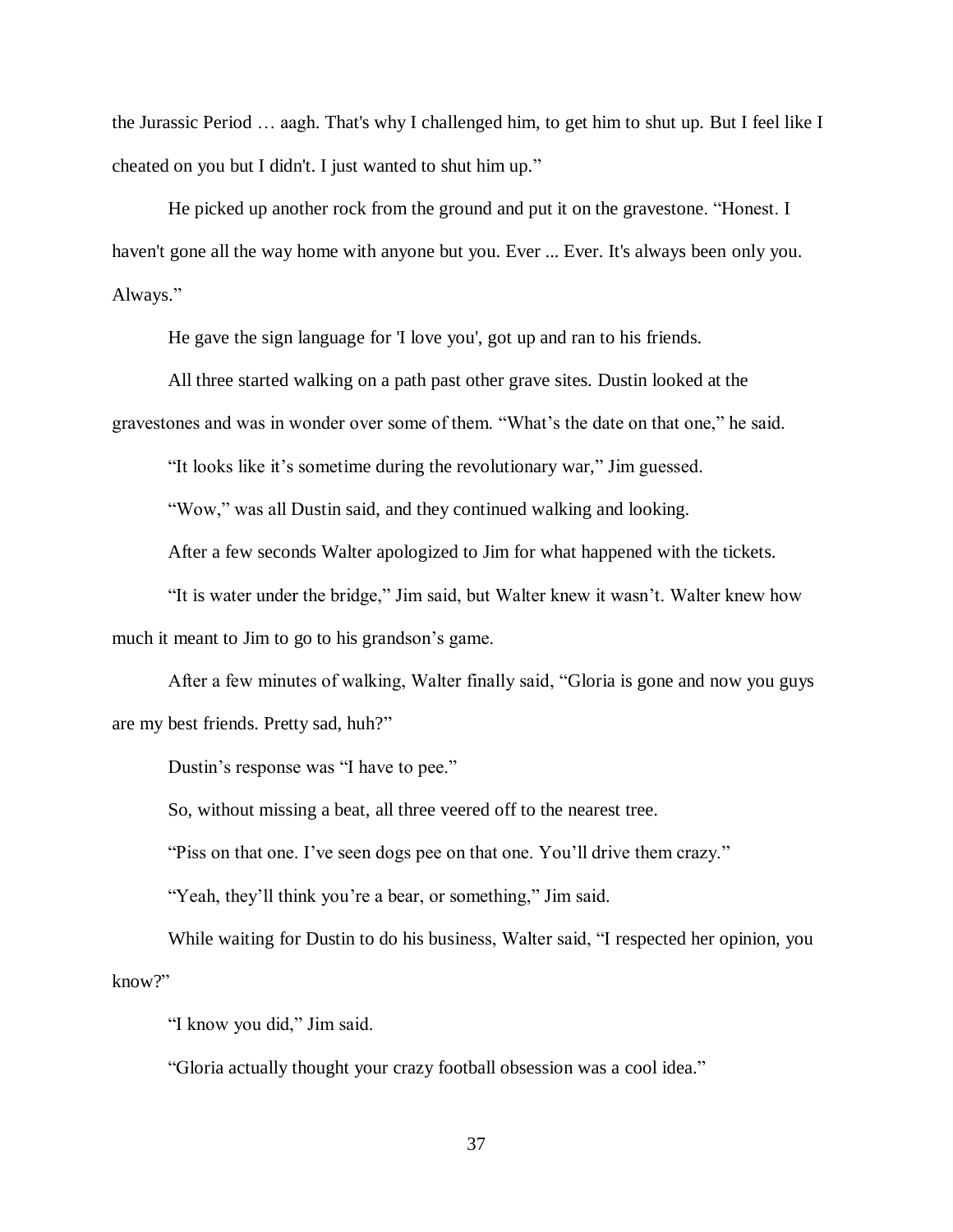"Gloria always understood true genius."

"Notice I said cool, not good," Walter clarified.

Walter and Jim hear Dustin moaning and the sounds of peeing, but ignored the sounds.

"She was all pumped up with drugs," Walter continued. "Not too rational, you know?"

Walter and Dustin eyed each other and Walter made a face at him and twirled his finger as if to say, 'let's hurry it up'.

"I can't pee while you're looking," Dustin said, so Walter turned his back and faced Jim who looked away so Dustin could pee.

"I'll do it," Walter said. "I'll run down the damn field with you, because Gloria wanted me to."

"Naked?"

"Why do you have to be so damn theatrical?"

They heard the streaming noise again of Dustin peeing, and then he stopped and zippered up his zipper. "We'll be the Three Musketeers," he said, then responding to their blank stares, said, "There nothing wrong with my hearing. I can hear better than most." He joined the walk with the boys then stopped. "Oops," he said. "I have to go again."

Dustin turned his back and unzipped his fly. "Don't stop now," Dustin shouted. "You gotta run. You gotta block. Gotta go…go...go, already."

"We have to have a gimmick," Jim said. "If I'm not naked I'm just another schmuck jumping the fence for TV glory. But if I do it naked? That's a horse of a different color."

"Yes," Walter agreed. "You'll go down in the annals of football history next to 'Jim Brown: most rushing yards; Tom Brady: most touchdown passes in the post season; Randy Moss: most touchdown catches ever; and Jim Greene: the naked schmuck who embarrassed his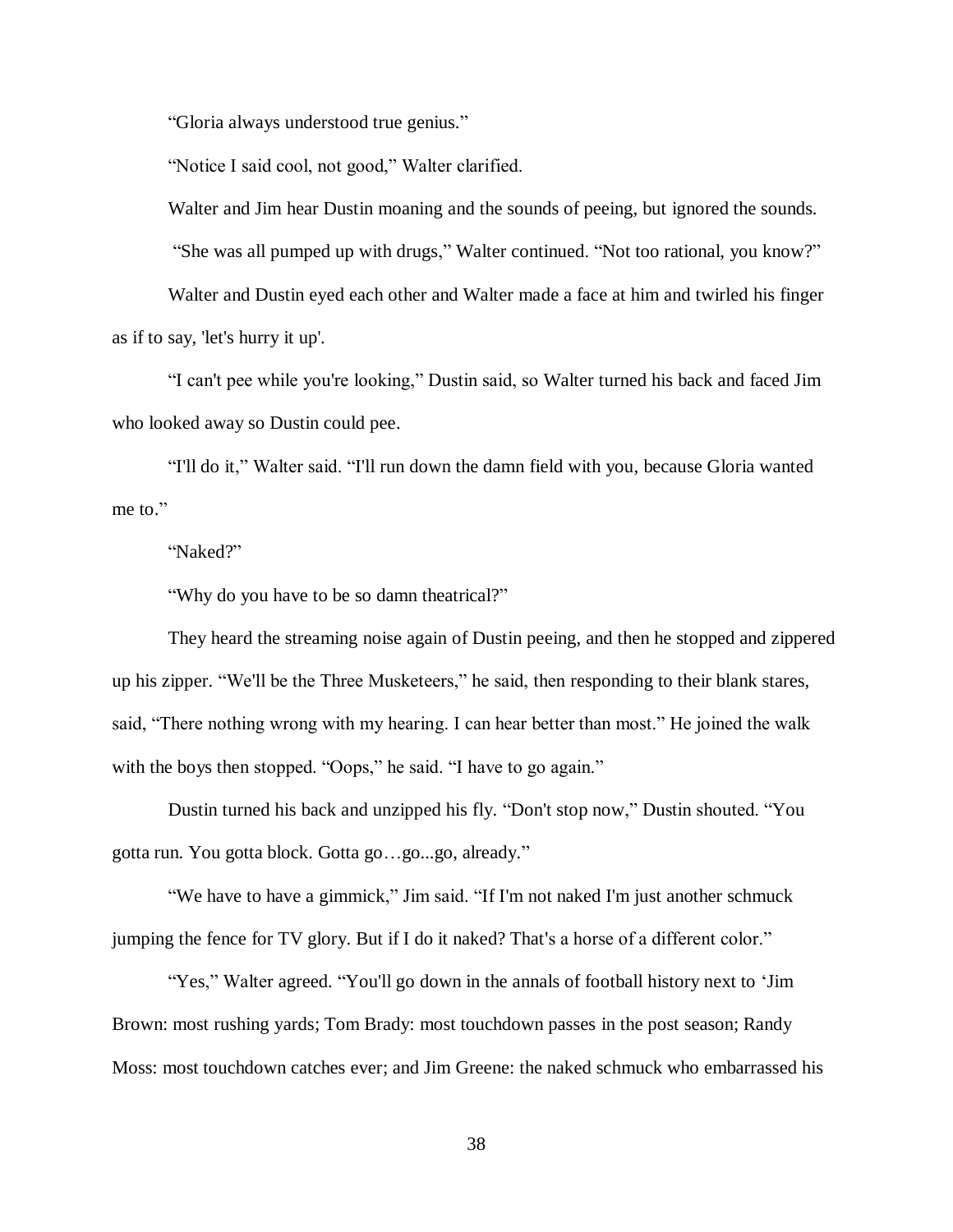grandson, and the oldest guy to run down the field naked showing off his wrinkly body to ten million people'. Good for you. Anyway, I said I'll do it, so let's not beat it to death."

"You could've saved us a lot of trouble if you made that decision before Ricky's visit."

"Yeah, well I'm sorry about that," was all Walter could say.

Sounds of peeing started up again mixed with Dustin's moaning in relief.

"So, if there are no tickets, then how can we go to the game?" Jim wondered.

"We'll think of something," Walter said. Walter looked back to Gloria's grave site. He sighed. "Gloria was my best friend."

"I know, and I'm sure she'd love to know what you did yesterday."

"Yeah. Well, about that. I have a confession to make. I didn't do anything with that Mystery Woman."

"You want to say that again?"

"She was just moaning for the camera, so to speak."

Walter eyed Dustin. "Are you quite finished?"

"I don't know," was all Dustin could say.

"What do you mean you don't know? It's not a hard question to answer. You either feel like peeing or you don't."

"I think I'm done."

"Good. Then zip it up and let's go."

Dustin zipped up his fly and joined Walter and Jim in their walk.

Jim wanted his twenty dollars back if Walter didn't go to home base with the Mystery women, but Walter argued that Jim was totally fooled by the fake orgasm routine and that should be worth something.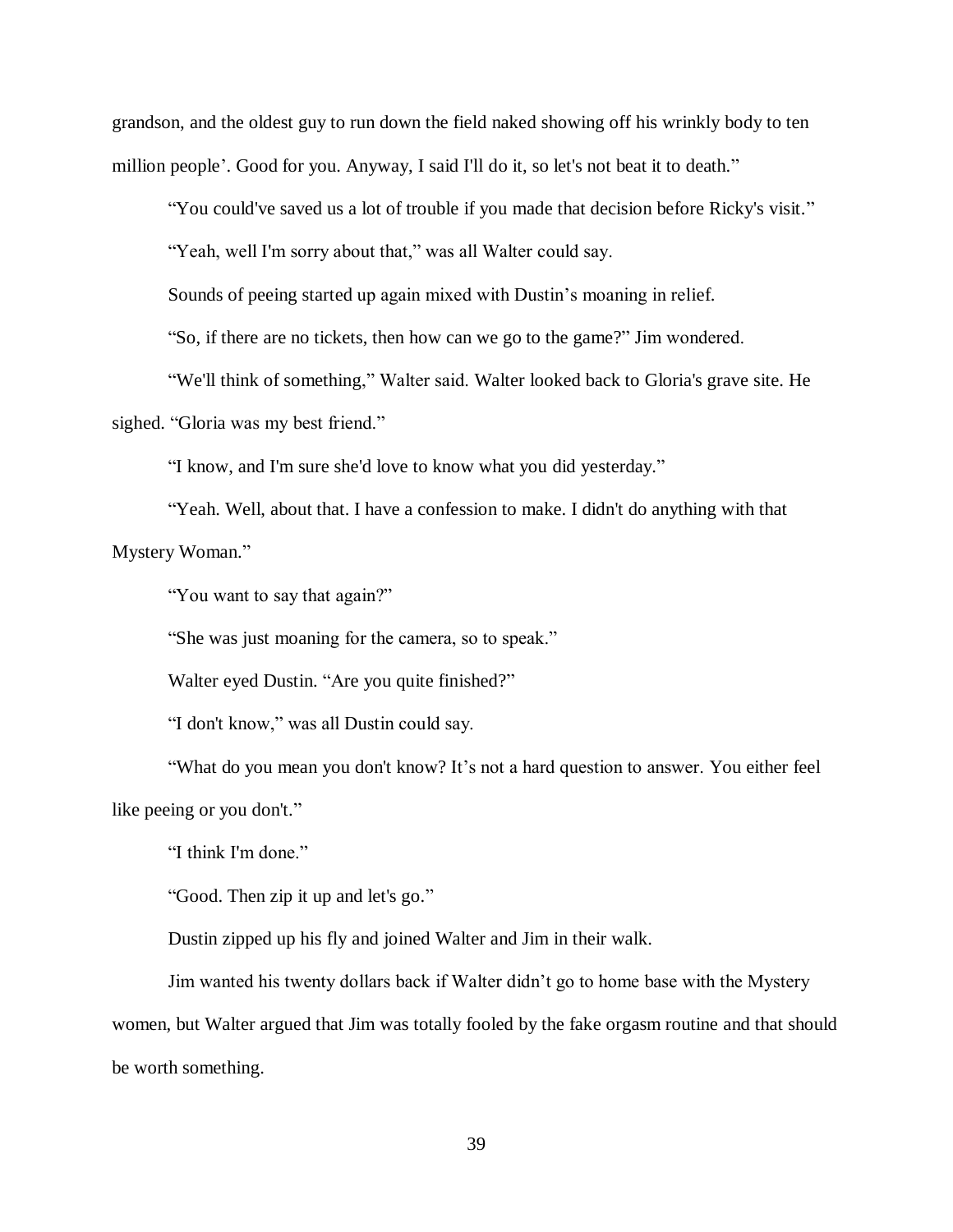Jim agreed. "Ten dollars, then. That's all it's worth. That means you owe me ten." "Done."

"Oh, oh," Dustine said, as he stopped and turned to the trees again.

While Walter pulled out his wallet to retrieve the ten dollars, Jim and Walter kept walking and Dustin fell behind real quick.

After they reached Jim's car and Jim pointed at Dustin. "He's not riding in my car anymore. He's beginning to smell. No joke."

\*\*\*

Jim, Walter and Dustin sat in the car in the parking lot of a strip mall. Silence ruled for a few seconds, then, Walter abruptly said, "This is stupid. Why buy jock straps if we don't have the tickets? And why do we need jocks at all?

"We'll get the tickets back from Ricky," Jim said. "You'll see. Besides, have you ever run around naked?

"I've done only two things while naked," Walter replied. "One is taking a shower, and the other is doing the humpa humpa. Can't say I remember wearing a jock strap in either one of those occasions."

"Well, like I told you before. You're gonna need a jock strap while doing this. You don't want your Gazuntas banging in the breeze. Very painful."

"Never heard them called Gazuntas, either. Bollocks, maybe. Balls, certainly. Testicles. Nuts. Family Jewels.

All right. Are you gonna come in with us, or not?"

Walter was fine where he was, so Jim and Dustin got out while Walter sat alone in the car.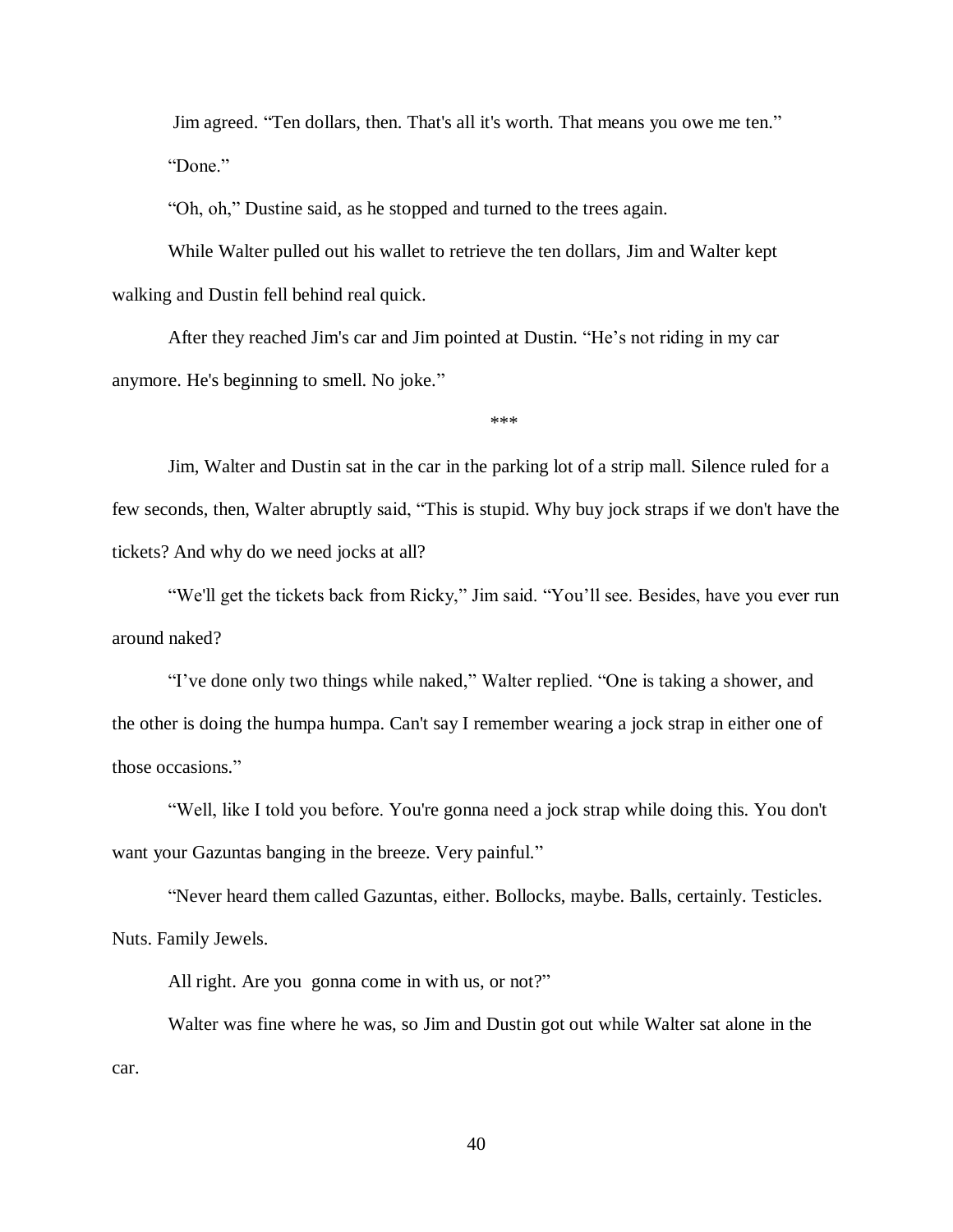While in the Drug Store Jim walked briskly past several isles and Dustin had a hard time keeping up, but followed Jim, nevertheless.

Jim stared at the boxes of jock straps, inspects a few, then grabbed three of them.

\*\*\*

\*\*\*

Meanwhile, outside in the car, Walter rolled down the window and had a quiet Zen moment with the Universe. A shadow appeared over his shoulder, and he opened his eyes, turned and yelped at a young boy who leaned in, cocked his head, and googly-eyed Walter.

"Gees, man," Walter said. "You scared the living crap out of me."

The boy's penetrating gaze seemed spiritless. Hollow. Scary to anyone.

"Isn't someone from the mother-ship looking for you?" was the only thing Walter to think of saying.

They both took a few seconds to size each other up. Walter looked in side-view mirror and saw an unattractive woman who looked like she was coming off a sci-fi movie set and she forgot to take off her makeup.

Before the mother reaches them, the boy said, "You're bald."

"And your mother is ugly," Walter said. "So, what's your point?"

The Unattractive Woman reached Walter and said, "Frederick, get away from that man."

The Unattractive Woman burst out of view while yanking the boy away just as Jim jumped in the car and started it almost in the same motion. Dustin jumped in the back seat. Jim threw a bag of jock straps on Walter's lap and off they went. The woman saw Jim carrying the three boxes of jock straps with the picture of the jock strap on the front.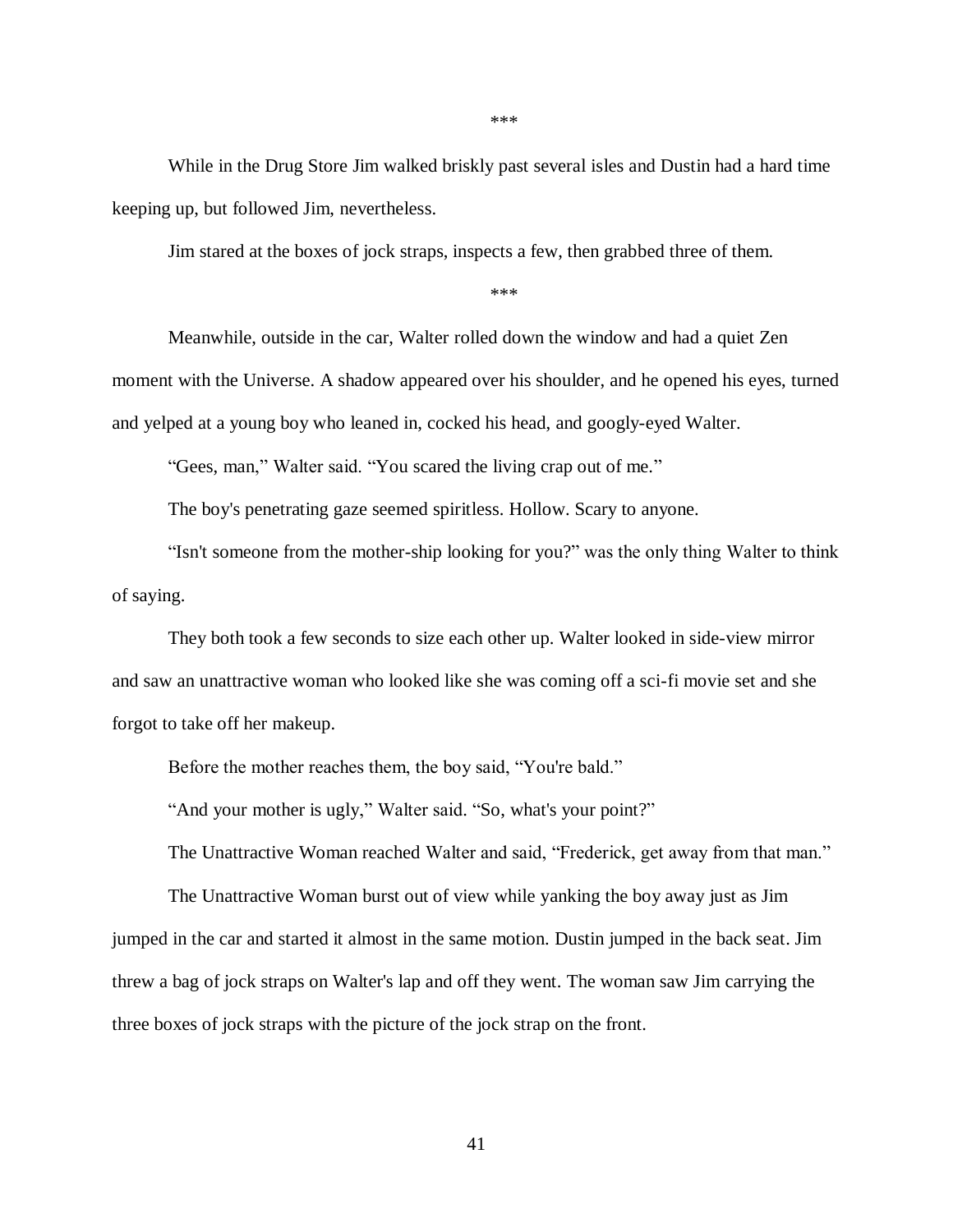"Perverts," she yelled as they took off. Jim watched the woman in his rearview mirror.

"Wow," Jim said. "That's one ugly ass woman."

"So? I wasn't making a pass at her."

"Then why was she so upset?"

"I don't know. She probably saw the jock straps and was responding to that."

"She's very upset. She's reacting to something you did. Why is she so upset?"

"I don't know. Probably thought I was making a pass at her son."

"You made a pass at her son?! Something's very wrong with you."

Walter went to defend himself, but only said, "Never mind".

Walter then took out the box marked large. "Thanks," Walter said. "You got me the right size."

"Don't flatter yourself." Jim said. "That's mine." Jim went on to explain that the medium one was Walter's and the small one was Dustin's.

Walter, kiddingly, said if the large one was Jim's, then Jim should've gotten an extra large for him. "You've seen me in the shower," Walter added just in case his point wasn't understood.

"They're supposed to hold you tight, not loose. It keeps you from flapping in the breeze."

Walter threw the straps in the back seat next to Dustin.

"It doesn't matter," Walter said. "We don't have the tickets, so you've just wasted your money."

"Then, I guess we're just gonna have to get the tickets back."

The boys were running out of time. If they wanted to go to the game, they had to get the tickets back from Ricky because the stadium sponsored Ticketron sold the last upper-deck seats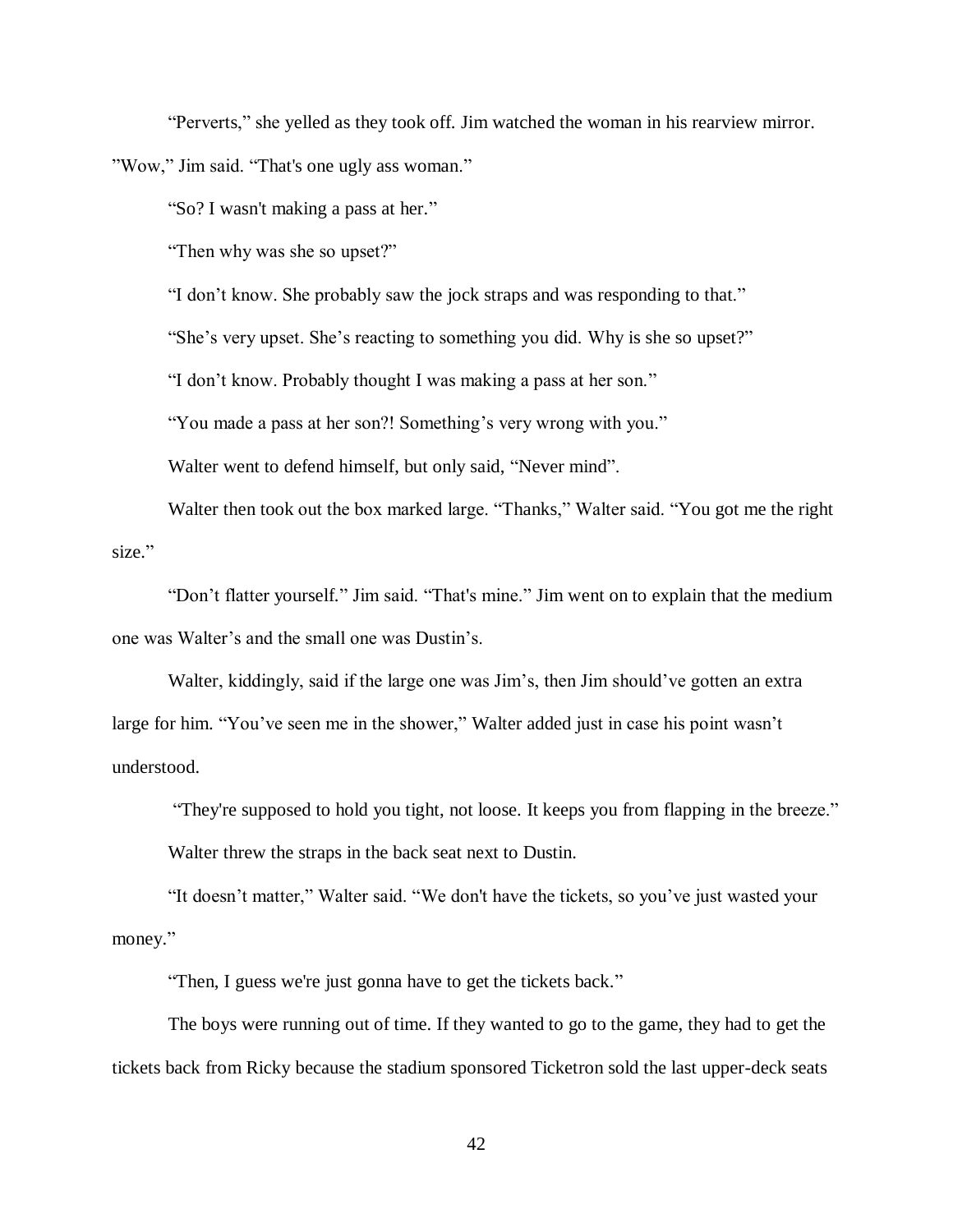about three hours ago. So, unless they were adept at scalping tickets, they were out of luck. Jim had to see if they could get the tickets back from Ricky. Walter had other ideas.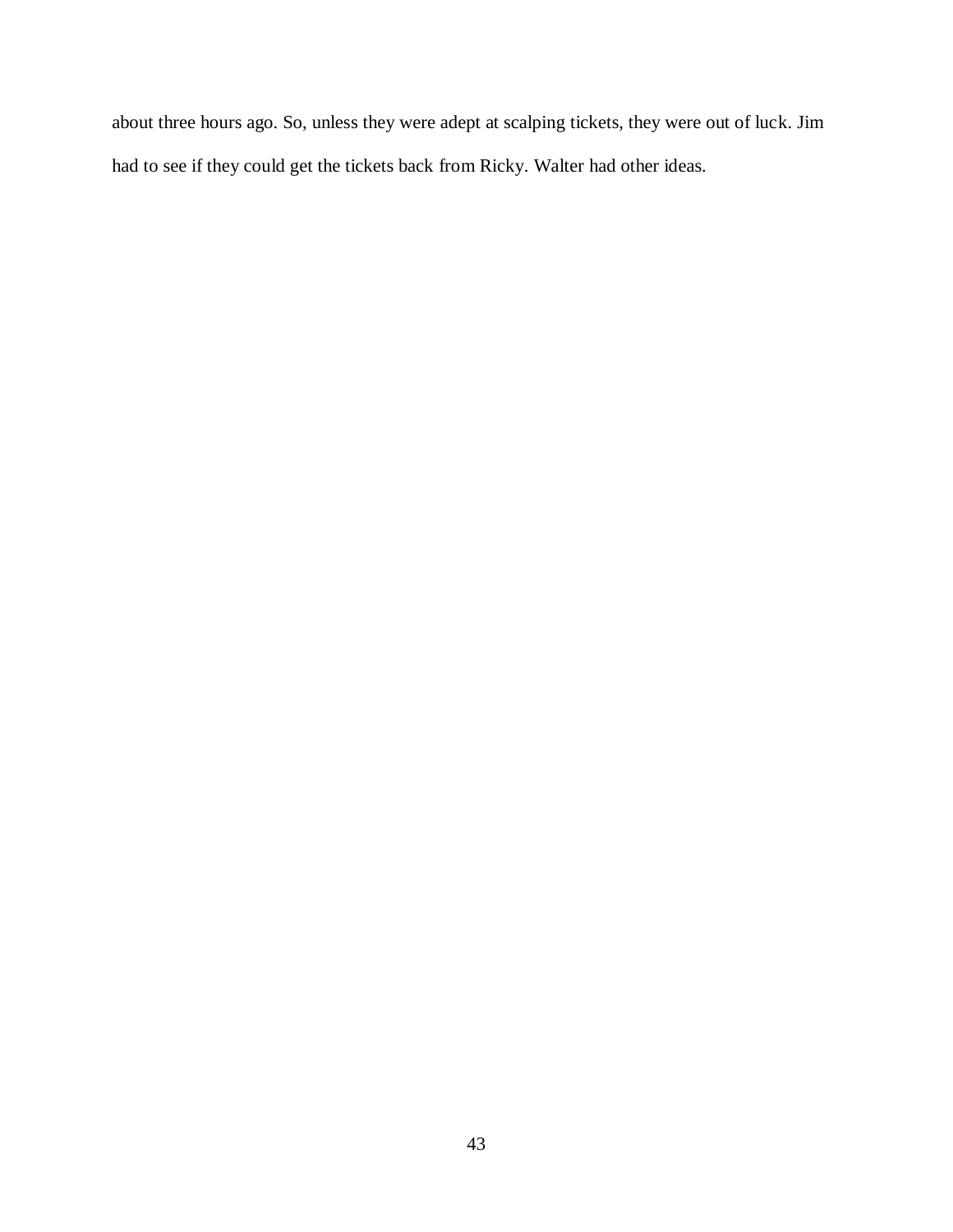## **CHAPTER SIX**

Ricky exited his apartment complex with a suitcase in hand. Jim walked behind him as they both headed to Ricky's parked car. Walter and Dustin stood by Jim's vehicle waiting for Jim to get the tickets back. Jim parked his car next to Ricky's auto in the double car driveway.

"I just came back to get a few things," Ricky said. "I got a team meeting in three hours, so I gotta get back. Mom's not home, so ..."

"I came to see you," Jim said. They proceeded to have a conversation about how sorry Jim was for even thinking about jumping on the field during the Army/Navy game. Ricky didn't believe him and Jim asked for Walter's help. But when Walter couldn't convince Ricky to change his mind, Ricky told Walter it wasn't a matter of changing his mind because he didn't have the tickets anymore. He said he loved his grandfather very much and was grateful for the support Jim had given Ricky over the years, but just as he was ready to explain further, Mr. Hartley, his neighbor, appeared taking out the garbage. He waved robustly to Jim and thanked him for the tickets before disappearing back into the house.

"You gave the tickets to your neighbor," Jim said in a scolding voice.

Ricky couldn't deal with the situation right then because he had to leave. He needed to focus. So, he jumped in the car and rolled down the driver's side window just as Walter walked over to him.

"Did you know his father worked on the railroad?" Walter said. "His mom worked as a cleaning woman until the day she died. And the way it the way it was told to me, his father was hit and killed by a drunk driver.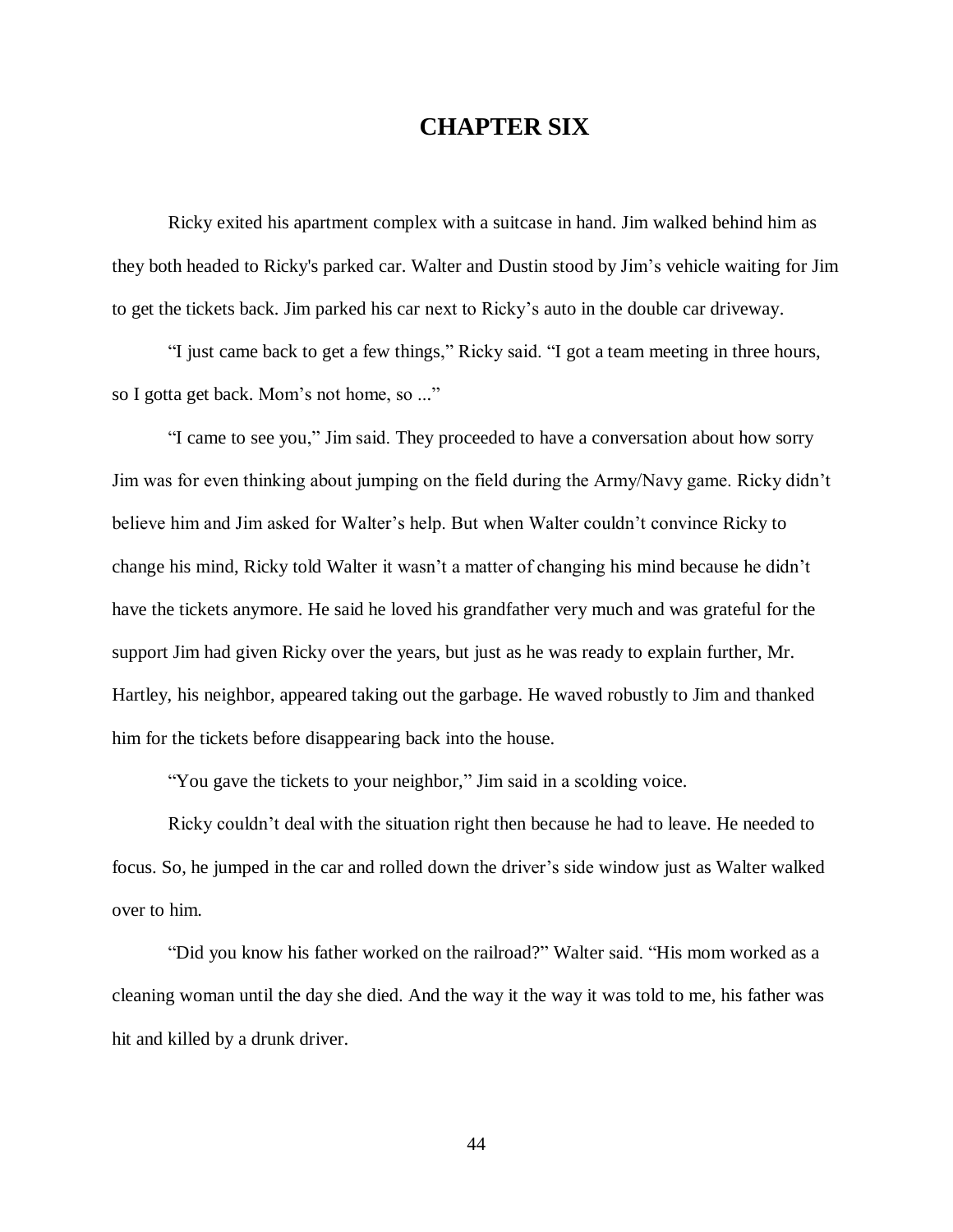"Yes, well, he's a little like his father," Ricky said. "My great, grandfather was actually J-walking, but he wasn't around to make his case. The guy with the bad alcohol level was, though, and he got off on a technicality. My grandfather is always talking about technicalities. You ever noticed that ... what could've been, I mean. I coulda, shoulda, woulda scored that touchdown way back when."

"Yes, but he was a good football player," Walter reminded Ricky.

Ricky agreed, but he also knew, even though he was a football star, that there was more to life than football. Ricky knew he owed a lot to Jim as it pertained to college and football. He told Walter that his dad left when Ricky was only three, and Jim was Ricky's only male role model while growing up. "He taught me how to throw and block and tackle, but his teachings wasn't just limited to the physical stuff. We went over the multiplication tables repeatedly until I knew them. However, physically he was always stronger than I was, and I could never get the best of him. Then one day I knew I could, but I never did because I knew that would destroy him. He taught me the difference between a man who escapes his mistakes and a man who won't stop making them. It's all about attitude. Yet, there he is. Look at him."

They paused and looked at Jim sitting in the car. "I can not stop him from doing the ridiculous," Ricky told Walter. "But I'm not going to enable him. I owe him that."

"Don't worry about him," Walter said. "He'll get over it. Good luck Saturday, Ricky."

And with that Jim watched Ricky leave, and then yelled to Walter, "He gave the tickets to his neighbor!"

"You self-centered schmuck," Walter said. "The least you could've done is wished him good luck."

\*\*\*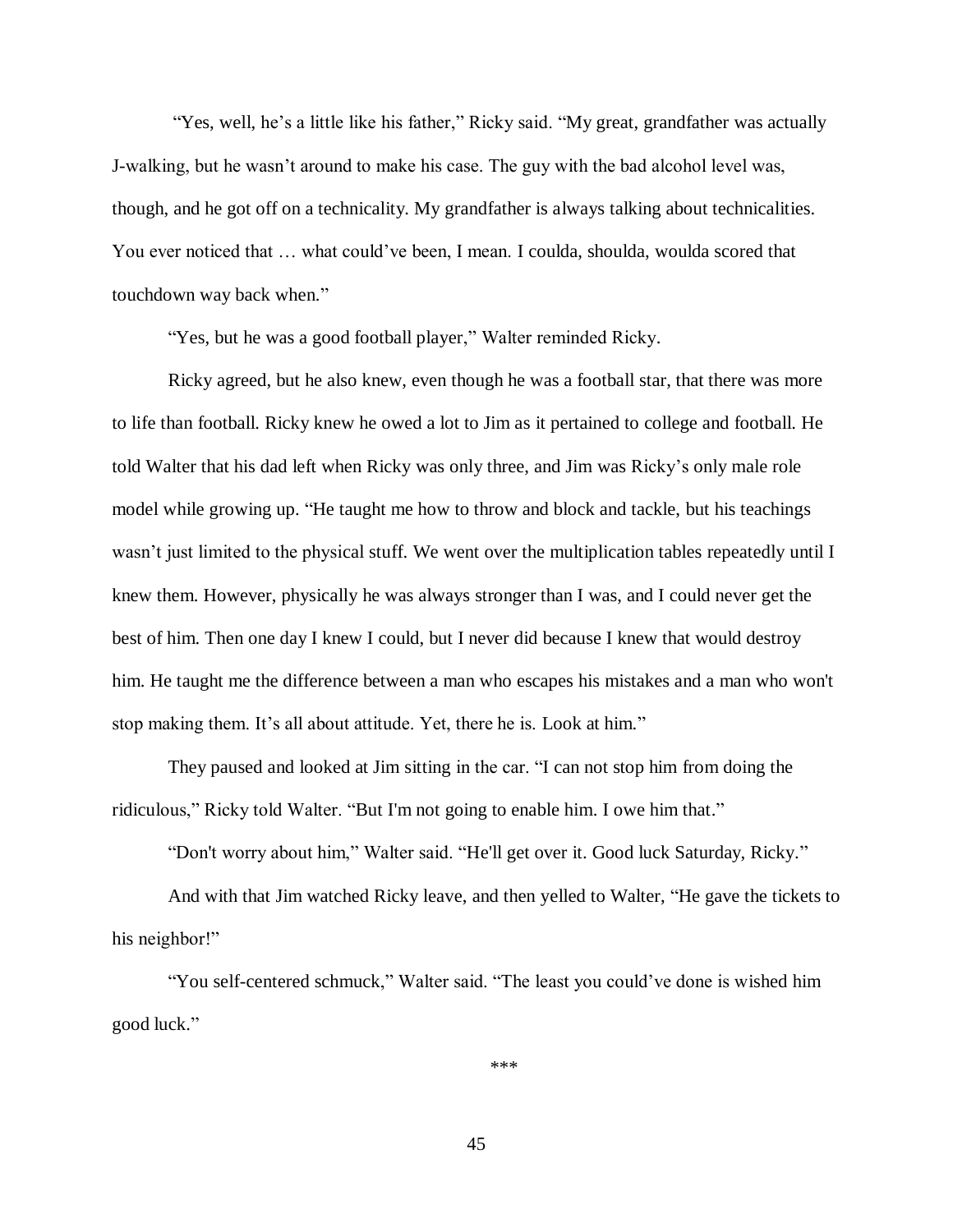Jim and Walter huddled at a table in the Retirement Center's Recreation Room. Sandra, Barbara and Ted were not in the room, but Lester and Dustin were playing checkers at another table.

"Let me get this straight," Jim said. "We park a couple of doors down from Ricky's house and we wait for his neighbor to go to sleep. I'm assuming he has a wife."

"Yes," Walter concurred. "Let's assume both are in the bedroom and the tickets are in the den or somewhere else."

"But what if the tickets are in the bedroom?" Jim asked.

"Then we're screwed," Walter said. "Hopefully, he's got the tickets in the TV room or the study or the den. Anywhere but the bedroom."

Jim pointed at Dustin and said, "What about him? This is a two-man job. He'll screw things up. I just know it."

"Let him stay in the car," Walter said. "He needs to feel like he's part of this. He's never been a part of anything. He's been alone all his life living in that dingy little cabin by himself. He's never been married."

"Who would want to marry him?" Jim asked. "He smells terrible."

"That's not the point," Walter said. "He was an engineer back in the day when they used slide rulers, and fingers and toes and brain power. His biggest adventure in life was his class trip to Washington DC. So ..."

"So what?"

"So, stop kicking him when he's down."

"Ok. Ok. But I don't have to like it. Anyway, how are we going to get in if the door is locked?"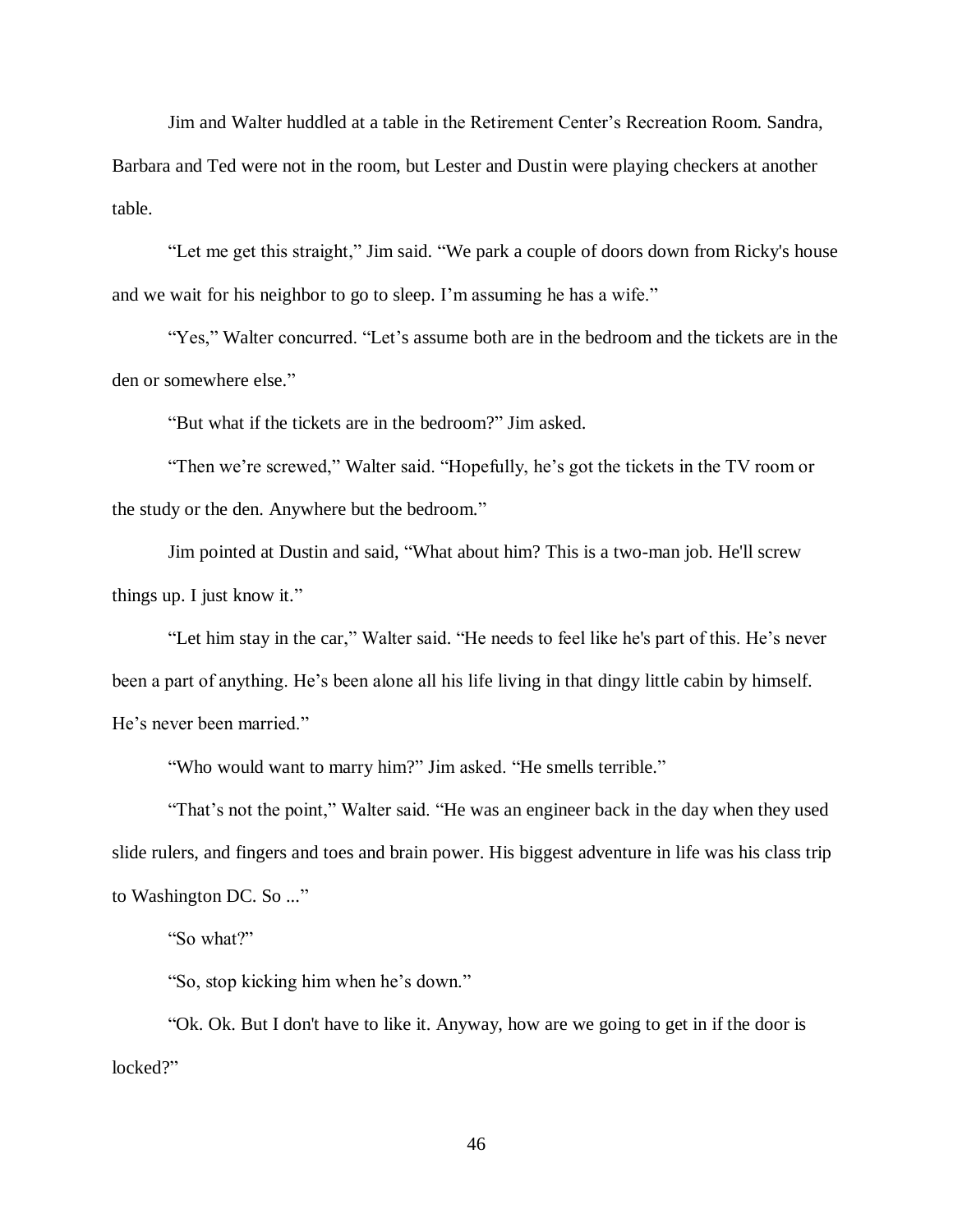Walter showed him a set of lock-picks he used when he was an undercover cop. "I haven't used these in years," he admitted, then blew on his fingers. "But I still got the touch."

Jim rubbed his temples; a headache was brewing.

Hey," Walter said. "You sat behind a desk for twenty years. I was out in the field longer than you. I know what I'm doing. We'll be in and out of there like a flash."

"Your mouth to God's ears," Jim said then looked over to Lester and Dustin and watched Lester make a move on the checkerboard. Dustin immediately double jumped Lester and gave in to a childlike clap. Jim moaned, as if in pain, and buried his head in his hands.

"I know I'm going to regret this, but…what the hell."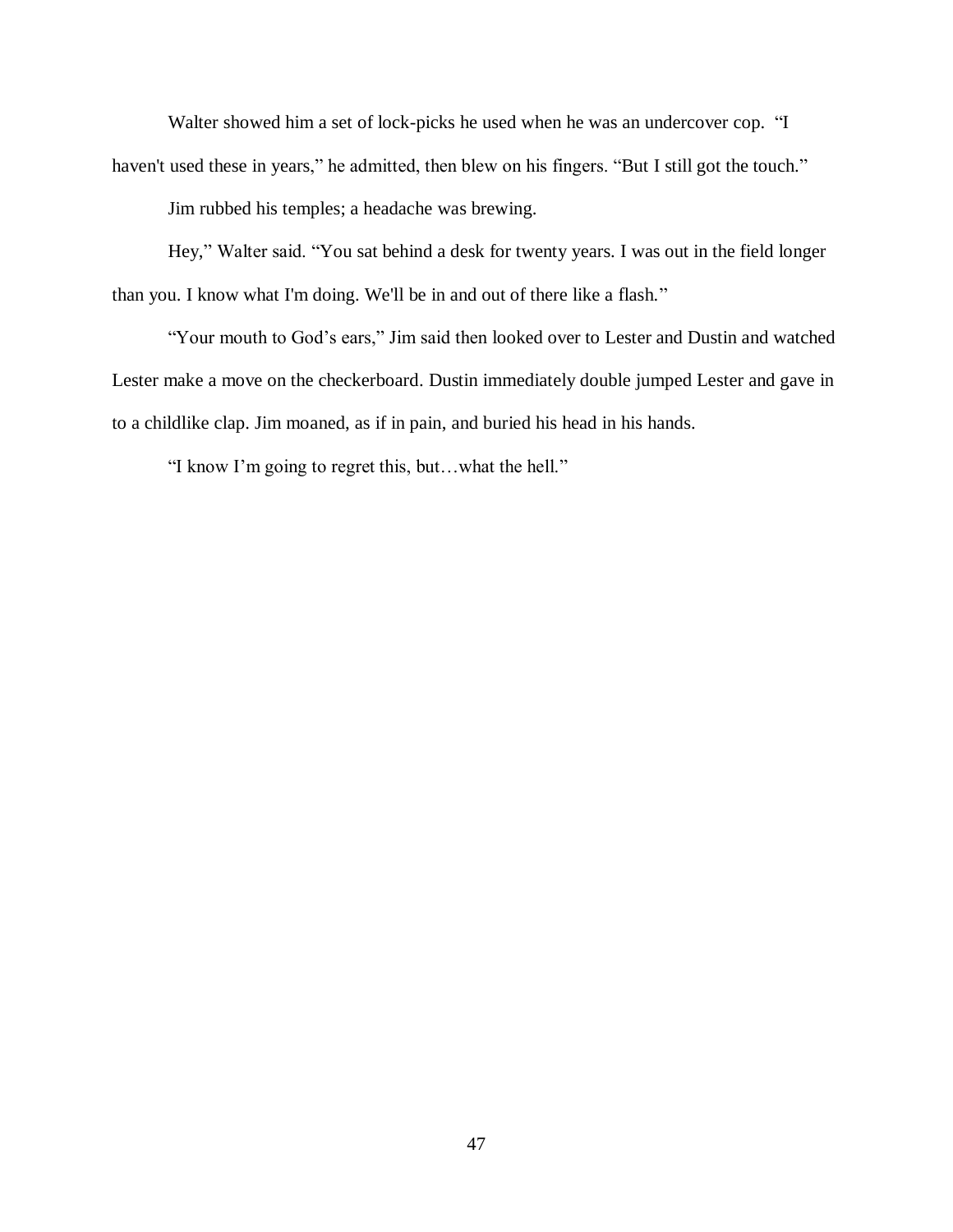## **CHAPTER SEVEN**

The boys were parked across the street from the Hartley's house. They saw that the Hartley's house was dark except for a light in an upstairs window, and a flickering light coming from a downstairs room.

"Shouldn't we be doing this when they are out of the house?" Dustin asked.

Walter reminded Dustin that a lot of robberies were committed when the owners were home asleep.

The lights finally did go out in the bedroom, and the house was dark except for the flickering light in the den, which indicated that someone was watching TV or they left the TV on before going to bed.

Dustin chimed in "Shouldn't we wait some?"

"Yes, Dustin. We should wait some," Walter said. "Most people go to sleep in twenty minutes after the lights are out." Then Walter reminded them that the tickets were likely in an envelope."

"Shouldn't you take the tickets and leave the envelope?" Dustin asked.

Oh, for crying out loud!" Jim said. "What's with the thousand questions?"

"No, that's an excellent question," Walter said, trying to calm the situation. "I already thought about that, good buddy. I got Mr. Donut coupons. Here … look."

And with that Walter retrieved three Dunkin Donuts tickets from his wallet. They looked exactly like the football tickets on one side. "Dunkin Donuts made them just like last year's Army-Navy tickets," Walter said. "They're the same size and shape. See."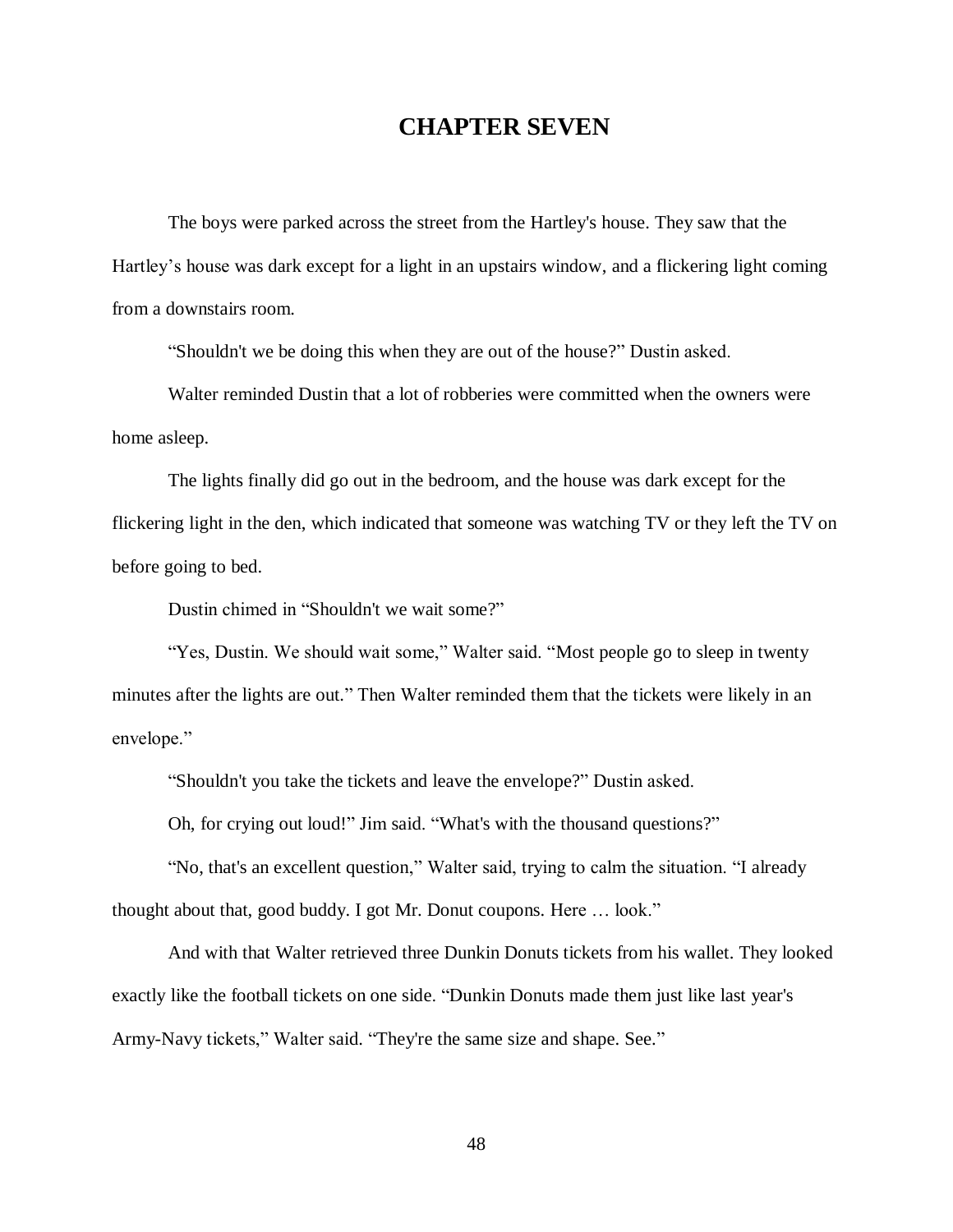The backs of the coupons look exactly like football tickets. The fronts had a picture of donuts and a cup of coffee.

"They have a picture of a donut on it," Jim yelled out, not believing that the tickets will sway anyone.

"Yeah, but the back of the coupon is identical to last year's football ticket," Walter said. "It's an advertising gimmick. It'll work. Trust me."

Yeah, right. Famous last words."

Walter looked over to Dustin and asked him how are you doing? "You have to pee?" Walter asked.

"No," Dustin said. "I don't have to pee. Do you have to pee?"

Walter faced forward. "Okay," he said. "I'm going to sleep. Wake me up in 10 minutes."

Actually, Walter couldn't sleep. Dustin could, though. After 10 minutes, Dustin had his chin buried in his chest. Snoring. Walter looked over to Hartley's downstairs window and it still showed the flickering light.

"Okay," Walter said, nudging Dustin awake. "It's time. You stay in the car in case we need a fast getaway if the operation goes south."

Jim and Walter got out of the car and walked across the street to the Hartley's property. Walter flashed his lock-pics at Jim who just rolled his eyes.

"A fast get-away?" Jim asked. "Really, Walter? Dustin should not have come. If this 'operation' needs a fast getaway, we're in trouble."

"If we need a fast getaway, Dustin is there. He'll be fine."

"Operation?" Jim said. "What do you think? We're breaking into Fort Knox?"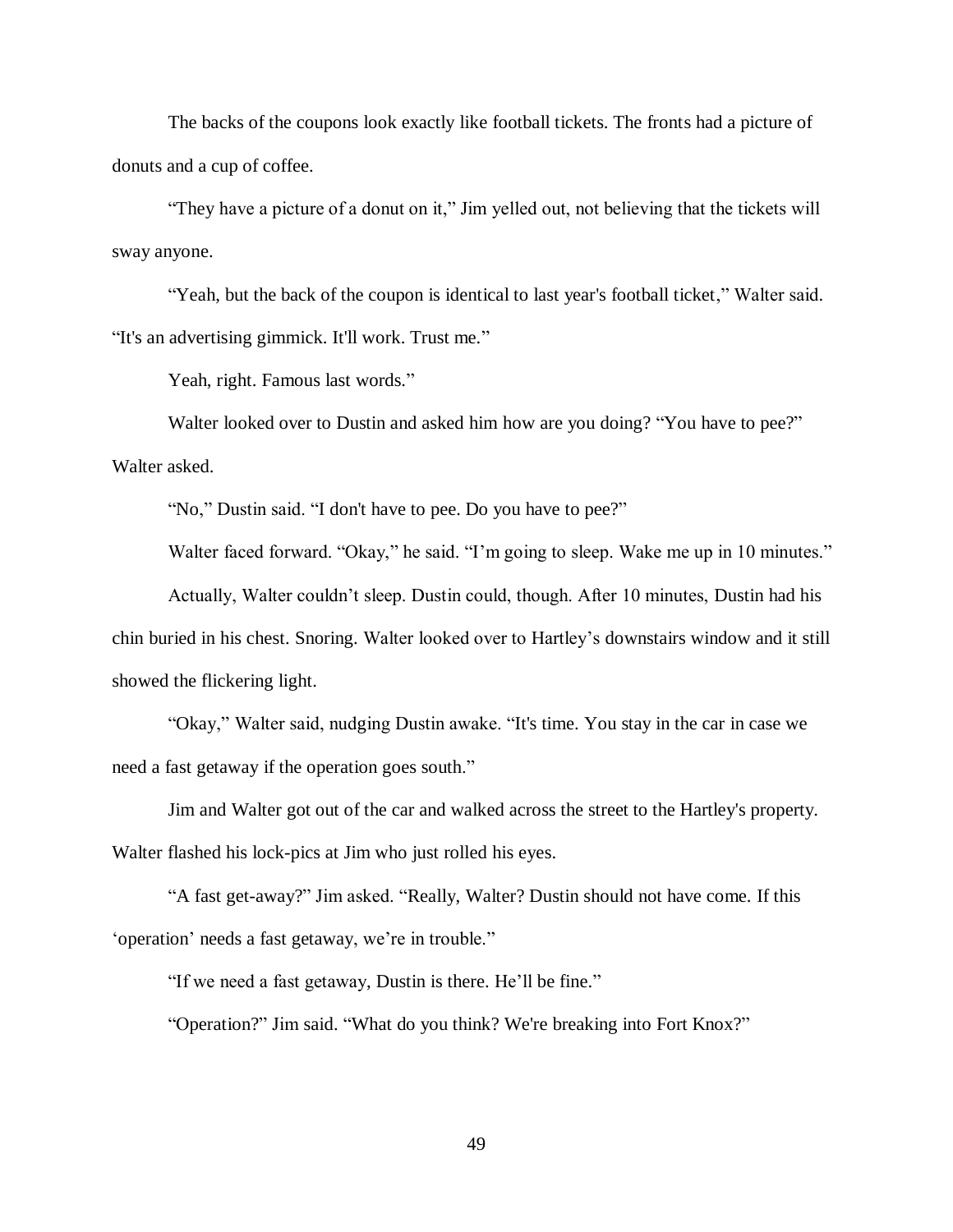They reached the front door, and as Walter started finagling the lock with his pics, Jim just turned the knob and the door opened. Jim shot Walter a disdainful look, then rolled his eyes, shook his head, and entered the house.

Walter and Jim tiptoed inside the house. A voice and a flickering light came from the TV room. Jim peeked inside and saw that it was an empty room. "Mr. Hartley and his wife must've left it on before going to bed," Jim whispered to Walter.

Walter waved him off. "Leave it on," Walter whispered to Jim. "There's no desk in there. I looked."

Walter made a motion for Jim to follow him, and continued down the hallway where Walter spotted the den and waved Jim in. Walter discovered a mini-bar stacked with liquors. He took the top off a decanter, smelled its contents and took a swig.

\*\*\*

Meanwhile, back in the car, Dustin seemed preoccupied with the blinking light in the TV room window. He felt a little useless and wanted to be more useful: exactly how, he didn't know. He did know, however, that sitting in the car made him fell useless, so he got out of the car to investigate.

Dustin stopped on the porch to peek in the window. He saw the TV was on and continued to the front door. He crept into the house, and into the TV room.

In the den, Jim opened a desk drawer and found the tickets which were in an envelope marked "Army/Navy". Jim opened it. "Bingo," Jim said.

Walter grabbed the envelope from Jim and pulled out the tickets. He took the donut tickets from his pocket and compared the two, then inserted the donut tickets face down, so the football side of the coupon would show when anyone took them out of the envelope.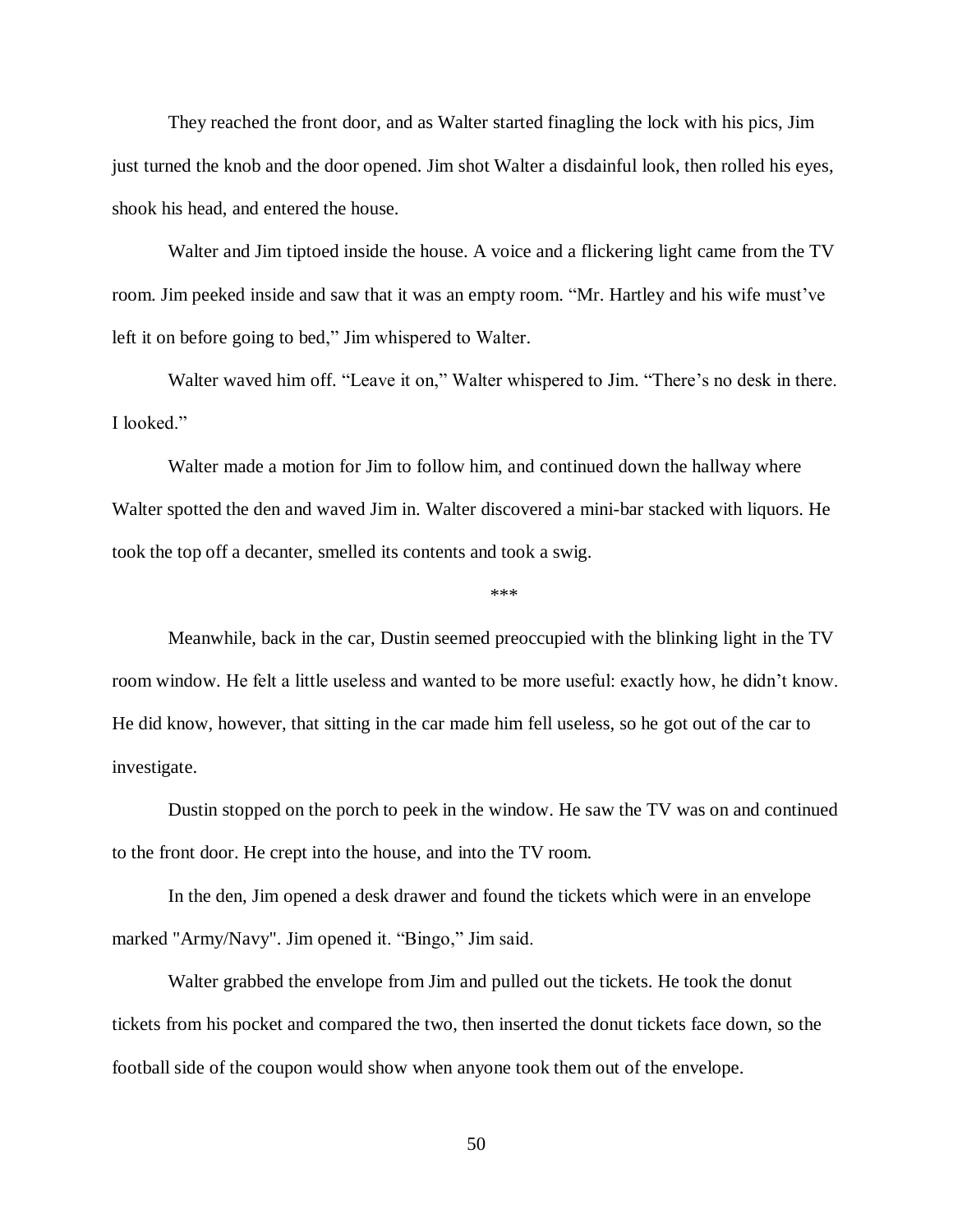"See," Walter said. "Looks like the real tickets. He'll never know until it's too late."

Walter put the envelope back in the desk drawer.

"Good," Jim said. "Let's get outta here."

As Walter and Jim exit the house, they totally ignored the TV room and Dustin, who was watching the TV. He tried to stifle a giggle but couldn't.

Outside, Jim trotted past Walter easily. "Man," Jim said, "You gotta be faster than that if you're gonna block for me."

Jim reached the car first, and looked inside and saw Dustin was gone. Walter brought up the rear and looked in the car to see if Dustin is okay. In unison, they flipped their attention toward the house. And together, they said, "Shit!"

\*\*\*

In the Hartley's bedroom, the distant sound of Dustin laughing woke up Mrs. Hartley. She heard another laughter noise and nudged her husband until he woke up. "You left the TV on," she said. She heard another noise and nudged her husband again. "I think someone is in the house."

Moaning, Mr. Hartley got up and opened the bedroom door and the sound of Dustin laughing came in the bedroom loud and clear. He reached into his closet and pulled out a .22 caliber rifle. "Call the cops," he instructed his wife.

\*\*\*

Two Policeman had Jim, Walter and Dustin handcuffed and sitting next to each other on the couch in Hartley's living room. The Hartley's stood behind them and listened to their explanation. Mr. Hartley asked the police to unshackle the boys, and they did.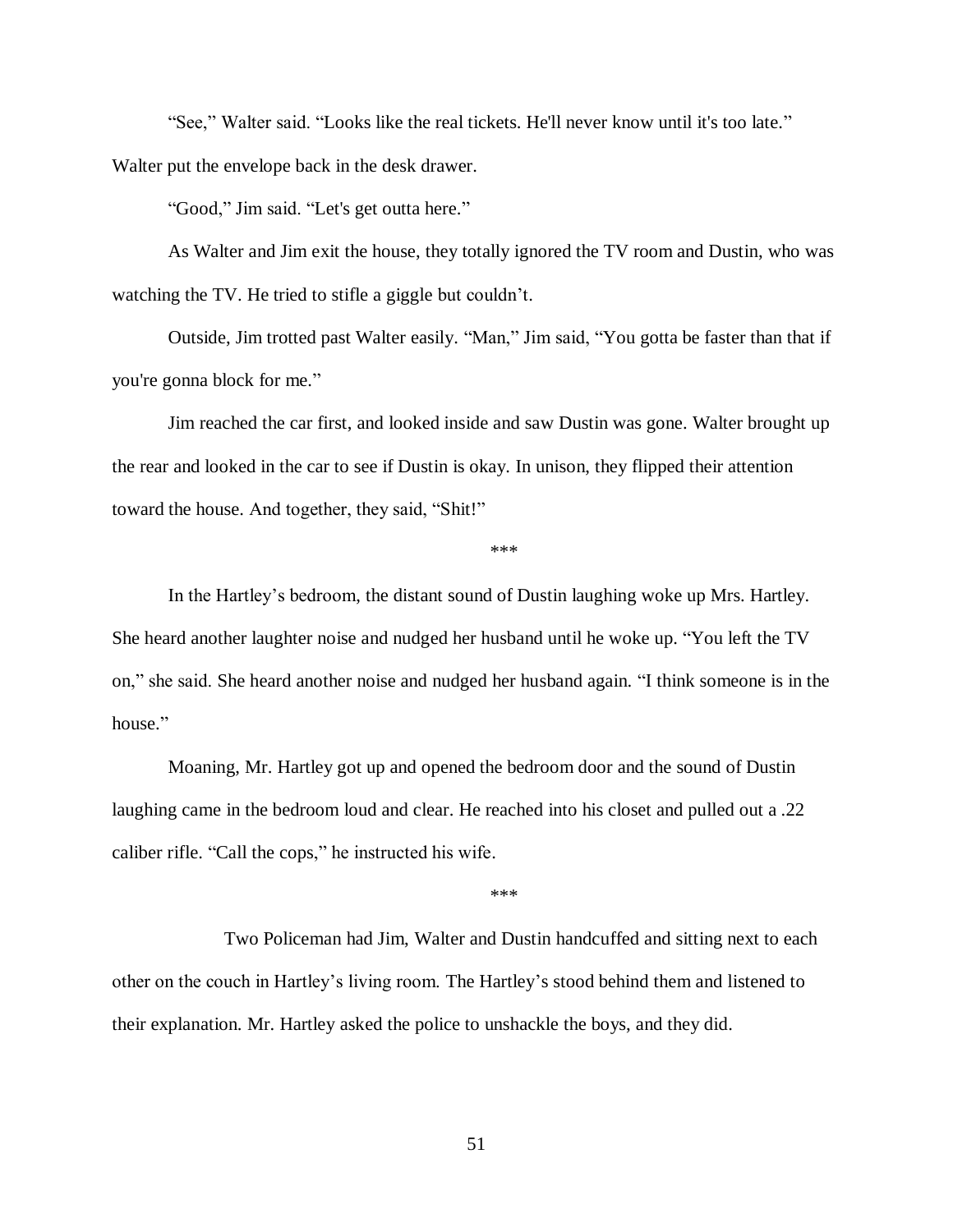"It's that simple," Jim said. "Dustin gets confused sometimes and wanders off and we're the only ones who can find him."

"Yeah, I have mad cow's disease," Dustin said.

"no he doesn't," Walter chimed in. "He's just kidding."

"Okay. But all this doesn't make sense, Mr. Greene," The lead Police Officer said. "Why did he wander here so late?"

Jim shrugs his shoulders and looks to Walter for help.

"Oh, that's simple," Walter said. "We were over here this morning visiting Ricky next door to wish him luck."

"I saw them officer," Mr. Hartley said in their defense. "They were here this morning. I did see them."

"I still don't understand", the lead Cop said. He sighed and waved his hand. He gave up. "Has anything been stolen, Mr. Hartley?"

He started to say 'not to my knowledge', but he the held up his finger and told them to wait a second. He remembered the tickets and where he kept them and he wanted to see if they were still in the desk.

As Mr. Hartley bolted to the desk Jim started to say something, but Walter dug his heal into Jim's foot. Jim grunted, but he held the pain in quietly so no one noticed.

Mr. Hartley opened the 'Army/Navy' envelope and saw the tickets (coupons), then put the envelope back in the drawer.

"No. Nothing's missing, Officer," Mr. Hartley said.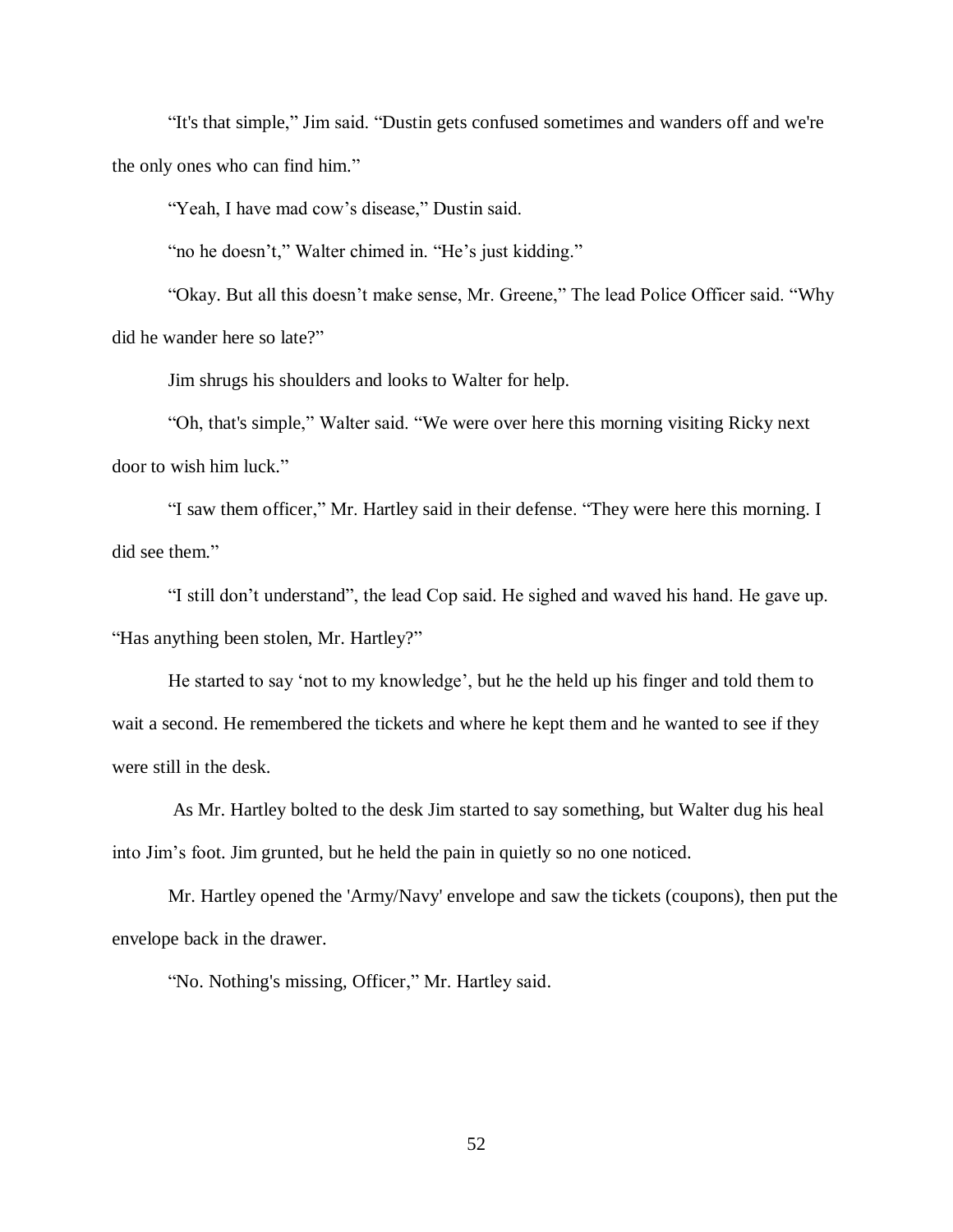"Told you so," Walter whispered to Jim, then drew his attention to the Lead Policeman. "It's like we said before," Walter said. "When Dustin wanders off like this, he goes to the last place he's been that day. He's just a knucklehead, that's all."

"Yeah. I'm a knucklehead," Dustin said with pride.

"Do you want to press charges, Mr. Hartley?" the cop asked.

Hartley told the officer that out of respect for Ricky, he didn't want to press charges.

So, the boys were free to go, but the cop wanted them to follow him to the center.

"They don't have to know about this, do they?" Walter asked.

I know Tracy Thacker over there," the Police Officer said, "and I'm sure she would want to know about this. Now get into your car and follow me."

Once outside of Hartley's house, and out of hearing range, Walter said, "We're screwed."

"Let's make a getaway now," Dustin said.

"You can't make a getaway once you're caught, numbnuts," Jim said. Then he turned to Walter and said, "I told you this would happen."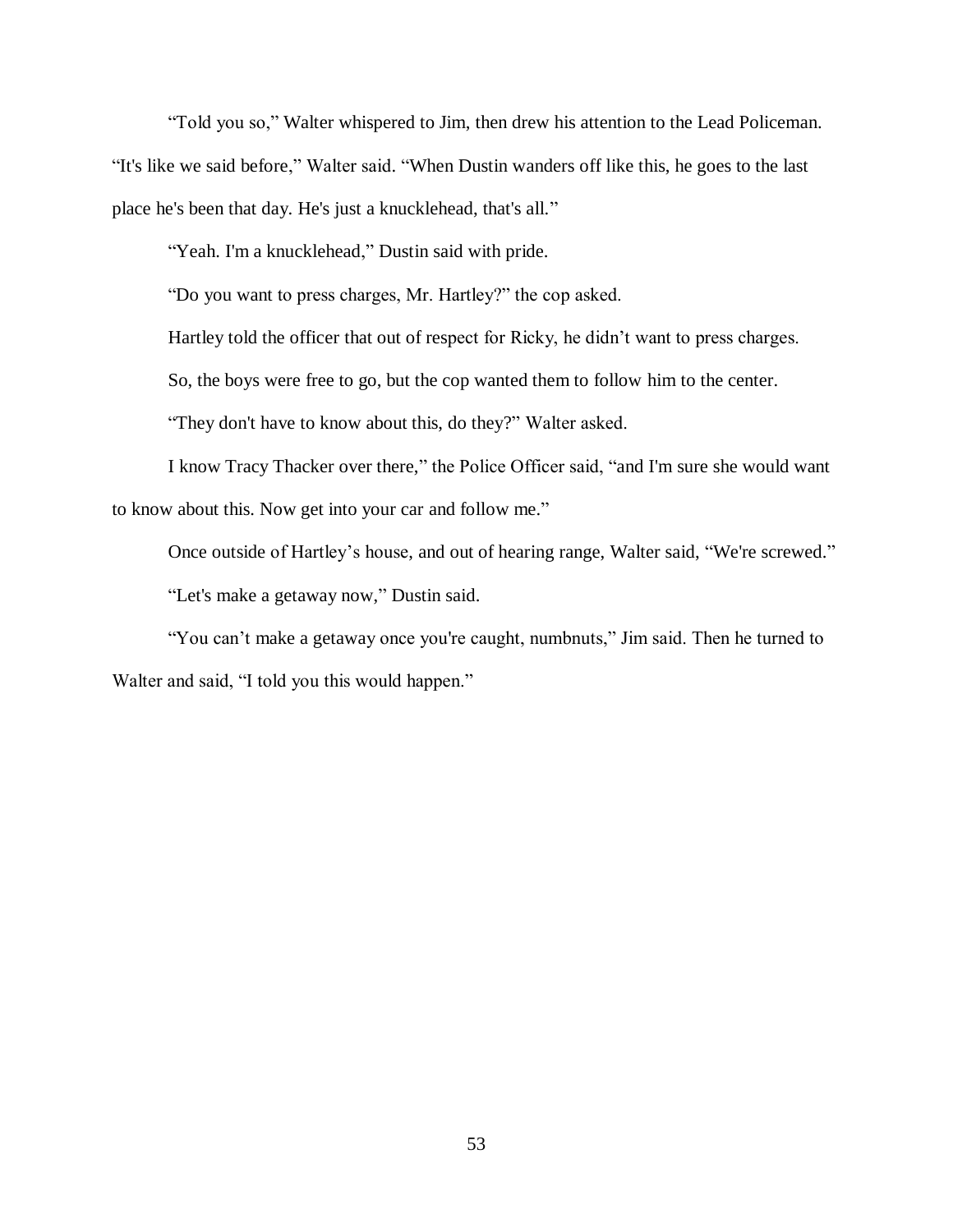## **CHAPTER EIGHT**

Walter walked on the treadmill while Jim jogged on the machine next to him at the fitness center. On the other side of the room, a Physical Therapist helped an older woman resident with floor exercises.

"Do you think Tracy will report us?" Jim asked Walter.

"Who cares if she does?" Walter replied. "This is a private retirement center and Sandra and Lester are on the Board. They'll never kick us out of here."

Jim wanted to ask another question, but he was breathing heavy from the exercising and couldn't.

"You think working out for a couple of days will get you into shape?" Walter asked.

"I'm in better shape ... than most ... forty-year-olds." Jim turned off his machine. He checked his pulse to see if he was still alive.

Walter shut his machine off. "To be honest," he said, "I don't see you getting past the tenyard line. Security guards are going to nail your gazuntas to the turf. And mine too. Where's Dustin?"

"Probably at the park," Jim replied. "Where else would he be?"

\*\*\*

A little later at the park, Walter and Jim sat on the bench where they found him last time. But he's not there this time.

"He's not at the Center," Walter said, "and he's not here. Where could he be?"

"Maybe he got hit by a cement truck," Jim said. "No such luck. He's been gone a long time. We would've heard by now."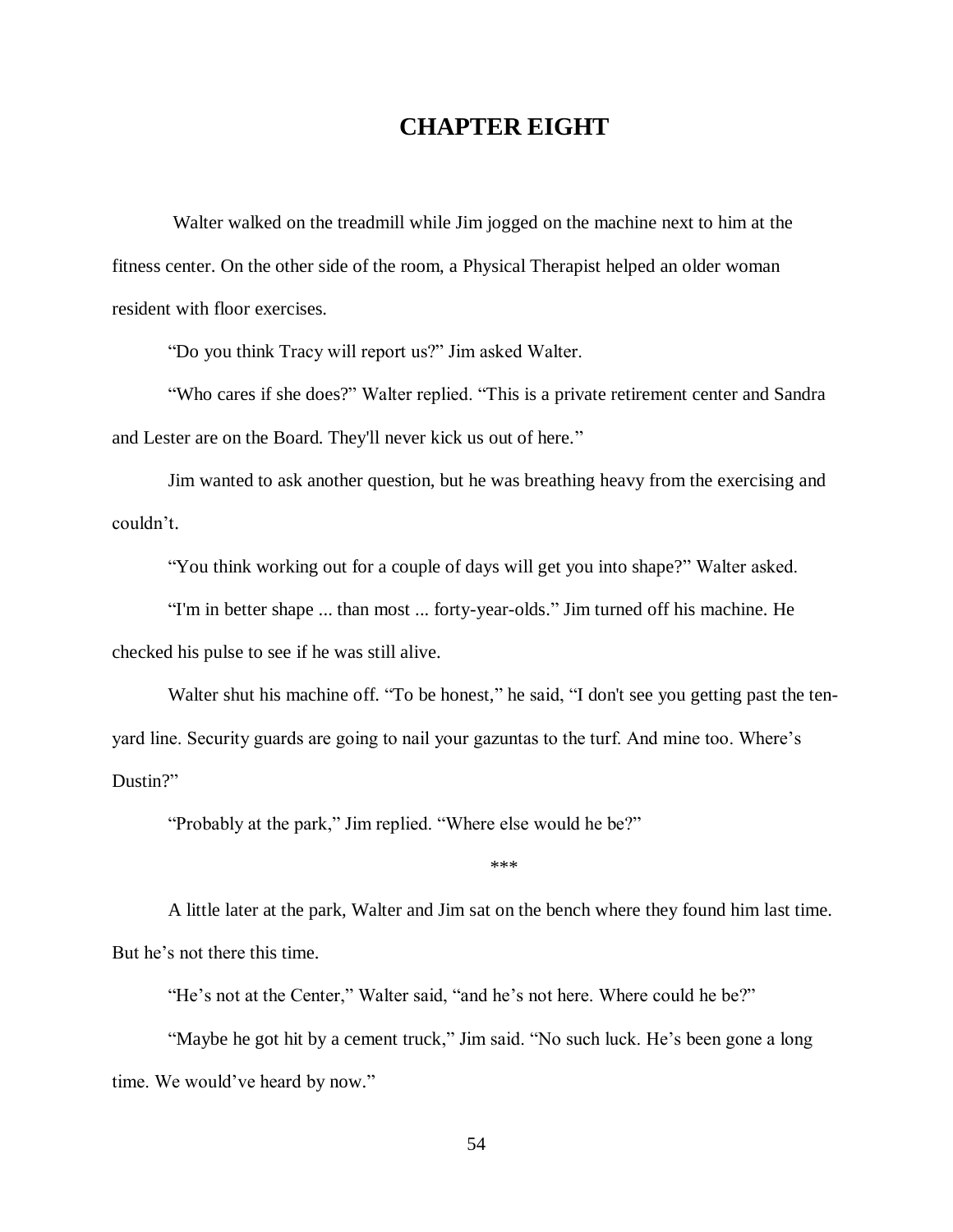Walter didn't laugh because something just didn't feel right. Upon Walter's urging, they headed back to the recreation room of the Retirement Center where Walter confronted Tracy. She appeared agitate over what Walter was saying.

"I'll go to the board," Walter said.

"I don't have to remind you Walter," Tracy said, "that's it's a felony breaking into a house. We simply can't have our residents wandering around and walking into private homes in the dead of night because they have the beginning stages of dementia. The Board can't help Dustin. It's out of their hands. You know in your heart Mr. Fisk needs help."

Dementia? Maybe and maybe not. However, Walter did know that Dustin was in the beginning stages of something. He just didn't want to admit it, and he didn't want Dustin restricted in the Men's Ward at Bellevue Hospital either. "Dustin has no next of kin," Walter said trying to get him unreleased from the hospital. "That means we are his next of kin. You should've told us you ... you ..."

"I have work to do, Walter. Please go."

"But he'll die in that place you got him in."

"We all have to die sometime," Tracey said. "Oh, you see what you've done. You made me feel guilty. I didn't mean to say that. Walter, let's not argue. Dustin will be evaluated. If he doesn't get the right medicine now, he'll end up hurting either himself or somebody else later. You have to know that."

"How can a docile fool like Dustin hurt anyone?" Walter surmised. "The worst thing that happens to him on any given day is that he pees down his leg."

"Last night might suggest otherwise, Walter. And his peeing problem … he has a Urinary Stricture. And he'll get help for that where he is now."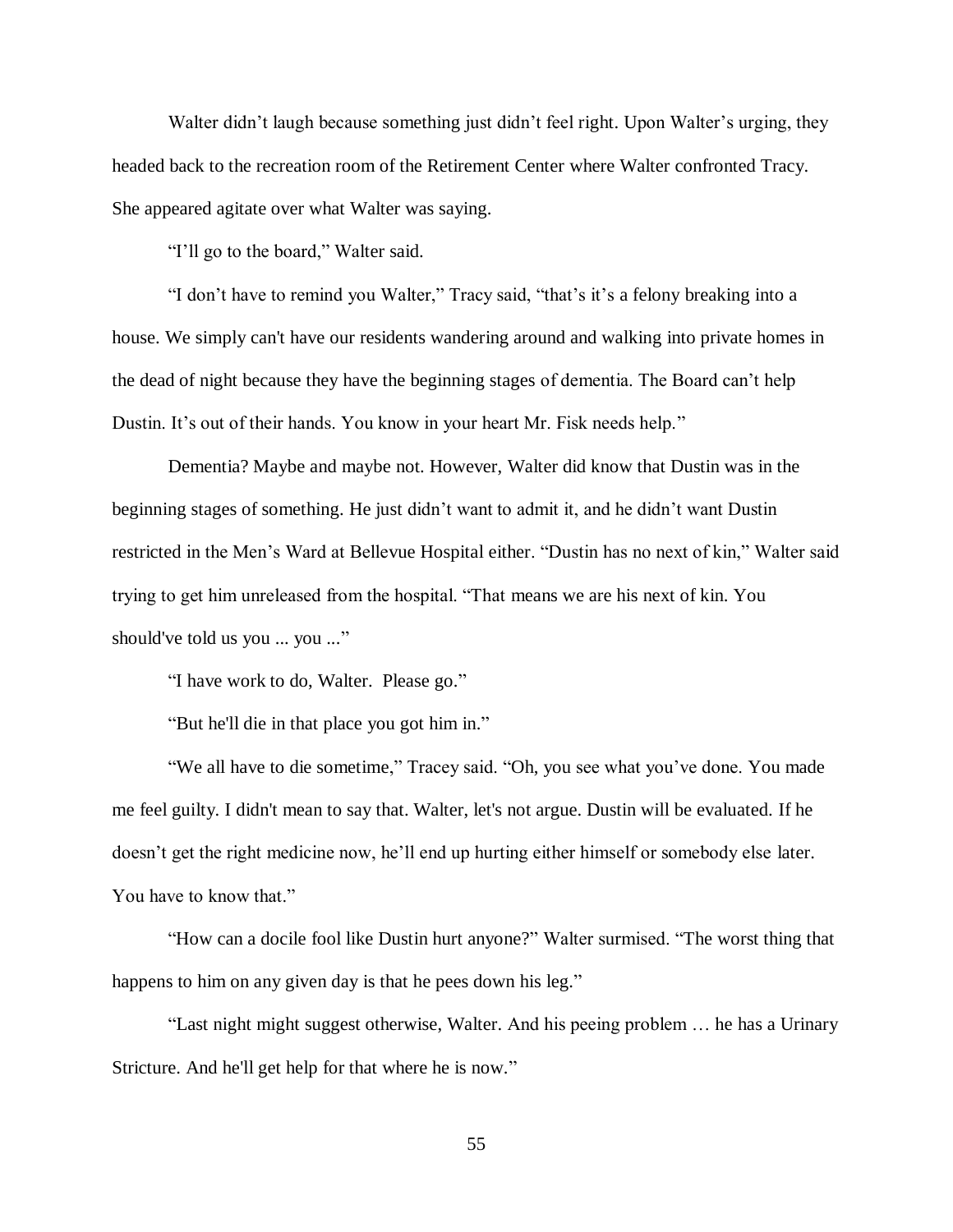"You're a pismire!" Walter said. "In case you don't know what that is, that's an animal who has an anal cavity is bigger than its mouth."

Tracey threw a magic marker at him which bounced harmlessly off Walter's chest.

Walter fluttered his hands in the air. "Shiver me timbers," he said as he headed for the exit door.

"Wait. Walter. Do you remember the accident Dustin was in last year?"

Walter remembered but he didn't say anything. He just stopped.

"He wandered off and got hit by a car, remember?"

"He was fine," Walter said. "He got a couple of bruises on his leg. Big deal. He recovered in no time. And nobody was hurt by it."

"That's not exactly true," Tracy said. "Do you remember the driver who was so emotionally distraught she had to be taken to the hospital?"

"Yeah. Yeah. She was a little shook up, that's all."

"She died of a heart attack while she was in the hospital, Walter. We never told you men because we didn't want to burden Dustin."

Walter hung his head in defeat and left. Jim was not far away, and bumped into him by the exit door. "Any luck," Jim asked.

"Luck? I wouldn't call it that. They sent him to Bellevue."

Jim pondered that information a second or two. "That's too bad," he said, "Well, I guess it's just you and me, buddy."

"I told you before; I'm not going to the game without Dustin. And don't give me that 'I told you so look'."

"But I did tell you so," Jim said. "We should not have taken him with us to the ... 'Operation'." Jim used finger quotes on that word.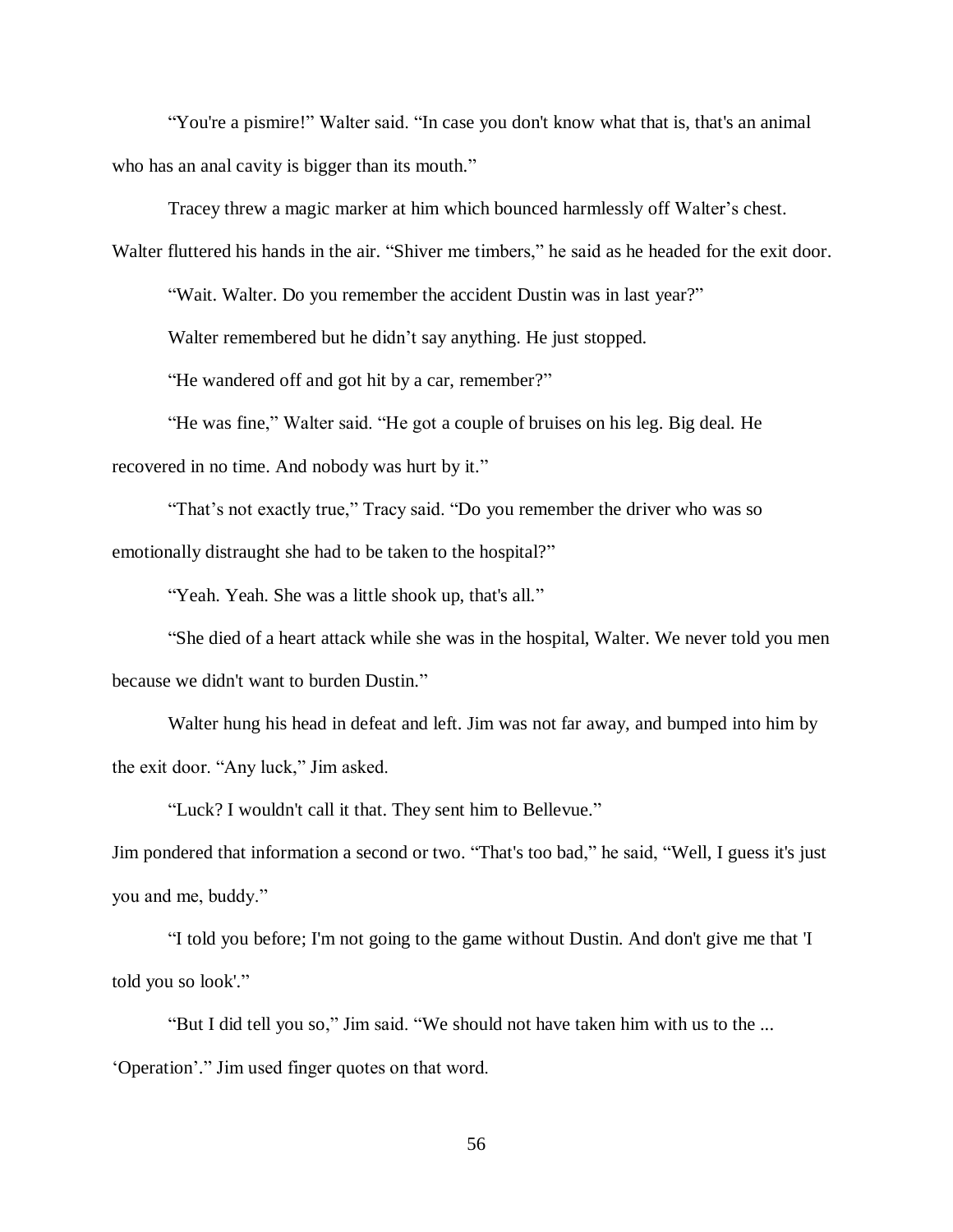"Come on," Walter said as he walked briskly down the front lawn of the Retirement Center. This time, Jim had difficulty keeping up with Walter.

"Where are we going?" Jim asked.

"To Bellevue."

\*\*\*

Walter and Jim walked out onto the third floor from the elevators and stared at the set of double doors in front of them - the Women's Ward, which he remembered so well at the Bellevue home. The ghastly memories and feelings he had when he visited his wife had him moaning with despair. The beauty parlor was to the left. They turned right and went through another set of double doors to the Men's Ward.

Jim wondered if the nurses in the Men's Ward ever worked in the Women's Ward and maybe would recognize them. Walter didn't think so.

"The Men's Ward has different nurses," Walter said, "Which is good for us, I suppose, else they would recognize me and we'd be up shit's creek, so to speak."

They reached nurse's station. Walter eyed the nurse who appeared to be purposely ignoring him. He coughed to get her attention.

"Can I help you?" She said.

"I believe you just admitted Dustin Fisk?"

"Yes." The nurse said with a 'So what' attitude. "Why do you want to know?"

"We're here to make sure that we can pick him up on Saturday because we're going to the Army-Navy game."

"Oh, no, no" the Nurse said with a tone of authority. "You can't do that."

"And why not? Pray tell."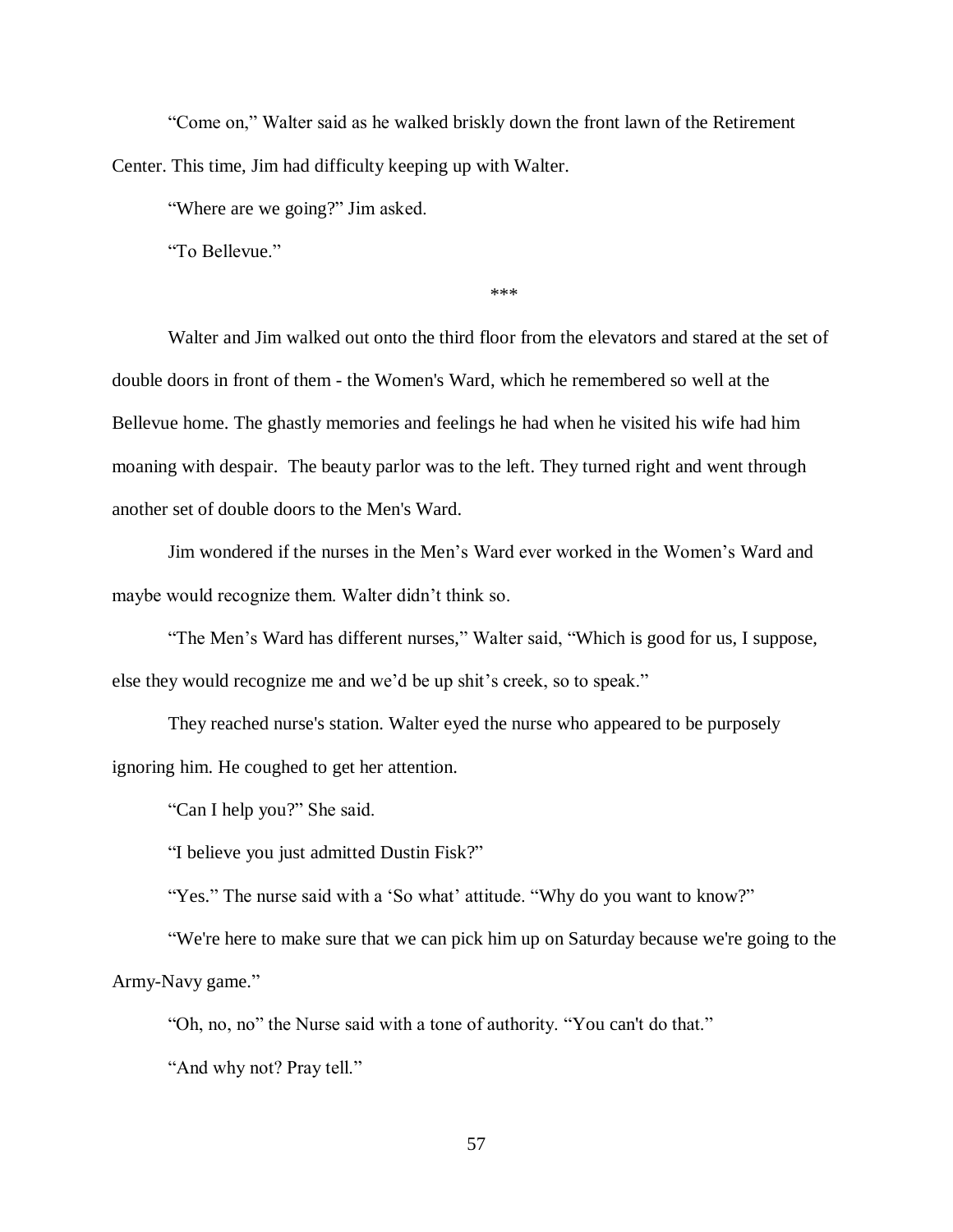The nurse became more stern in her glare. "Who are you?" she asked. "You look familiar."

"We're his family," Walter said, "and we'd like to take him to the Army/Navy game this Saturday."

The Nurse took a long, hard look at Jim and Walter. Jim especially. "I was told he doesn't have family," she said.

"Yeah, well, you were told wrong. We're like brothers to him."

"Oh. I see. Well Mister ..."

"Grimm. And this is Jim Greene." Jim nodded.

"Well, gentlemen, he has a catheter up his penis now, so I don't think he'll be going anywhere for a while."

"What does that mean?" Jim wanted to know.

"It means he's urinating into a bag." Walter turned to the nurse and said, "You stopped doing lobotomies 50 years ago. Sticking tubes up a person's penis is worse."

The Nurse talked slow as if she was talking to a child. "We're doing it because he can't control his urination."

Walter slumped, a temporary defeat.

"Well, that's it," Jim said. "We tried. Give us an 'A' for effort".

"We're not going without him."

"Gentlemen, Mr. Fisk has a Urinary Stricture and he's having an operation next week, so

I don't think he'll be going anywhere. That's the beginning and end of the story."

"The game's on Saturday," Walter advised. "We'll have him back in plenty of time ..."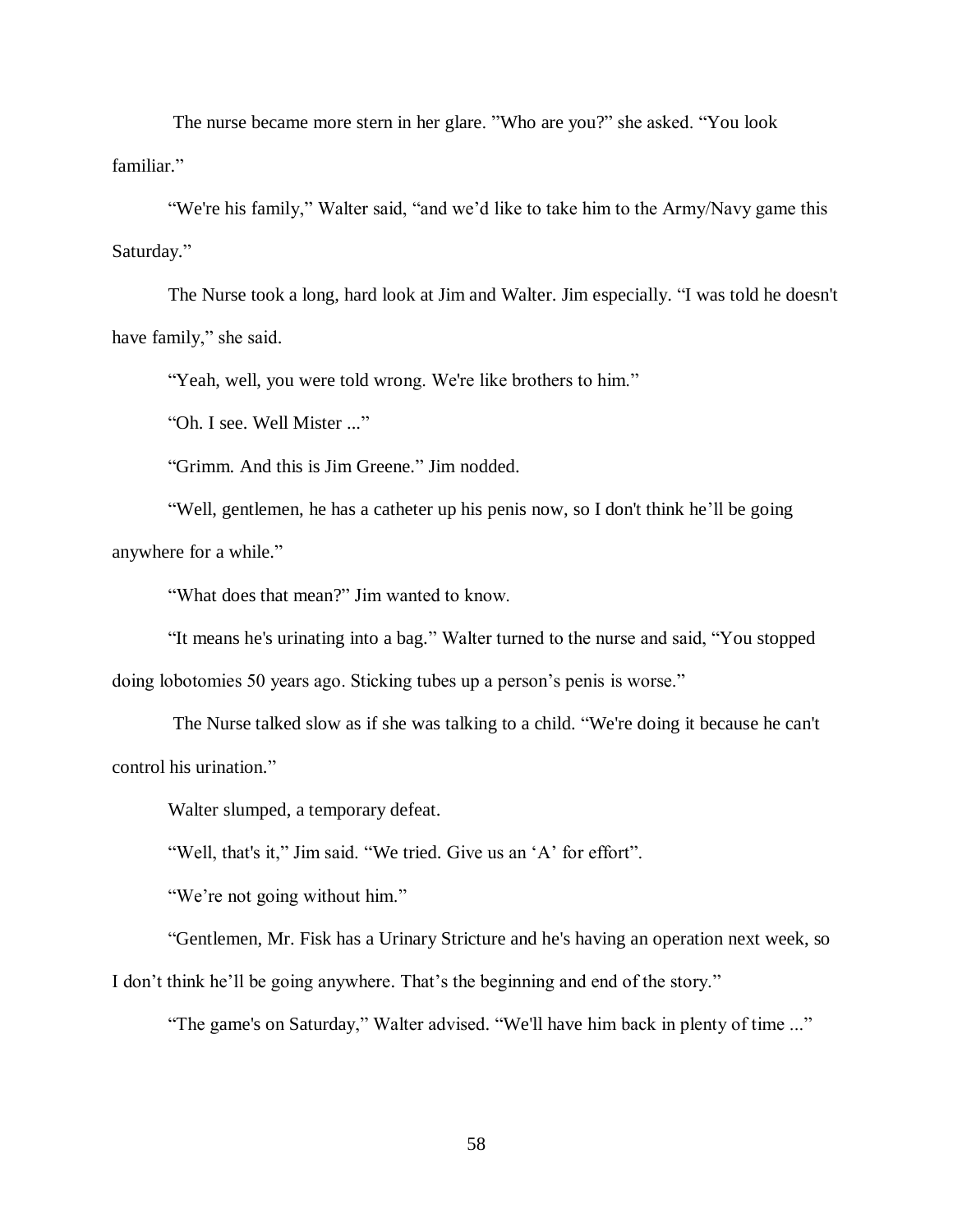Just then, Doctor Molano came over and handed the nurse a clipboard. "Mr. Fisk's diagnostics," he said.

Before Doctor Molano left, Walter asked if he was Dustin's doctor. He was, so he told the doctor that they had tickets to the Army/Navy game on Saturday. "We were just reviewing the prospect of taking Dustin with us," Walter said. "You don't get this opportunity too often. We'll have him back Saturday night. Can he go?"

"The Army-Navy game?" Doctor Molano said with surprise. "Wow! Those tickets are hard to come by. Well, let me see. He'll have to use a day bag, and if he doesn't move around much, I don't see why not."

"I don't think so, Doctor," the Nurse advised. "Until Mr. Fisk gets a psychological review, he can't go anywhere."

"Agh. Well, there you go, Gents," Doctor Molano said. "It's out of my hands."

The doctor exited and Walter glared at the Nurse as if she had single-handedly put the Kibosh to Dustin going to the game.

"I'm sorry," the Nurse said, not really being sorry, "but our patients ... excuse me ...... our RES-I-DENTS need to be approved by Doctor Almquist as fit to leave without supervision. And since you're not family, you need to be approved as well. Judging from what I can see, that might be a difficult task."

"Oh, really?" Walter said. "Okay, well maybe then we should see the doctor. He'll straighten everything out for us."

"Wrong again, Cowboy," the Nurse said with a real Southern twang. "I'm afraid Doctor Almquist comes here only on Mondays and Wednesdays. And what's today? Oh! That's right. Today is Thursday. Sorry."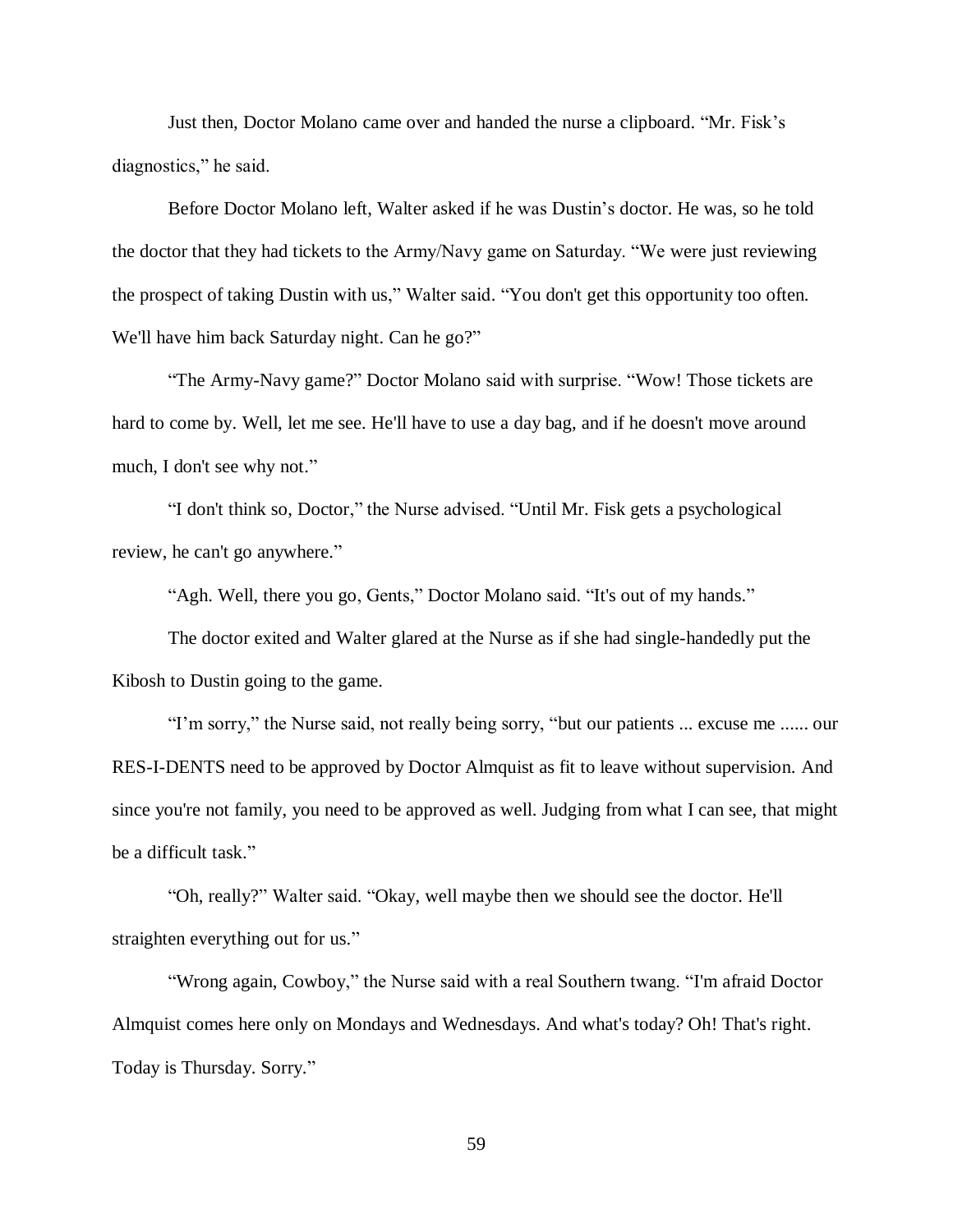"But the game is in two days," Walter said, trying hard to sway the nurse.

"That's a real shame. Now if you don't mind, I have things to do."

As they walked away, Jim told Walter that they fought a hard battle, but the fight was over.

"Are you kidding?" Walter asked. "The fight has just begun."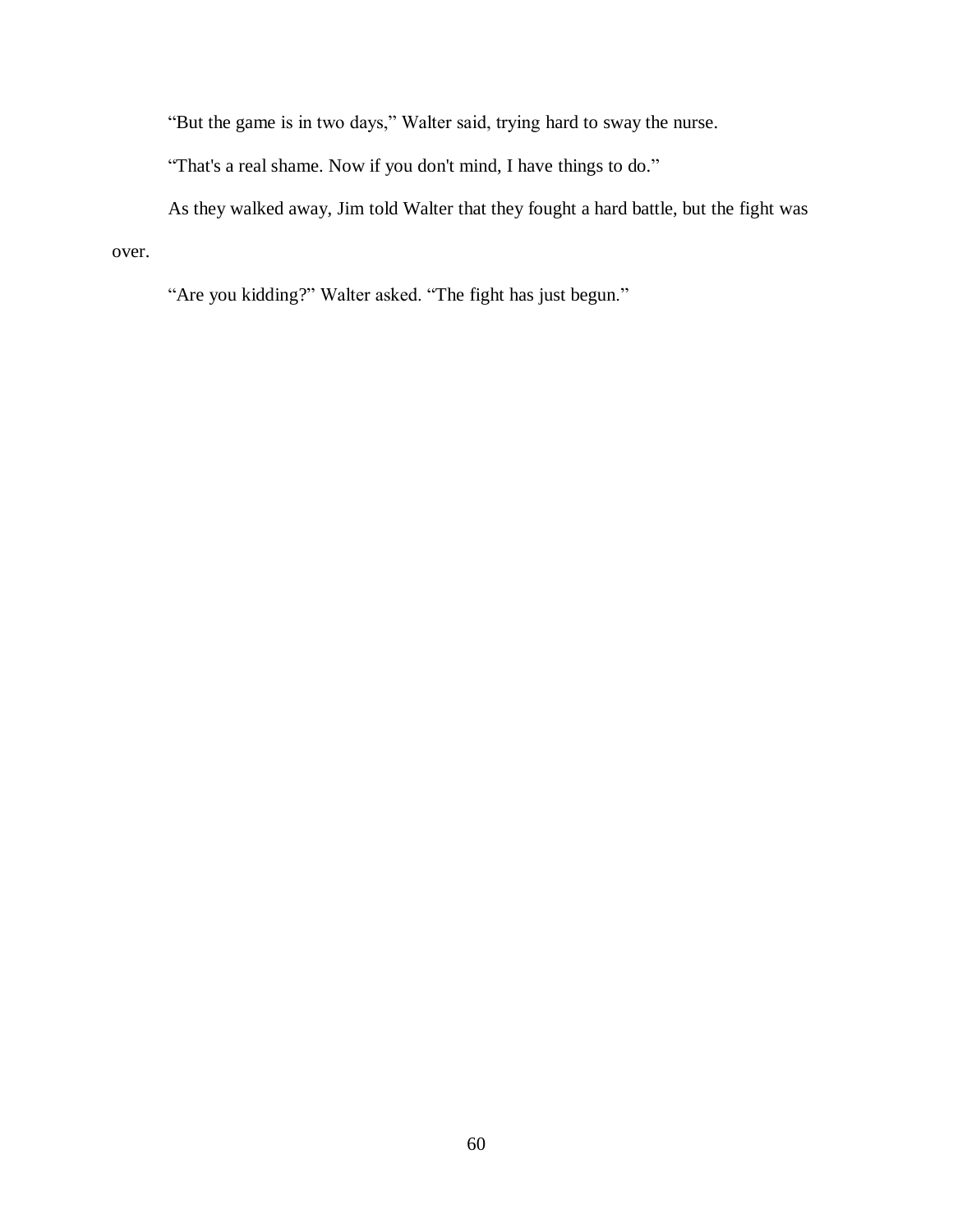## **CHAPTER NINE**

Walter rummaged through a box marked 'DISGUISES' at the kitchen table in Walter townhouse. A telephone book was open on the table and Jim sat in a chair looking disinterested.

Walter pulled out a wig from the box, then a mustache, bushy-eyebrows, Buddy-Holly black rim glasses, and a name tag marked DOCTOR NEUBERGER. He waved the wig in front of Jim.

"Got this when I was an undercover cop." Walter pined the name tag on his shirt.

"This is not gonna to work," Jim said. "The nurse will recognize your voice."

"No, she won't," Walter said. "I met Dr. Almquist." And then Walter conjured a very good German accent, "He's got an accent. German, maybe." Walter then went back to his own voice and said, "In any event, I'm his assistant, Dr. Neuberger, who could be German as well. What do you know? You were a beat cop most of your career. I was an undercover cop my last seven years. I was a master of disguises. Some bushy eyebrows, a little wig ..." Walter talked with a raspy voice, "put a little sand in the voice," then he we back to his normal voice, "I know what I'm doing. So ... shut up."

"This is not going to work."

"And so, we have another 'I told you so moment'. It should be more of a 'watch and learn' lesson, if that's possible. Walter picked up the wall phone, read the telephone book and dialed. He coughed ready to disguise his voice.

"Hello, Bellevue," Walter said in a German dialect, "Is dis the man's nurse station?" A second passed. "Oh, good. Well, dis is Doctor New-berg-ah. I'ma Doctah Almquist's assistant."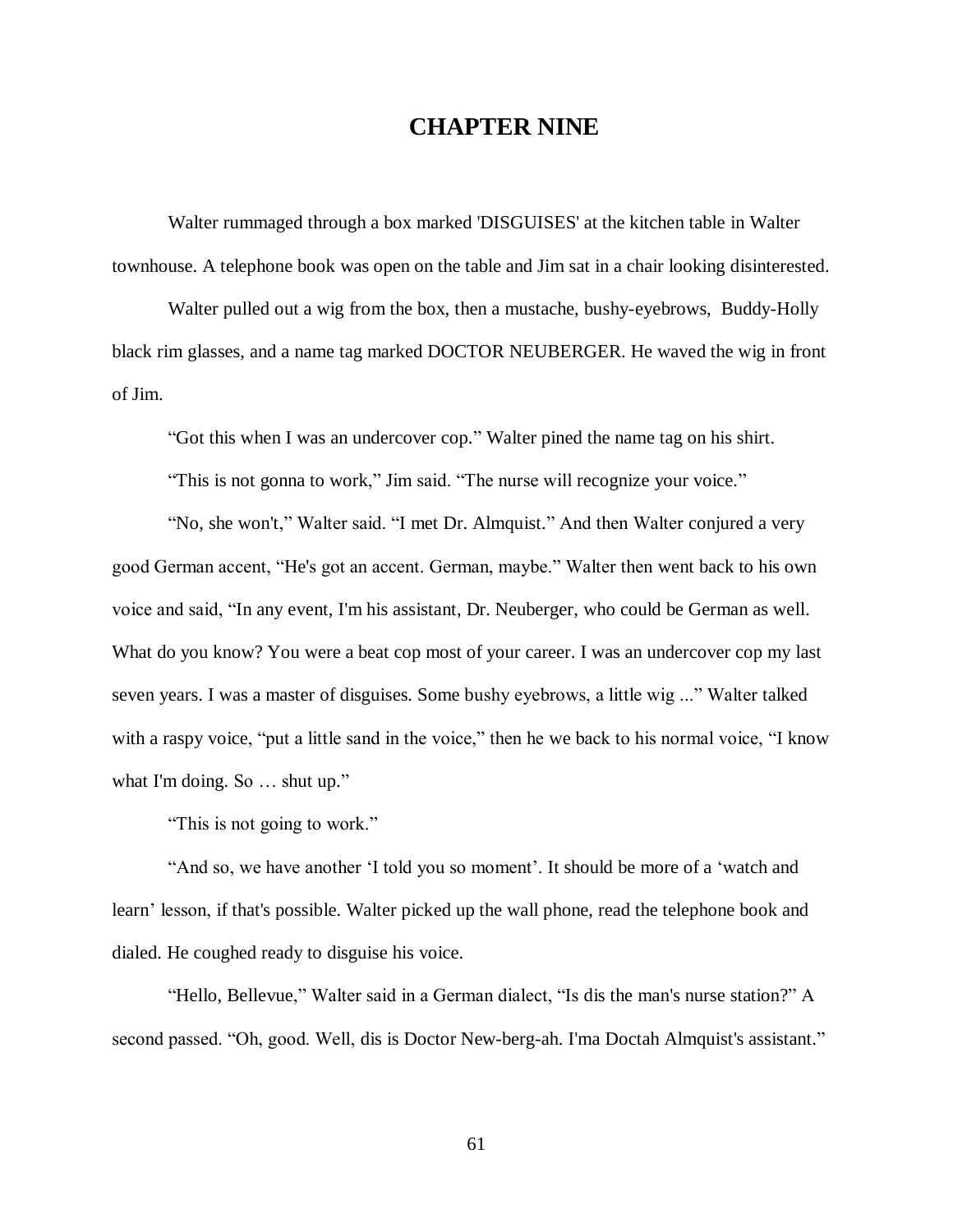Jim could hear the nurse's voice emanate from the telephone. "Doctor Neuberger, you say?" the Nurse said.

"Yes. Doctah New-berg-ah. Now, I just see two gentlemans who want to take Mistah Fisk, a patient in the Mans Ward, to the Army-Navy gamah dis weekendah."

"Yes, doctor. They were here and …"

"I dink dese two gentlemans are psychologically fit to take dah game."

"Why isn't Doctor Almquist making this phone call, Doctor Neuberger?" the Nurse said, interrupting Walter.

"Oh, data easy. He's no here." Jim shook his head and sat down waiting for a shoe to fall. "He went on a long weekendah vacation."

"Where to?" Jim heard the Nurse ask.

"If you mustah know," Walter said, "he'd went ah somewhere upstate far away where fishes are.

"Well, I'm surprised Doctor Almquist didn't tell you about the rules we for new residents."

"Why don't you tell me dat, Dear," Walter said.

"You have to examine Mr. Fisk and sign the proper forms."

"Of course, "Walter said. "I know dat. Duh! Dat's why I'm calling, Dear. I'll come over dere to examine Mr. Fisk myself. Will dat be sufficient." Walter waited anxiously for her response.

Finally Jim heard her say "I didn't know Doctor Almquist had an assistant."

Walter pondered for a second, then said, "I guess you no know everything young lady, do you? I've beenah his assistaunt for a month now."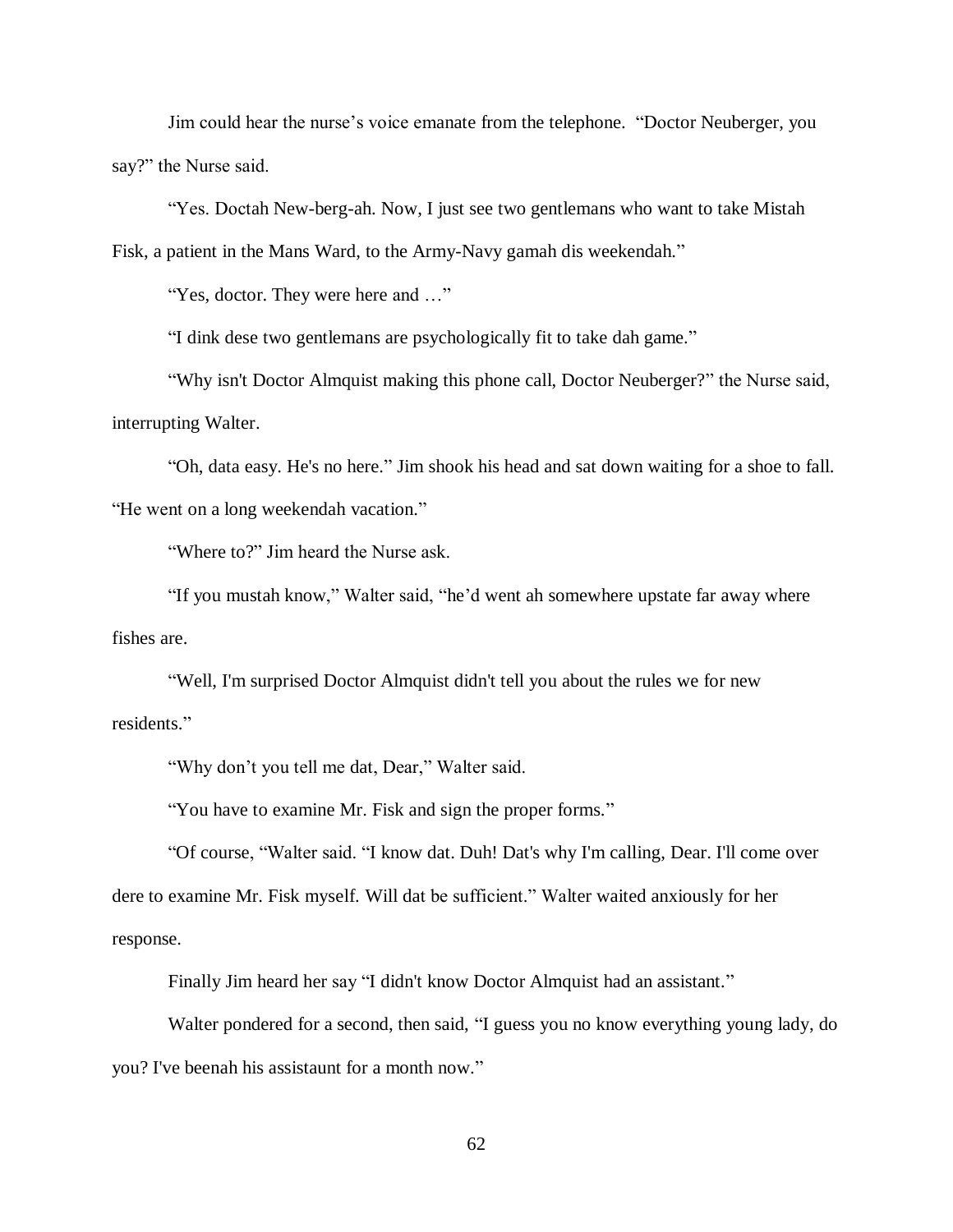"Well, I didn't mean ... I mean, I never implied I didn't believe you.

"I'm highly competent doctor. Over 25 years' experience with brain sicknesses. Was a foot doctor once, but switched to psychology. More interesting, don't you dink? So, I be over dare shortly. Oakie Doke?"

"We're close to a tour change here now, Doctor. I'll let the incoming tour know you're coming."

"Dank you, nurse." Walter hung up the phone and pumped his arm saying in his real

voice, "And that's how you do it. James, the party's back on. We're going to bust him out."

"You sounded more Spanish than you did German. Oh … I got a bad feeling about this."

"Wait till you see my disguise. You'll love it."

"Hey, why is it so important to you that Dustin is part of this? He'll just screw things up."

"Ease up, Partner. This is Dustin's last hurrah too, you know. He hasn't had an adventure his entire life. It'll give him something to talk about. It's good dinner conversation."

"I don't need good dinner conversation," Jim said. "Anyway, what are we, his guardian angels?"

Walter sat back in his seat and contemplated. "You never met my older brothers. Tommy and Bobby. Good Mid-West boys."

"No," Jim admitted. "I never knew them."

"I never really knew them either," Walter said. "Tommy was ten years older than me. Bobby was eight years older. We had our separate lives. Still, I fantasized a thousand times about being their side-kick while growing up." Walter stopped. It was a nostalgic moment for him. "Vietnam was hard on our family, Jim. I never got to know them."

"I know," Jim said. "You don't have to rehash."

"Dustin needs us. I need him. You both are like brothers to me."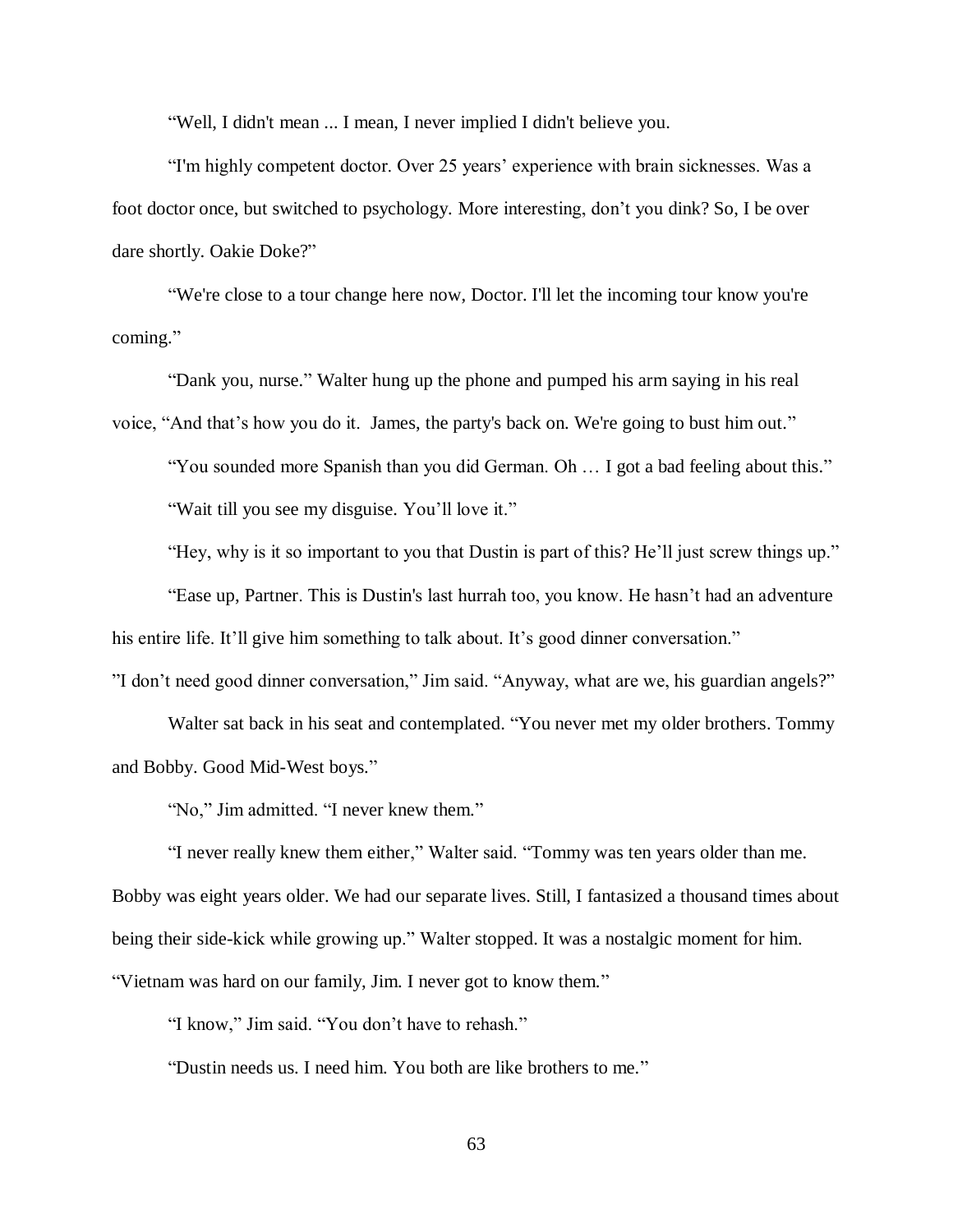The elevator doors opened on the third floor of the Bellevue Home and out walked Walter, a sight to see with his disguise outfit on: a white coat; a 'Doctor Neuberger' name tag over the pocket; a disheveled wig, mustache and black glasses. He walked into the beauty parlor and stood in front of the mirror before entering the Men's Ward.

As the beautician worked on a customer, he eyed Walter who was grooming himself and adjusting his wig in the mirror by the Beauty Parlor Sign.

"You need to reshape that thing."

"Nah, I noah think so," Walter said. "I'm going to an audition. Dere doing a film in dah hospital here soon. They'll have a real one for me if I get the part."

The Beautician perked up and inspected himself in the mirror that was close to him.

Walter left and walked through double doors and sauntered towards the Nurse's Station. The nurse, Maria, was busy studying a folder when she looked up and spotted Walter looking at her. They took a long look at each other before Walter said in best German accent, "Hello. I'm Doctor Neuberger and I'm here to evaluate Mr. Fisk."

Maria ushered Walter into the psychiatrist's office and said, "We've been expecting you, Doctor. Please wait in here." And then she left. Walter was alone now, so he walked to a book shelf and took out a book on mental health. He opened it to a Rorschach Inkblot test picture and put the book face up on the desk.

He shuffled over to the window and spotted Jim three stories down in the parking lot. Walter opened the window and waved. "Hey, Jim. Over here. What are you doing?"

"What do you think?" Jim responded. "I'm waiting for you. What are you doing?" "I'm waiting for Dustin. They're getting him now."

\*\*\*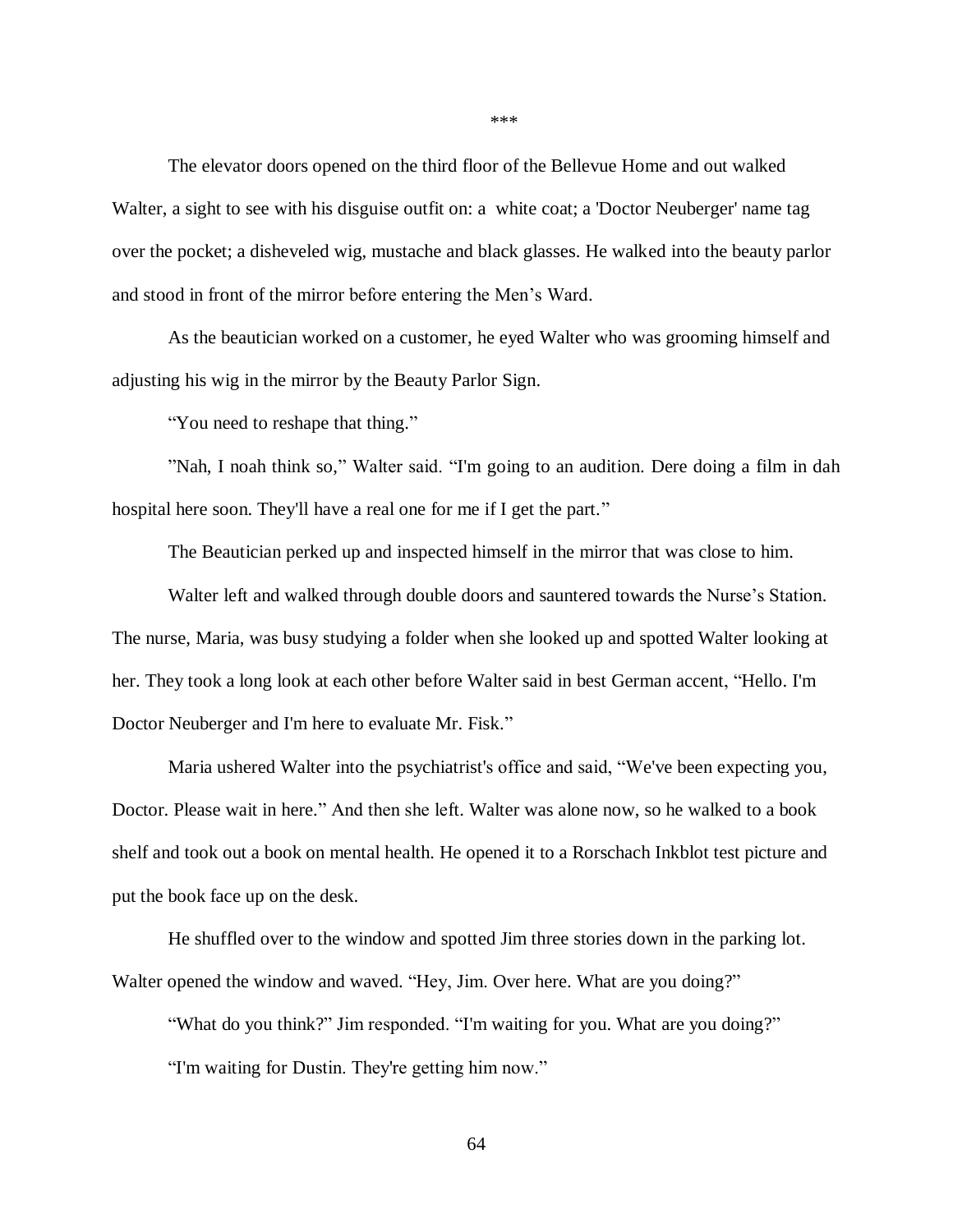Walter waved then went back to the desk and looked around. He saw on the whiteboard the column marked PATIENTS which had numbers under it. Under number 31341 the words "SEX DREAMS" were scribbled beside it.

Walter opened the drawer with the patient folders and pulled out a patient's folder 31341 and slapped it on the table. He began reading it.

\*\*\*

Meanwhile, outside in the parking lot, Jim spotted Tracy's car driving up the driveway, so he ducked behind his car and watched Tracy get out of hers. She slammed the door and marched towards the entrance like a sergeant in the Marine Corps, as if she owned the place. She entered the building.

\*\*\*

Meanwhile, back in the Bellevue Psychiatrist's Office, Walter walked over to the window with a folder.

Walter spoke in a loud whisper. "Get a load of this," Walter said. "There is a guy in here who is 88 years-old and has sex dreams every night. Pretty wild, huh?"

At the parking lot level, Jim exudes disbelief. "What are you, demented?" he asked. "Who the hell cares? Tracy's here. She just walked in. You're screwed. Get the hell out of there."

Walter mumbled an obscenity and bolted back to the desk. While he tried to compose himself, Tracy pranced out of the elevator and headed through the double doors that led to the Men's Ward.

Tracy marched up to the station. "Hi, Tracy," Maria, the nurse, said. "What's up?" "I'm here checking' up on a few people," Tracy said. "When is Johnson leaving?" "Monday," Maria said. "He'll have a walking cast, though."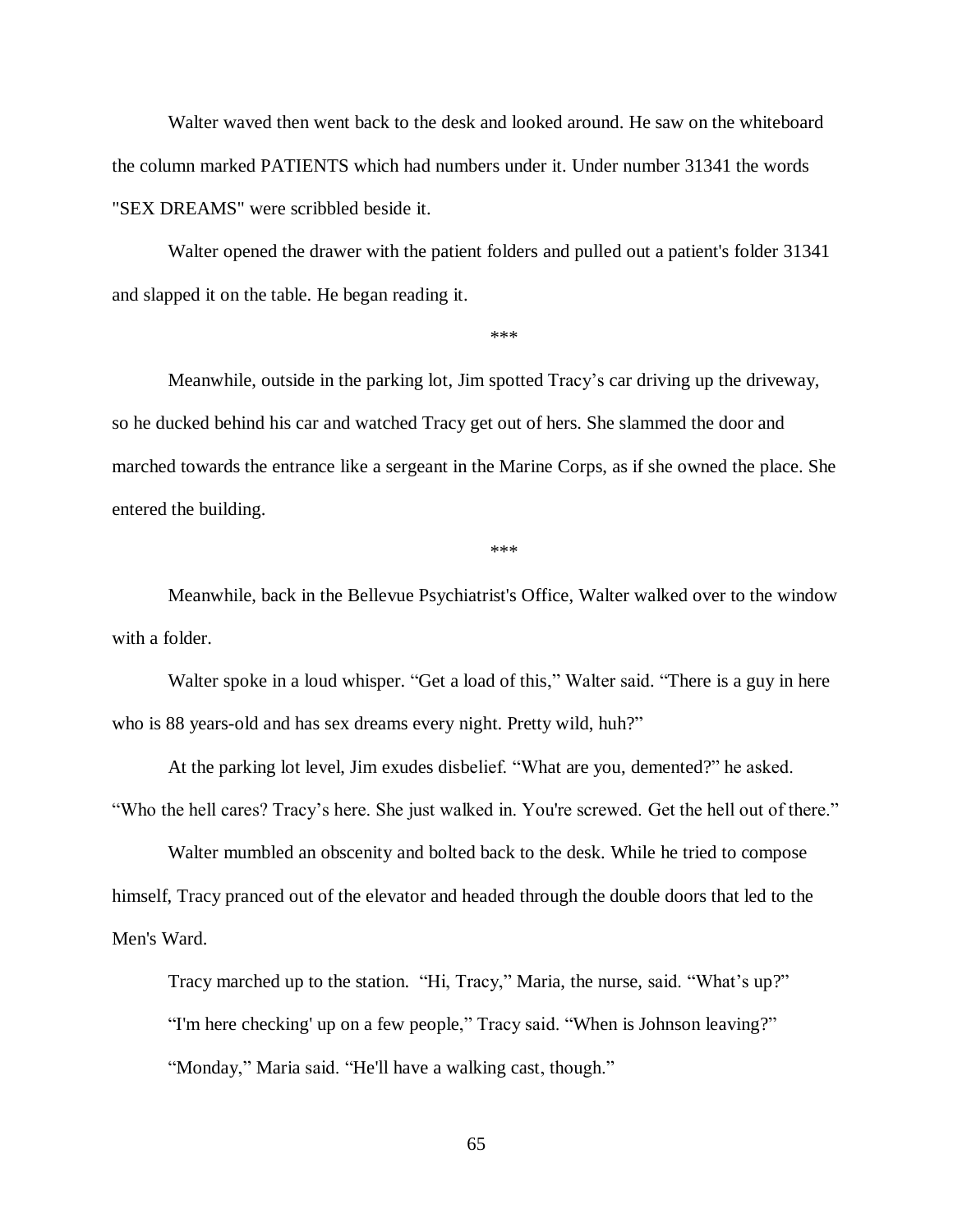"Good. How's Mr. Fisk doing?"

"He's fine. In fact, Doctor Neuberger's is here to see him. Dustin will join him in there shortly."

"Doctor Neuberger?" Tracy wondered. "Who's he?"

"He works with Doctor Almquist. His assistant, or partner."

"Really. I didn't know ... Never mind. I'll introduce myself."

Meanwhile, in he psychologist's office, there was a knock on the door, and then Tracy entered.

Half of Walter's face was buried in a folder to protect his anonymity. Tracy strained to get a good look at him, but couldn't.

"Dr. Neuberger? I'm Tracy Thacker, office supervisor at the Retirement Community Center.

"Yes, my dear. What do you want?"

Tracy sustained a stare at Walter. She was more than suspicious than anything else.

"Speak up, my Dear, I'm busy."

"I didn't know Doctor Almquist had ..." just then another, rather large, female Nurse, Sharon, entered. "Excuse me," she said. Tracy stepped aside and let the Sharon guide Dustin in who dragged a night stand with a drip-bag attached. Sharon wiggled her way past Tracy and to Walter. She handed him some forms and said, "You need to fill out these. Sign them, and give them back to me. I'll be at the Nurse's Station." And then she left.

"Hi, Dustin. How are you doing?" Tracy said, breaking the awkward silence.

"Hurting a little," Dustin said, "but I'm fine."

"I'd like to talk to you after you're finished here, Doctor," Tracy said and then left.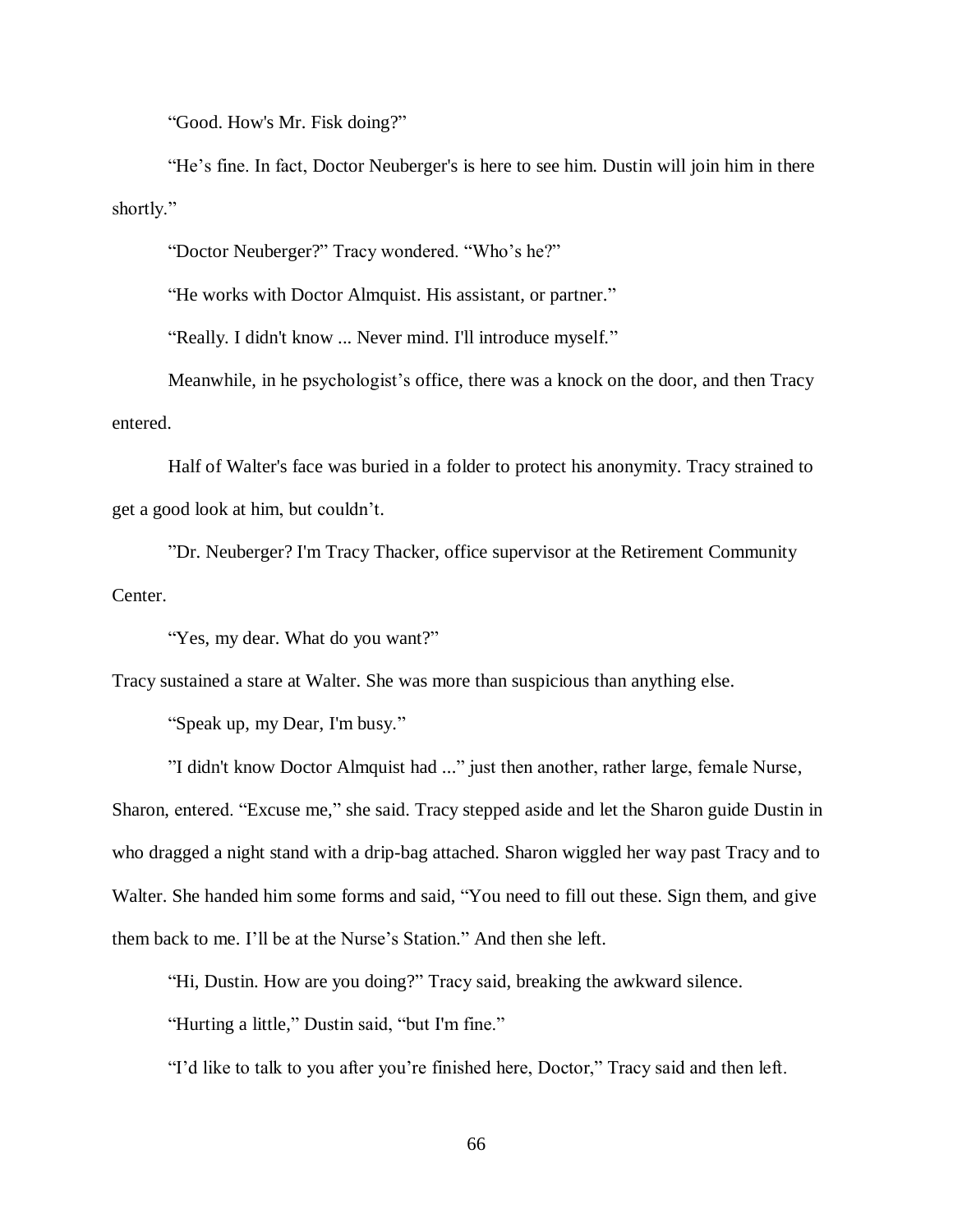Walter continued with a disguised voice and demeanor even though they are now alone. "Okay," Walter finally said leaving the work papers he was pretending to read. "Let's get down to business. Mr. Fisk, is it?

"Yes. I'm new here," Dustin said.

"Yes, I know," Walter said. "You're a newbie, as people around here like to say. OK. I just have a couple of questions. Do you bop the bonzo?"

Dustin fell into a chair. "What," he said. He could hardly believe what he just heard.

"You know," Walter continued, "choke the bald guy, do the pork-sword-jiggle, the fiveknuckle-shuffle on the ole piss pump. Fondle the pig. Pet the lizard. Do you masturbate?"

Dustin still couldn't believe his ears, but he heard what he heard, so he responded.

"That's a strange question to ask a guy who can't even pee right, let alone do what you just said."

"Masturbate, Mr. Fisk? Really? You have a tough time with that word, or is it the question that confounds you?"

"This is a strange place," Dustin said, "and you're a strange person. Hey, listen, my problems aren't like that. I just told the other doctor if he can get me to pee normal, I'd be very grateful."

"Agh, don't worry about that. All men have peeing problems."

"Really?"

"Sure," Walter said. "Why do you think men wear dark pants? When they finish peeing maybe they shake their peckers too vigorously, or maybe they don't shake it enough. In any event. a couple of drops get on dare pants, you know what I mean? Women notice that when we come out of the bathroom. That's why men wear dark pants so they can hide their embarrassments."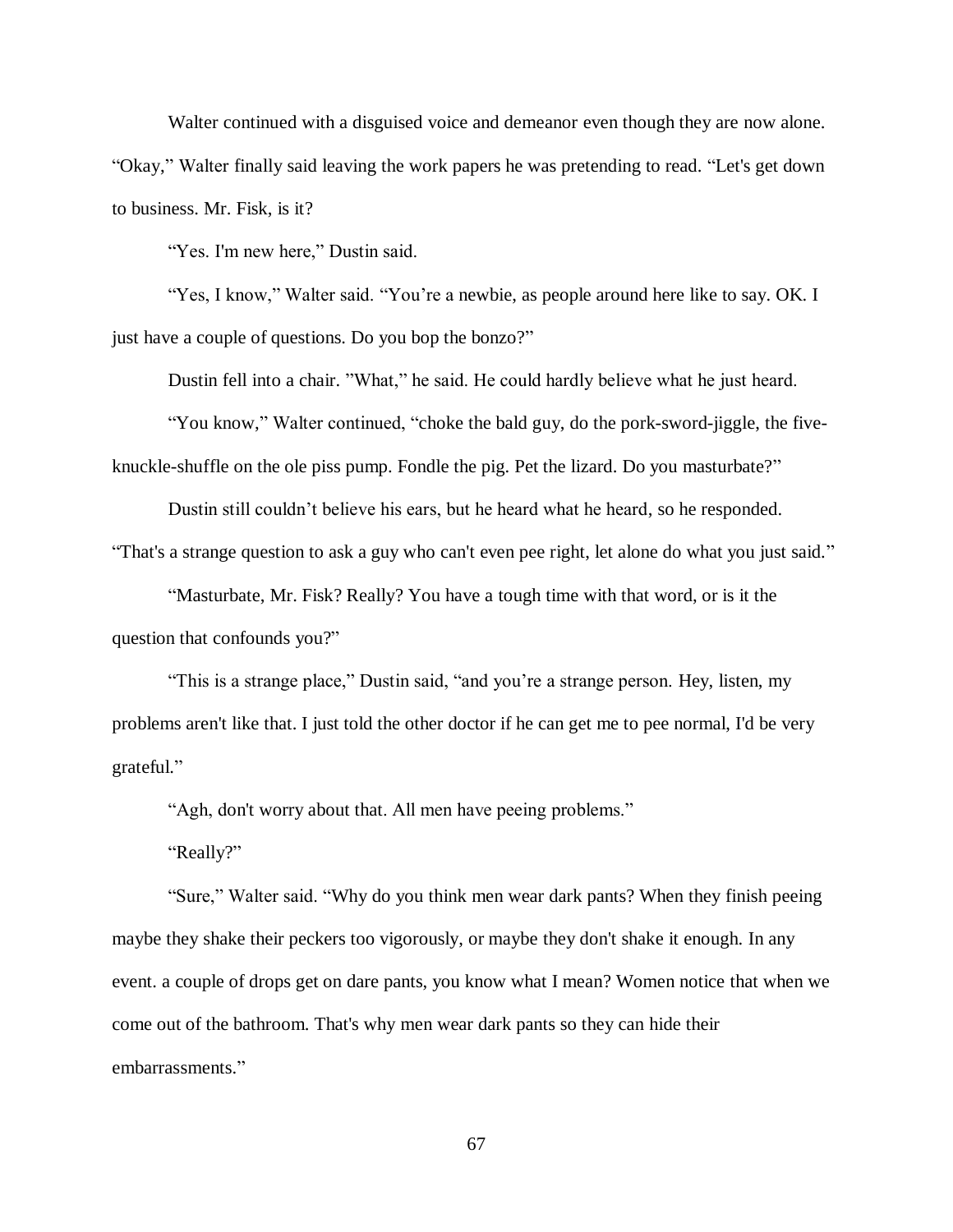"Really? " Dustin said. "Wow! I didn't know that."

"Well, now you know. You check it out the next time you're in the men's room. So, don't feel so bad."

"Well, my condition is a little worse than that. I'm going to get a Urethral Meatoplasty, or something like that, and the doctor says I'll be able to piss like a banshee in no time."

"And that will make you VERY happy, I suppose."

Dustin threw Walter a look of suspicion as Walter picked up a book and showed the Inkblot page to Dustin. "Good. Now, I want you to study this and tell me what it looks like to you? Take your time and hurry up."

Dustin studied the page then said, "It looks like a man peeing somewhere. Who knows. Maybe in a stream."

Walter took a look at the Inkblot. He obviously doesn't see the same thing.

"What the hell's the matter with you?" Walter said in his normal voice. "It looks like a butterfly. Why can't you just say that? Normal people would say it's a butterfly."

"Well, it's like I told you. I'm not normal."

"You can say that again."

Walter spelled out B-U-T-T-E-R-F-L-Y on the form. "Question Four is No ... DNA ... DNA ... No…"

"What does DNA mean? What does DNA got to do with anything?"

"It's 'does not apply', knucklehead," Walter said. "You don't have a menstrual cycle, do you? Reached menopause yet? Good. Then shut up. It's DNA."

"That's no way to talk to a patient." Dustin said. "I got kidney problems. You don't understand. I'd rather be dead than live another day like this."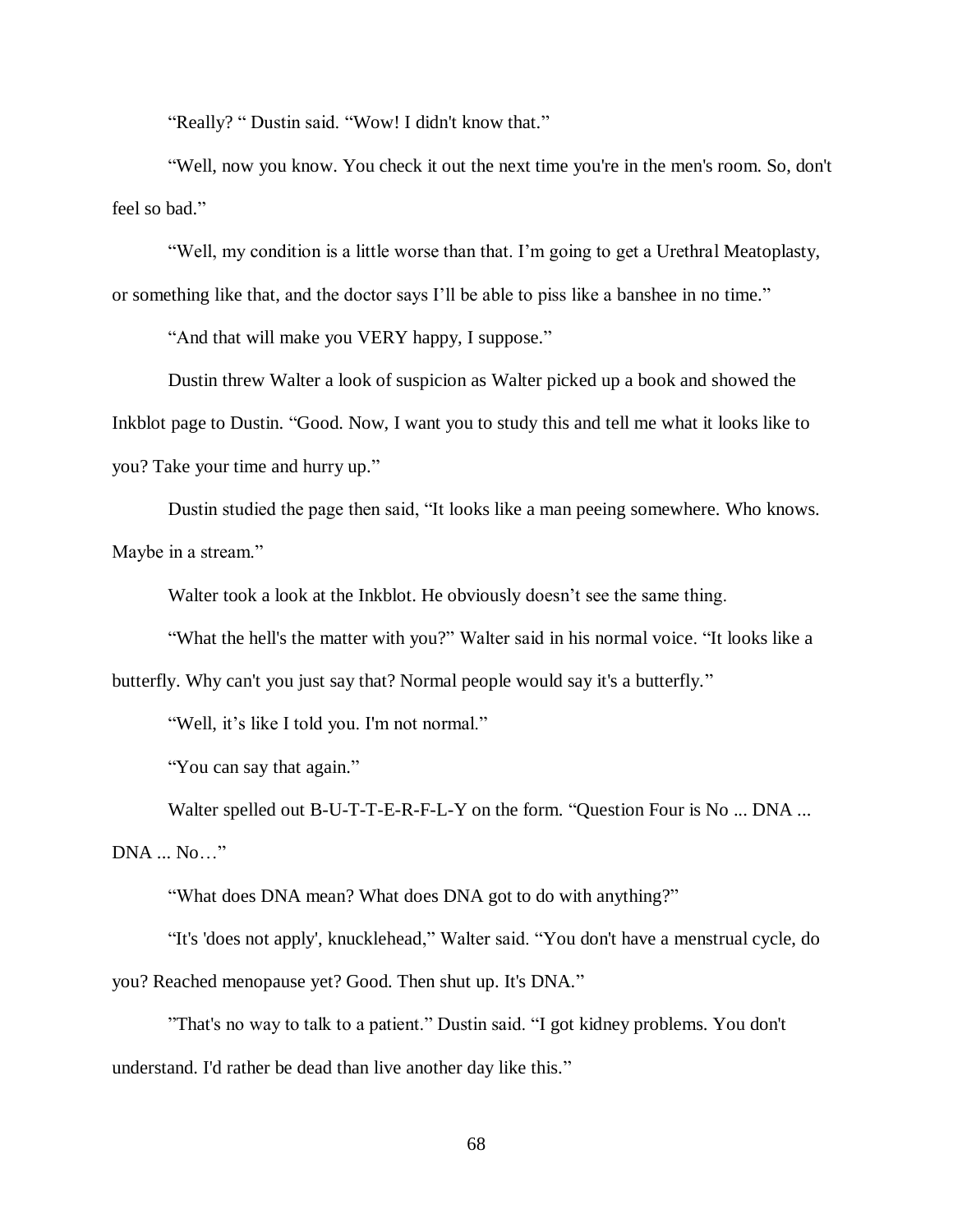While Walter opened a folder he said, "Okay. Okay Cool your jets. Hey, do you know this guy Charlie Oswald?"

"No. I'm new here, remember?"

"It says here he gets an erection every night. Complains he has sex dreams. Who complains about that, right?"

"I don't think you should be telling me that about another patient. What kind of doctor are you, anyway?" Dustin looked carefully at Walter and realized who he wass.

"That's right. It's me, moron. Oops. I shouldn't be calling you a moron. It's unbecoming of a shrink. If I was an urologist I couldn't use the words numbnuts, or asshole, right? Hey, they think I'm a real Shrink. Pretty cool, huh? I'm gonna certify you so you can go to the big game. You do want to go to the Army-Navy game, don't you?"

Dustin took his time answering the question. "I don't know, Walter. I'm getting an operation on Monday. I don't know if I want to drag a bag around all day at the game."

"We'll hide the bag. Tie a windbreaker around your waist, or something." Walter escorted Dustin to the window and they looked out together. Walter raised the pee-bag so Jim can see.

Walter unwrapped the drain cord and pointed the tip out the window. In a loud whisper Walter said, "He's peeing into the bag all the time now. Isn't that great? And he's getting an operation on Monday. No more peeing problems. He won't smell anymore, either. Yipee."

"Where's Tracy?" Jim asked.

Walter opened the valve and squished the bag, directing the urine flows out of the tube in a steady stream out the window at Jim.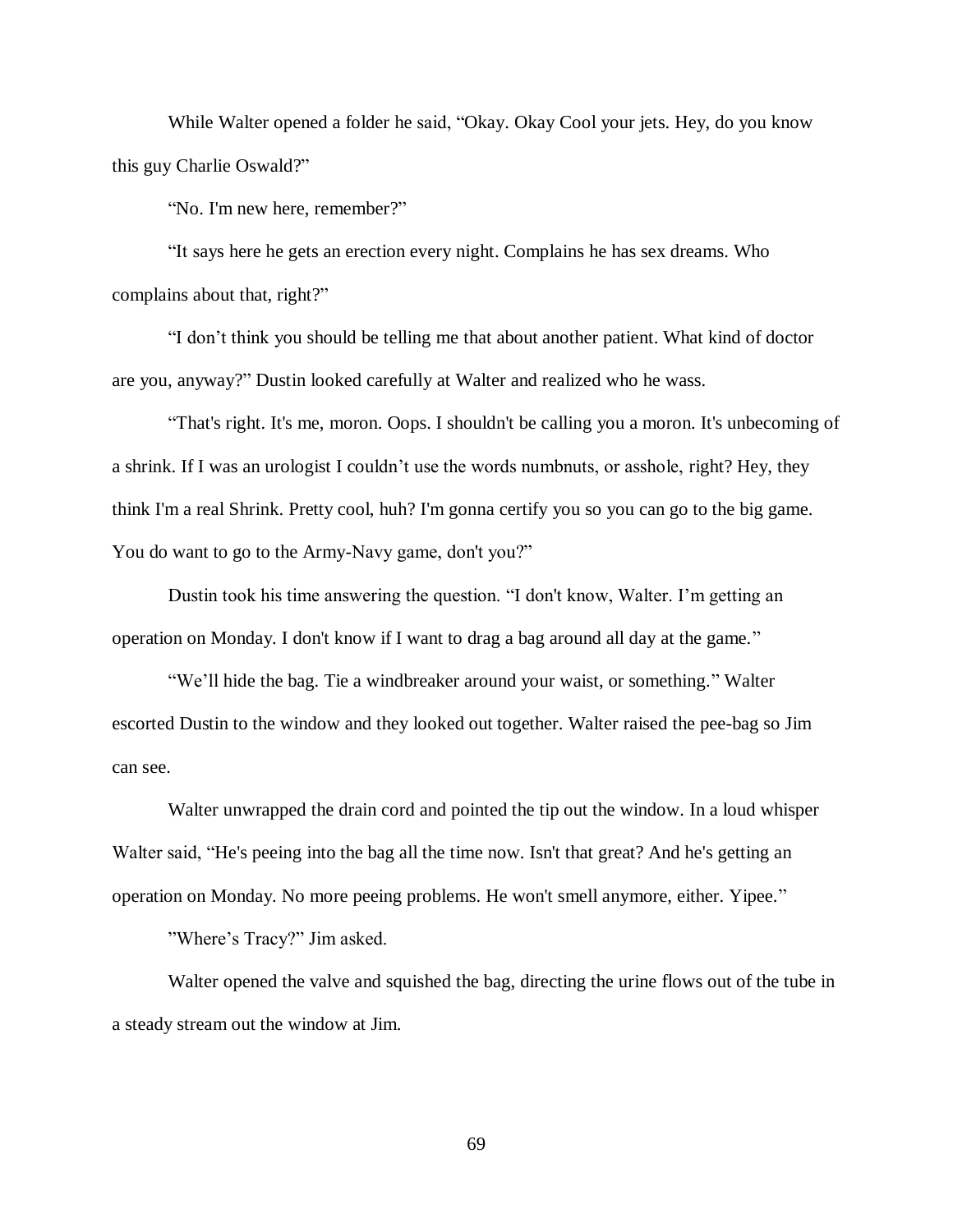"What are you doing?" Dustin asked. "Stop pulling. OW! You got to pinch the bag here so it doesn't back up. OW! Stop it."

"You crazy nut" Jim said. "Stop peeing on me."

"Technically, Dustin is peeing on you."

As Walter wrapped the cord and put the bag back on the stand, Walter told Jim not to worry about Tracy because he had everything under control, and then he ducked back to the desk with Dustin in tow. "We gotta end this, Buddy," Walter said. "They weren't going to let you go to the football game unless the shrink saw you and signed papers saying your noggin has blood pumping through it." Walter tapped Dustin on the head a few times. They sat.

"So, I dress up like a shrink. Cool caper, huh? OK. Let's finish these forms. Then I'll have to vanish before Tracy gets a hold of me." Walter continued writing and filling in the answers.

Dustin didn't want to run around naked carrying the urine bag, but he also didn't want to disappoint Walter, and Dustin told Walter that. Walter told Dustin he didn't have to get naked, but just come. Walter clip the bag to his belt as a way of practicing how to handle the urine bag.

"You don't have to run down the field, either," Walter said. "Just come. It's all about the journey. It's not about doing it."

Walter signed the forms, got up and ushered Dustin to the door. "OK. Now go," Walter said. "Don't talk to anyone about this. I'll see you Saturday morning. It'll be a long day, so bring an extra urine bag, or something."

Walter slowly opened the door and peeked out both ways. The coast was clear so he pushed Dustin out and followed behind him and Walter coughed for the nurses' benefit at the station.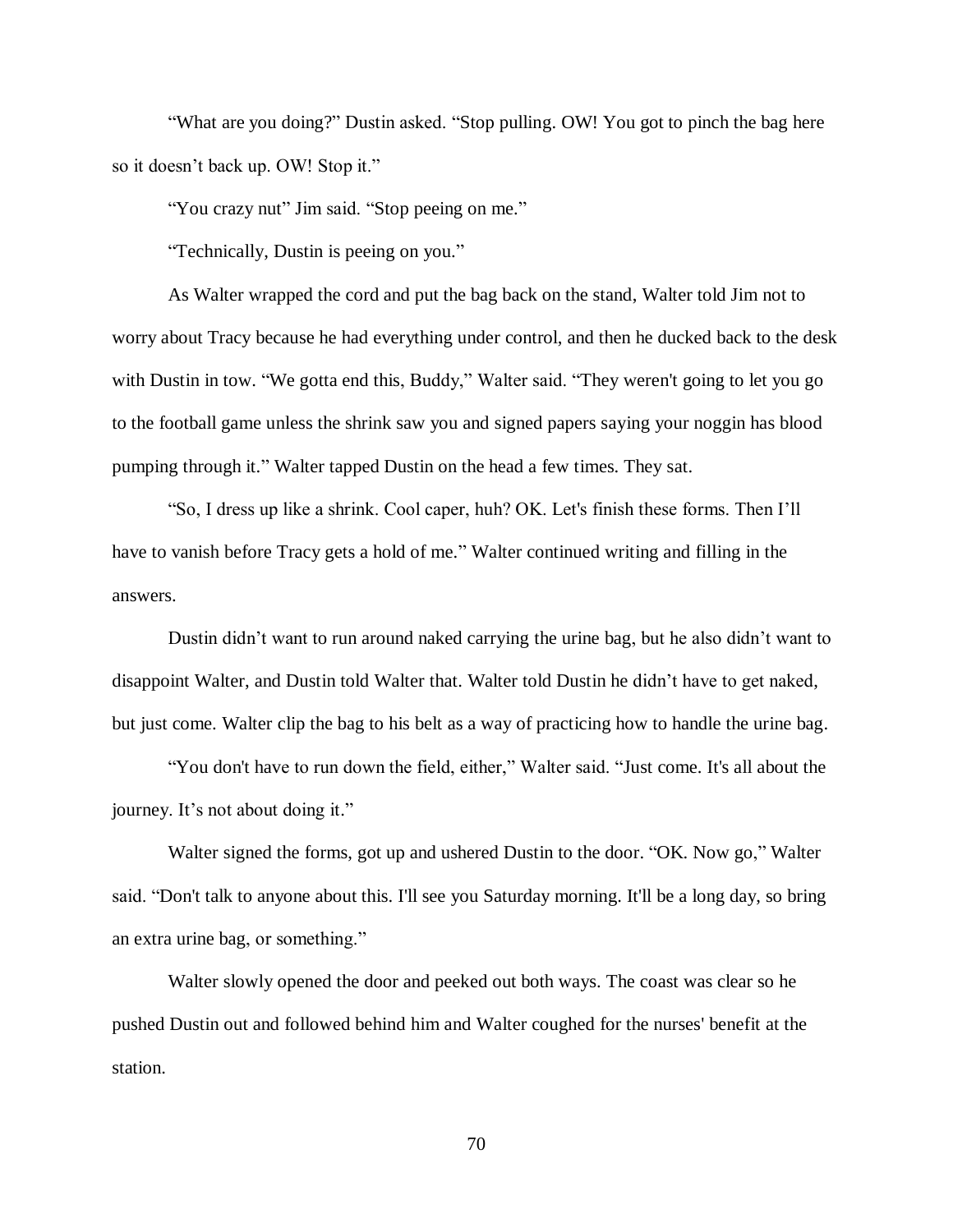"You're a fine specimen, Mr. Fisk," Walter said louder than the occasion merited. Dustin took a right while Walter turned left to leave.

Sharon took her time getting up at the Nurses Station. "He's a strapping young man," Walter said to Sharon as he approached.

Just then a woman screamed. Dustin had opened a wrong door, and Maria went into the room to see what the matter was. Walter walked up to the Nurses Station laid the forms in front Sharon, then spotted Tracy talking to a patient down the hall. She spotted Walter and raised her finger for him to wait. She suspected that he was Walter, but she wanted to make sure by exposing the ridiculous masquerade he was portraying. Walter turned around and was undecided which way to bolt. He faced Sharon at the station.

"Oswald ... what room number?" Walter asked.

Sharon told Walter he'd find Oswald in room 301, so Walter rumbled down the hall, scouting the room numbers until he met up with 301, and he disappeared into it.

Oswald, in his 80s, lays in his bed snoozing. A night table had a clock radio and a tape player on it. Walter leaned up against the door and forced a few controlled breaths. Composed, he walked in and nudged Charles. "Wake up. I'm Doctor Neuberger. I need to know something."

Charles appeared disoriented, so Walter shook him again. "Don't give me that groggy crap. I was looking in your folder and I noticed that you have sex dreams. What gives, my man?"

"Who are you?" Charles said while at the same time he rubbed his eyes.

"I just told you. I'm Doctor Neuberger."

"What do you want?"

"I haven't got time for this crap. If you don't tell me what I want to know, then I'm going to beat it out of you, you old prick. Why do you have wet dreams all the time?" Walter looked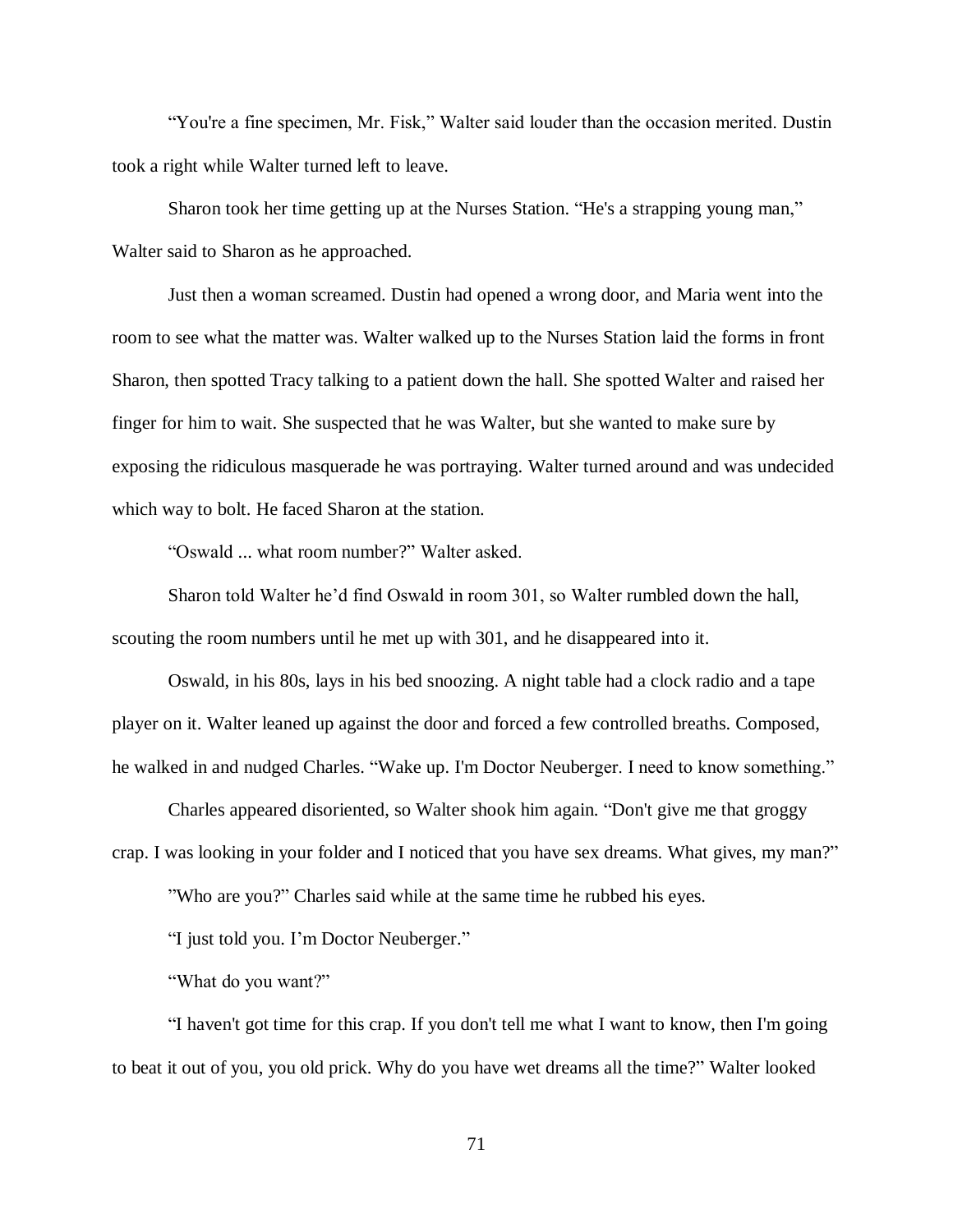around the room and saw a walking cane leaning against the wall. He picked it up and pounded it into the palm of his hand, as if he is going to strike Charles if he didn't speak up. Oswald's face showed a look of terror, which softened Walter even though it was more of an act than anything else.

"No, no. Hey, I'm just kidding. Stop. Don't be afraid. I just wanted to know why an old man like you has sex dreams all the time. That's all." Walter waited for an answer.

'God Bless America', Charles finally said.

Walter rushed to the door, opened it and peeked out. He closed the door and came back bedside again. "Listen up, you drowsy runt. I haven't got time for this."

Really, it's the truth," Oswald said. "Every night before I go to sleep I listen to Kate Smith sing God Bless America. That sets me off somehow. My doctor can't explain it."

"Really? A song does it for you?" Charles, still scared, pulled the covers up to his nose and can't stop nodding.

Walter saw a tape player by Charles' bed. He hit the play button and the beginning of Kate Smith's 'God Bless America' played. Walter hit the stop button.

"Well, I'll be," Walter said as he reached out and patted Charles' arm. "Sorry I scared you, old man. You taking anything? Viagra?"

Charles shook his head, and Walter acquiesced. "You're okay, buddy. Go back to sleep. If I were you, I'd put the head set on, hit the repeat button, and sleep all damn day."

Walter peeked out of Oswald's room. The coast was clear, so Walter gingerly left and walked down the hall to the Nurse's station and past Sharon, the Nurse, who was sitting at the station. She bolted from behind the desk to follow Walter. "Gotta go," he said once he realized he was being shadowed.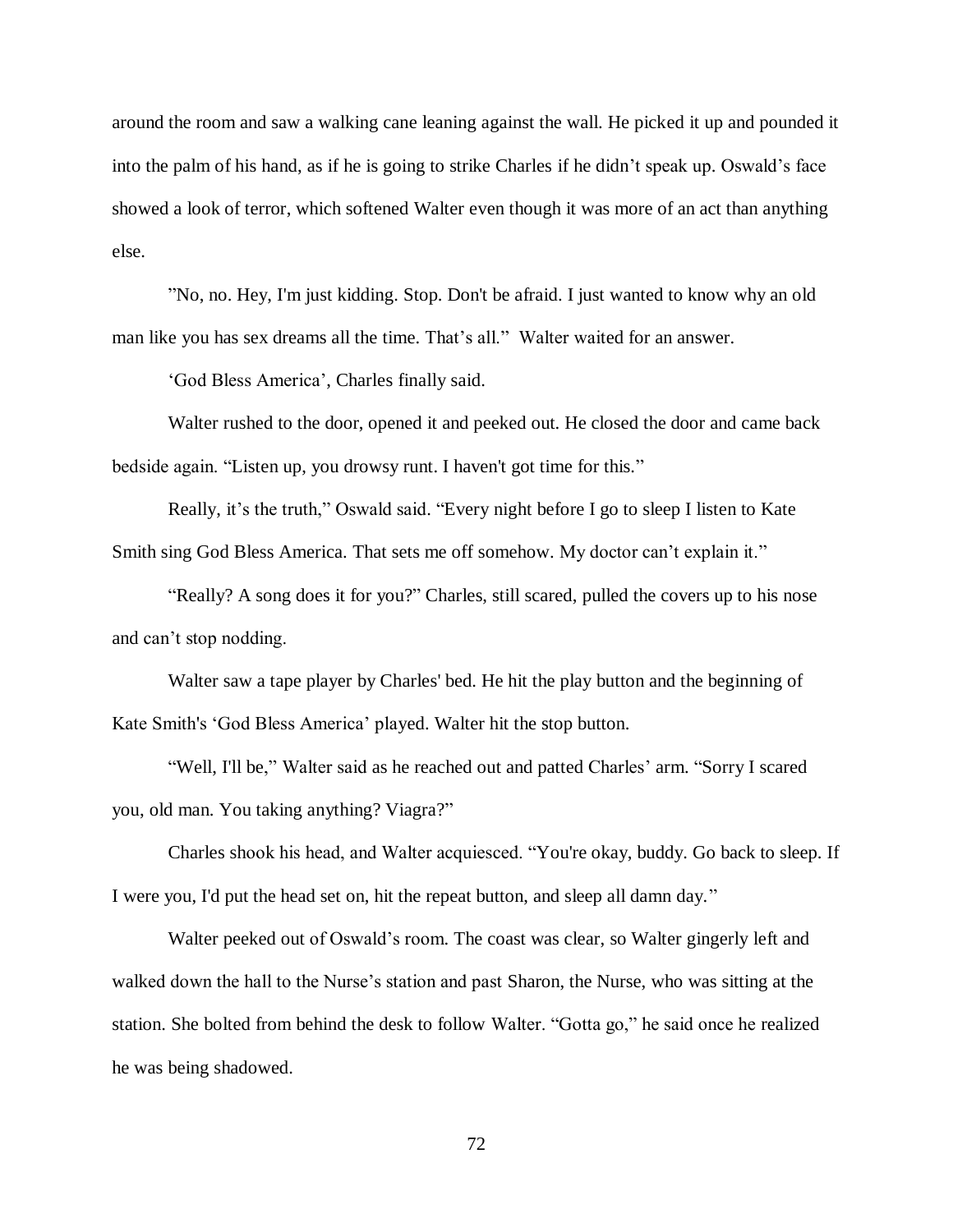"Wait. Doctor," Sharon said, debating with herself whether she should tackle the good doctor or not.

Sharon actually had to run after Walter because he was going so fast. Walter spotted Tracy on the other side of the nurse's station a good distance away. They locked eyes and the chase was on.

Walter to quicken the pace, but Sharon was still being persistent. "There's an answer here, Doctor, that confuses me."

"No time," Walter said. "Gotta go."

"I can't process this until you answer me," the nurse said as sternly as she could.

Walter stopped abruptly. "What? Make it quick, please."

"It asks if he has psychosis," the nurse said, "and you replied 'he has normal psychosis.' What does that mean? Is he sick with psychosis or not."

Walter, annoyed that he had to stop and answer the questions, replied, "It means that he is as healthy or as sick as any one else here."

"You should've answered 'No', then."

Walter took a pencil from the nurse, and wrote 'NO' on the form, and handed the pencil back. Walter began to walk away and the nurse followed. Tracy was still some distance down the hall, but was gaining ground.

The nurse persisted. "You answered a lot of the questions by saying "Does Not Apply".

Walter stopped by the double doors and faced the nurse and said, "Dustin doesn't have any obsessive behaviors. He's not crazy, not morbidly self-centered or depressed, and he doesn't play with himself every night before going to sleep like some people we know, okay? Are you satisfied now?"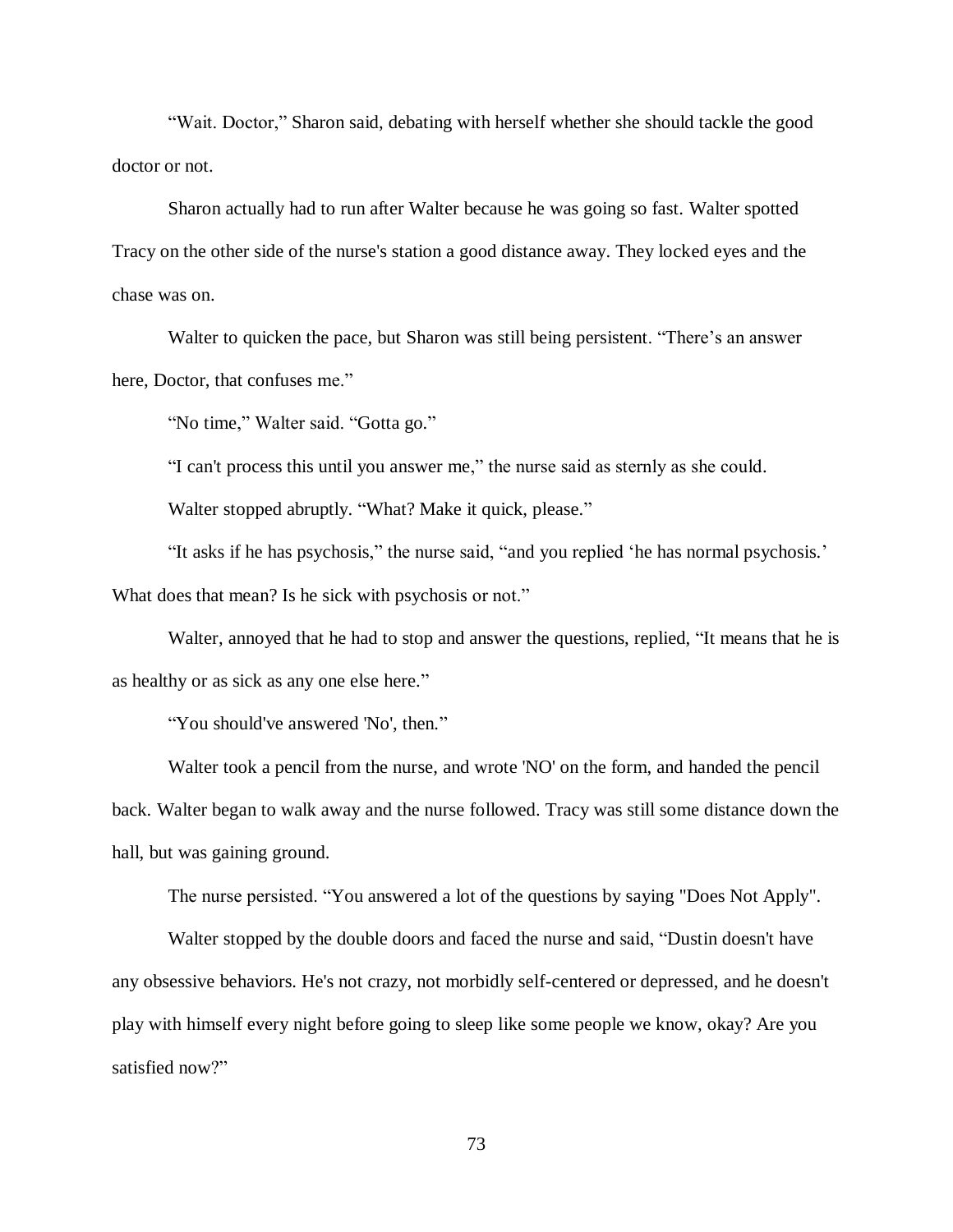Tracy was closing in, so Walter said, before rushing through the double doors, "Dustin has penis neglect. Get him a cute nurse. That should straighten him right up. No pun intended."

Walter rushed up to the elevators and hit the 'down' button. He heard the double doors open from the Men's Ward so he ran into the beauty parlor and grabbed a customer who had large glasses sitting on her face. She was relaxed on a couch reading while the Beautician worked on another customer. Walter tossed his white coat behind the couch, grabbed the long blonde wig off one of the mannequin-heads, grabbed the customer's hand and ushered her to an empty parlor chair.

He put his wig on the customer and placed the blond wig on himself. He exchanged glasses with the customer, then ripped off his mustache and tossed it in the corner. And just like that, Doctor Neuberger was gone and another Beautician arrived.

"What are you doing?" the Beautician-owner asked.

"It's a rehearsal," Walter said. "Everyone just be quiet. The hidden cameras are rolling, so just follow my lead."

Tracy waited by the elevator doors scratching her head. "Where the hell did he disappear to?"

The only place he could've gone was to the Beauty Parlor, she thought. But first he could be hiding behind that couch, so she checked. He wasn't there. She headed for the beauty parlor.

Tracy poked her head in and looked around. Walter's back was to her so she couldn't see him. Walter did snip away at the ugly black wig he was just wearing, as if he were a real beautician. In fact, he had a gay demeanor.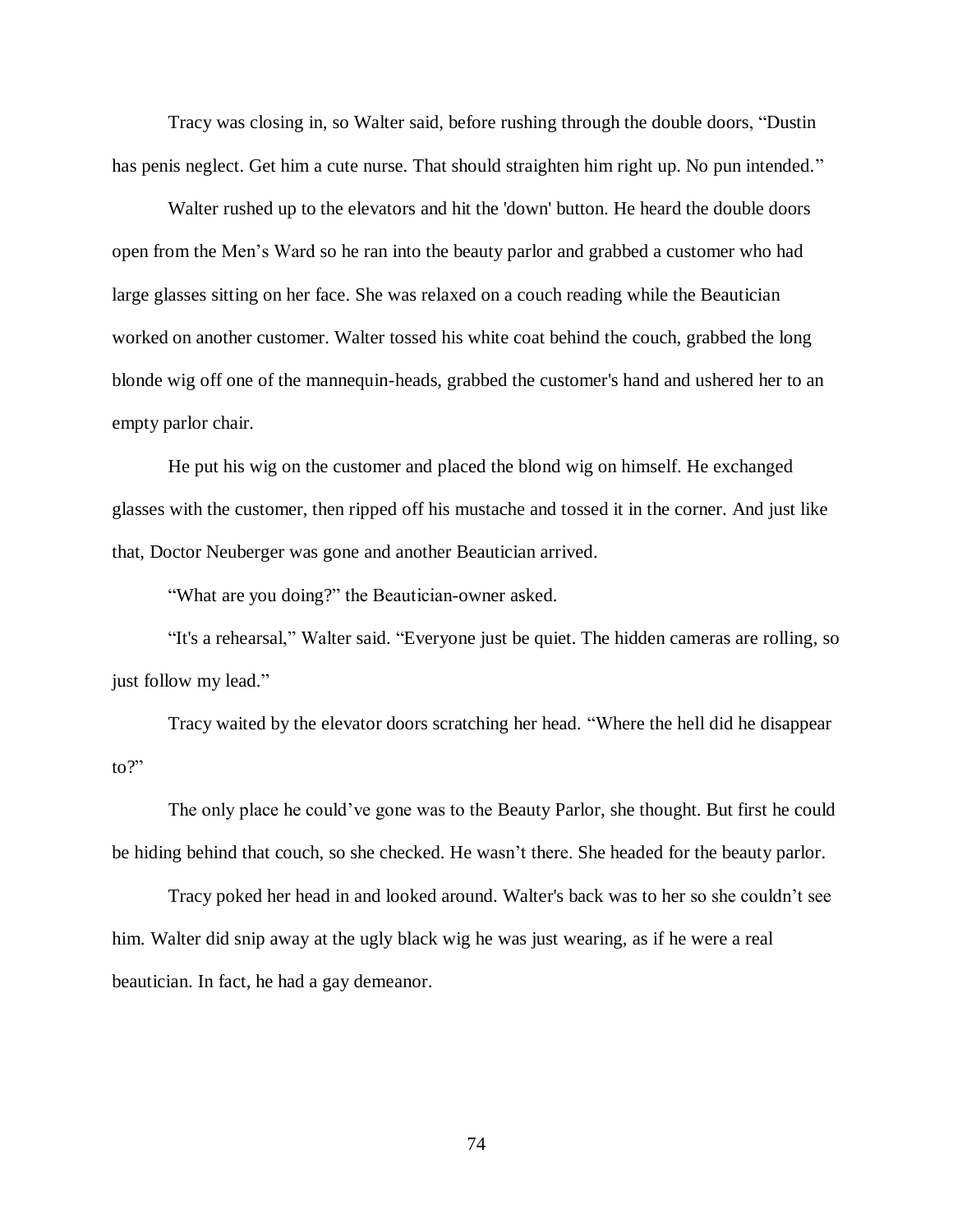"You look marvelous, Joyce," Walter said with a perfect gay accent. "If Philip doesn't flip over you now, then he can just bite my ass. I promise he'll want some foreplay tonight instead of that 'slam-bam-thank-you-ma'am' attitude of his."

"Excuse me," Tracy interrupted them, not really looking at Walter. "Have you seen a doctor?"

Walter chuckle then said, "Why? Do I look like I need one? No doctors here, Sweetiepie."

The head Beautician said with a John Wayne-like attitude, "I think I saw the doctor up at the old Hennessey farm. Word has it, two Flanagan boys put a hurtin' to the Stepford girl and might've kill her straight out. Yeah, you might find him up at the Hennessey farm."

Tracy wasn't too sure what she just witnessed, but she didn't have time to explore, so, with a wide-eyed look, Tracy just exited quietly and Walter watched her through the mirror. She hesitated at the elevators and when she disappeared around the corner Walter took off his wig and tossed it on the table.

He exchanged glasses with the customer, then picked up his mustache, found his white coat, then faced the Beautician.

"What the hell was that?" Walter said.

"I was kind-of-like ... Auditioning. Wasn't I?"

"Well," Walter said with a heavy dose of sarcasm, "You know what they say, always go with the subtext when you can. So I'll say, that was good."

"Where's the cameras?" the head Beautician wanted to know.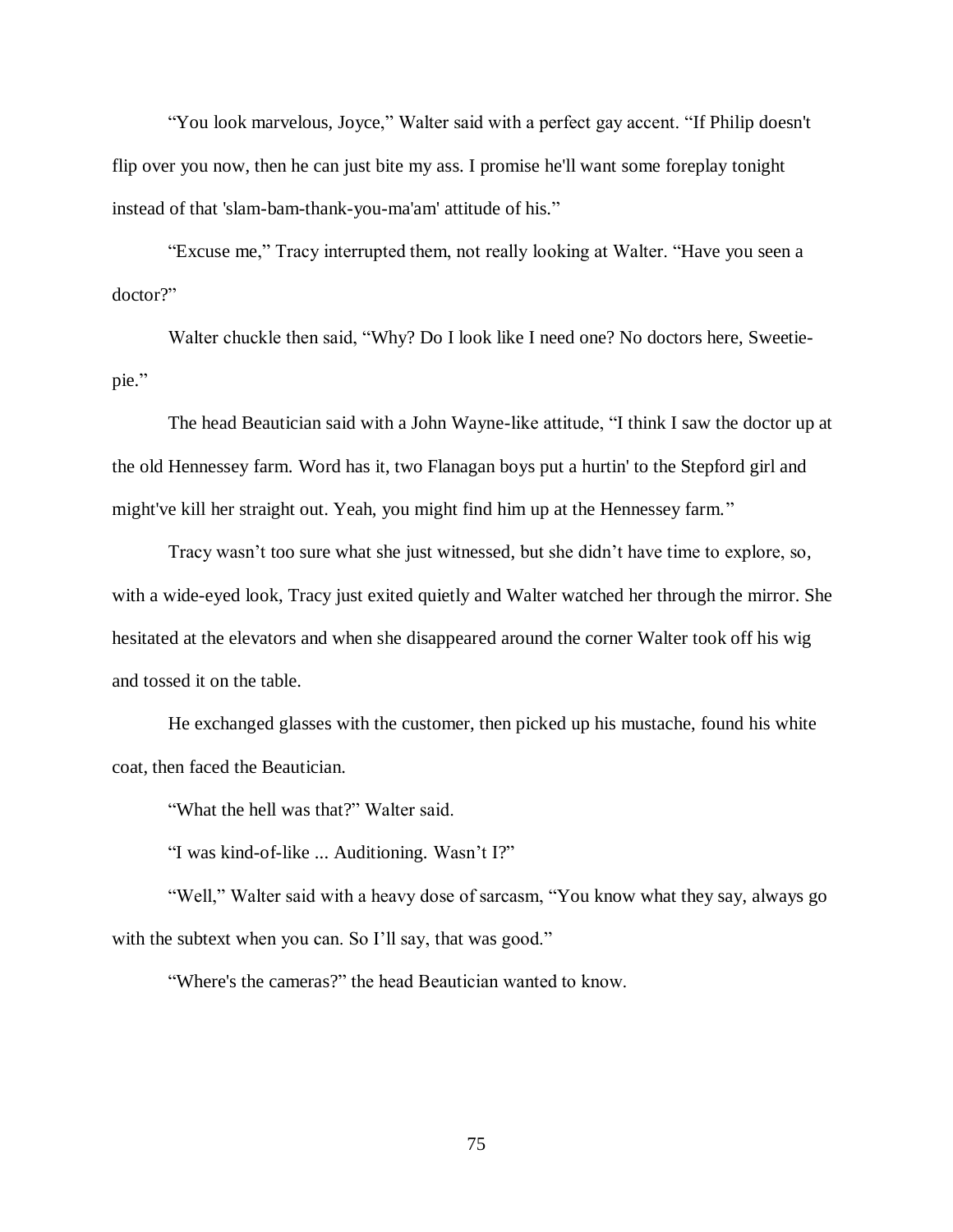Walter put on his coat and as he left, he said, "They're hidden all over the place. Don't forget that one." Walter pointed to the security camera in the hallway ceiling. The Beautician looked into it and sported a gritty smile.

Walter ran up to the elevators and pushed the button. He waited, then Tracy appeared from around the corner.

"That was quite a show, Walter."

Busted.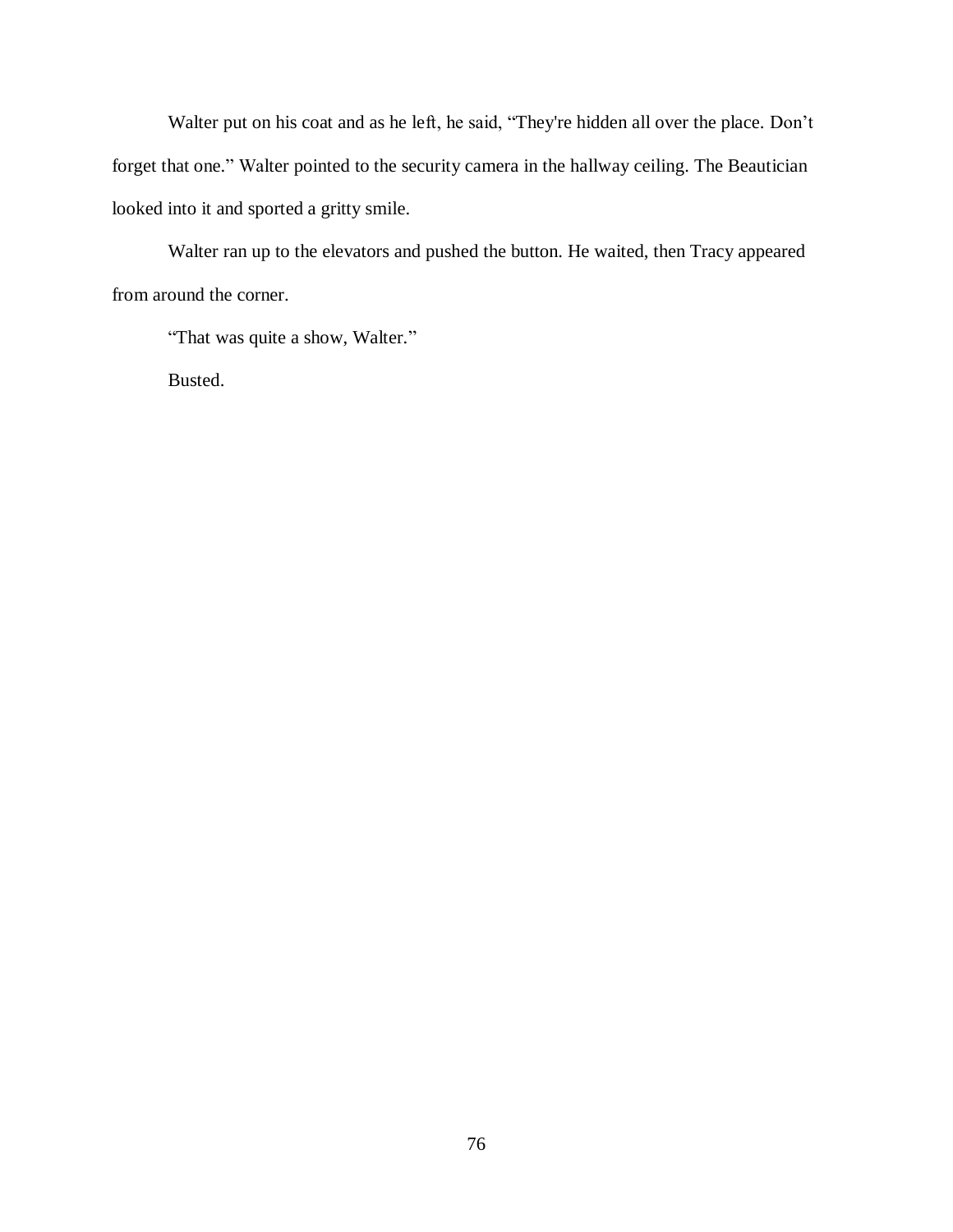### **CHAPTER TEN**

At McGinty's Bar and Grille, Jim sat next to Walter and watched TV while Harry tended bar like usual. A jock strap with an ANCHOR drawn on it was sprawled on the bar next to Walter. As he drew an anchor on another jock, Harry broke the silence and asked Walter what he was doing.

"Drawing an anchor," Walter said. "We have to show 'em we're Navy fans, right?"

"Don't sprawl it out on the bar like that. You're embarrassing me."

Walter removed the finished jock-strap from the bar, and continued drawing on the one in front of him.

"So, what does this all mean? Dustin can't go with you guys tomorrow?"

"I'm afraid not, Harry.

"You took too long at Bellevue," Jim yelled out. "What happened to the 'I'll be in and out like Batman.' Well golly zooks, Batboy, you left me standing out there in the parking lot for over an hour."

"It didn't work out as I planned it. I didn't expect Tracy to come." Walter squinted at a woman in the seating section. She was by herself reading a book and sipped a glass of wine, looking very much like the Mystery Woman.

"Remember that woman I picked up the other day, Jim? Is that her down there?"

Jim took a couple of double takes and shrugged. "I doubt it. I don't know."

The woman turned towards the front of the building and Walter and Jim plainly saw that she was not the mystery woman.

\*\*\*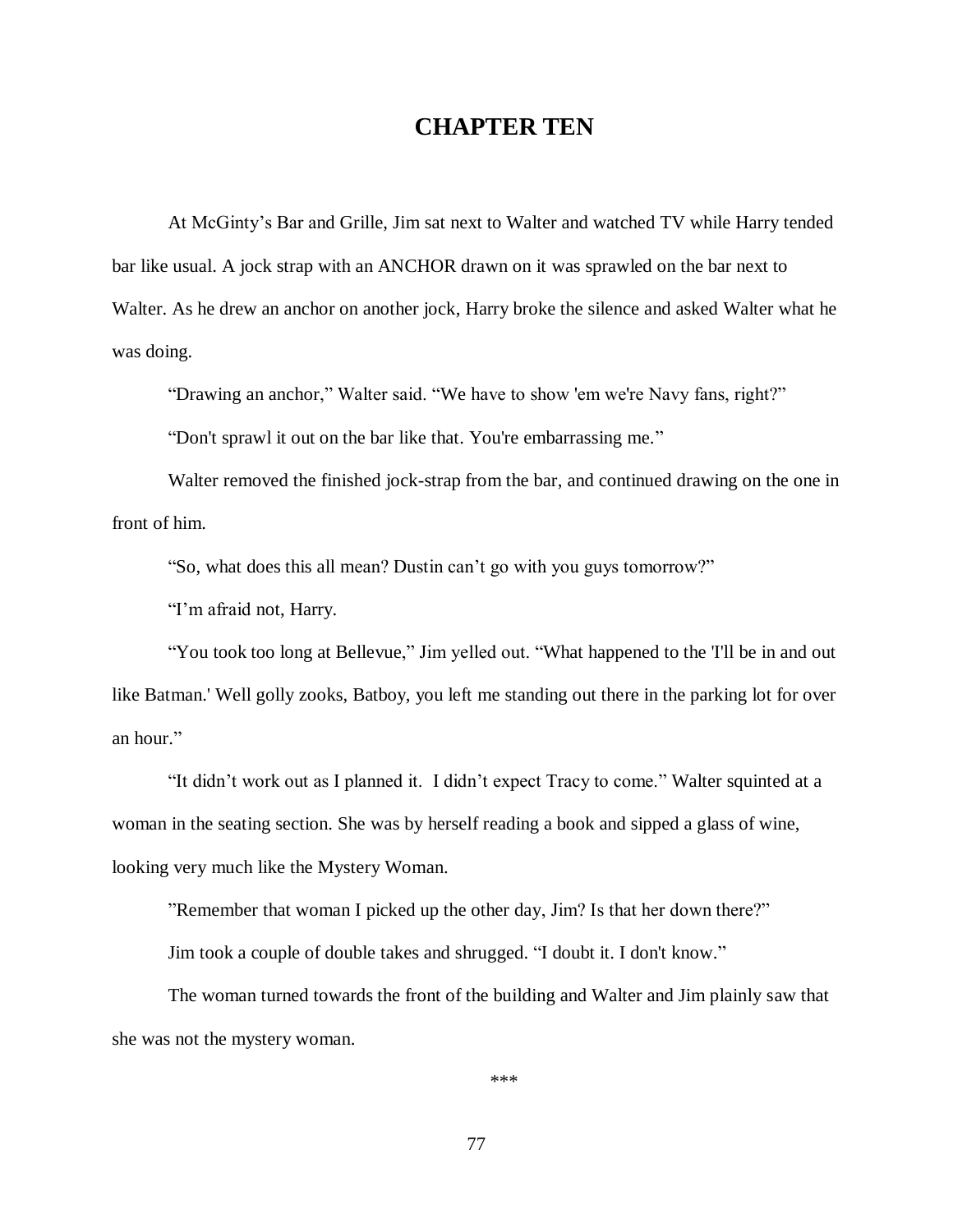Dustin was watching the pre-game football show on TV in the recreation room of The Bellevue Hospital. A urine bag sat on a low-lying stand next to him. Another patient walked in and sat next to him. The pre-game show began.

\*\*\*

Mr. Hartley packed his station wagon with a case of beer as Jim turned onto the street a quarter mile down the road. Walter was sitting shotgun.

"I'm not sure if we should do this," Jim said.

"If he's not there, we'll just take off. Yes ... yes. There he is. Just go by slow so I can wave to him and that will be that."

Jim slowed down as he reached Ricky's house. Another man was helping Mr. Hartley pack his station wagon.

"Slow down," Walter said. "Let me wave."

Walter waved and Mr. Hartley saw Walter and waved back. He smiled and went to say something to his fiend, but snapped his head back. He recognized who Walter was and quickly sobered. He smiled and nodded to his friend while he leisurely took out the ticket envelope and opened it. He looked at both sides of the tickets. The shock on his face said it all.

\*\*\*

Jim appeared serene while driving down the highway to the Army/Navy game. He tossed Walter a couple side glances and Walter wanted to know what the looks were for. It turned out that Jim wished Dustin was with them. It also turned out that Walter gave Dustin his ticket anyway in case a miracle happened and he escaped the clutches of Bellevue. Dustin was very depressed at having a catheter shoved up his penis, to say the least. It hurt if he twisted a certain way.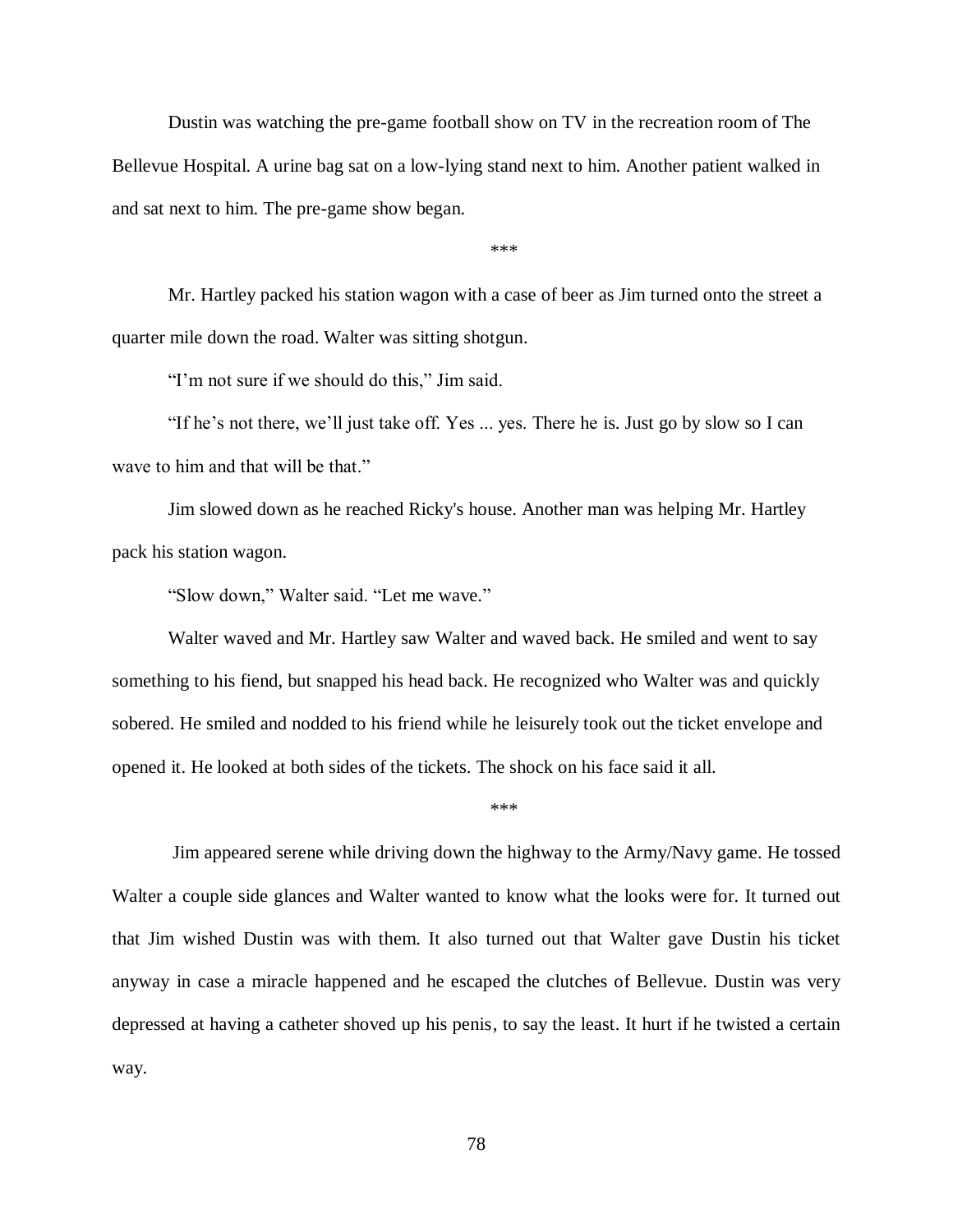"In fact," Walter said, "Dustin said he was experimenting on trying to kill himself by covering his face with a pillow."

"You can't kill yourself with a pillow," Jim said.

"That's what Walter told him."

"What a knucklehead he is," Jim said.

"Yeah. That's what I told him too."

\*\*\*

Dustin continued to watch the TV in the Rec room of the Bellevue Hospital. Other Patients were in the room watching with him. On the Television, Announcer Kareem was commenting on how awkward it was for that hour when the lights went out at the Super Bowl game last year at the Superdome.

One of the patients agreed. "Did you see that game?" he asked. "Boring. They should've kept the lights off. What happened, anyway? Anyone know?"

"An electrical relay protecting the facility during a cable failure," Dustin said as if anyone knew what he was talking about. "It was between the switch gear and the stadium and it was installed improperly." That made absolutely no sense to anyone except to Dustin. He saw everyone was staring at him like he's had two heads.

"It activated when it shouldn't have," Dustin added.

One of the patients made a face indicating Dustin was a geek.

\*\*\*

Jim pulled into a spot and parked at the Franklin Field parking lot. They both grabbed raincoats from the back seat and put them on. Each took a rolled up duffel bag and fitted it in their raincoat. Jim took out a football from the trunk.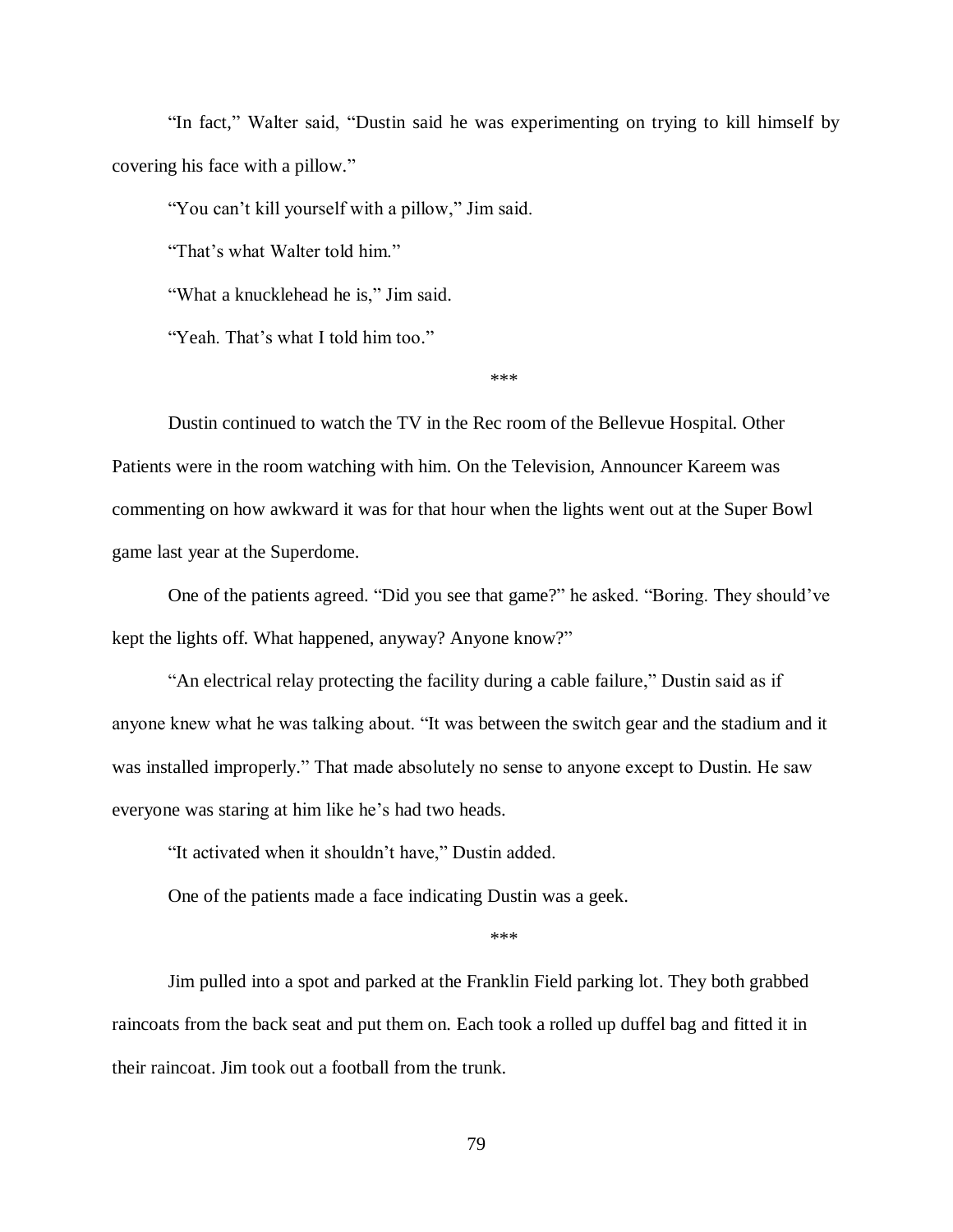The two men began their march and passed by bizarre-looking people engaged in tailgating parties; some had painted faces; some were half-dressed with their upper bodies stenciled with their favorite team logos.

\*\*\*

Jim and Walter short-stepped their way on the ticket line to be admitted. Jim tossed a football in the air while waiting. Finally, Walter stepped up to the attendant who took his ticket, ripped off the top, and handed the stub back. He did the same to Jim's ticket.

The boys breezed through the entrance area and into the stadium. Jim put the football into his duffel bag and started looking around like a tourist. He soaked in a view of the entire stadium all at once, and so did Walter. Jim was lost in the excitement of the moment - like he just arrived in heaven and Walter guided him, as if they were on a cloud and were being ushered to their seats by an angel.

\*\*\*

Meanwhile, at the Bellevue Rec Center, Dustin reached into his pocket and pulled out his ticket and gawked at it, then at the Television. "These two teams started playing each other in 1890," the TV Announcer Kareem said, "but then didn't play annually until 1930 ... Ooo! Here we go, the teams are coming onto the field ..." Dustin carefully looked at the fans as the TV zooms in on the section where Walter and Jim are.

At the Stadium, Walter and Jim cheered as Navy took the field and booed when Army did the same. The music blared and the fans went wild. Before Walter and Jim knew it, the kickoff started the game and the pre-game festivities were over.

Navy got the ball first, and the grunts on the field could be heard in the stands. Walter and Jim were definitely getting into the spirit of the moment. Jim loved what was going on – the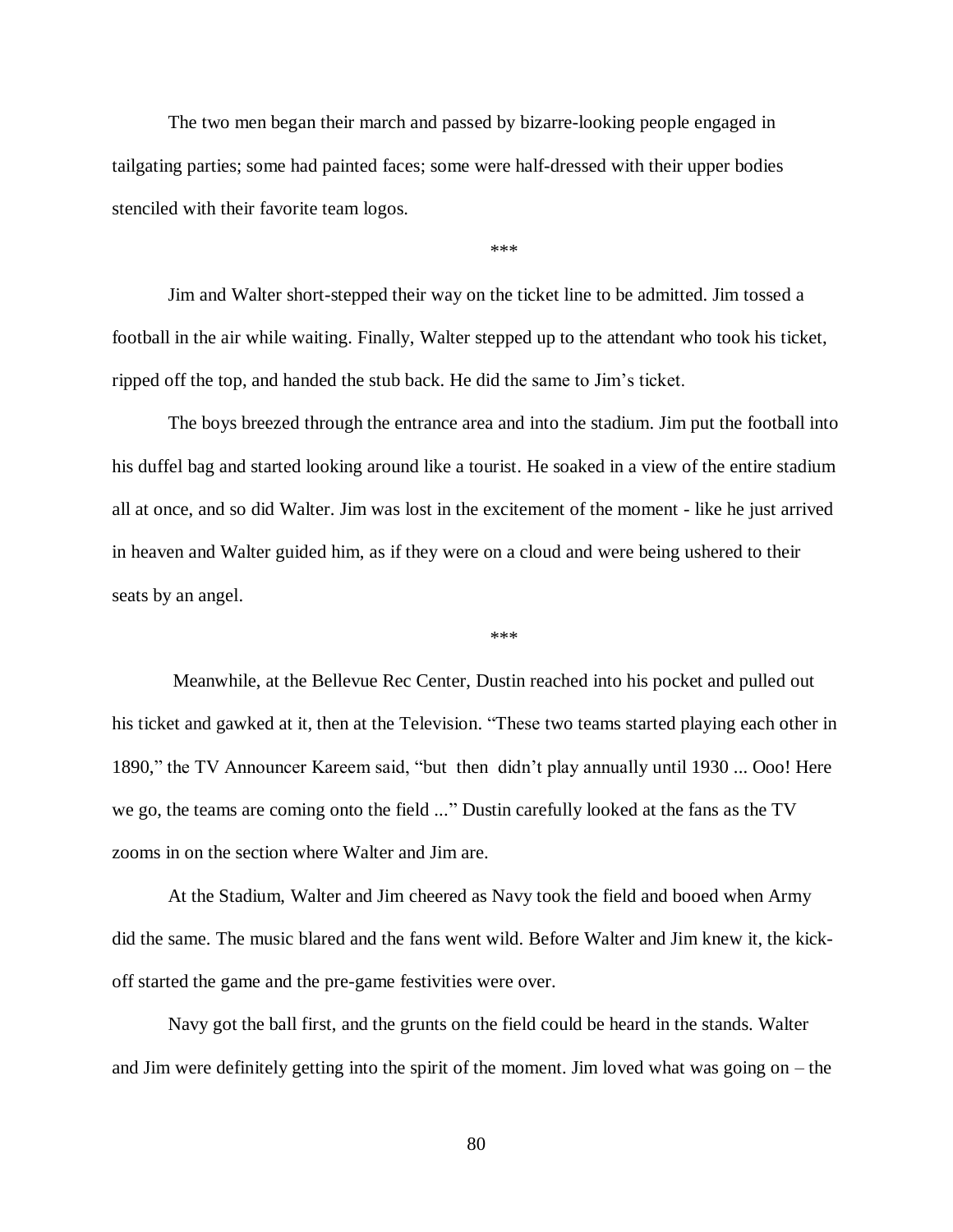head-butts, the players banging on each other, the physical contact. It brought back memories of long ago when he was a football player.

Navy scored and half of the people in the stadium went wild with celebrations.

The TV cameras and the network loved Ricky Greene as he blocked and banged heads with the opponent. A timeout was granted and 'the wave' had the fans participating in the joyous celebration. The first half was over and the score was Navy 14 and Army 0, thanks, in part, to Ricky's contribution.

Walter and Jim sat patiently while the half-time performers took the field. The band played music and in the middle of the song Jim picked up his duffel bag and said, "It's time."

\*\*\*

Moments later, in one of the Men's rooms, Jim came out of a stall wearing a raincoat over his naked body. He had sneakers on and a football tucked under one arm. His street clothes were rolled in a clump under the other arm. Walter came out of another stall looking the same way except he didn't have a football. Walter and Jim stuffed their clothes in their respective duffel bags, and then exited the men's room with their Duffle Bags in tow.

Outside the Men's Room, Walter spotted an abandoned vendor's cart, and they put their duffel bags behind the cart. Then they marched off with a purpose.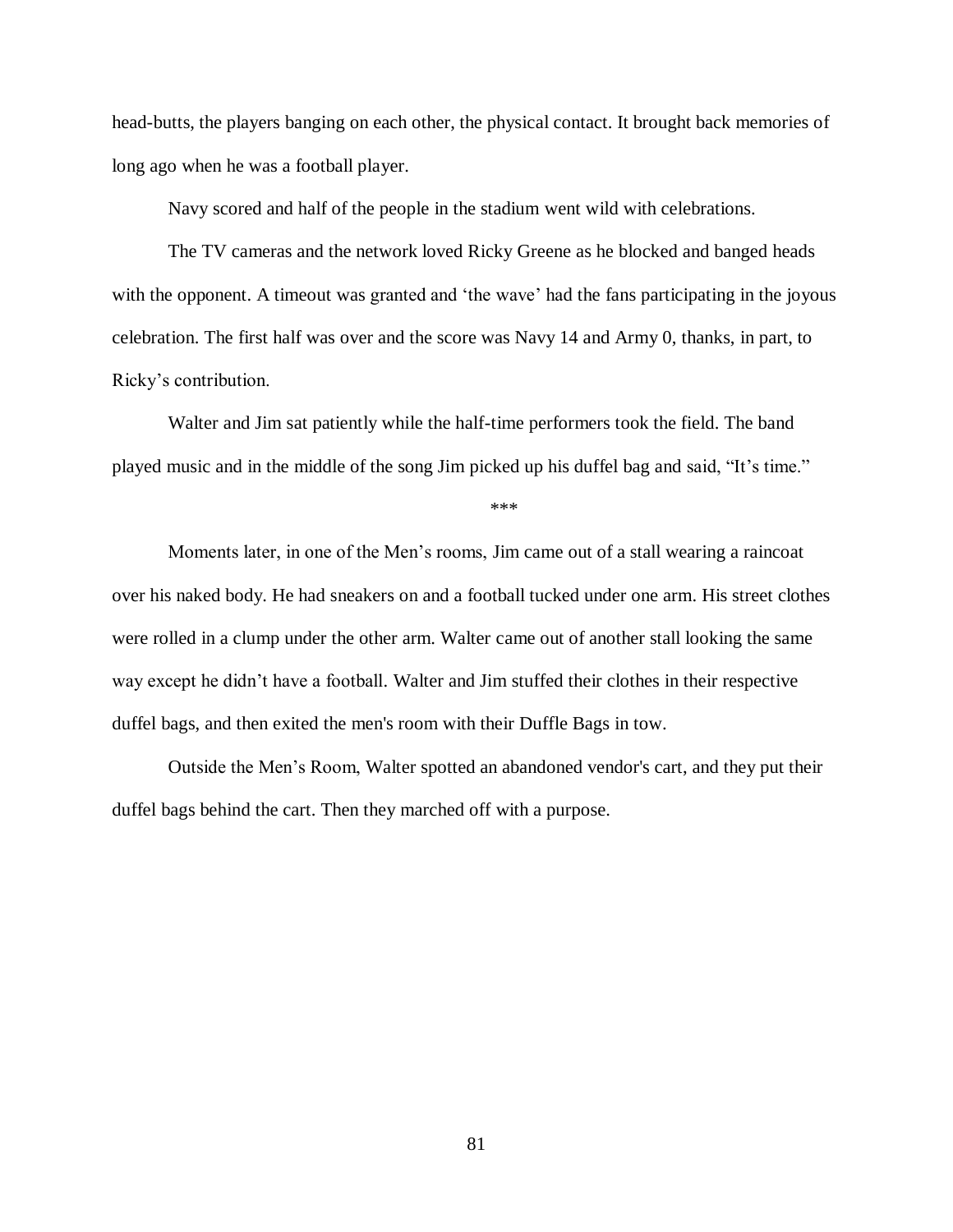## **CHAPTER ELEVEN**

TV Announcers Kent and Kareem were at the stadium in the Announcers Booth along with other workers such as the producers, sound people and computer people.

While Kent and Kareem talked to each other during a commercial break, a Producer near by appeared very serious. "Get ready guys," he said. "We're back in five...four...three...two..."

Announcer Kareem led the segment by saying "I spoke to Longley, the Navy quarterback, this morning, Kent, and he was all business. You could tell the way he was focused, his intensity, that he was going to have a good game today."

"Two hundred and thirty yards on eighteen completions so far," Kent said. "I'd say that's pretty good."

\*\*\*

The teams ran out on the field to began the second half. Navy kicked off.

At ground level, Jim and Walter came into view. They were by the entrance to the locker rooms and Jim found an opening that would take him and Walter on the field. But they had to hop a fence. So, Jim jumped the rail dragging Walter with him, and then both men crept along the sideline to the 'Navy End Zone'. Two Security Guards popped out of nowhere, and Jim started to run, but one of the Security Guards, who was as big as Jim but half his age, tackled Jim from behind.

Within seconds Walter and Jim were surrounded by a multitude of SECURITY GUARDS and a minor commotion ensued. A CAMERAMAN, who was close by, spotted the commotion and pointed his camera to pick up the action.

\*\*\*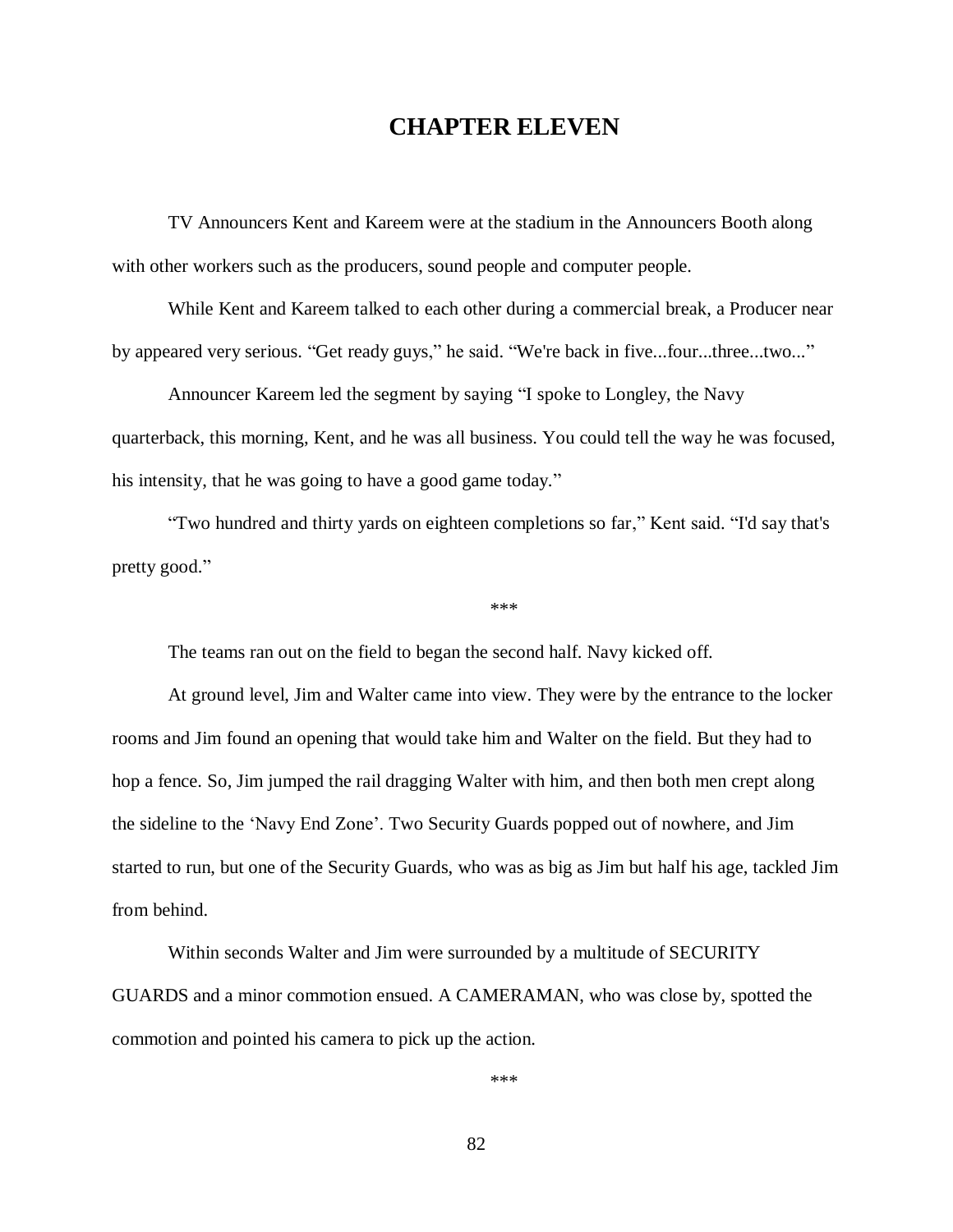While watching Television at the Bellevue Hospital Rec Rome, Dustin sat up as he recognized Jim and Walter on TV. The other patients laughed at what they saw. Dustin tried to contain himself as the announcers told the viewers what was happening. "Looks like a couple of characters want to get into the game, Kareem," Announcer Kent said.

In the TV booth, Kent nudged Kareem and head nodded to Walter and Jim who were being escorted off the field by security. A TV monitor was close by to show the announcers what was being broadcasted. One of the cameras was picking up the action Jim and Walter were creating.

"Looks like they're being escorted to the security room, Kent."

The Producer strokes his throat with his index finger. "CUT! CUT! We don't promote that kind of behavior," the Producer tried to whisper above the rising commotion.

At the Bellevue Hospital Rec room, Dustin was glued to the TV as the camera followed Jim and Walter who are being escorted off the field and down the tunnel. The picture abruptly switched to a commercial.

\*\*\*

In the Stadium Tunnel Area, the guards escorted Walter and Jim to a nearby security room. The Security Guards opened the door and ushered Walter and Jim to two seats.

\*\*\*

\*\*\*

Meanwhile, back in the Bellevue Hospital Rec room, Dustin watched a Medic push an empty gurney down the hallway of the Stadium. The TV then replayed the 'blackout' of the Super Bowl and Dustin jumped to his feet, startled, as if he had a thought. Dustin briskly took off his bag from the stand, attached it to his belt, and walked down the hallway and into his room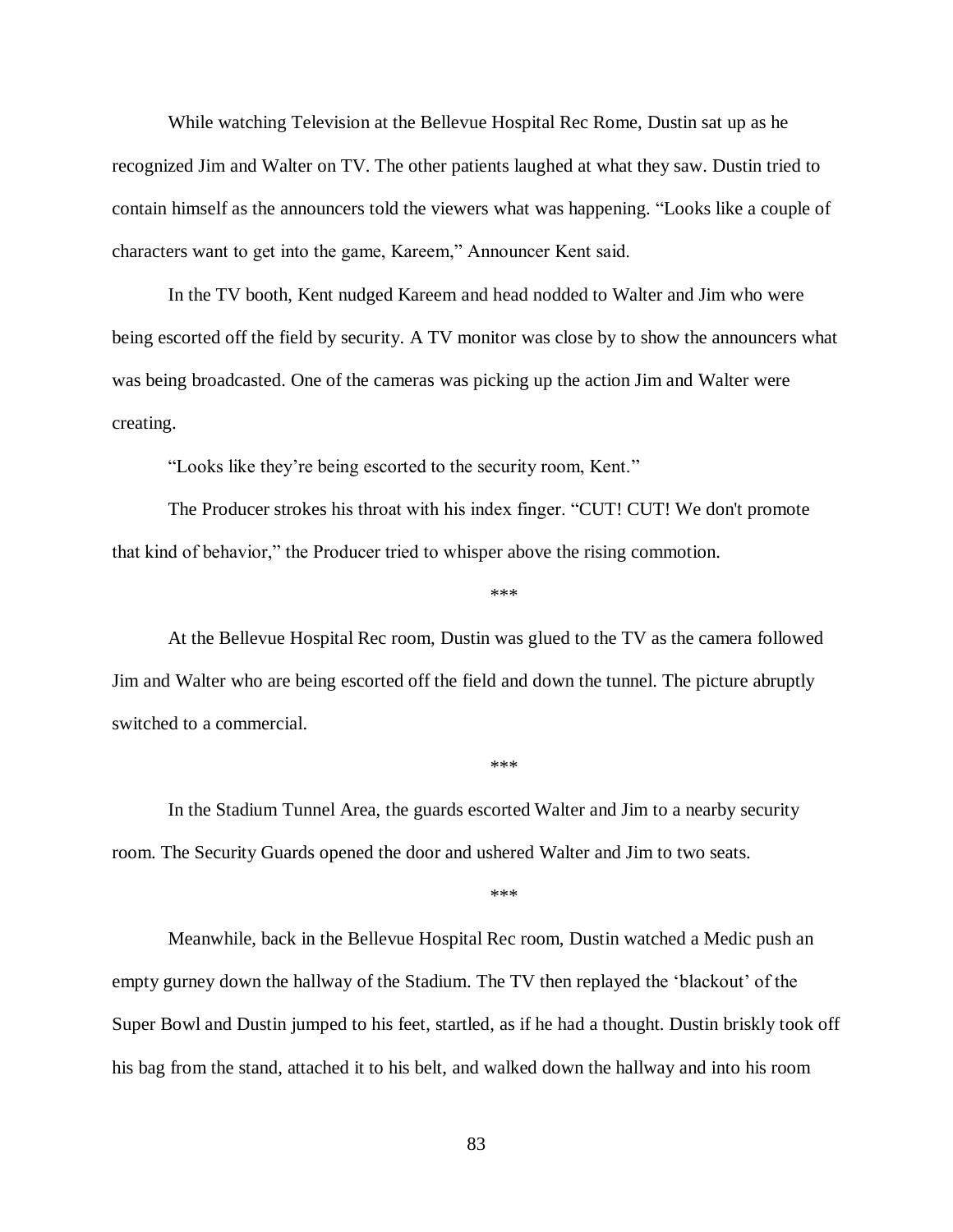with just a catheter in his hand. He pinched the end that once went into the bag. Seconds later he walked out of his hospital room with a windbreaker tied around his waist hiding the bag and the catheter that was inserted into it.

Meanwhile, at the hospital entrance, there were three vehicles. One was unoccupied. The front door open and Dustin appeared. He walked over to the unattended emergency vehicle, and jumped in and took off. While driving out of the hospital area, he turned on the radio and heard Kent announcing that Navy scored again and that if Army didn't get their act together soon that this game would be the worst run-a-ways ever between these two teams.

"Navy is just too powerful on the front line, Kent. Ricky Greene and Josh Spencer have given Longley all the protection he needs."

Kent viewed the last touchdown on their TV monitor, as it was presented to the public by CBS.

"Watch this," Kareem said. "Longley flips the ball to Gary. Look at this hole. Greene just tosses Maverick aside and picks up the linebacker. And boom, Gary is off to the races. That is just amazing football right there."

\*\*\*

In the Franklin Field Security Room, the security guards were huddled next to the FM radio. Jim and Walter were waiting patiently for something to happen.

In the Announcers' Booth, Kareem said "There's two All-American linemen on Navy's front line. I mean, how do you stop their running game, Kent?"

"Well, you don't, Kareem. That's the simple answer. The pass protection for Navy has been phenomenal as well. Longley has twenty-one completions and two hundred fifty yards so far, Kareem. Is this game over?"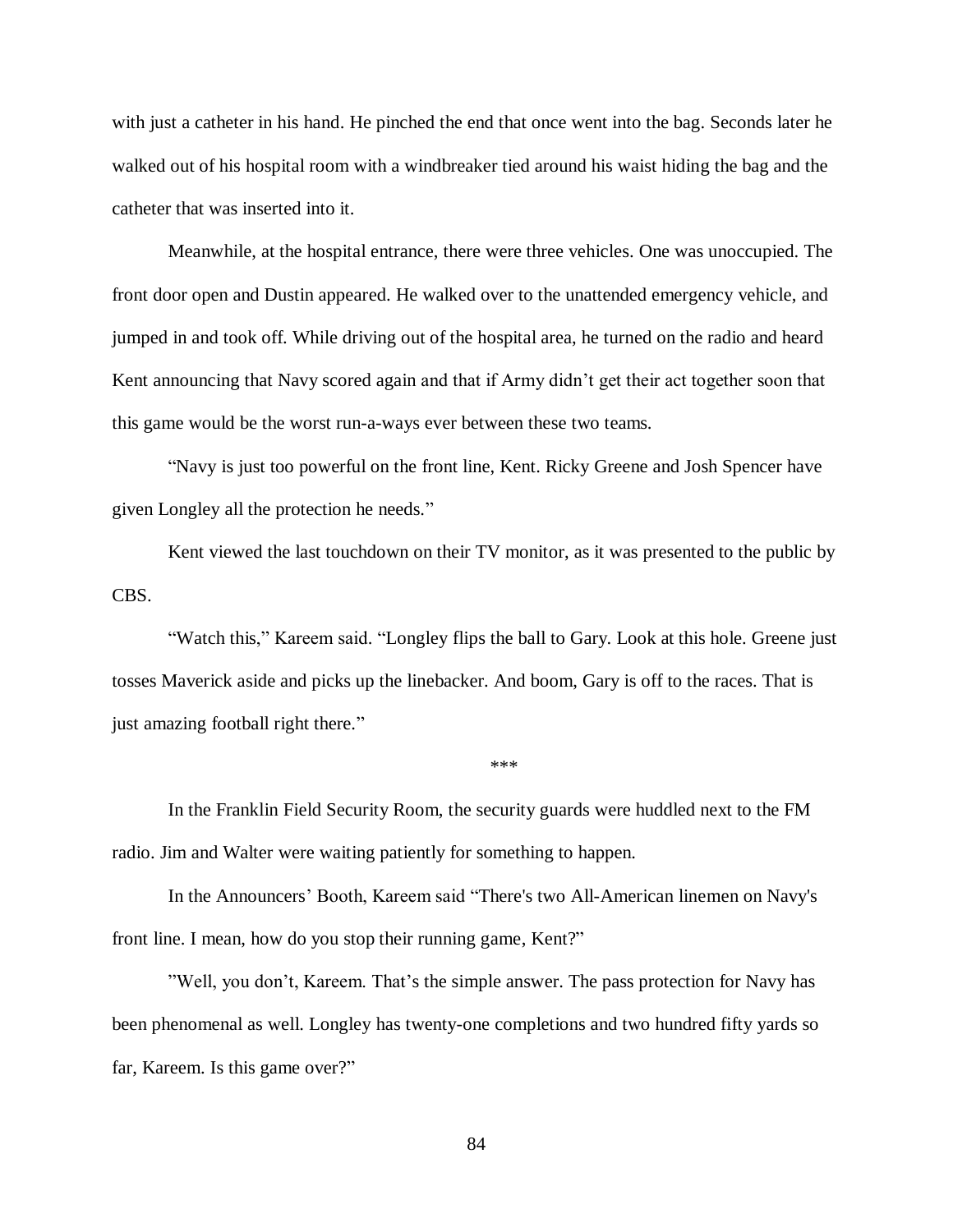Somewhere in route to Franklin Field, Dustin weaved through traffic like a madman. He turned on the siren and cars pulled over for him. He unbuckled his bag and sees that it is full.

"Damn," Dustin whispered to himself, "I forgot to empty it." He unclips the hose, pointed the tube out the window. He opened the valve, and squeezed the bag. The wind caught the urine and sprayed the car behind him.

The guy driving behind Dustin was a rich guy driving an expensive convertible with his 'trophy' wife sitting next to him. Dustin not only wet the driver and his wife, but the car as well. The man had to turn on his windshield wipers because the car was getting so wet from the spray.

\*\*\*

Meanwhile, in the security room of Franklin Fields, where Jim and Walter were being held captive, the chief of Security burst into the room and motioned for the two security guards to leave.

The chief waited until he was alone and issued his first command. "Stand up," he said to both of them.

Jim stood as the Chief opened Jim's raincoat. The Chief's face was a look of astonishment. He squinted and said, "Is that an anchor?"

Jim pointed to Walter and said, "It was his idea."

"I don't care who's idea it was," the Chief said, "It's funny."

The Chief did not have much else constructive to say. He just shook his head and said, "Well, now I can die, because I've seen everything." He eyed Jim closely, as if he knew him. "What's your name?" he asked.

"Jim," Jim said.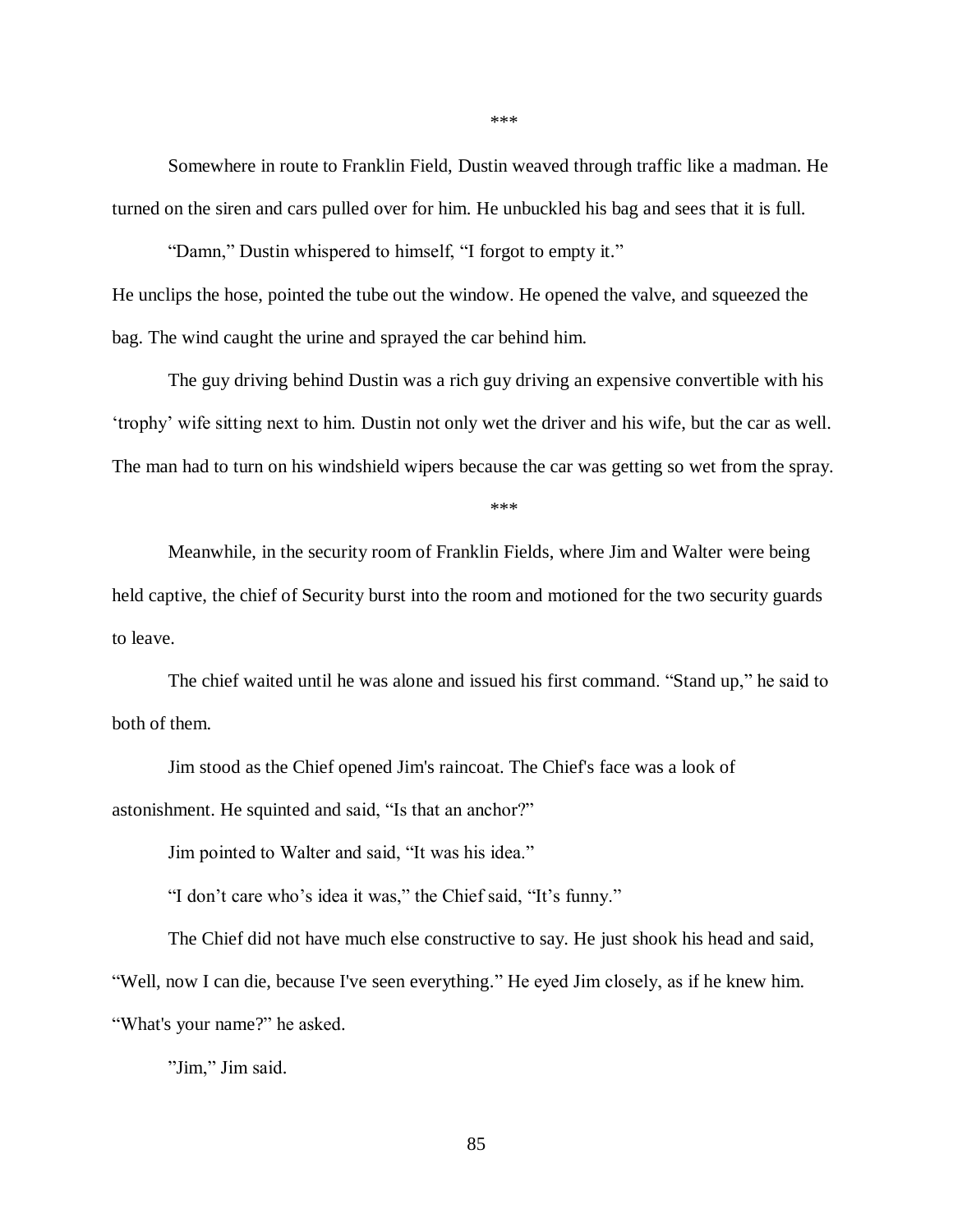"Do you have a last name? Or do you have only one name, like Fabian or Elvis."

"Elvis had a last name."

"Yes. He did, didn't he? My mistake."

"Greene," Jim said. "My last name is Greene."

The Chief thought for a second, and then realized who Jim was. "Yes," the Chief said,

"You're the grandfather of Ricky Greene?"

"The one and only!" Walter chimed in.

"Shut up," Jim said to Walter.

The Chief tppl a deep breath, then appeared confused.

"Why did you do this? Are you crazy or something?"

"Bingo," Walter. As far as Walter was concerned, the Chief hit the nail on the head. "You don't know the half of it," Walter added.

"Shut up," was all Jim said.

"Then ... why? None of this makes sense to me."

"Yes. Pray tell. Explain, James," Walter said.

But Jim remained stubbornly silent, not like at the bar where he loved telling everyone why he was going to jump onto the football field.

"He's recapturing his youth," Walter explained. "He was a football hero a long time ago. You see, he played for Navy about 30 years ago, and he fumbled on the one yard line. He wants to score an imaginary touchdown so the world will remember him scoring a touchdown, not fumbling the ball."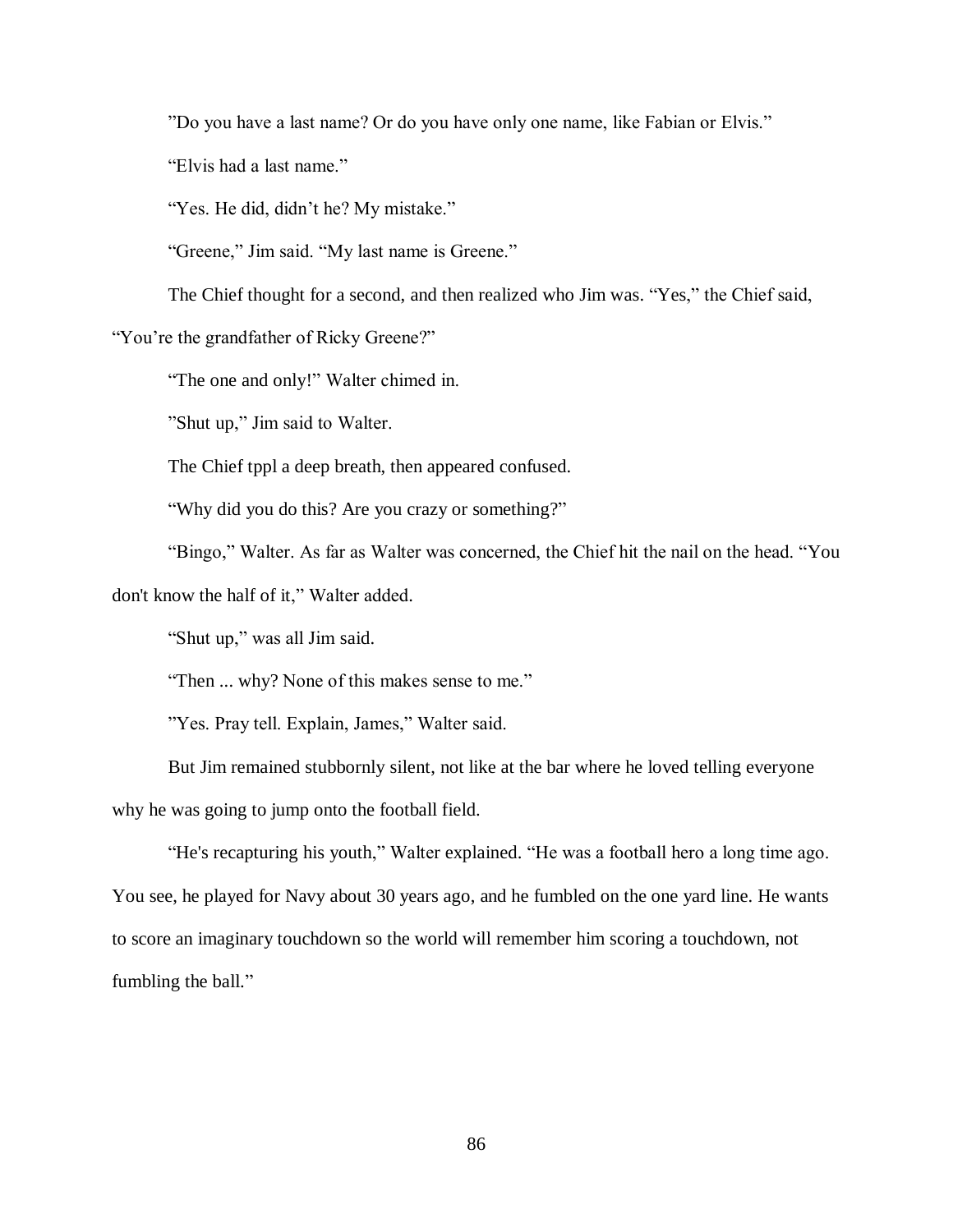"You mean that touchdown he should've scored a long time ago." The Chief threw his hands up. "Now it makes sense. Listen, both of you. I'm not going to press charges out of respect for..." The Chief stopped.

"For Ricky," Jim interrupted. "I don't want your respect because of him."

"No. Out of respect for you, Mr. Greene. I remember you when you used to play for Navy. I was only a kid then, but I remember you. I remember that game ..."

"Everyone remembers that game," Jim said. "That's why I'm here. To erase that memory and to let all the world know what could've been."

"Yeah, well, you were good, Mr. Greene. No, I won't press charges out of respect for you. And your talent. Now you both stay put. I have a couple of things I have to do first."

The chief opened the security door and told the guards to stay with Walter and Jim until the game was over.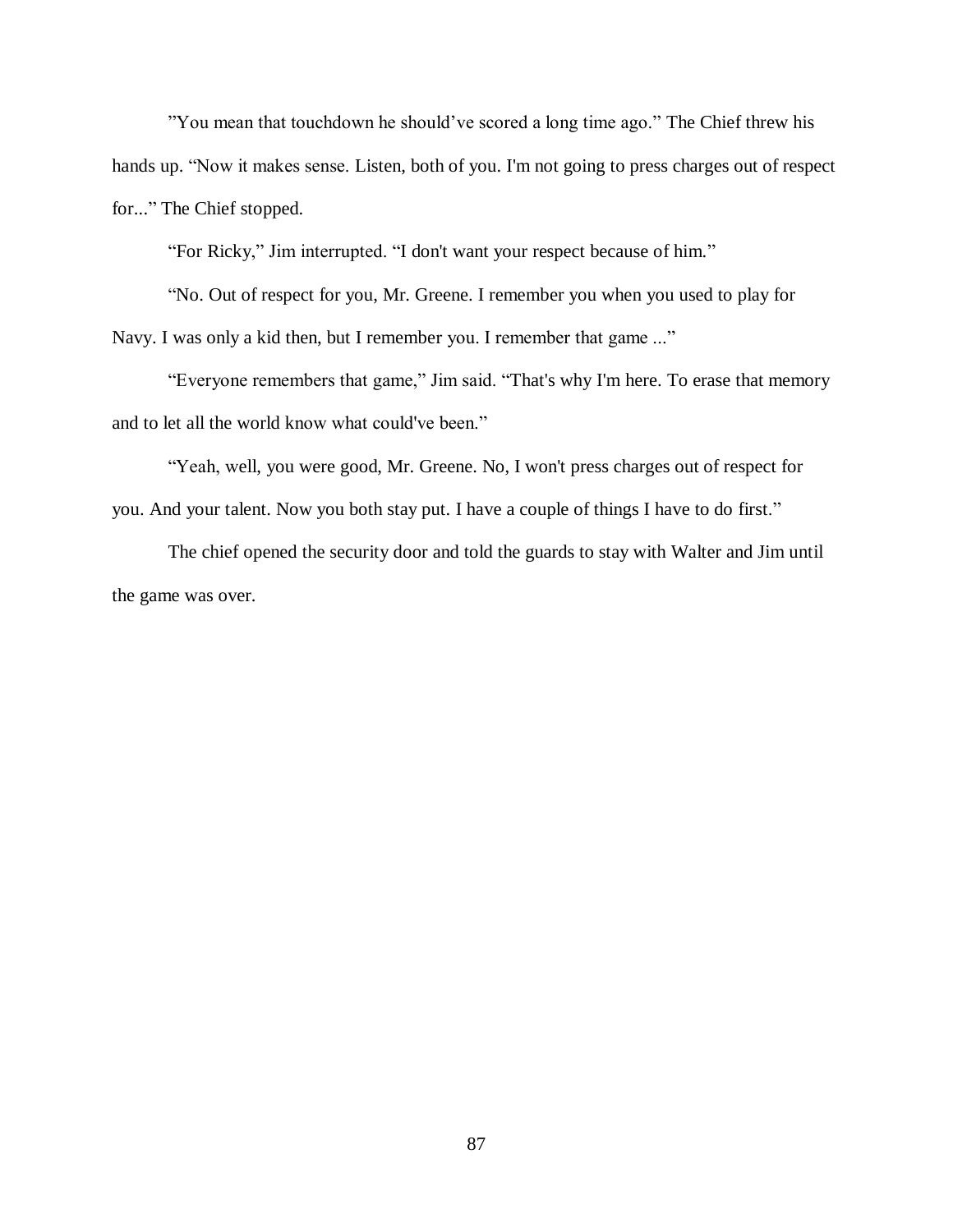### **CHAPTER TWELVE**

The game was a runaway for Navy. They were in the third quarter, and Navy was advancing the ballxx. They scored their fourth touchdown in the game, thanks to Ricky. Upon Ricky's urging, they played him on defense, which they did twice that year already. They might've allowed someone to play offense and defense in Jim's day, on a regular basis, but rarely did that ever happen in current day college football, and certainly not in professional football. Too much was at stake when trying to stretch someone across two disciplines like that.

Anyway, Army tried to march down the field, and they had mild success when they issued a play away from Rickey. But play after play we can see how Ricky excelled in his position as defensive guard. He tackled the offensive halfback and fullback repeatedly, as the Army tested that side of the line repeatedly. Ricky was pure misery for Army and disrupted their game plan on every down.

The Navy fans in the stands were becoming less and less exuberant because the game was becoming a runaway. The Navy coach was calm and collected. He even shouted to the bench, "Okay – who hasn't played yet." The coach wanted to make sure everyone had a chance to play.

The Army coach threw his hands up in the air, beaten; team players have lost hope. He too shouted at the bench for anyone who had not played yet. And he too wanted everyone to have played a series of downs, but for different reasons.

They were in the fourth quarter and the game was almost over. The Navy coach looked up at the clock just as the two minute whistle blew.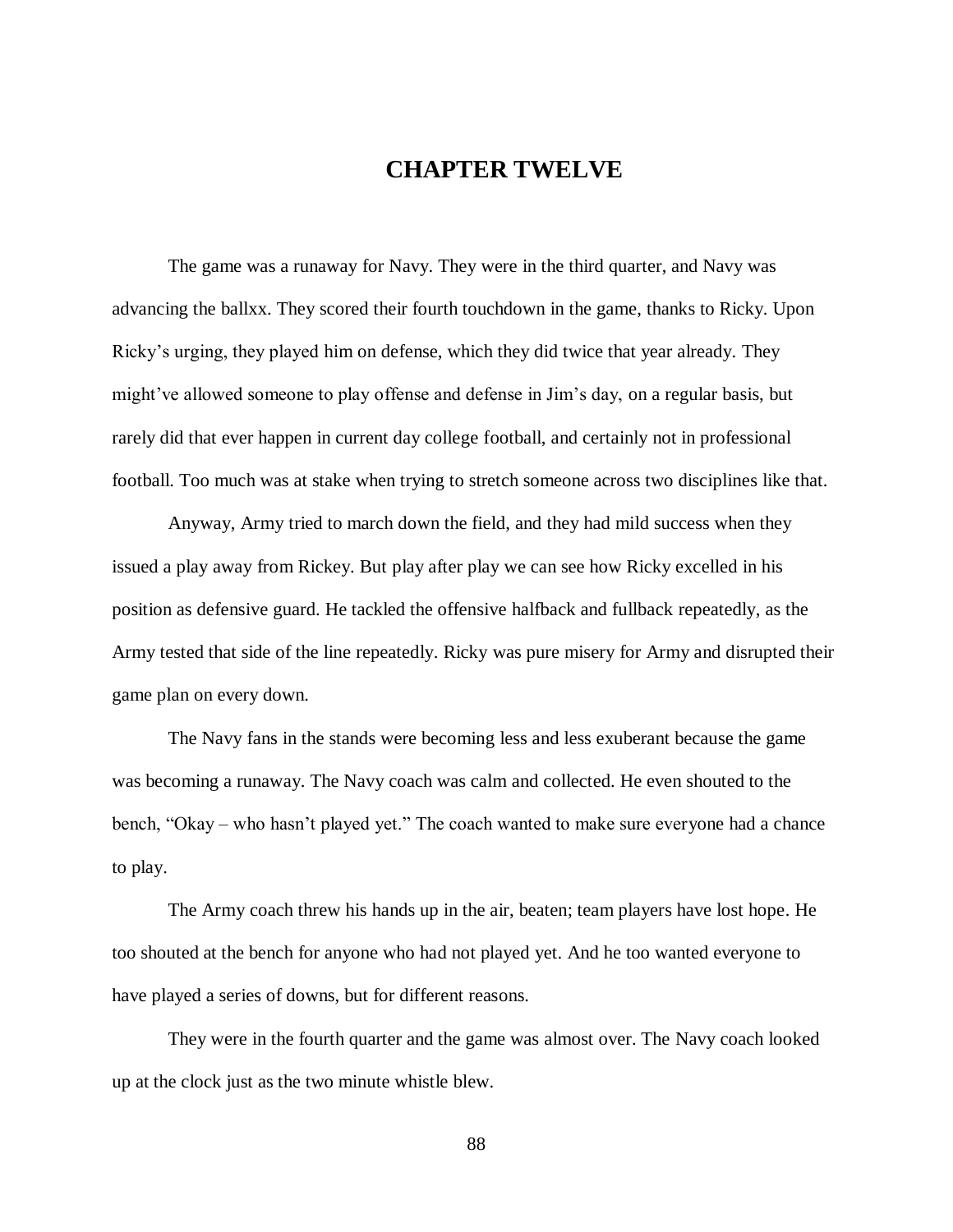In the parking lot at Lincoln Financial Stadium Dustin pulled in and headed right for one of the entrances. He saw a maintenance man and poked his head out the window and asked where security was. The maintenance man directed him to Gate Seven.

Dustin turned on his siren and headed for Gate Seven. He arrived at the gate and jumped out of the medical van and headed inside. He met up with an attendance worker. He informed Dustin that he hadn't called an emergency vehicle, but Dustin slapped down his tickets, grabbed a program and ran in. To where? He didn't know.

As Dustin approached the security room, he spotted a door marked "Electrical Room" and wandered towards it. He peeked inside at the electrical panels and three large generators.

"Wow!" Dustin said to no one in particular.

He ran up to another door and peeked through the window portion of that security door and saw Walter and Jim.

Dustin ripped a page from his program, took a pen from his pocket and wrote something on the paper. When finished, he put the paper to the window then pointed to the floor. He slid the paper under the door and waited.

Inside, Walter nudged Jim. They both saw a piece of paper on their side of the door. Walter leaned in to Jim and whispered "Distract them."

Walter and Jim were unbound at this point and Walter got up and headed for the door. Jim approached the guards who were still distracted by the game on the radio. "Man. Boring game," Jim said.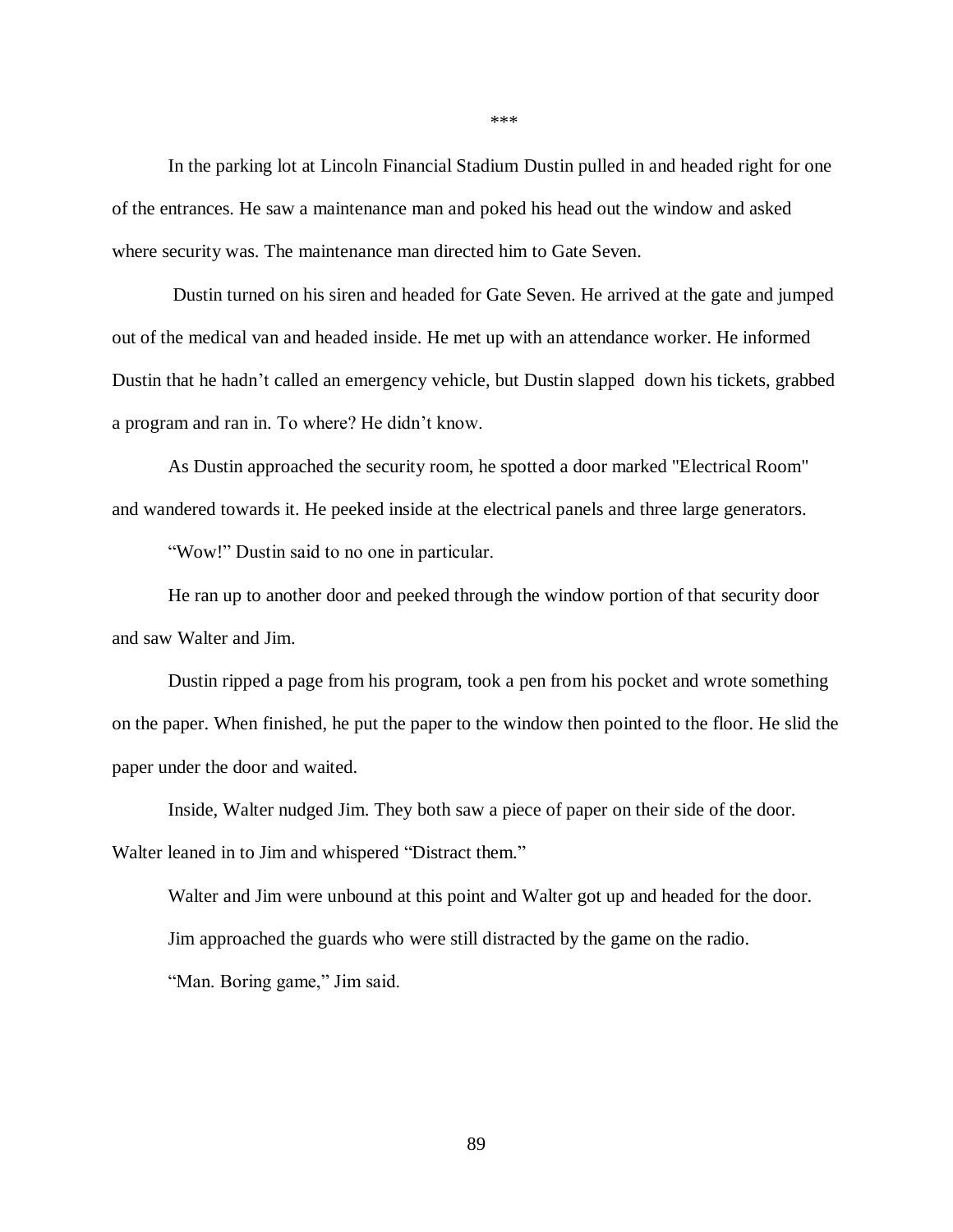"You said it," The guard was emphatic when he said that. "But your grandson is doing great."

Walter picked up the paper and nodded to Jim. They both sat back down and read the note which said, "When lights out, make a run for it."

\*\*\*

Meanwhile, Dustin approached the Electrical Room and saw the Engineer through the Plexiglas's window on the door. The engineer had his back to him. The door was slightly ajar, so he quietly snuck in. Dustin was adept at hiding himself, and he did so easily. He slowly walked down an aisle, and he touched a large electrical panel as if it were made of gold.

Another engineer in another aisle made some noise, alerting Dustin of his presence. Dustin ducked down behind the generator to hide. The Engineer wrote something on a ledger, then walked to the door and exited.

Meanwhile, Dustin leaned against the wall, and he hummed with the hum of the equipment, as if he was becoming one with it. He then ran to a 15 foot bank of breaker panels. The stenciling above the panel says "Field Lights only - 480 Volt Main Disconnect and Distribution Gear". Dustin rested his hand on the Disconnect Arm, which stuck out four inches off the face of the panel. He took a deep breath and hoped he was doing what he thought he was doing – shutting the lights off in the stadium creating a diversion needed to disrupt the game and allow Jim to work his magic, whatever that was. Dustin closed his eyes, too a deep breath and held it, then flipped the arm down, and prayed for the best.

The GFI mechanism engaged and a loud BANG of a relay switch startled Dustin as the generator turned on. It got louder and louder as it picked up speed.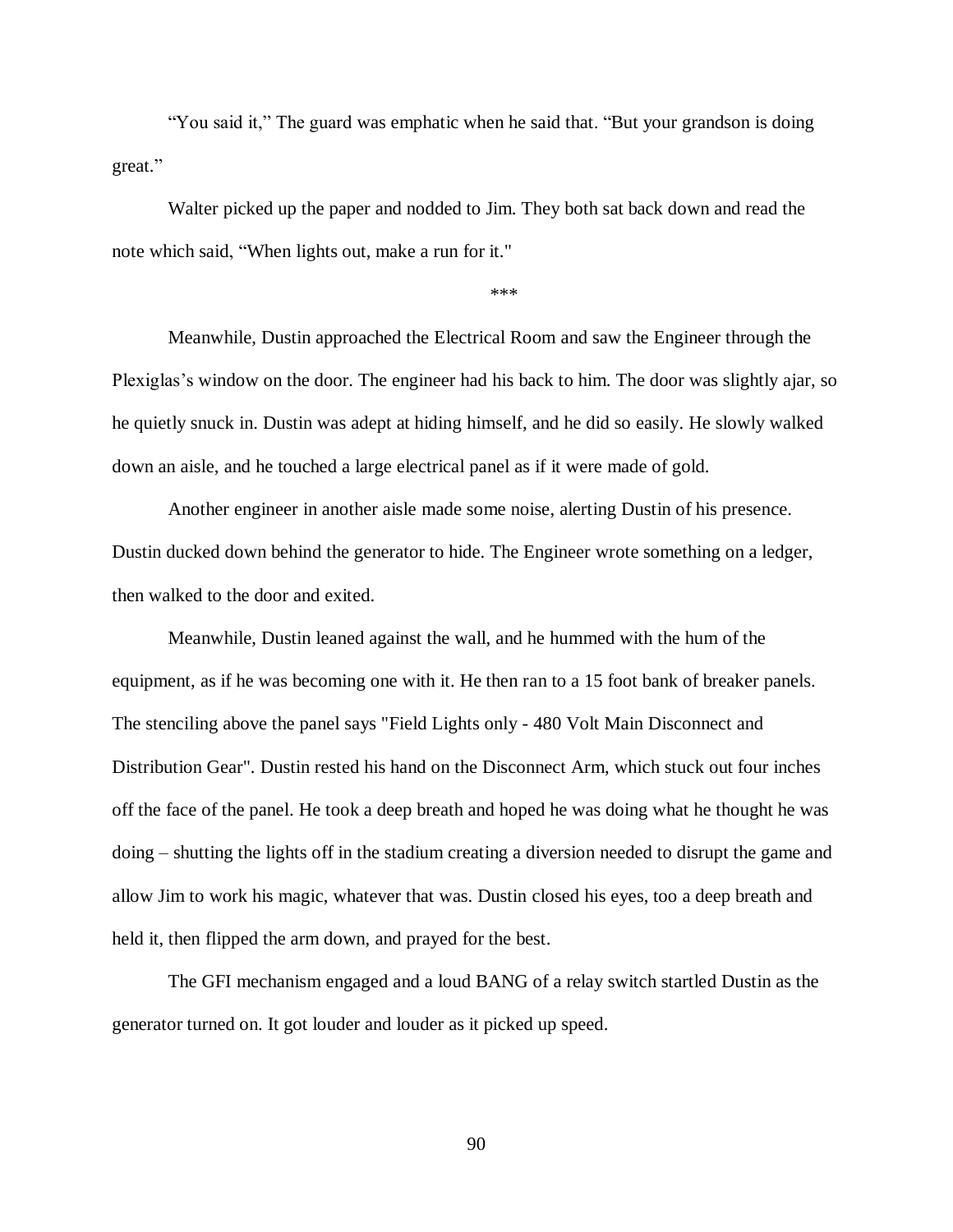## **CHAPTER THIRTEEN**

Meanwhile, in the CBS Announcers Booth, Kent and Kareem saw the lights on the field go off right in the middle of a play. All other lights are on except for the field lights. Kareem stood and and looked out at the field which was in total darkness now. He looked to Kent who looked at the producer and said, "Unbelievable. This is déjà vu all over again." He was referring to, of course, the previous Super Bowl game when the lights went off and caused an hour delay in the game.

In the stadium's security room, the two security guards were glued to the radio while Jim and Walter sat patiently. A panicked voice screeched over the guards' two-way radio.

"Help! HELP! Field lights are out," the person on the other end said.

Neither guards knew where to go, but they bolted out of the room, nevertheless, leaving Walter and Jim gawking at each other, wide-eyed.

The Engineer bolted into the Electrical Room in panic. He was talking on his two-way radio while Dustin was by the door ready to leave. The Engineer shouted into his receiver, "I'm right in front of it. The GFI tripped for the main switch gear."

"The entire field is dark, man. Reset it. What are you waiting for. Do it NOW!"

"I have to turn off the other breakers first," the Engineer said. "The main switch won't take the load all at once."

The voice from the two-way radio echoed some static, then the command came in loud and clear. "Do it!"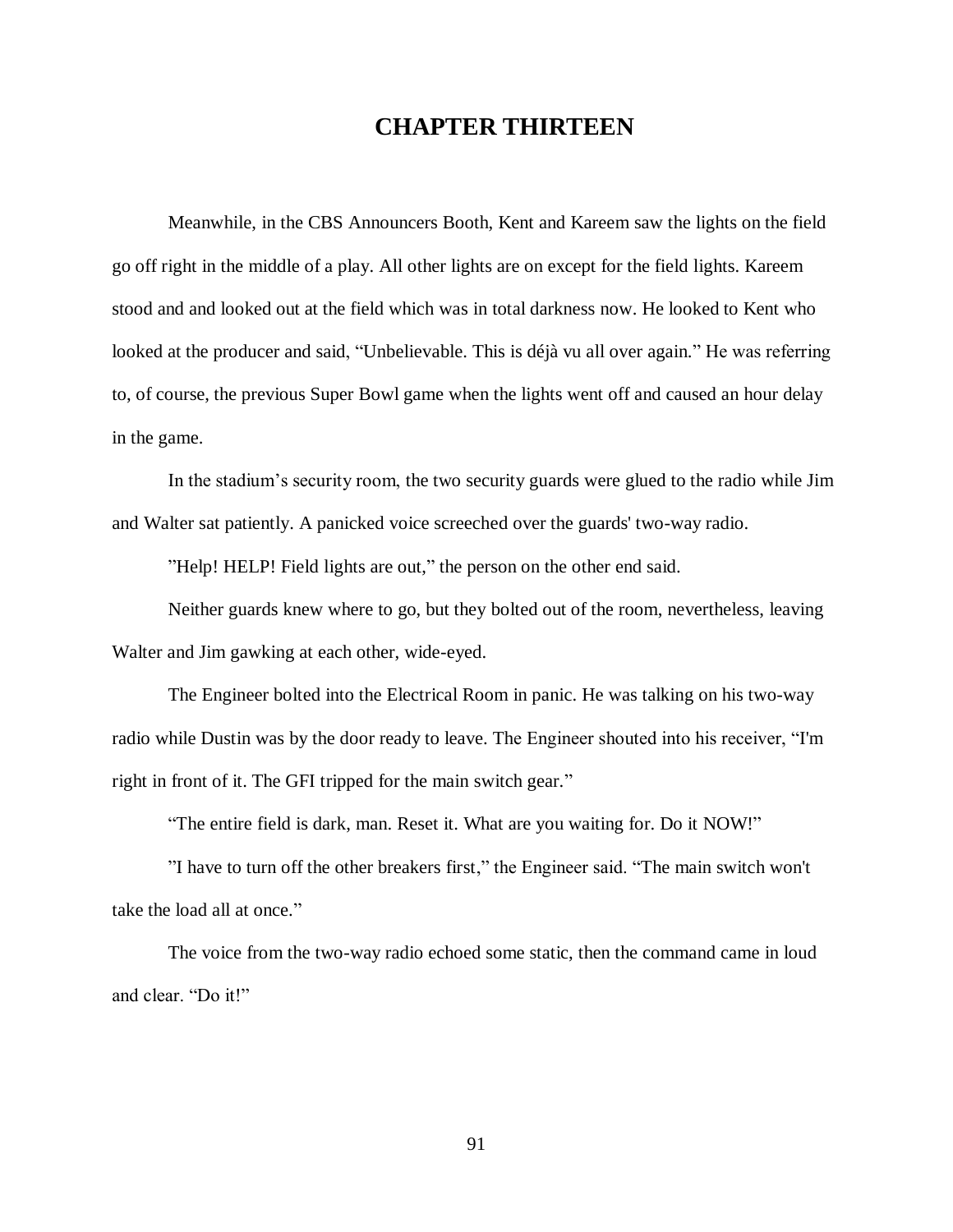Dustin bolted out of the room and, meanwhile, in the Announcer's Booth, the producer was on the telephone trying to assess the damage. "What happened to the back-up power?" he yelled at no one in particular.

Kareem peered out the glass window and into the darkness."Well, folks," he said, "this is about the most excitement we've had all day."

"It's certainly dark out there," Kent said.

The announcers shrugged, as if they were struggling to keep the conversation going.

"Wow! Kareem. This is like the Super Bowl all over again. This may not be a landmark game, but I don't ever remember anything like this happening before."

The lights went back on in sections, interrupting Kent. But he sensed that the problem had been fixed, so he piped in, "Here we go. Lights are coming back. That wasn't too bad, folks. What do you think happened, Kareem."

"Probably a squirrel got into a circuit breaker or something."

A loud roar came over the crowd as the lights came back on in sections, and the attention it created allowed Walter and Jim to trot onto the field out without being accosted. Jim guided Walter into the far end zone. They stood tall with their raincoats on, like warriors ready to do battle.

Announcer Kent spotted Walter and Jim at the opposite end zone and nudged Kareem. "Kareem, do you see what I see?"

"This day keeps on getting better," Kareem said.

On the field, one referee blew his whistle to resume play, but another referee spotted Walter and Jim and blew his whistle loudly to stop play. The fans started to pick up what was going on and a buzz started to spread throughout the stadium.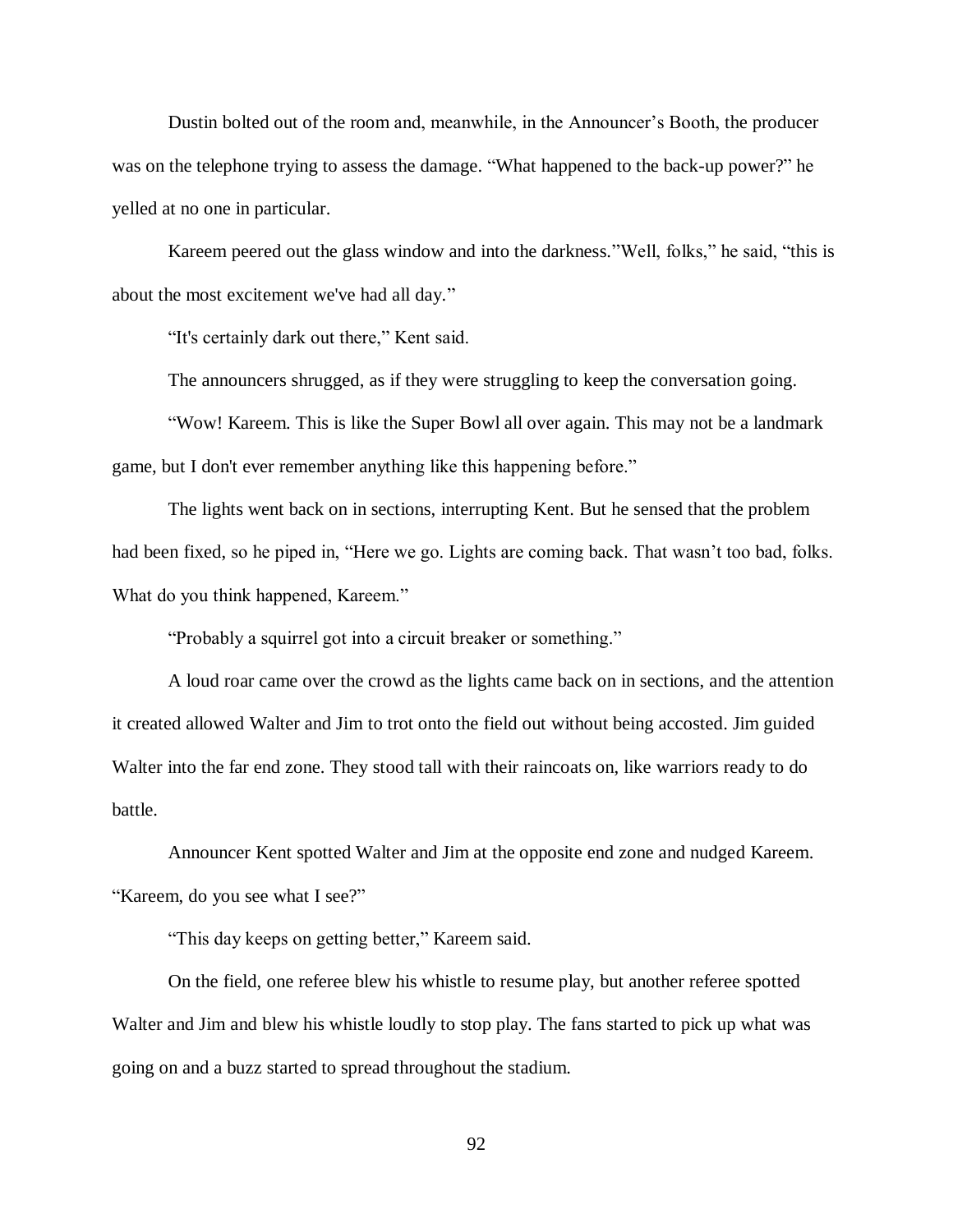The Security Guards were about to close in just when Walter and Jim threw off their raincoats. An enormous roar spread throughout the stadium at the sight of Walter and Jim with nothing on except sneakers and the 'anchor' jock straps.

In the Announcer's Booth, the producer paced nervously.

"My God! Will you look at that?" Kent said, and then looked at the CBS monitor. The network cameraman had his trained eye on Jim and Walter as the fans went wild with their applause.

On the playing field, Walter looked to the sky and said, "Well, Honey. I may be your valiant knight, but I have no shining armor to offer you today."

Walter looked down at his jock strap and shook his head because he couldn't believe that he was doing this. However, his buddy, Jim, was thoroughly into it as he took a deep breath and said. "Let's go. You first."

Walter took several puffs of air then, as if this will be his last act in life, he trotted in front while Jim jogged behind a few steps.

The security guard, who tackled Jim earlier, tried to stop him again, but this time he was no match for Jim who gave him a stiff-arm that put the guard away with ease.

Ricky watched intently with a teammate next to him. "You had to do it," Ricky whispered loudly enough for his teammate to hear.

"He had to do what?" his teammate asked.

"That's my grandfather. The idiot."

His teammate looked around the stadium and saw the mayhem that Walt and Jim were causing.

"I think that's the funniest, stupid thing I've ever seen," Ricky's teammate said.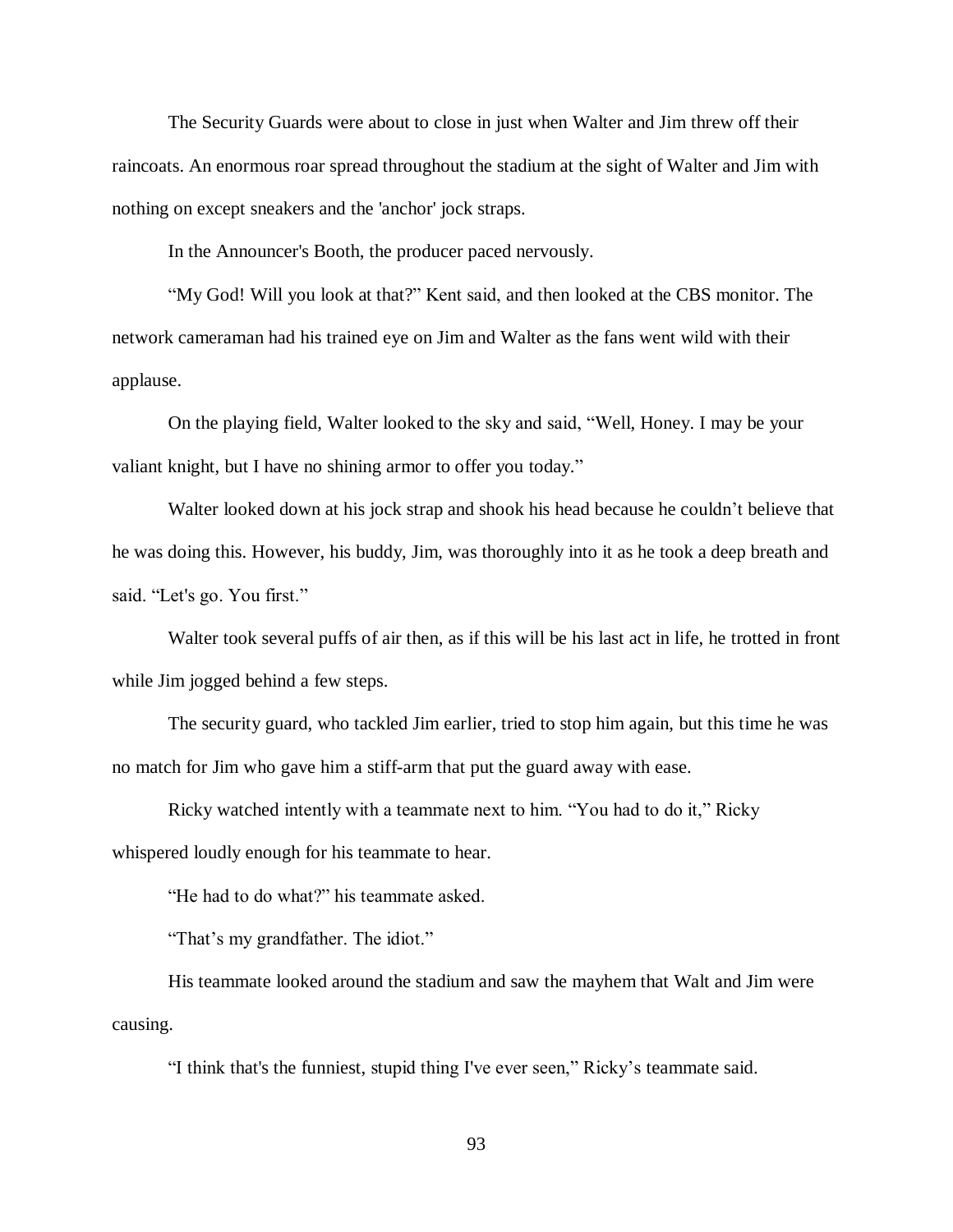Some of the Army football players were kicking the turf in disgust while others watched with great interest.

Ricky started to separate himself from his team and headed over to the five-yard line in direct line of Jim. Twenty security guards lined up in the end zone locking their arms and moving forward like a human net.

Up in the booth, the producer who wanted everyone to stop paying attention to 'these derelicts' was now forgetting his responsibilities, meandered over to the window and became a spectator like everyone else.

As if out of nowhere, Dustin appeared on the sideline. He could see that Walter had lost some steam running interference for Jim. A couple of security guards were getting closer to Jim and were getting ready to tackle him, but Walter threw his body on the ground in front of the guards and down they went. Jim ran over to Walter, looked at him briefly, then continued on his journey. Jim and Walter both knew that Jim was going to have to do it alone from here on in. Walter was just too exhausted.

Walter watched as Jim ran past the 25 yard line and had 75 yards to go. One of the guards got up and chased Jim again, but the other guard wrestled Walter who managed to keep the Guard grounded. However, in a respectful moment, a 'esprit de corps' overtook that guard, and he let Walter win the moment.

Huffing and puffing, Walter got up and meandered down the field well behind the guard that was chasing Jim. Walter took his time walking down the field. He was too tired to run.

The gap between the guard and Jim shortened. On the sideline, Dustin got up and, seeing the guard gaining on Jim, yelled "Watch out. Behind you." But it was to no avail because Jim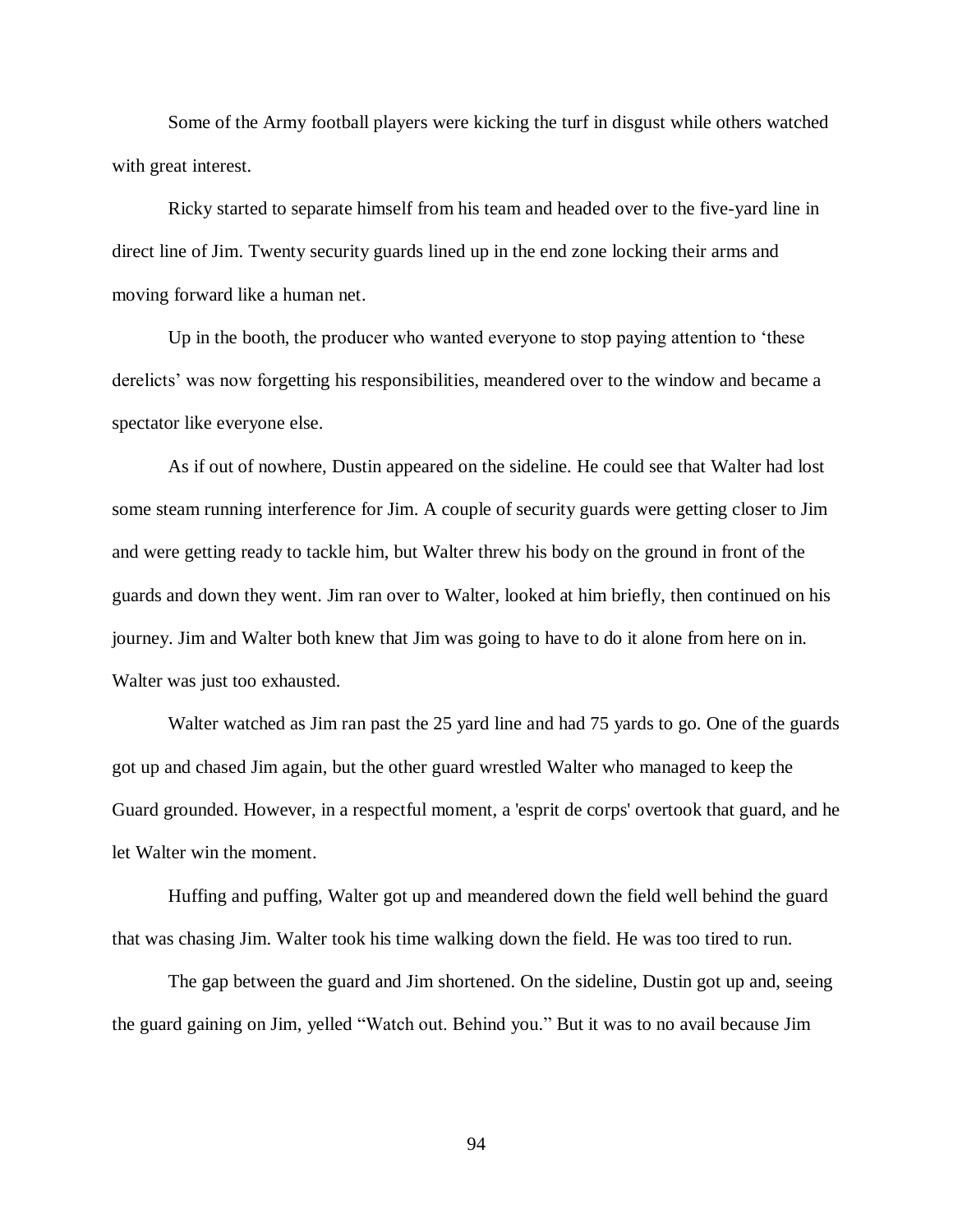didn't hear him. Still, Dustin moved onto the field and continued to yell warnings. He clipped the urine bag to his pocket and picked up a little speed.

In the Announcer's Booth, announcer Kareem noticed Dustin and yelled "Holy cow. There's another old man running onto the field."

"Looks more like a waddle, Kareem," Kent said.

Dustin waddled as fast as he could which, by most standards, was somewhat of a snail's pace, but he was at a good angle and, although he lost steam, he took aim at the Guard, who was about to clobber Jim. In a desperate attempt to help Jim achieve his goal, Dustin threw himself like a dart and managed to dive on the ground in front of the guard and tripped the guard up just before he took aim on Jim.

The crowd roared when the Guard took a hard fall. Dustin checked his bag. No damage. Walter approached. "How are you doing, Buddy," he asked Dustin. Dustin looked at the urethra tube that terminated in his urethra bag, and squeezed the bag a little. He squirted a little urine into the air.

"Don't even think about it," Walter said. "Point it at him." Walter pointed to the guard he tripped up and who held his hand up. He had enough and was walking off to the sideline.

"See ya later, alligator," Walter said, and then continue on down the field.

\*\*\*

Jim stopped, not because he was tired, although he was, but because he observed two obstacles in front of him. One was a line of BIG security guards standing arm-and-arm on the FIVE-yard line, and Ricky who wanted to make good on his promise to tackle his grandfather if nobody else could or would. He was standing on the ten.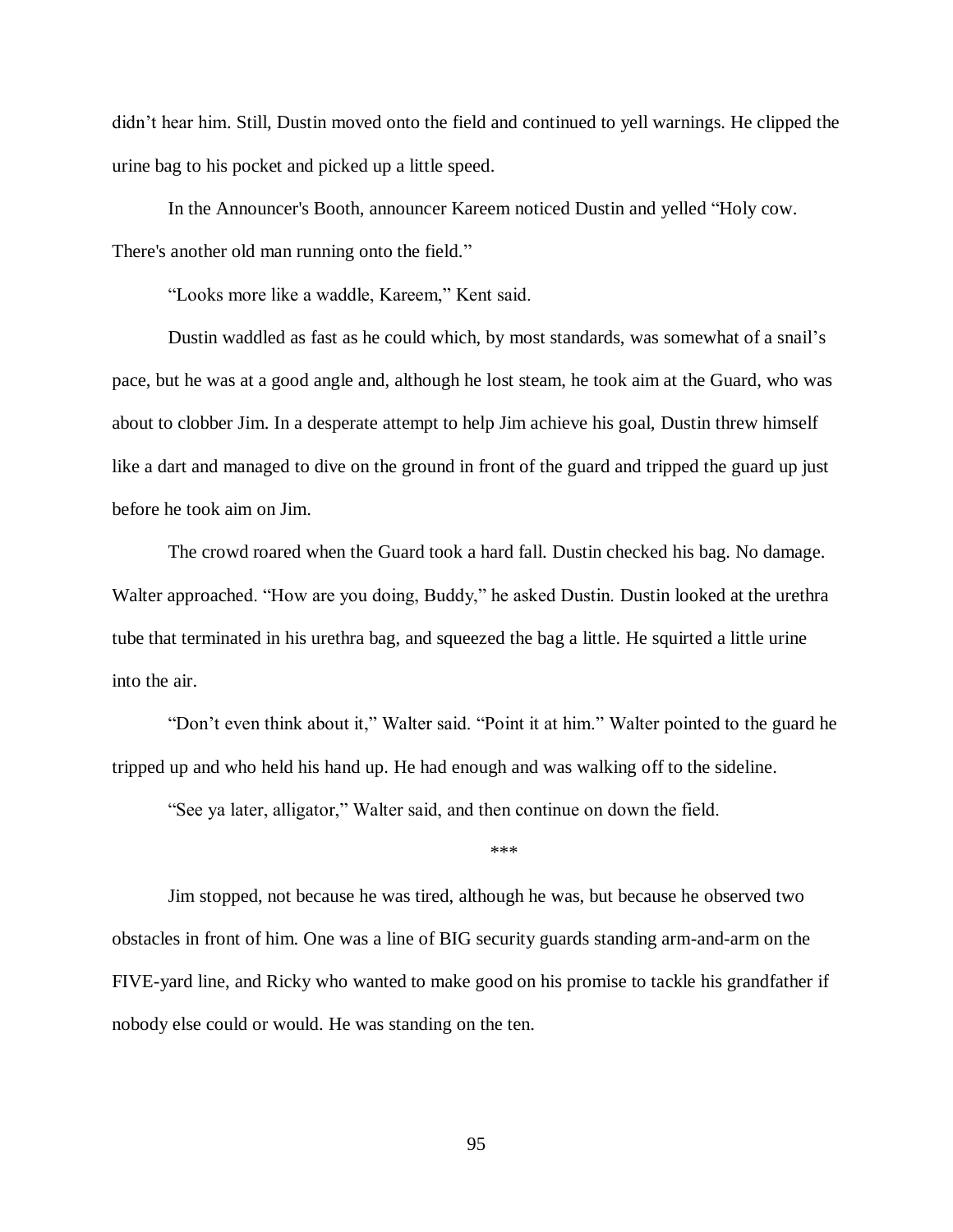"First things were first," Jim said to himself. Ricky was his first obstacle. So, like a bull he positioned himself on the twenty yard line. "Well, I'll be damned," was all Ricky said, as he waved Jim on.

Jim took a panoramic view of the stadium and saw the fans, most of whom were on their feet yelling and screaming, and the TV Camera people, most of whom were pointing the camera on him. The scores of Paparazzi snapped pictures waiting for Jim to make his next move.

In the Announcers' Booth, the Producer watched by the glass with great interest. "Come on old man. You can do it," he whispered to himself so no one else could hear him.

An eerie quiet took over the stadium. Jim looked in front of him and saw Ricky ready to take him head on. They squared off with each other from fifteen yards away. The band started playing the "Rocky theme" and Jim moved at a slow pace, then faster and faster until he was at his top speed. The fans went wild again, cheering Jim on, but just as he closed in on his grandson, instead of tackling Jim, like Ricky promised, Ricky turned toward the guards to run interference.

Jim followed his grandson into a wall of Security guards. Ricky sent a couple of them flying to the turf. But there were too many guards. Two were on Jim's back. One had him by the waist and the Guards looked like they had the upper hand. But Walter suddenly appeared in the end zone yelling to get Jim's attention. Jim saw him, but remained determined to take the ball in himself - just like he tried to do three decades ago.

As Jim moved forward, another security guard jumped on him just about sealing Jim's fate. However, Jim moved the ball out in front and was ready to take that last lunge into the end zone but instead he passed the ball to Walter who caught it for a score against no particular opponent.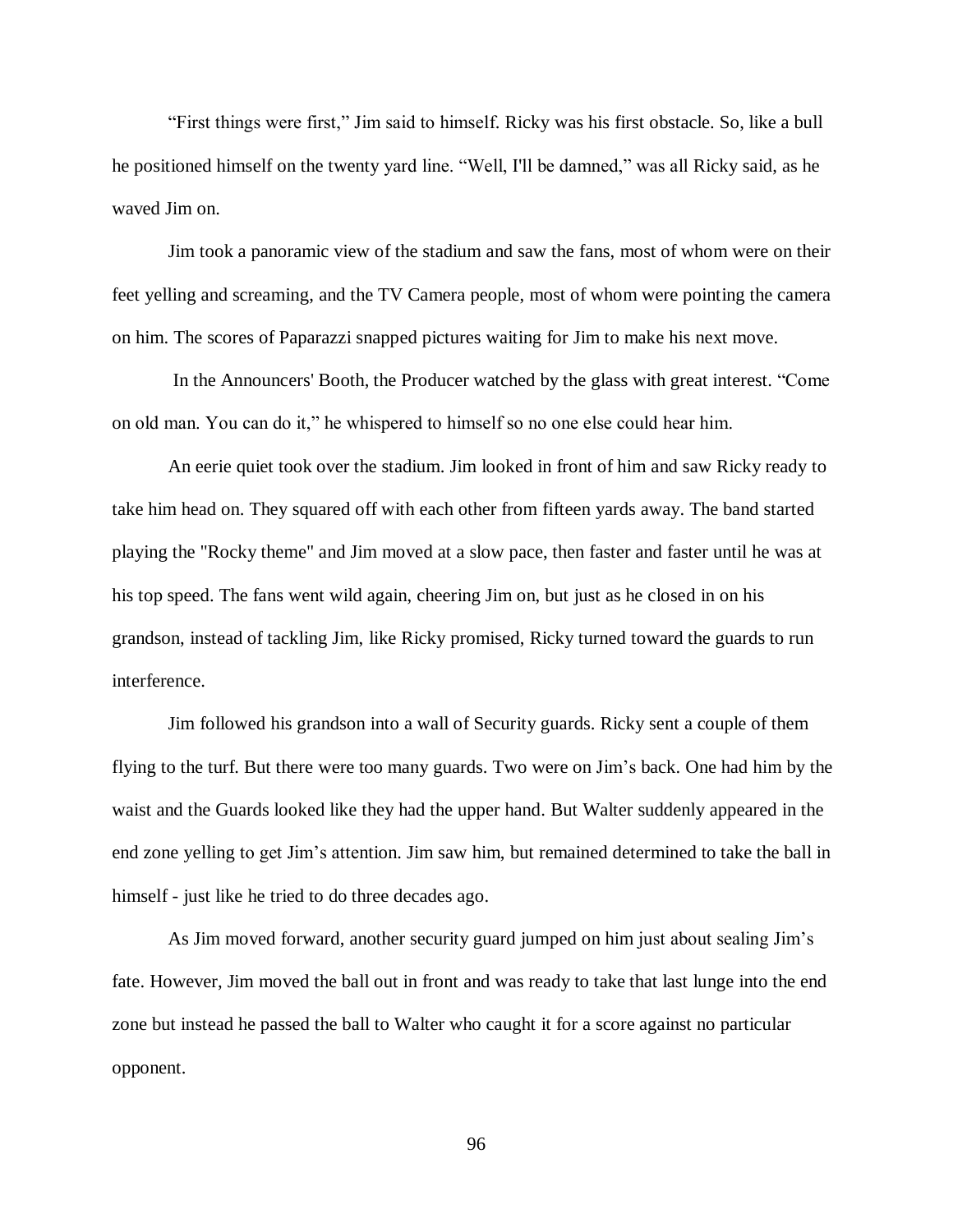Jim looked up into the stands, and judging from the pandemonium, it was a touchdown scored for humanity.

"The old man scores. The old man scores! The old man scores!" Kareem kept on yelling in the booth and couldn't stop.

Walter fell down, but immediately got up and spiked the ball to the ground. He ran around the end zone with his hands over his head dancing to the Rocky music.

Walter couldn't stop dancing, and a couple of trombonists in the Navy band wouldn't stop playing the Rocky theme. Finally, amidst the cheers and the camera flashes, Walter fell to his knees, exhausted. Jim ran to Walter and picked him up and they did a high five as Jim grinned from ear to ear.

Then they both jumped as high as they could into the air, and their bodies were protruding forward, and a Photographer from People's Magazine was in the right place at the right time and snapped a picture from the end zone. The photo hit the front pages. The photographer captured Walter and Jim bumping chests in mid-air, with Dustin lying on the 15 yard line with his arm raised up in victory.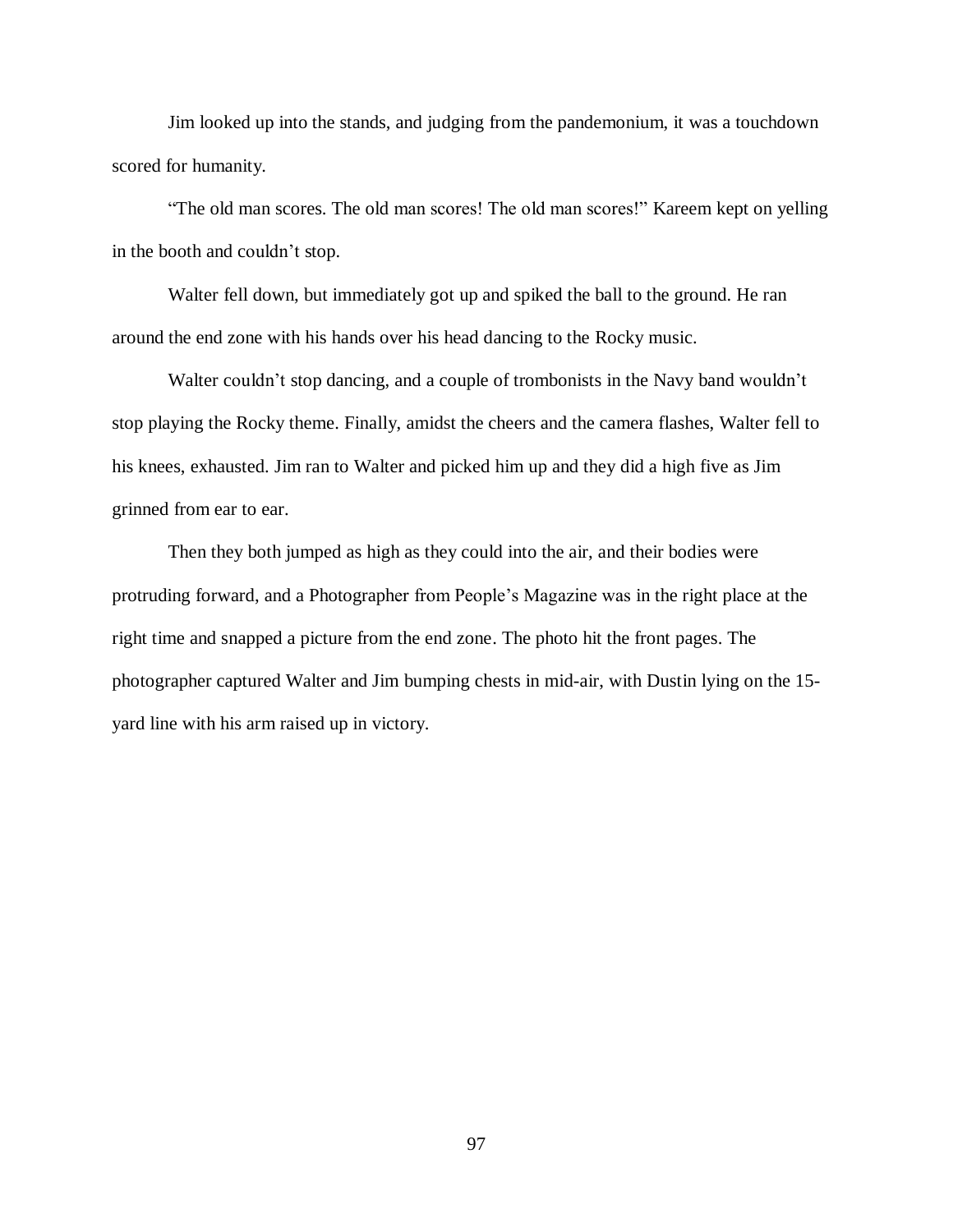# **CHAPTER FORTEEN**

Several months had passed. At McGinty's Bar and Grille, a pre-season football game was on the TV and competed with the usual banter of Jim, Walter and Dustin as they sipped on their beers at the bar. Harry drafted a beer for another customer when a UPS Delivery Man walked in with what looked like a two-foot by three-foot picture wrapped up in brown paper.

"I've been waiting for this picture for months," Harry said. "Just put it here."

The man placed it down on the bar, Harry signed for it, and then the postman left.

"Kareem," TV Announcer Kent said, "this is Navy's first game of the season and Ricky Greene is in mid-season form already."

"He's one of seven people coming back for Navy, and Navy's got as a good shot as anyone for the national title this year, Kent."

Jim looked at Dustin and smiled."How are you doin', buddy," Jim asked.

"I'm fine," Dustin replied. "How are you doin', buddy?"

Jim reached into his pocket and pulled out a string. A Customer watched Jim attach one end of the string to Dustin's belt and the other end of the string to his belt. He tugged on it and looked Dustin in the eyes. "You're going nowhere tonight."

Walter squinted a couple of times at the seating area on the other side of the bar. He got up off the stool, walked towards the jukebox and tried to get a better view of a woman sitting at one of the tables. He put money into the jukebox, pushed some buttons, and sauntered to a table. It was the Mystery Woman.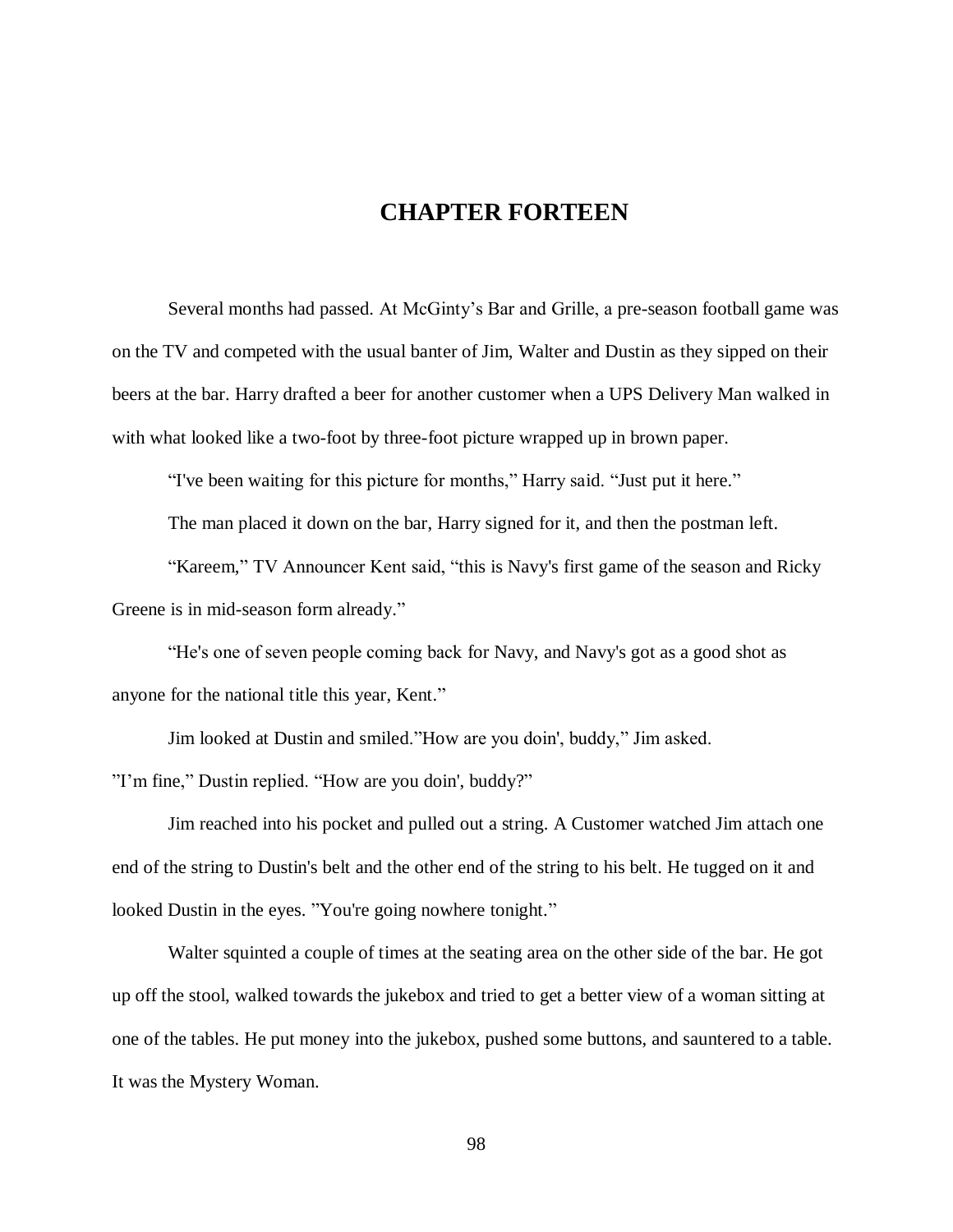"May I sit?" Walter said to the Mystery Lady.

She looked up, nodded and then smiled. "It's you," she said when the music started to play from the jukebox. It was Kate Smith singing, 'God Bless America'.

Jim's back faced Dustin as he divided his attention between the TV and Walter. Jim tugged on the string without looking. It was tight. But just to make sure, he glanced over to Dustin who appeared content munching on pretzels and watching TV.

Walter guided the Mystery Woman to the floor for a dance. Harry and Jim watched from the Bar. Jim looked at the TV and raised his arms and yelled, "That's my grandson."

Harry strutted over to the seating section where to the ugly picture hung on the wall. He removed it, then meandered back and placed the ugly picture on top of the bar. Harry took a moment to watch Walter dance with the Mystery Woman, and then he reached for his glass of water and leaned into Jim. "You know," Harry said, "I knew Gloria. So, in her memory I say a dance is just as good as anything. She'd be proud of him."

Harry held up his glass and clinked it with Jim's mug of beer. After a moment, Jim heard a screeching noise emanating from outside.

People at the bar could hear the man outside yell, "Watch where you're going, old man." Jim tugged on the string. It was tight. "For a second I thought ..." he started to say but didn't finish because Jim saw the end of the string was tied to an empty stool. Dustin had pulled a fast one. With a fluster of moves, Jim broke the string and bolted outside

As Walter and the Mystery Woman danced, she asked, "So, how you been these past few months?"

"I'm just happy to be alive, I guess."

\*\*\*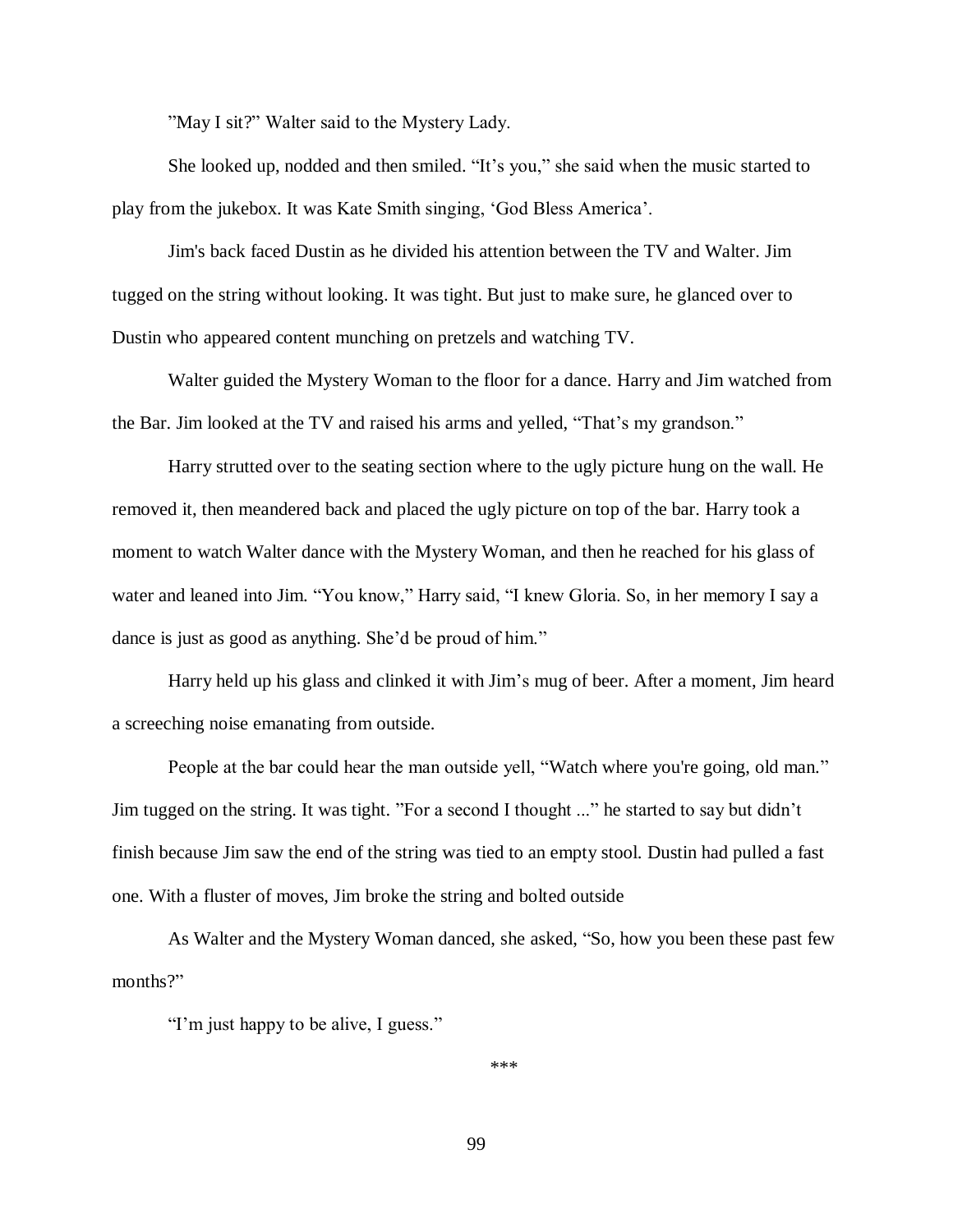As Harry washed glasses in the bar sink Jim pranced in with Dustin. They were silent with each other and Harry watched Jim as he tied the string back on Dustin's belt and attached the other end to himself, and didn't say anything.

Harry turned and gave a customer his full attention. "I think they should rename this bar Codgertown Bar and Grille," the customer said.

"And why is that, may I ask?"

And the customer just replied the town was overrun with retirees. The so-called 'Baby Boomers' were overtaking the world. "I don't understand why you let them in here in the first place," he said. "They're loud, and old, and obnoxious and ..."

Harry held up his hand like a traffic cop and the customer stopped talking.

"I guess you haven't heard," Harry said. "Sixty is the new fifty." Harry took a gander at Walter who dipped the Mystery Women while dancing, and then he head-nodded to Walter and the Mystery woman. "In their case, it's the new thirty."

The customer started to laugh but stopped when he saw Harry's stare was one that would freeze anyone.

"Why don't you just drink up and call it a night," Harry said.

This insulted the customer, so he finished his drink and left.

Harry unwrapped the new picture he just received and took it over to where the ugly picture once hung. He placed it up on the wall and stared at it as if he was looking at the Mona Lisa.

A slow, creasing smile brightened Harry's face. He backed up to got a better view the picture, which was a lithograph, actually, an enlargement of a photo that the sports photographer